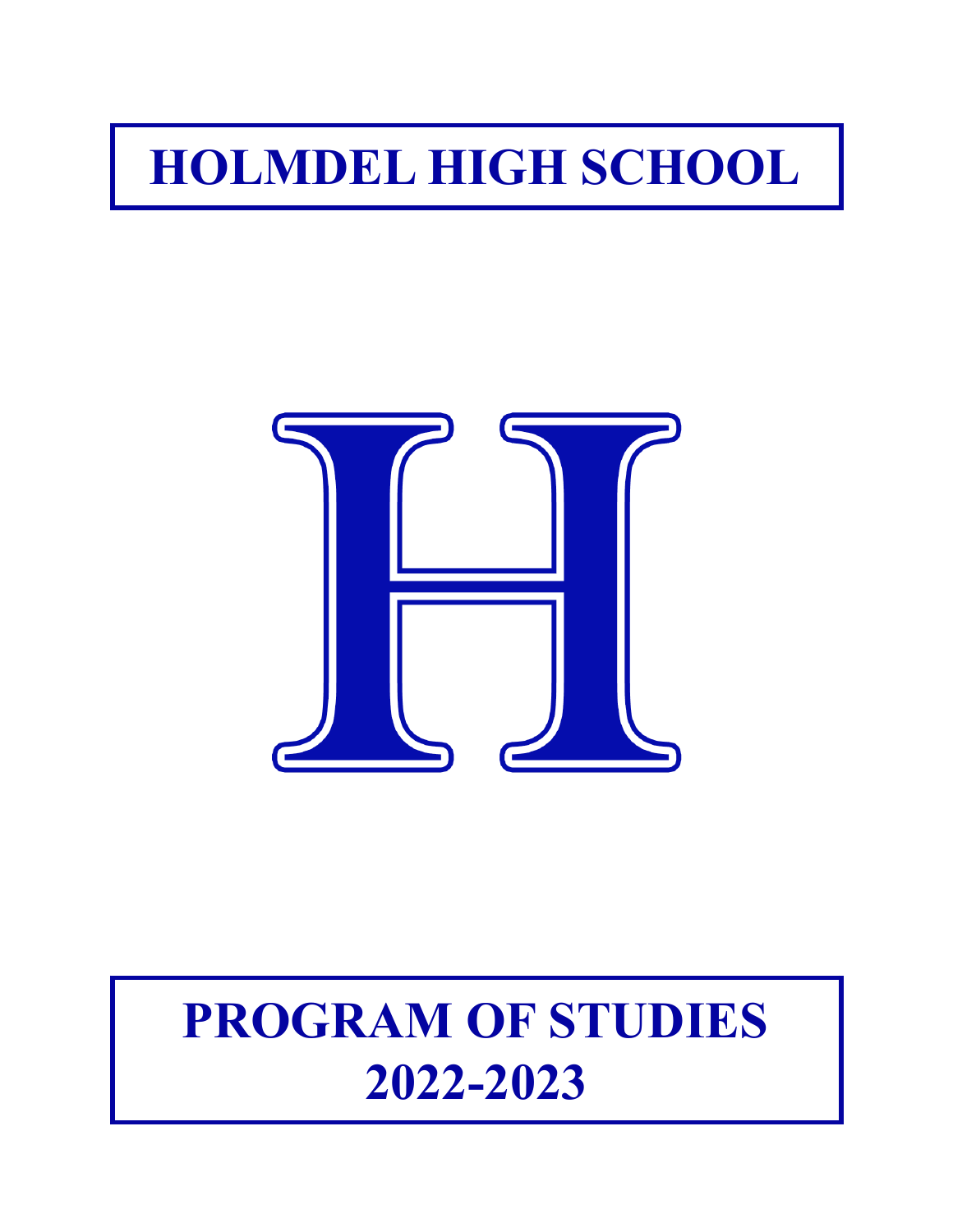

# **HOLMDEL TOWNSHIP PUBLIC SCHOOLS**

*"A COMMITMENT TO EXCELLENCE"*

**Holmdel High School 36 Crawfords Corner Road Holmdel, New Jersey 07733 732.946.1832**

#### **DISTRICT AND BUILDING ADMINISTRATION**

DR. J. SCOTT CASCONE, Superintendent of Schools DR. JEFFREY CHARNEY, Interim Assistant Superintendent of Schools MR. MICHAEL PETRIZZO, Business Administrator/ Board Secretary MS. JESSICA DEWYSOCKIE, Assistant Business Administrator/ Assistant Board Secretary MS. AMANDA LAMOGLIA, Director of Special Services

MR. MATT KUKODA, Holmdel High School Principal MR. MICHAEL FERRARESE, Holmdel High School Assistant Principal MS. ANGELA THOMAS, HHS Assistant Principal, Supervisor of Visual and Performing Arts MS. JANINE ARCIERO, Supervisor of Humanities & ESL MS. ALICIA KILLEAN, Supervisor of Math & Science MR. JASON LONGO, Supervisor of Athletics, Health & Physical Education MS. CAREN MACCONNELL, Supervisor of Technology, Engineering & Media Centers MS. CHANTAL SIMONELLI, Supervisor of World Languages MS. DENISE WRUBEL, Supervisor of Supplemental Programs

#### **SCHOOL COUNSELORS**

MS. JILLIAN CHANDLER MR. JOSEPH CLORES MS. TRACEY MARASCO MS. LORI VONA MS. NICOLE WILSON

The Holmdel Township Board of Education guarantees to all persons equal access to all categories of employment, retention and advancement in this district, regardless of race, creed, color, national origin, ancestry, age, sex, affectional or sexual orientation, marital status, domestic partnership status, familial status, liability for service in the Armed Forces of the United States, atypical hereditary cellular or blood trait of any individual, non-applicable disability or because of genetic information or refusal to submit to or make available the results of a genetic test.

Holmdel High School offers a comprehensive program of studies. Final decisions regarding the actual offering of any particular course for the upcoming school year will depend upon enrollment and budget constraints. Therefore, not all courses listed in this catalog are guaranteed to run every school year. Additionally, new courses may be approved by the Board of Education after the program was printed. Please reference the Program of Studies posted on the District's website for the most updated information.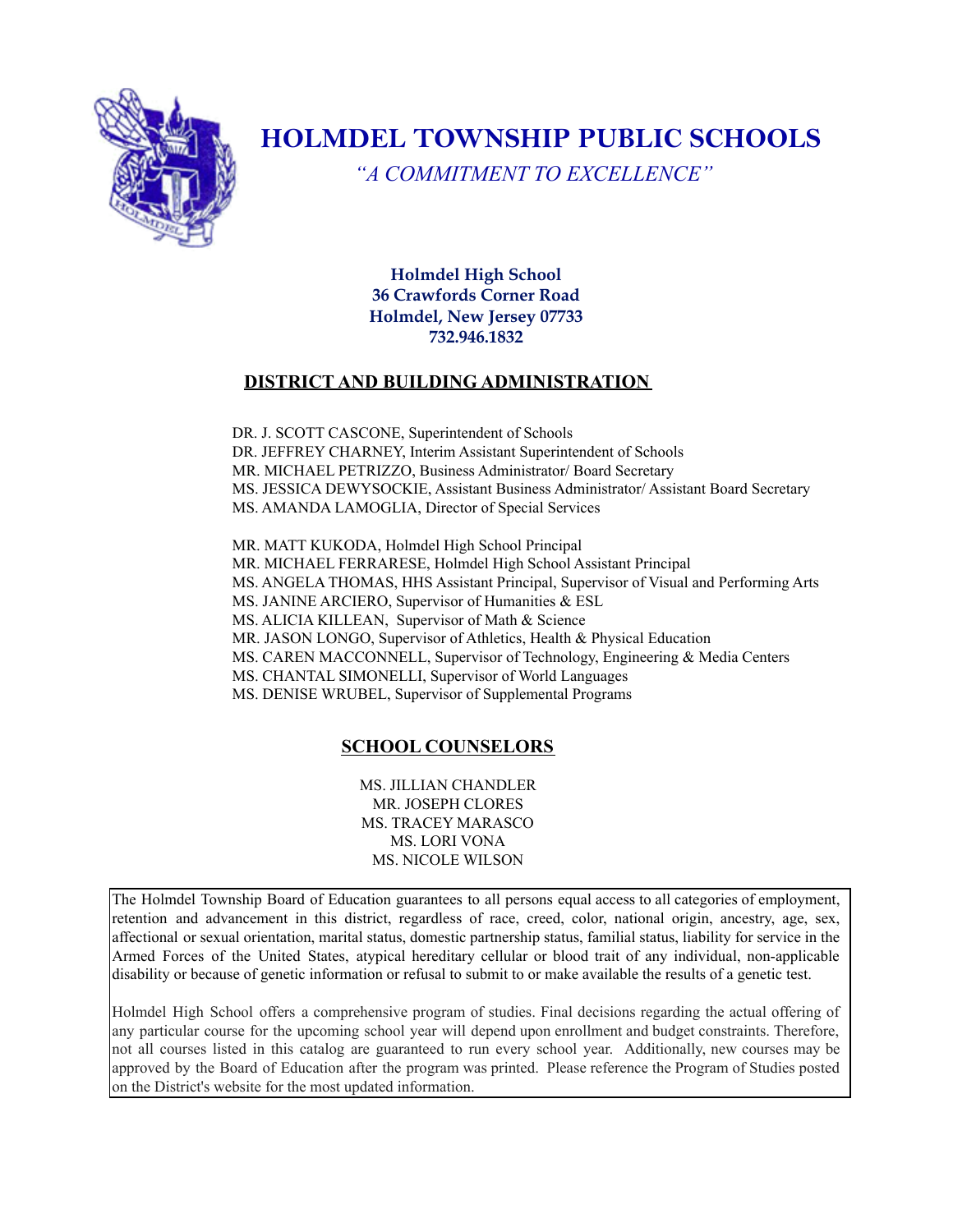

**HOLMDEL TOWNSHIP PUBLIC SCHOOLS**

*"A COMMITMENT TO EXCELLENCE"*

**Holmdel High School 36 Crawfords Corner Road Holmdel, New Jersey 07733 732.946.1832**

Dear Holmdel High School Student,

This program has been prepared as a reference for you during the registration process. All courses offered at Holmdel High School are listed along with their descriptions, credit value, length, and prerequisites. Important information and guidelines for planning your 2022-2023 school year are also included.

Upon making course choices for next year, it is essential that you consider your strengths, your past academic achievement, your interests, and your post-high school goals.

Please understand that you are not expected to make such significant decisions without assistance. Your parents, teachers, and school counselor will provide you with the support necessary to make course selections that will guide you through your high school educational experience. Please take the time to seek advice from these valued individuals, as each has a great interest in you and your success.

During February and March of 2022, the specifics about the registration process for the 2022-2023 school year will be explained to all of you. You will have the opportunity to meet with your counselor who will explain the procedures necessary to ensure that you are scheduled properly. Abiding by this process and making timely and thoughtful decisions will ensure that you receive the best academic program.

The decisions you make as you engage in the scheduling process will directly impact your high school career and beyond. Please know that we are here to assist you.

Sincerely,

Matt Kukoda **Principal**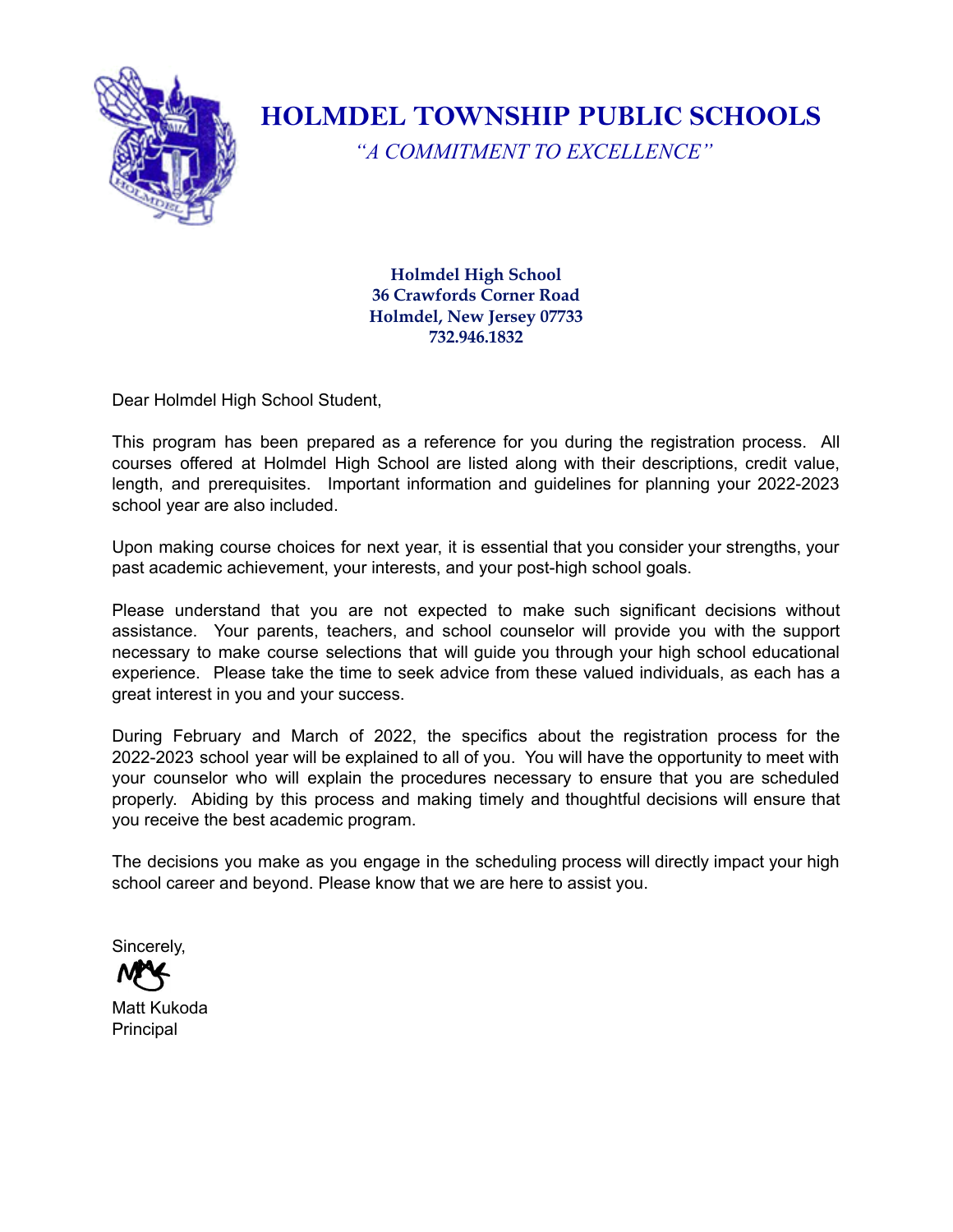# **TABLE OF CONTENTS**

| MINIMUM CREDIT AND COURSE REQUIREMENTS      | $\mathbf{3}$            |
|---------------------------------------------|-------------------------|
| <b>ATHLETIC ELIGIBILITY REQUIREMENTS</b>    | $\overline{\mathbf{4}}$ |
| <b>GRADING SYSTEM</b>                       | 8                       |
| <b>CALCULATING GPA</b>                      | 9                       |
| <b>COURSE PLACEMENT</b>                     | 10                      |
| <b>COURSE SELECTION</b>                     | 10                      |
| <b>ADVANCED PLACEMENT COURSES</b>           | 10                      |
| <b>SCHEDULE ADJUSTMENTS</b>                 | 11                      |
| <b>SUMMER ASSIGNMENTS</b>                   | 12                      |
| <b>PROMOTION POLICY</b>                     | 12                      |
| <b>CAREER CONCENTRATIONS</b>                | 13                      |
| <b>NEW COURSE OFFERINGS</b>                 | 16                      |
| <b>LEADERSHIP AND CHARACTER DEVELOPMENT</b> | 17                      |
| <b>BUSINESS EDUCATION</b>                   | 18                      |
| <b>INTERNSHIP</b>                           | 20                      |
| <b>ENGINEERING EDUCATION</b>                | 21                      |
| <b>COMPUTER SCIENCE</b>                     | 23                      |
| <b>ENGLISH</b>                              | 24                      |
| <b>FAMILY AND CONSUMER SCIENCES</b>         | 32                      |
| <b>MATHEMATICS</b>                          | 33                      |
| PHYSICAL EDUCATION AND HEALTH               | 41                      |
| <b>SCIENCE</b>                              | 45                      |
| <b>SOCIAL SCIENCES</b>                      | 55                      |
| <b>TECHNOLOGY EDUCATION</b>                 | 62                      |
| <b>VISUAL AND PERFORMING ARTS</b>           | 66                      |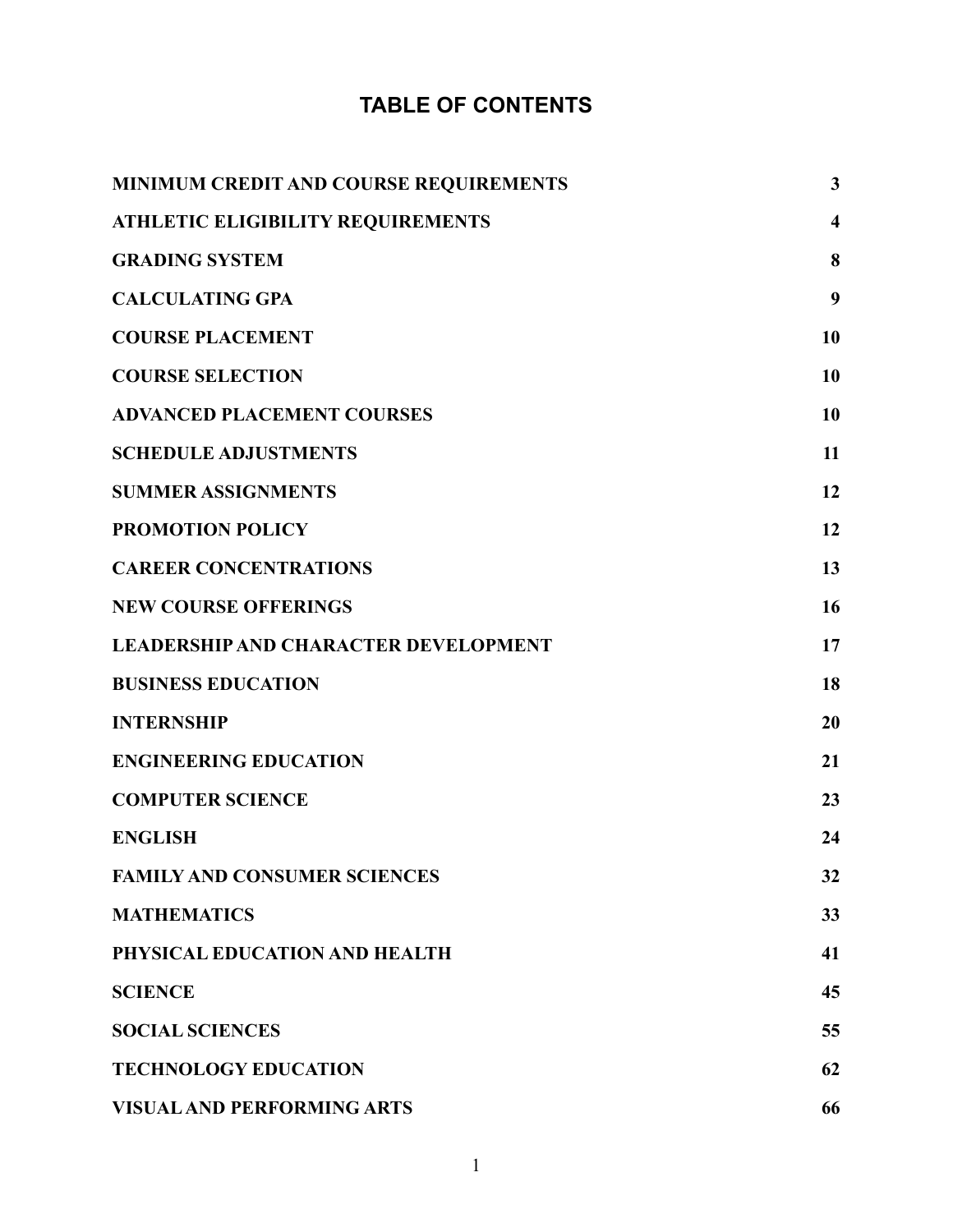| <b>WORLD LANGUAGES</b>                                 | 74 |
|--------------------------------------------------------|----|
| <b>EDUCATIONAL SUPPORT SERVICES</b>                    | 82 |
| AP CAPSTONE DIPLOMA PROGRAM                            | 84 |
| <b>ENGLISH LANGUAGE LEARNERS (ELL)</b>                 | 85 |
| <b>SPECIAL SERVICES</b>                                | 85 |
| <b>SECTION 504 OF THE REHABILITATION ACT OF 1973</b>   | 85 |
| <b>INTERVENTION &amp; REFERRAL SERVICES (I&amp;RS)</b> | 86 |
| <b>VOCATIONAL EDUCATION</b>                            | 87 |
| <b>TECH PREP PROGRAMS</b>                              | 89 |
| <b>ARTS HIGH SCHOOL</b>                                | 89 |
| <b>DUAL ENROLLMENT PROGRAM</b>                         | 90 |
| <b>NOTES</b>                                           | 91 |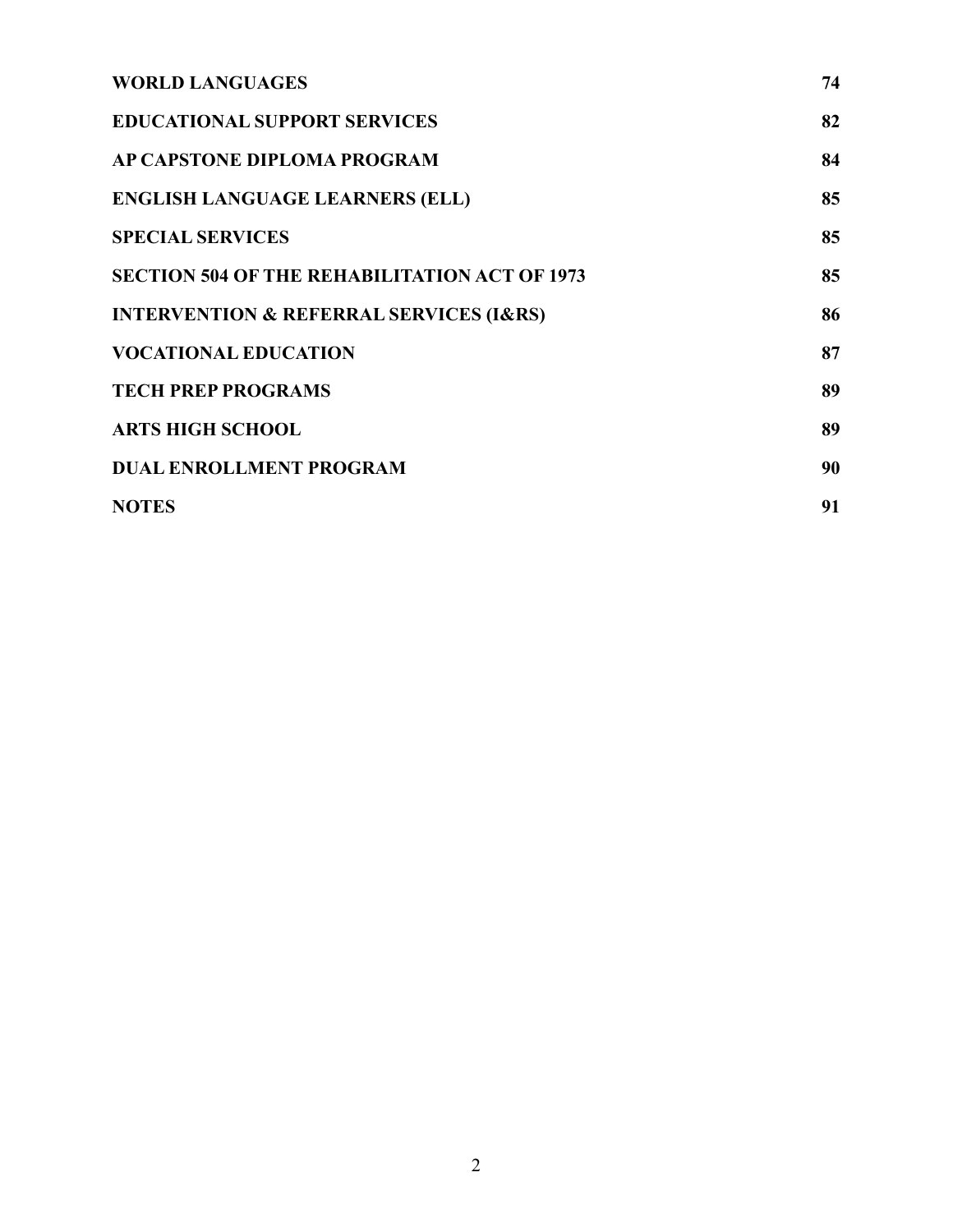#### **MINIMUM CREDIT AND COURSE REQUIREMENTS**

<span id="page-5-0"></span>To receive a New Jersey State endorsed diploma from Holmdel High School, each student must earn a minimum of 120 credits and meet the minimum score threshold on the NJSLA assessments as per their graduating class guidelines below:

| <b>SUBJECT AREA</b>                                                     | NJ<br><b>GRADUATION</b><br><b>REQUIREMENTS</b>                                                                              | <b>М</b> имим<br><b>COLLEGE</b><br><b>REQUIREMENTS</b> | <b>COMMENTS</b>                                                                                                                                                                                                                                                                            |
|-------------------------------------------------------------------------|-----------------------------------------------------------------------------------------------------------------------------|--------------------------------------------------------|--------------------------------------------------------------------------------------------------------------------------------------------------------------------------------------------------------------------------------------------------------------------------------------------|
| English                                                                 | 4 years<br>(20 credits)                                                                                                     | 4 years                                                | 4 years of English are required by<br>the state for graduation. Students<br>must have a passing grade in each<br>English course to meet those<br>requirements.                                                                                                                             |
| <b>Mathematics</b>                                                      | 3 years<br>(15 credits)                                                                                                     | 3 years<br>Algebra 1<br>Geometry<br>Algebra 2          | 4 years of mathematics is<br>preferred and may be required for<br>entrance into competitive colleges<br>and/or certain majors, including<br>engineering, science and<br>architecture.                                                                                                      |
| Science                                                                 | 3 years<br>(15 credits)<br><b>Including Biology</b><br><b>AND</b><br>a Chemistry,<br>Physics<br>or Environmental<br>Science | 2-3 years<br>Lab Sciences                              | Most colleges/universities require<br>biology and chemistry. Four years<br>of science is preferred and may be<br>required for entrance into<br>competitive colleges. Physics may<br>be required for certain majors,<br>including engineering, science, and<br>architecture.                |
| Social Sciences                                                         | 3 years<br>(15 credits)<br>World<br>Civilizations<br>U.S. History 1<br>U.S. History 2                                       | 3-4 years                                              | Although only 3 years of courses<br>are required in Social Sciences for<br>graduation, many<br>colleges/universities prefer a 4th<br>year course to prepare students for<br>the rigor of GEN Ed courses. There<br>are many electives that qualify in<br>areas of interest to the students. |
| World Language                                                          | 1 year<br>(5 credits)                                                                                                       | 2 years                                                | Most colleges require a 2-year<br>minimum of a single world<br>language. Three or more years of<br>study is recommended for<br>admission to competitive colleges.                                                                                                                          |
| Health and<br><b>Physical Education</b>                                 | 4 years<br>(20 credits)                                                                                                     |                                                        |                                                                                                                                                                                                                                                                                            |
| Visual or Performing<br>Arts                                            | 1 year<br>(5 credits)                                                                                                       |                                                        |                                                                                                                                                                                                                                                                                            |
| Technology Literacy, Career Education<br>and Life Skills or Voc-Tech Ed | 1 year<br>(5 credits)                                                                                                       |                                                        |                                                                                                                                                                                                                                                                                            |
| Financial and Economic Literacy                                         | 1 semester<br>$(2.5 \text{ credits})$                                                                                       |                                                        |                                                                                                                                                                                                                                                                                            |
| Electives                                                               | (credits will vary)                                                                                                         |                                                        | These may be academic and<br>non-academic courses.                                                                                                                                                                                                                                         |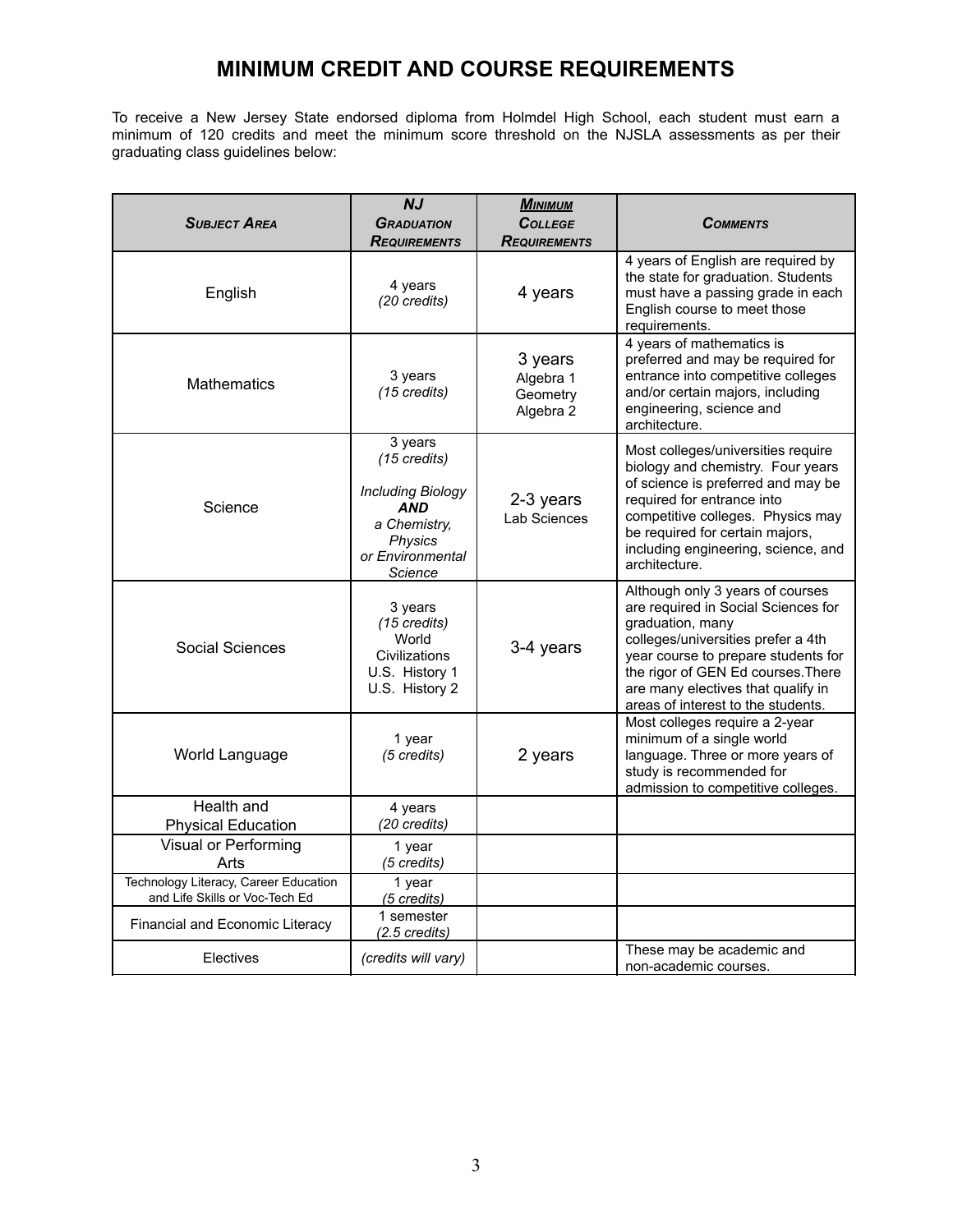# **ATHLETIC ELIGIBILITY REQUIREMENTS**

<span id="page-6-0"></span>All students at Holmdel High School wishing to participate in athletic programs under the sponsorship of the school are subject to the New Jersey State Interscholastic Athletic Association eligibility requirements. Failure to meet these requirements prohibits participation in the athletic programs. These eligibility requirements may be superseded by specific rules and decisions of the Shore Conference of High Schools and the NJSIAA, in which Holmdel High School holds membership.

- 1. An entering freshman is automatically eligible for fall and winter athletic programs in the school.
- 2. A student must pass at least thirty (30) credits each year to be eligible for the athletic program in the first semester of the succeeding year. Summer school credits are applied to the immediately preceding school year.
- 3. A student must pass fifteen (15) credits during the first semester to be eligible for any program that begins in the second semester (spring session).
- 4. A student, once eligible for a sport, is entitled to continuous participation until that specific sports season concludes.
- 5. Any student who reaches the age of 19 prior to September  $1<sup>st</sup>$  will not be eligible to participate in the athletic program under NJSIAA rules and regulations.
- 6. Consideration of gender, religion, race or politics shall not prohibit participation in athletic programs.
- 7. Students should be aware that in order to participate on a collegiate level in NCAA Division I or II athletics, their high school records must be evaluated by the NCAA Clearinghouse. There are very specific standards which must be met including a minimum number of academic courses and a minimum GPA which are correlated with SAT results. Please see the NCAA Division I and II Initial Eligibility Requirements on Pages 5-7.

\* These eligibility requirements are not applicable to classified students; eligibility is determined by the IEP and the decision of the Child Study Team.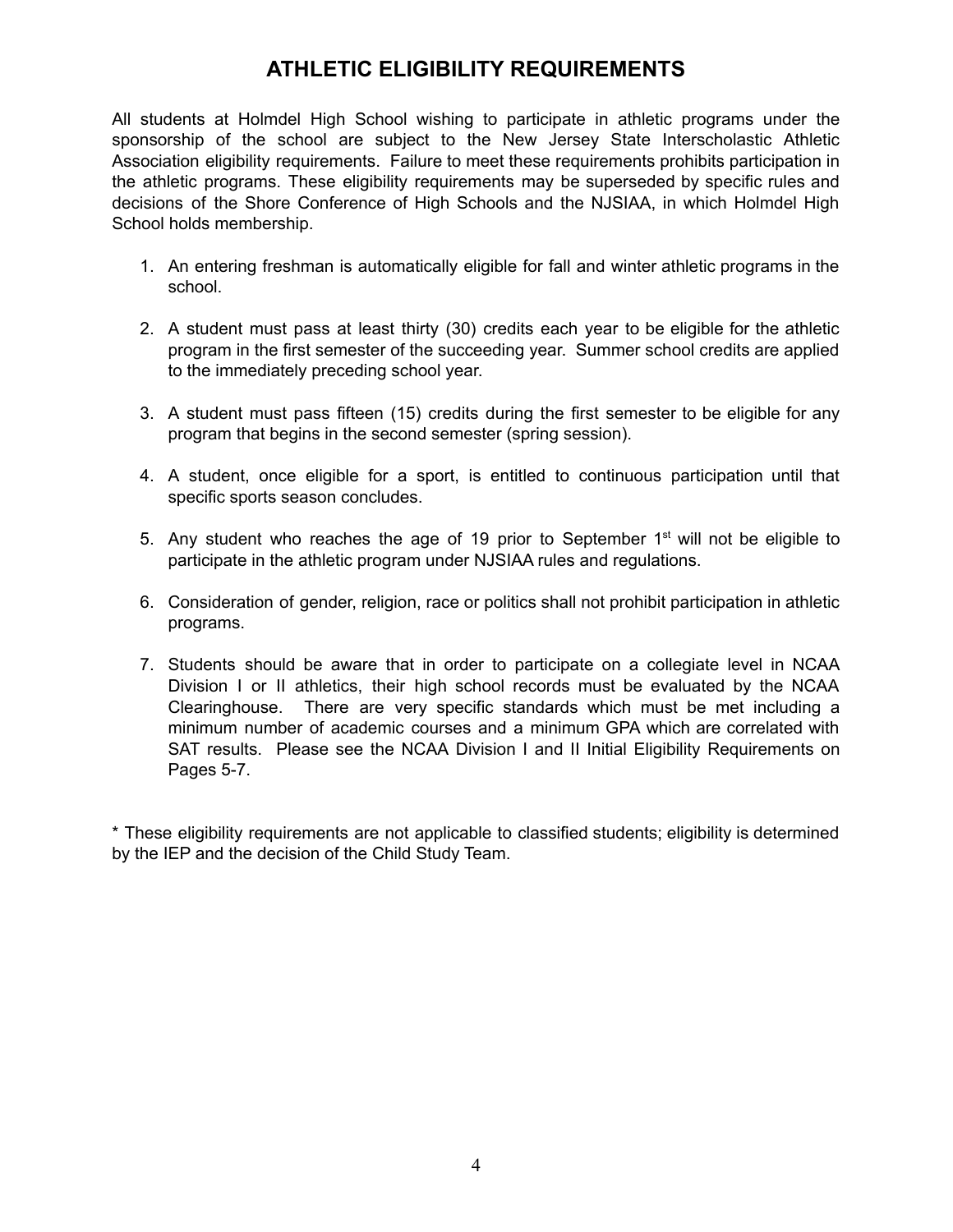# **NCAA Division I and Division II Initial Eligibility Requirements**

#### **Core Courses**

- NCAA Division I requires 16 core courses, 10 of the core courses must be completed by the end of the student's junior year. Seven of the 10 core courses must be in English, Math, or Physical Science.
- NCAA Division II requires 16 core courses.
- See the chart below for a breakdown of the requirements.

#### **Test Scores**

- NCAA Division I has a sliding scale of test scores and grade-point averages. The sliding scale for those requirements is shown on the NCAA website, at [www.eligibilitycenter.org](http://www.eligibilitycenter.org).
- NCAA Division II has a minimum SAT score requirement of 820, or an ACT sum score of 68.
- The SAT score used for NCAA purposes includes only the critical reading and math sections. The writing section of the SAT is not used.
- The ACT score used for NCAA purposes is a sum of the four sections on the ACT
	- o English
	- o Mathematics
	- o Reading
	- o Science
- When registering for the SAT or ACT, use the Eligibility Center code of 9999 to make sure the score is reported to the Eligibility Center. All SAT and ACT scores must be reported directly to the NCAA Eligibility Center by the testing agency.

#### **Grade-Point Average**

- Be sure to check our high school's list of NCAA approved courses on the Eligibility Center's website to make certain that the courses taken have been approved as core courses. The website is [www.eligibilitycenter.org.](http://www.eligibilitycenter.org) Approved core courses are also listed in this catalog.
- NCAA GPA is calculated using NCAA core courses only.
- Division I grade-point average requirements are listed on [www.eligibilitycenter.org.](http://www.eligibilitycenter.org)
- Division II grade-point average requirement is a minimum of 2.2.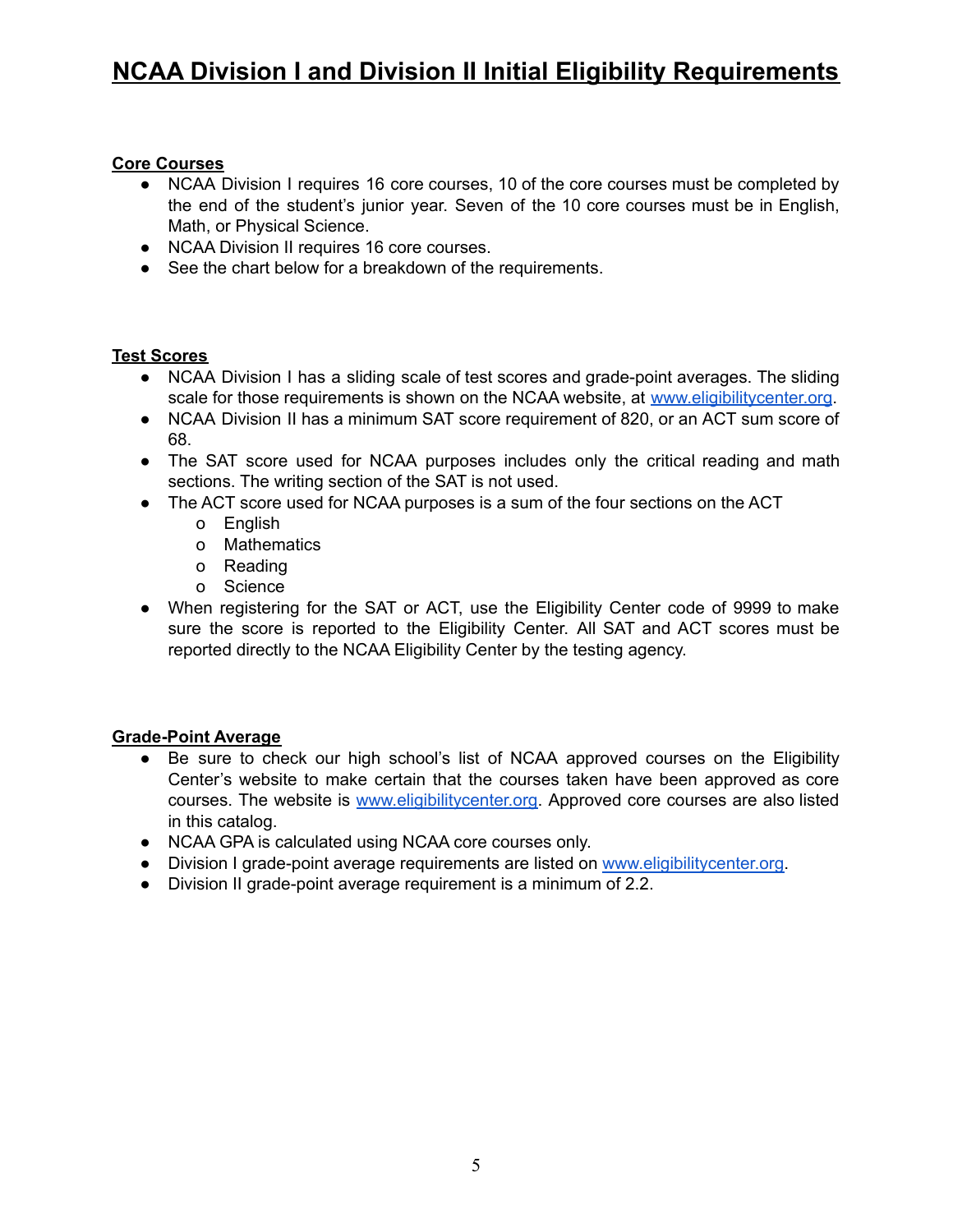| <b>Division I</b>                                                                                                             | <b>Division II</b>                                                                 |
|-------------------------------------------------------------------------------------------------------------------------------|------------------------------------------------------------------------------------|
| *Core Course Requirement: 16                                                                                                  | 16 Core Courses                                                                    |
| 4 years of English                                                                                                            | 3 years of English                                                                 |
| 3 years of Math<br>Algebra I or higher<br>$\circ$                                                                             | 2 years of Mathematics<br>Algebra I or higher<br>O                                 |
| 2 years of Natural/Physical Science<br>1 year of lab (if offered)<br>$\Omega$                                                 | 2 years of Natural/Physical<br>Science                                             |
| 1 year of additional English, Math, or<br>Natural/Physical Science                                                            | 1 year of lab (if offered)<br>O                                                    |
| 2 years of Social Science                                                                                                     | 3 years of additional English,<br>Math, or Natural/Physical Science                |
| 4 years of additional courses<br>Any area above<br>O                                                                          | 2 years of Social Science                                                          |
| Foreign language<br>O<br>Comparative Religion/Philosophy<br>$\circ$                                                           | 4 years of additional courses<br>Any area above<br>O                               |
| Ten (10) Courses completed before the start of the<br>seventh semester                                                        | Foreign language<br>$\mathsf{O}$<br>Comparative<br>$\Omega$<br>Religion/Philosophy |
| Seven (7) of the 10 must be in English, Math, or<br>Natural/Physical Science                                                  |                                                                                    |
| Corresponding test score (ACT sum score or SAT<br>combined score) and core-course GPA (minimum<br>2.300 on the sliding scale) |                                                                                    |
| Graduate from high school                                                                                                     |                                                                                    |

For complete information, please visit [www.eligibilitycenter.org](http://www.eligibilitycenter.org). You may also call the NCAA eligibility office at 877-262-1492.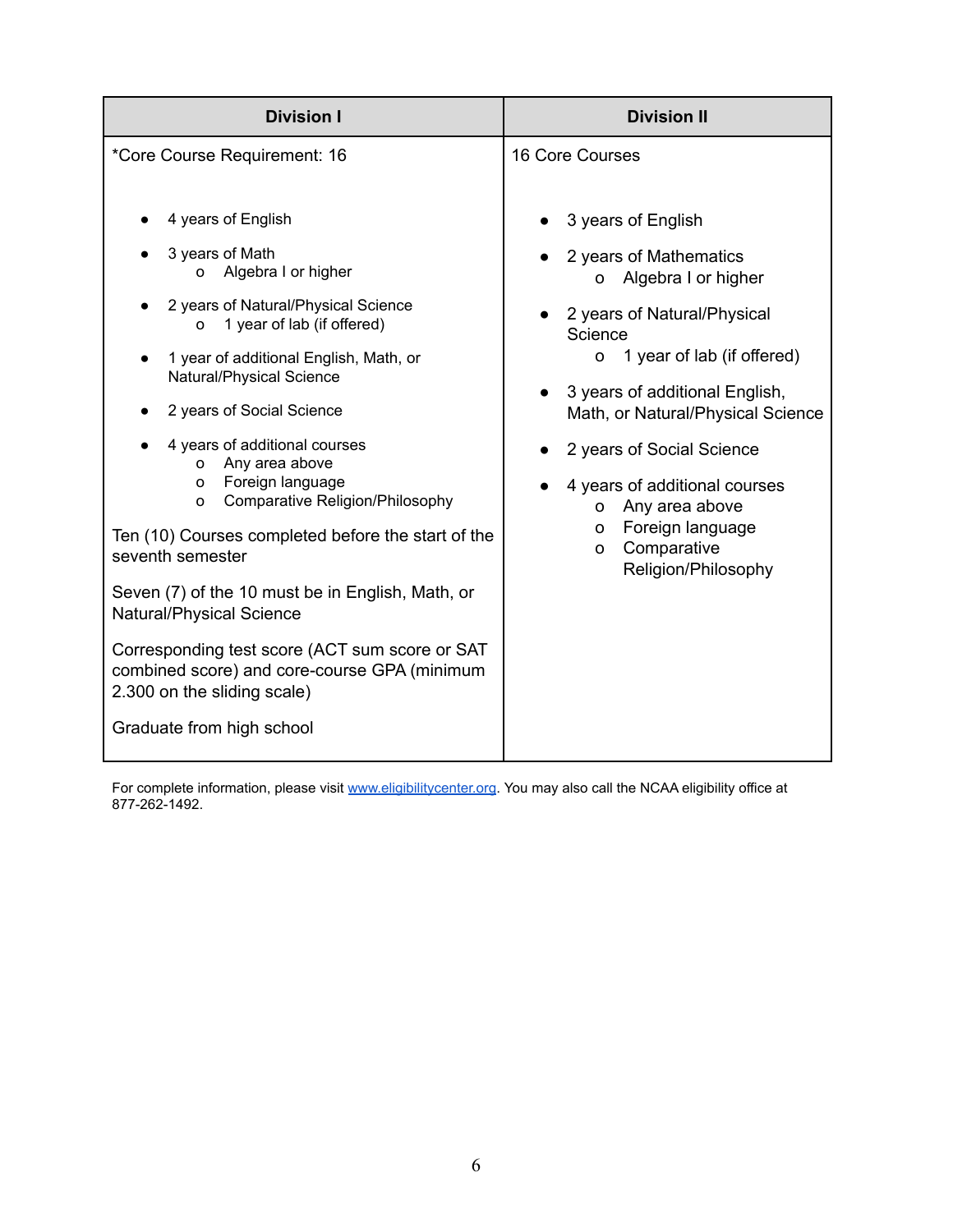#### **NCAA List of Holmdel High School Approved Core Courses (as of 9/1/21)**

Practical English 9 Practical English 10 Practical English 11 Practical English 12 AP English Language and Composition AP English Literature English 9 English 10 English 11 English 12 Honors Classics of World Literature

*Mathematics*

Algebra 1 **Geometry** Honors Geometry Algebra 2 Advanced Algebra 2 Honors Algebra 2 **PreCalculus** Honors PreCalculus Calculus AP Calculus AB AP Calculus BC Multivariable Calculus Finite Mathematics AP Statistics AP Computer Science

#### *Natural/Physical Science*

Practical Science 9 Principles of Biology Biology Honors Biology Physical Science Principles of Chemistry **Chemistry** Honors Chemistry Principles of Physics Physics Honors Physics AP Biology AP Chemistry AP Environmental Science AP Physics College Biology Earth & Space & Physical Science Forensic Science Honors Advanced Research Honors Anatomy and Physiology Honors Introduction to Organic Chemistry Marine Science

*English Social Science* Practical Social Studies 9 Advanced US History 1 Anthropology AP Macroeconomics AP Microeconomics AP Government Psychology AP Psychology Sociology US History 1 US History 2 AP US History World Civilizations

#### *Additional Core Courses* Chinese 1 Chinese 2 Chinese 3 Honors Chinese 4 AP Chinese French 1 French 2 French 3 Honors French 4 AP French Italian 1 Italian 2 Italian 3 Honors Italian 4 AP Italian Latin 1 Latin 2 Latin 3 Honors Latin 4

AP Spanish

AP Latin Vergil Spanish 1 Spanish 2 Spanish 3

Honors Spanish 4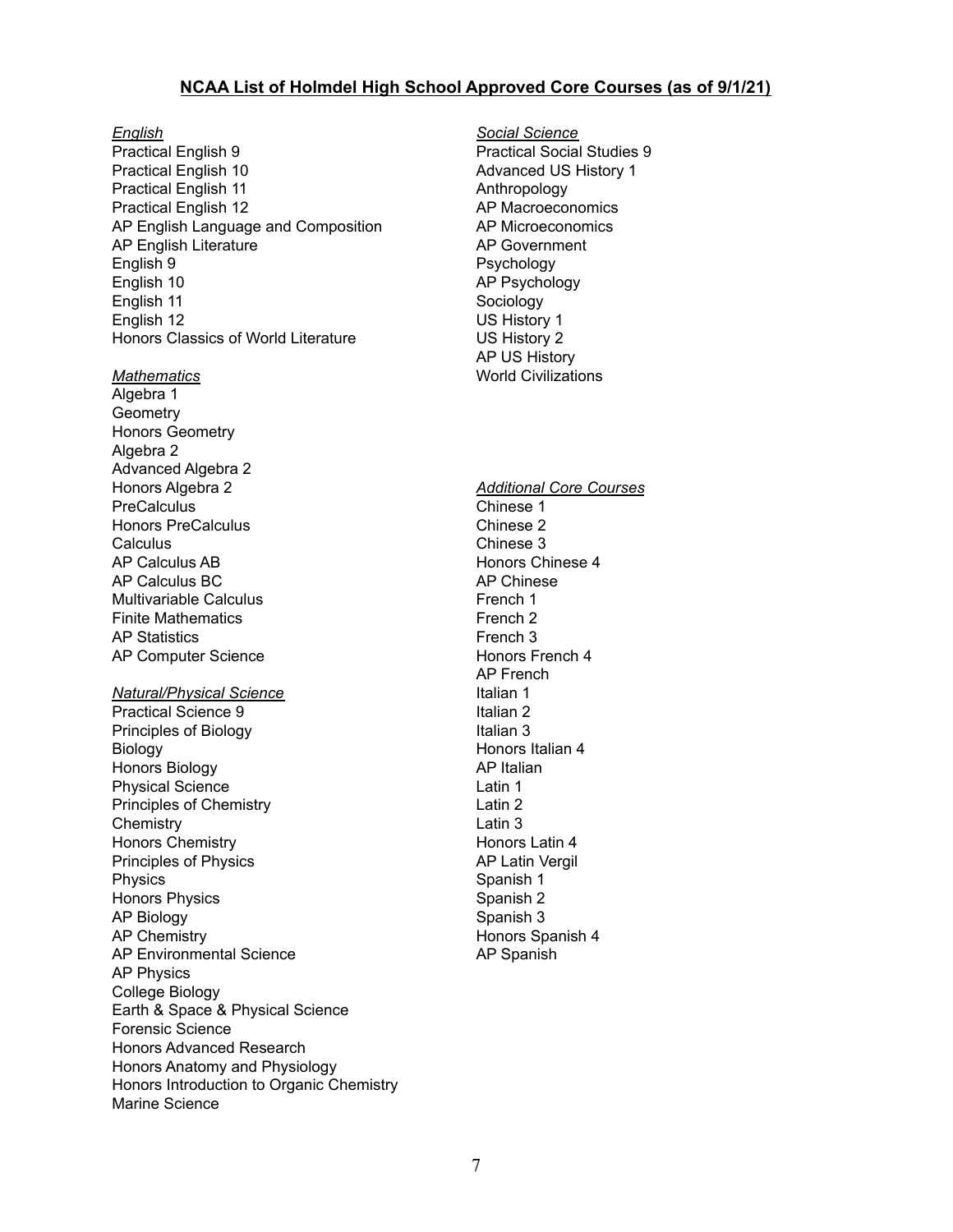# **GRADING SYSTEM**

<span id="page-10-0"></span>

| Grade | <b>Numerical Equivalent</b> |
|-------|-----------------------------|
| A     | 90-100                      |
| B+    | 87-89                       |
| B     | 80-86                       |
| $C+$  | 77-79                       |
| C     | 70-76                       |
| D+    | 67-69                       |
| D     | 60-66                       |
| F     | 59 and below                |

# **CALCULATION OF FINAL GRADE**

#### *Full-Year Course Semester Course*

| $1st$ Marking Period = 22.5% |                   |           | 1۹    |
|------------------------------|-------------------|-----------|-------|
| $2nd$ Marking Period = 22.5% |                   |           | $2^r$ |
| $3rd$ Marking Period = 22.5% |                   |           | Fi    |
| $4th$ Marking Period = 22.5% |                   |           |       |
| Final Exam                   | $\equiv$ $\equiv$ | 10%       |       |
| <b>Final Grade</b>           |                   | $= 100\%$ |       |

| <sup>st</sup> Marking Period = 22.5% |  | $1st$ or 3 <sup>rd</sup> Marking Period = 50% |           |
|--------------------------------------|--|-----------------------------------------------|-----------|
| <sup>nd</sup> Marking Period = 22.5% |  | $2nd$ or 4 <sup>th</sup> Marking Period = 50% |           |
| <sup>rd</sup> Marking Period = 22.5% |  | <b>Final Grade</b>                            | $= 100\%$ |

#### *Marking Period Course (PE/Health)*

| 1 <sup>st</sup> Marking Period | =   | 25%  |
|--------------------------------|-----|------|
| 2 <sup>nd</sup> Marking Period | =   | 25%  |
| 3rd Marking Period             | =   | 25%  |
| 4 <sup>th</sup> Marking Period | =   | 25%  |
| <b>Final Grade</b>             | $=$ | 100% |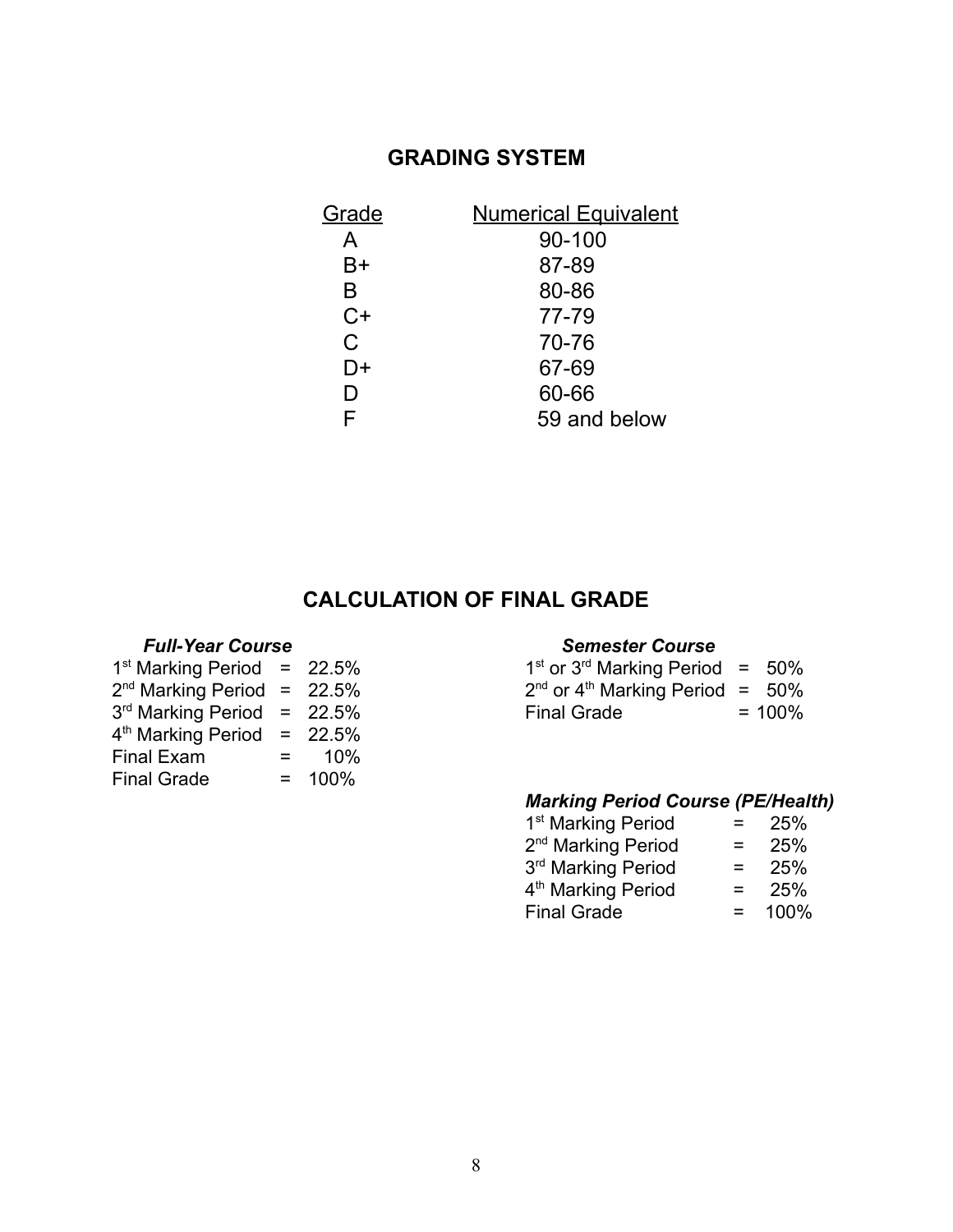# **CALCULATING GPA**

<span id="page-11-0"></span>**FORMULA:** Multiply the grade points by the number of credits per course. Total all that you have just multiplied and divide by the total number of credits taken.

#### Grade Points:

|      | <b>Regular</b><br>Course | Honors<br>Course | <b>AP Course</b><br>w/o Exam | <b>AP Course</b><br>w/Exam |
|------|--------------------------|------------------|------------------------------|----------------------------|
| A    | 4.0                      | 5.0              | 5.0                          | 5.5                        |
| $B+$ | 3.67                     | 4.67             | 4.67                         | 5.17                       |
| B    | 3.0                      | 4.0              | 4.0                          | 4.5                        |
| $C+$ | 2.67                     | 3.67             | 3.67                         | 4.17                       |
| C    | 2.0                      | 3.0              | 3.0                          | 3.5                        |
| D+   | 1.67                     | 2.67             | 2.67                         | 3.17                       |
| D    | 1.0                      | 2.0              | 2.0                          | 2.50                       |
|      |                          |                  |                              |                            |

#### Example:

|                           | <b>Final Grade</b> |   | Credits          |     | <b>Grade Points</b> |
|---------------------------|--------------------|---|------------------|-----|---------------------|
| English                   | $B+(3.67)$         | X | 5                |     | 18.35               |
| H. Geometry               | A(5.00)            | X | 5                | =   | 25.00               |
| <b>World Civilization</b> | C(2.00)            | X | 5                |     | 10.00               |
| Spanish 2                 | B(3.00)            | X | 5                |     | 15.00               |
| H. Biology/Lab            | $C+ (3.67)$        | X | 6                |     | 22.02               |
| Art 1                     | A(4.00)            | X | 2.5              |     | 10.00               |
| <b>Graphic Arts</b>       | $B + (3.67)$       | X | 2.5              | $=$ | 9.18                |
| <b>PE/Health</b>          | A(4.00)            | X | 5                |     | 20.00               |
|                           |                    |   | 36 Total Credits |     | 129.55              |

129.55 Grade Points 36 Total Credits = 3.60 GPA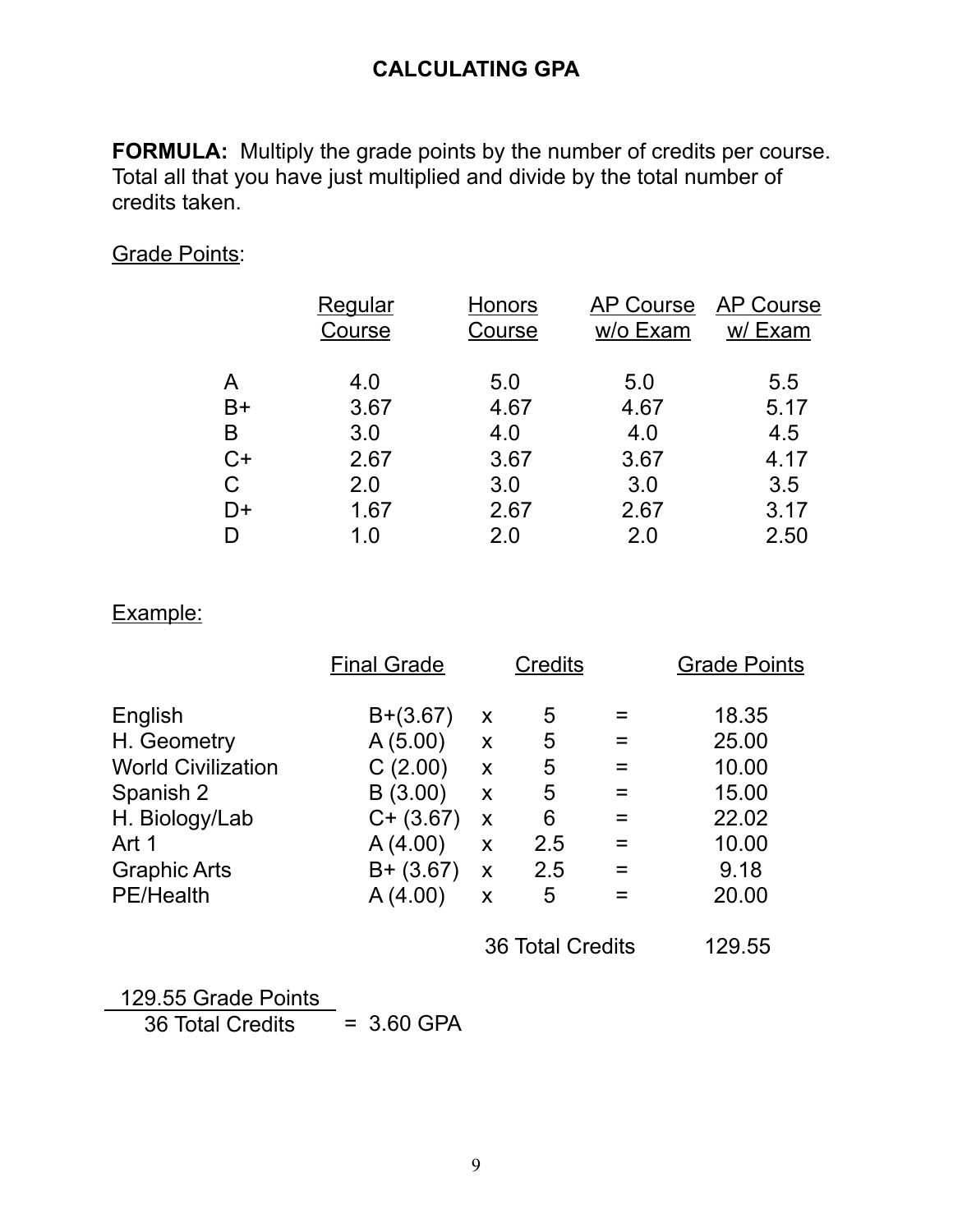# **COURSE PLACEMENT**

<span id="page-12-0"></span>Preliminary placement in core courses is based upon students' cumulative grades at the time of registration in high school. The published prerequisites in this Program of Studies will be used to determine appropriate placement for next year.

Students who initially meet the published prerequisites, but whose final grades fall below the published prerequisites found in the Program of Studies, will be removed from the classes for which they have been scheduled and placed appropriately during the summer months. Students will be notified by August 15th of their withdrawn status.

If a student desires to be placed in a higher level course than they were recommended for or assigned to, they can submit a waiver form [here](https://docs.google.com/document/d/1sfz4PZ4aVfg6931zt4_LF-jHWUUv93cZCkUSBFTfJA8/edit?usp=sharing) stipulating the reasons for their request. The supervisor will then set up a meeting with the parent to review the request. August 1, is the deadline for waiver requests.

# **COURSE SELECTION**

<span id="page-12-1"></span>Please take the time to choose courses that are the best match for you. Please understand you must meet the prerequisite for courses you choose. Take into account your interests, your abilities, and your goals. Gather information from your teachers, parents, and your counselor as you build your academic program for next year. Careful selections at the time of registration will mean fewer problems once the 2022-2023 school year begins.

# **ADVANCED PLACEMENT COURSES**

<span id="page-12-2"></span>Students who are enrolled in an AP course are expected to take the AP exam. The District will pay for the AP exams. Students who complete the course and take the AP exam will receive additional weight towards their grade that will improve their GPA according to the chart on Page 9. Students who do not take the AP exam will receive a weighted grade equal to that of an Honors Course. These changes ensure that your child receives a grade that reflects the academic rigor of the AP program and the extra effort to complete the AP exam. College credit is possible if students achieve a 3 or higher on the AP test.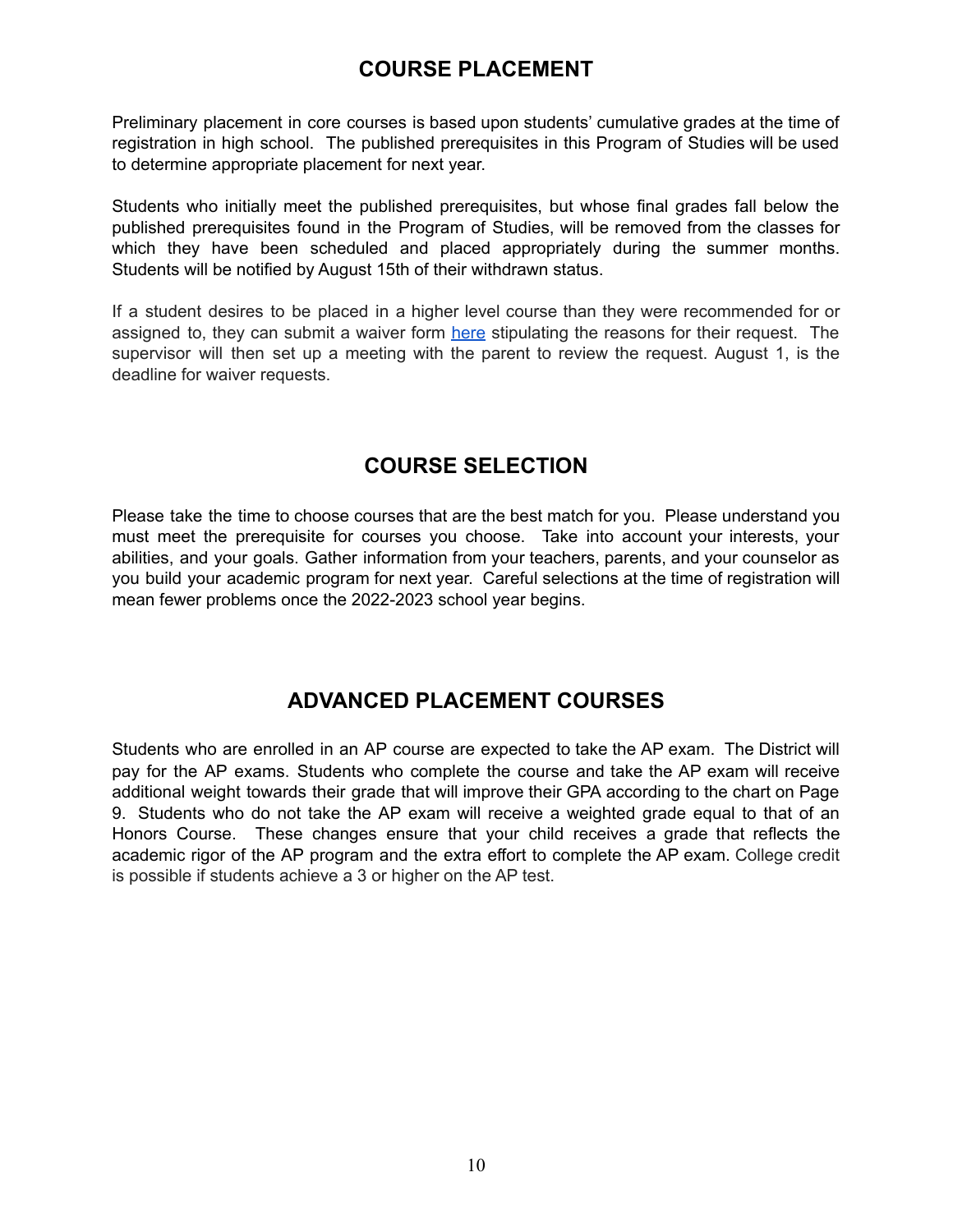#### **SCHEDULE ADJUSTMENTS**

#### <span id="page-13-0"></span>*PRIOR TO SCHOOL YEAR:*

If it becomes necessary to make a schedule adjustment prior to the beginning of the 2022-2023 school year, students will have opportunities in the summer months to do so. Valid reasons for which a student may request a change of class include:

- An error in placement; prerequisite(s) met; prerequisite(s) not met; summer school attendance
- An error or omission in data entry
- Meeting a graduation requirement (seniors)

#### *AFTER SCHOOL YEAR BEGINS:*

If, after school begins, it is determined that a student's placement in a **full-year** class is not appropriate, a transfer to a lower level class may be necessary. Such an adjustment must take place by November 30, 2022. In those cases, the grade earned in the dropped class (and assigned GPA credit) will transfer to the new class. Only the name of the new class will appear on the transcript. If there is not a class or seat available to accommodate the transfer, the student must remain in the class until the second semester; at which time they may transfer into a semester course. In the aforementioned situation, the student would receive a WP or WF on their transcript for the dropped course.

#### *ALL COURSE CHANGES ARE SUBJECT TO SEAT AVAILABILITY.*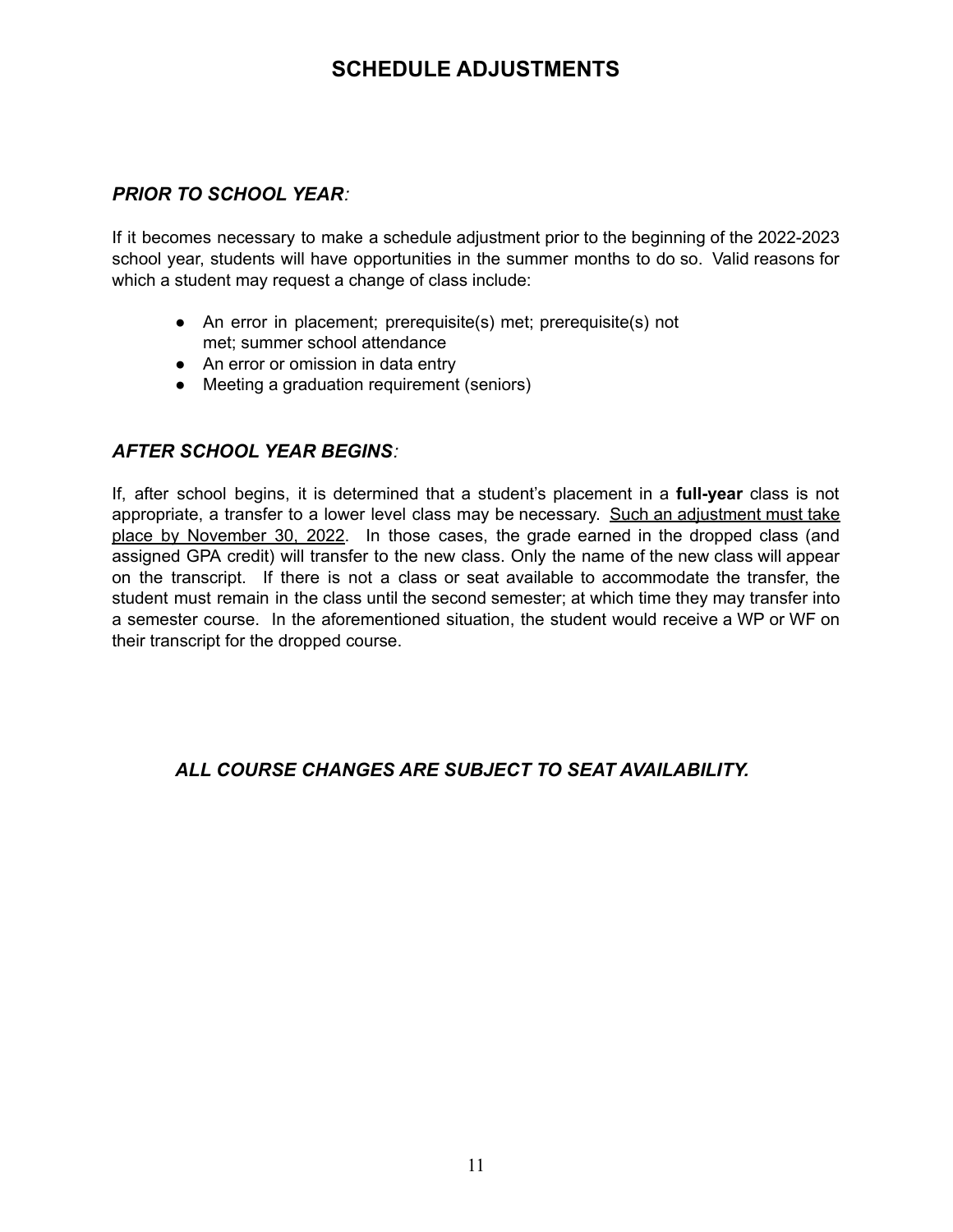# **SUMMER ASSIGNMENTS**

<span id="page-14-0"></span>Summer assignments are required for the following courses:

| English:                 | <b>Mathematics:</b>    | Science:            | <b>Social</b><br><b>Sciences:</b> | <b>World</b><br>Language: |
|--------------------------|------------------------|---------------------|-----------------------------------|---------------------------|
| English 9, 10, 11, 12    | Algebra 1              | AP Biology          | Adv. US H 1                       | <b>AP Chinese</b>         |
| H. English 9, 10, 11, 12 | Geometry               | <b>AP Chemistry</b> | AP US H 2                         | AP French                 |
| AP Language-Comp.        | <b>Honors Geometry</b> | <b>AP Physics</b>   | AP Psych                          | AP Italian                |
| AP Literature-Comp.      | Intermediate Alg.      |                     |                                   | AP Latin                  |
|                          | Algebra 2              |                     |                                   | Latin 1, 2, 3             |
|                          | Advanced Alg. 2        |                     |                                   | H. Latin 4                |
|                          | Honors Alg. 2          |                     |                                   | AP Spanish                |
|                          | Honors Pre-Calc.       |                     |                                   |                           |
|                          | AP Calculus AB         |                     |                                   |                           |
|                          | AP Calculus BC         |                     |                                   |                           |

#### **PROMOTION POLICY**

<span id="page-14-1"></span>Grade assignment is determined by accumulation of credits. Although grade designation is largely for administrative purposes, it does have some impact on students regarding homeroom placement, the class meetings attended and state reporting. Below are listed the credits necessary for each grade placement:

| Grade 10 | 30 Credits Minimum |
|----------|--------------------|
| Grade 11 | 60 Credits Minimum |
| Grade 12 | 90 Credits Minimum |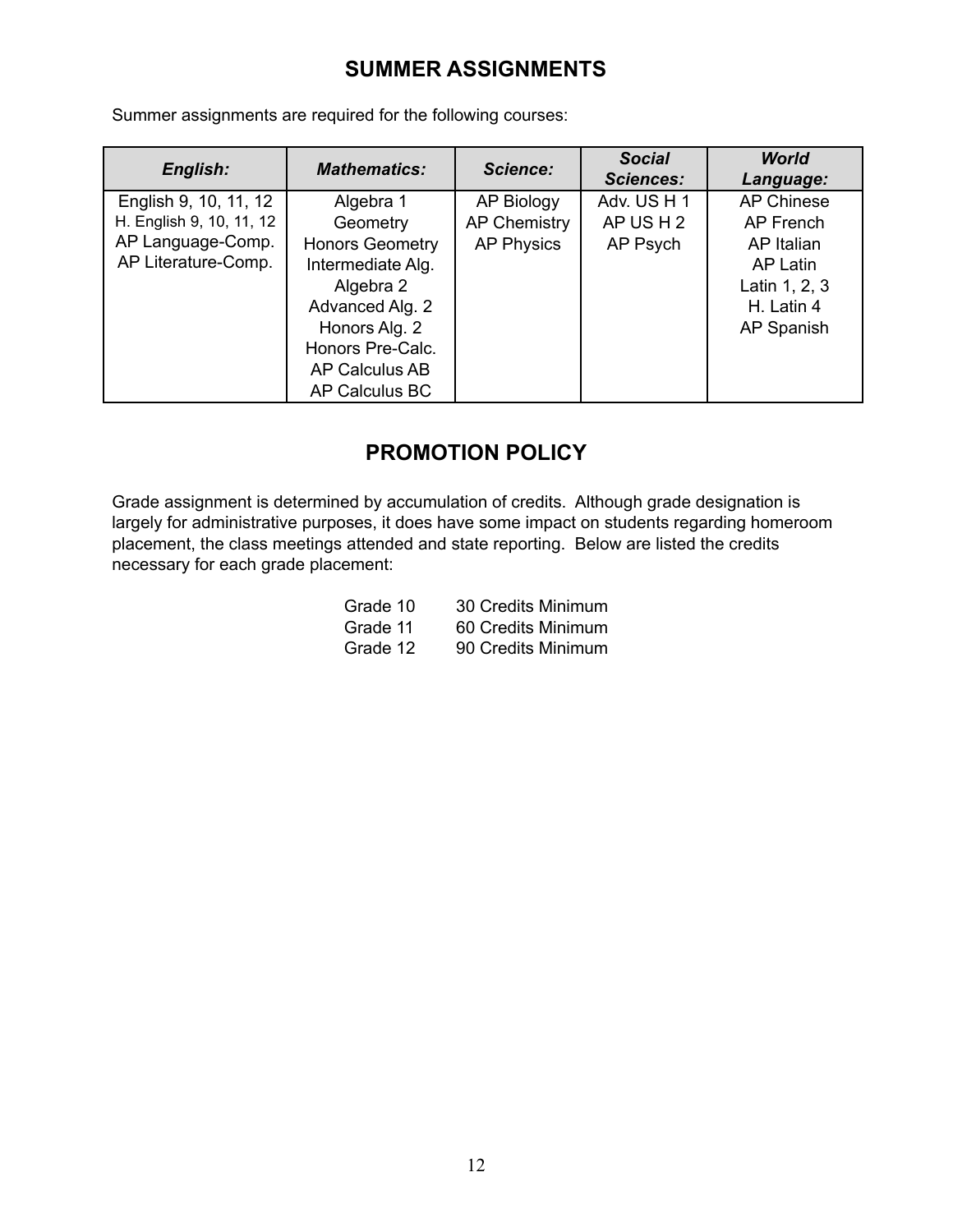# **CAREER CONCENTRATIONS**

<span id="page-15-0"></span>Students have the option to choose a Career Concentration Pathway beyond a general high school diploma. The Holmdel High School Career Concentration Pathway offers students of all abilities and interests the opportunity to choose a sequence of courses they wish to follow as part of their four-year high school program.

With the goal of developing a clear path to graduation and beyond, a self-designed series of classes, focused on a career target will prepare a student for college and a rewarding career. These opportunities will help students cultivate their capabilities, assess and solidify career goals, and help focus choices for postsecondary work

Students may choose a Career Concentration at the end of ninth grade, during the spring scheduling process. Students who successfully complete the required courses will be recognized for this accomplishment on their high school transcript.

The Career Concentrations choices are listed below. If students have an idea for a Career Concentration that is not listed, they are encouraged to develop and share their own, unique Career Concentration which may be reviewed and approved by the guidance department.

- **Business Entrepreneurship**: 5 Course Concentration
	- o Tier I courses (minimum of three): Business Law, Accounting 1, Economics, AP Macroeconomics, AP Microeconomics
	- o Tier II courses: Accounting 2, Public Speaking, Sports and Entertainment Marketing, Virtual Business, AP Statistics
- **Communications and Broadcasting:** 5 Course Concentration
	- o Tier I courses (required): Sports and Entertainment Marketing, Intro to Studio Production, Video and Editing 1.
	- o Tier II courses: Advanced Studio Production, Video and Editing 2, Public Speaking,, Journalism
- **Computer Science**: 4 Course Concentration
	- o Tier I courses (minimum of three): Introduction to Design and Engineering,, Introduction to Computer Science, Introduction to Game Design, Introduction to Robotics, Creating Apps with Animation
	- o Tier II courses: AP Computer Science, Advanced Game Development with Animation, AP Computer Science Principles , Robotics 2
- **Engineering**: 5 Course Concentration
	- o Tier I courses (minimum of three): Calculus (Regular, AB or BC), Introduction to Design and Engineering, Introduction to Robotics, Engineering Concepts,
	- o Tier II courses: Architecture and Design, Engineering and Design Capstone(required), Robotics 2
- **Exploratory Medicine**: 4 Course Concentration
	- o Tier I courses (minimum of three): Anatomy and Physiology, AP Biology, AP Chemistry, Honors Advanced Research, Honors Organic Chemistry
	- o Tier II courses: Psychology, AP Psychology, Sociology, Medical Terminology, College Biology, Forensics, Latin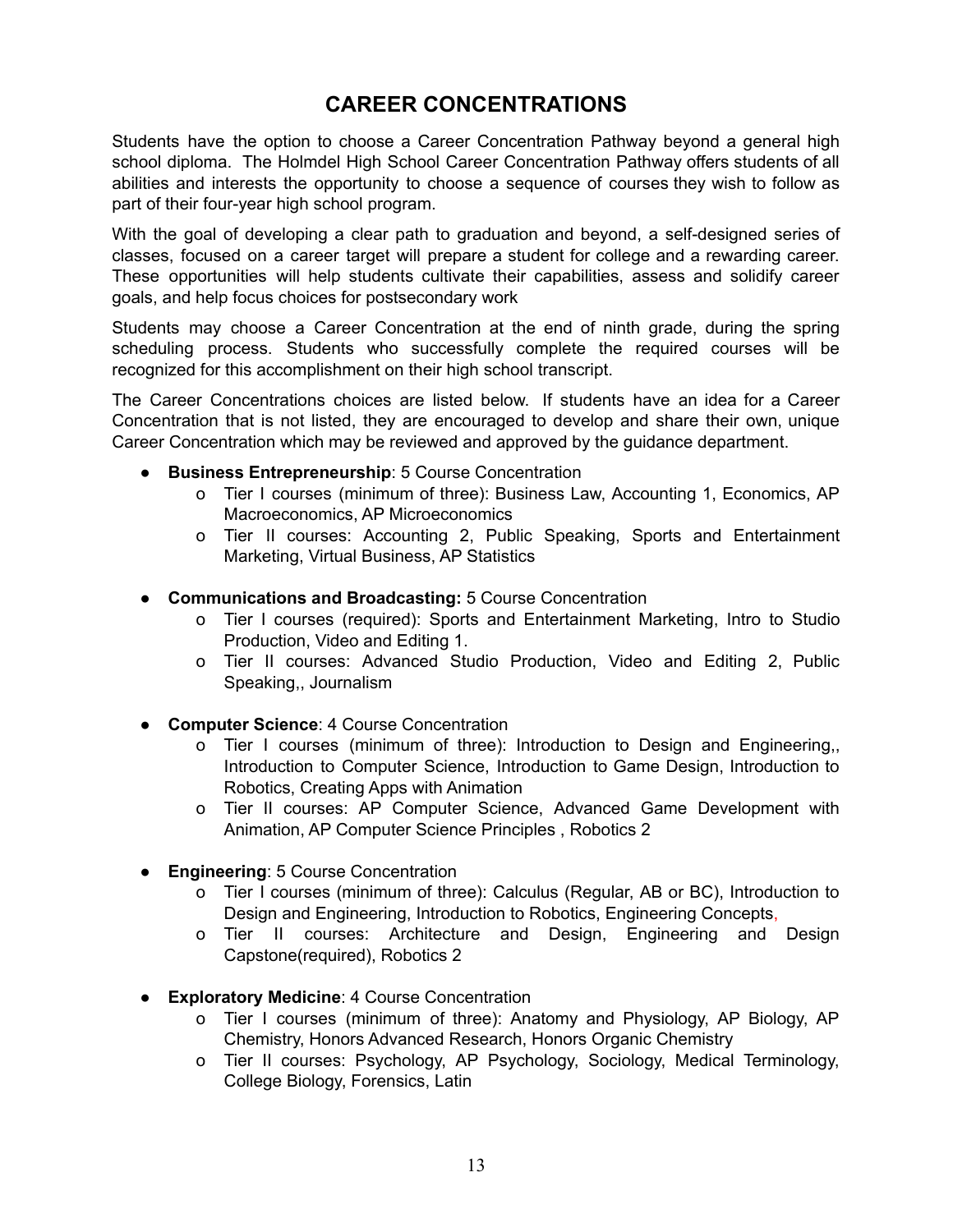- **Government and Public Administration**: 5 Course Concentration
	- o Tier I courses (minimum of two): Perspectives on America Today, Contemporary International Relations, AP Government, AP United States History I/II, Public Speaking
	- o Tier II courses: Psychology, Sociology, Anthropology, Economics, AP Macroeconomics, AP Microeconomics, Human Geography
- **Graphic Arts**: 5 Course Concentration
	- o Tier I courses (minimum of three): Graphic Design, Photography 1, Photography 2, Art 1, Art 2
	- o Tier II courses: Advanced Graphic Design, Photography 3, AP Studio, Honors Advanced Drawing
- **Health Sciences**: 5 Course Concentration
	- o Tier I courses (all required): Anatomy and Physiology, Dynamics of Healthcare, Emergency Clinical Care, Medical Terminology, Scientific Principles of Nutrition
- **International Relations:** 5 Course Concentration
	- o Tier I courses (minimum of three): Level 4 World Language Course, Level 5 World Language Course, Economics, Perspective on America Today, Contemporary International Relations.
	- o Tier II courses: Anthropology, Sociology, Psychology, AP Psychology, AP Macroeconomics, AP Microeconomics
- **Performing Arts, Acting**: 5 Course Concentration
	- o Tier I courses (minimum of three): Acting 1, Acting 2, Film Study, Honors Literature and Film
	- o Tier II courses: Intro to Studio Production, Advanced Studio Production, Video and Editing 1, Video and Editing 2, Drama 1, Drama 2, Public Speaking
- **Performing Arts, Dance:** 4 Course Concentration
	- o Tier I courses (all required): Dance 1, Honors Dance 2, Intro Music Theory
	- o Tier II courses: American 20th Century Music, Music Theory I
- **Performing Arts. Vocal Music**: 5 Course Concentration
	- o Tier I courses (minimum of 4): 4 Years of Concert Chorus (2 at the honors level), Chamber Singers
	- o Tier II courses: Music Theory 1, Music Theory 2
- **Performing Arts, Instrumental Music**: 5 Course Concentration
	- o Tier I courses (minimum of 4): 4 Years of Symphonic Band (2 at the honors level), Jazz Ensemble
	- o Tier II courses: Music Theory 1, Music Theory 2
- **Publishing and Journalism Dynamics:** 5 Course Concentration
	- o Tier I courses (minimum of three): Graphic Design, Journalism, Honors English II/AP English Language, AP English Literature, Honors English 12/AP Literature
	- o Tier II courses: Creative Writing, Classics of World Literature, Film Study, Public Speaking, Perspectives on America Today, Photography I, Psychology, Sociology, Honors Film and Literature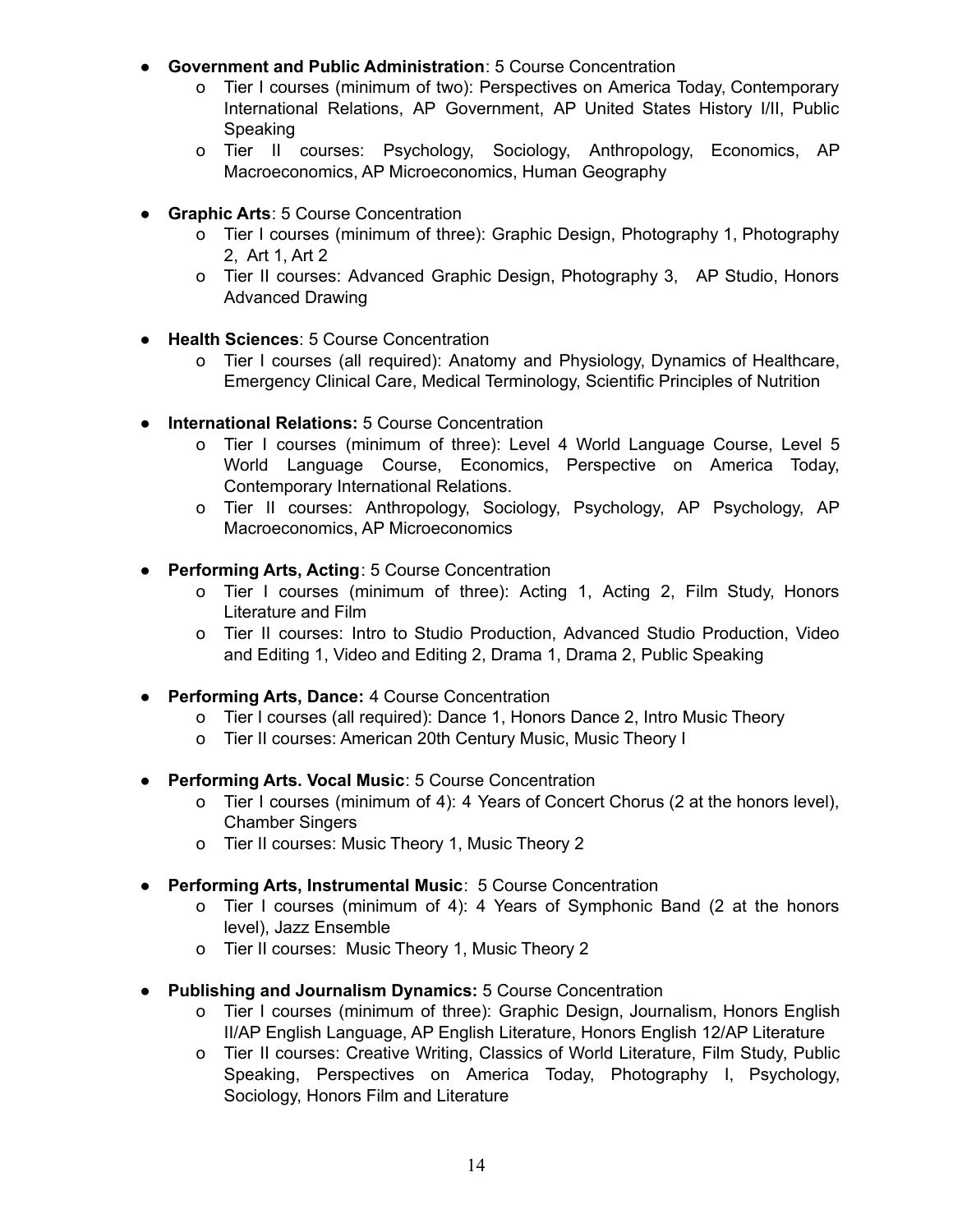- **Scientific Research:** 4 Course Concentration
	- o Tier I courses (required): Introduction to Research, Honors Advanced Research
	- o Tier II courses: AP Biology, AP Chemistry, Honors Organic Chemistry, Honors Physics, AP Physics, AP Environmental Science, Marine Science, Earth and Space Science, Honors Advanced Research, AP Statistics
- **Visual Arts** :4 Course Concentration
	- o Tier I course (required) AP Studio
	- o Choose Group A or Group B
		- Group A: Art 1, Art 2, Honors Advanced Drawing
		- Group B: Ceramics 1, Ceramics 2, Honors Sculpture

*Note:* **An internship/mentorship within any of the Career Concentrations would satisfy ANY** *5 credits* **within that chosen Career Concentration field.**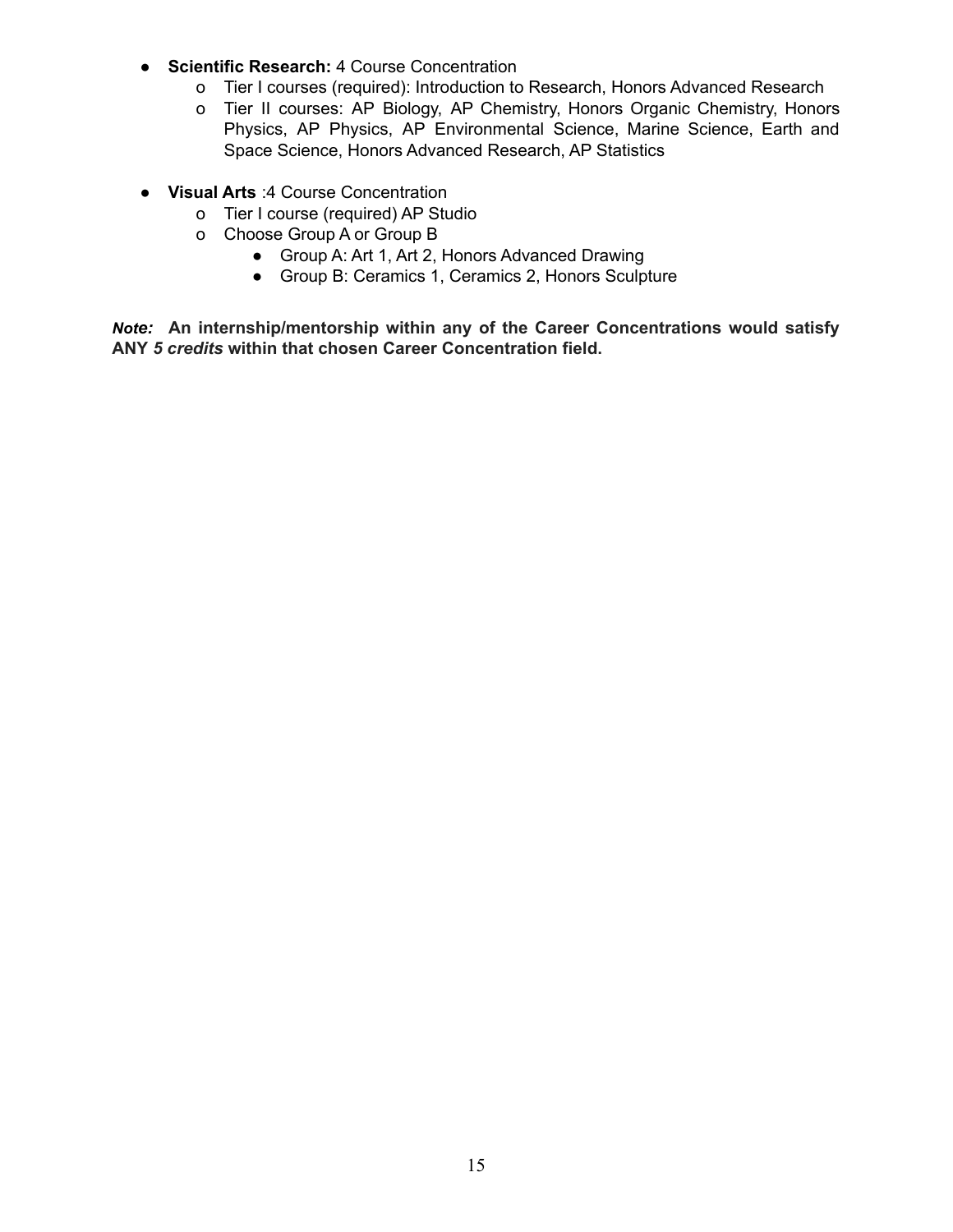# **NEW COURSE OFFERINGS**

<span id="page-18-0"></span>*The following courses/programs are new for the 2022-23 academic year:*

| <b>Course Code</b> | <b>Course Name</b>                         | <b>Course Description</b>         |
|--------------------|--------------------------------------------|-----------------------------------|
| H <sub>2805</sub>  | General Algebra 1A                         | See course description on Page 37 |
| H <sub>2</sub> 815 | General Algebra 1B                         | See course description on Page 37 |
| H <sub>2820</sub>  | <b>General Geometry</b>                    | See course description on Page 37 |
| H <sub>2809</sub>  | <b>General Applications of Mathematics</b> | See course description on Page 38 |
| H5315a             | <b>AP Physics: Mechanics</b>               | See course description on Page 50 |
| H5315b             | AP Physics: Electricity & Magnetism        | See course description on Page 50 |
| H <sub>5610a</sub> | AP Research                                | See course description on Page 51 |
| H6116              | Honors Acting 3                            | See course description on Page 71 |
| H4820              | Novice Spanish                             | See course description on Page 81 |
| H1560/H5610a       | AP Capstone Diploma Program                | See course description on Page 84 |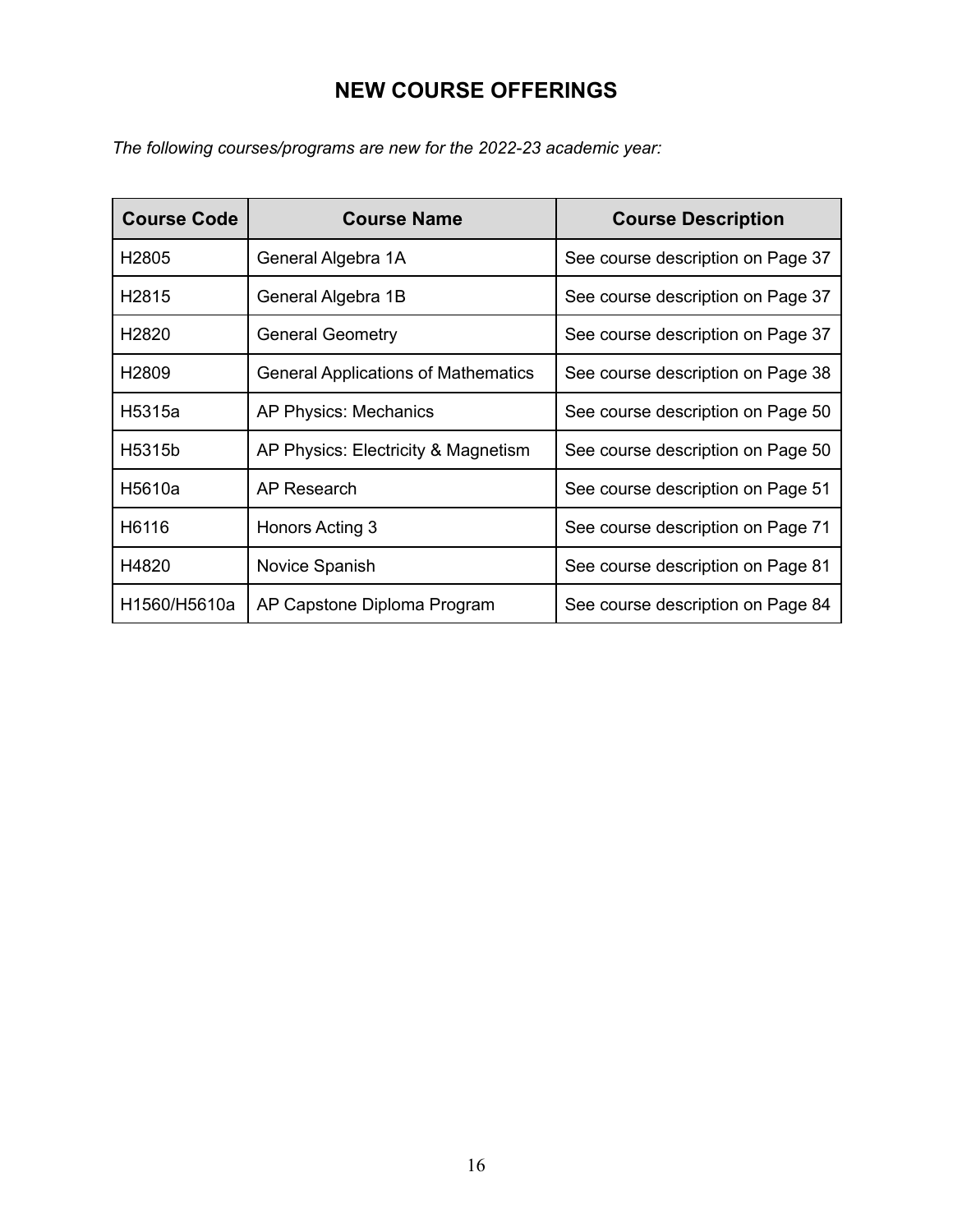#### **LEADERSHIP AND CHARACTER DEVELOPMENT**

<span id="page-19-0"></span>**H0001 PEER Leadership** – Modeling the Six Pillars of Character, the Holmdel High School Peer Leadership Program provides students the opportunity to develop and practice leadership and action skills in a social setting. The course encourages students to be the catalysts for change, offering opportunity to develop awareness and understanding of social issues, problems, and resources. A rigorous curriculum demonstrating 21st Century Life Skills will include team building activities, small and large boundary breaking, public speaking, district-wide peer mentoring, and collaborative interaction with our Team UNIFY program. Social responsibility is integrated through community service initiatives that promote positive peer influence. In facilitating community partnerships with local Non-Profit Organizations, including (but not limited to) Ronald McDonald House, NJSO and Bridges at the Shore, social responsibility will be extended. Peer leaders engage in interactive team building, problem solving, conflict resolution, time and organizational management objectives. With increased self-esteem, students educate peers on relevant issues that impact the school and community.

| Prerequisite: Available to Grade 12   | Length: Semester | $\mid$ Credits: 2.5 |
|---------------------------------------|------------------|---------------------|
| students only and student must be a   |                  |                     |
| current member of the Peer Leadership |                  |                     |
| Club.                                 |                  |                     |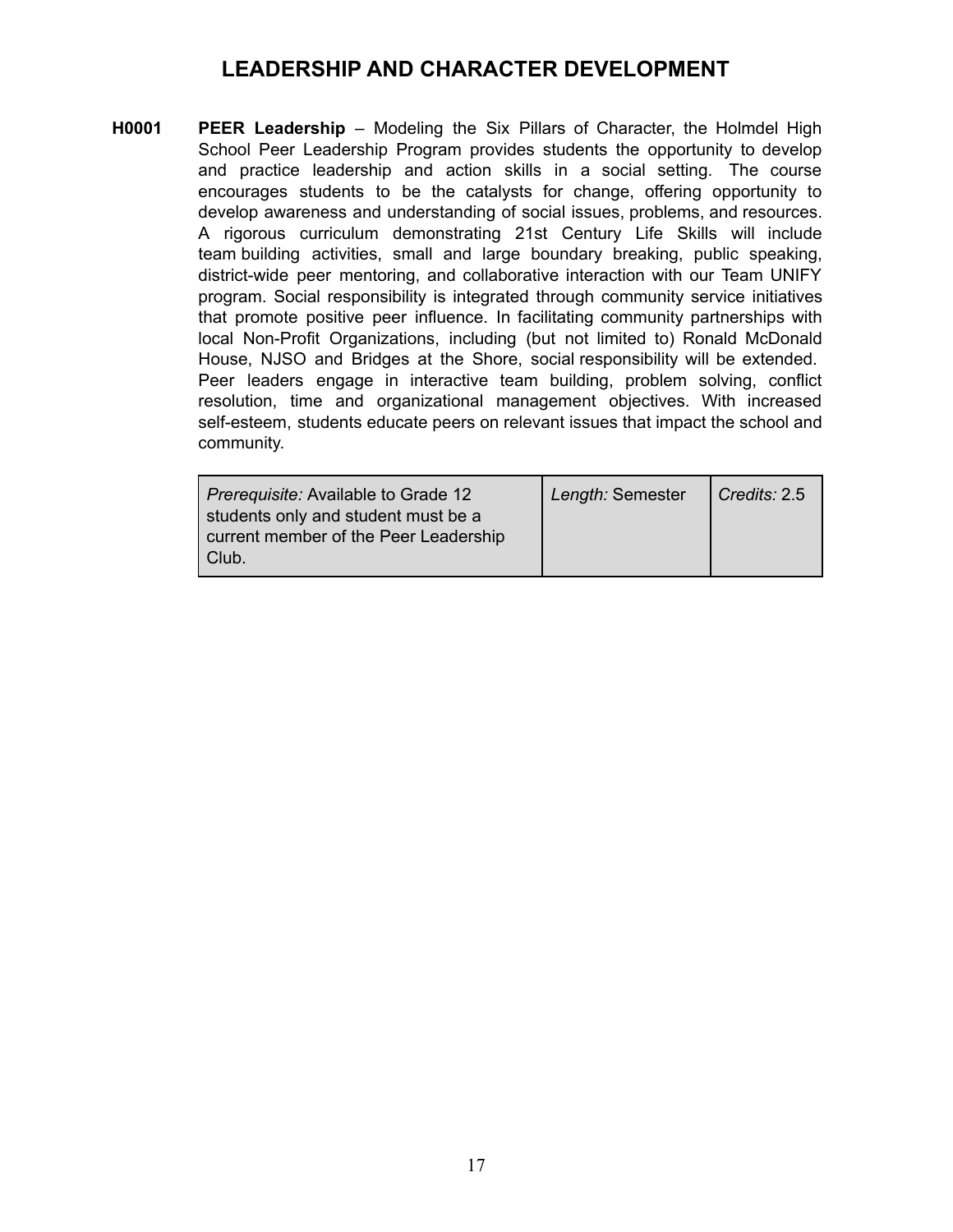#### **BUSINESS EDUCATION**

<span id="page-20-0"></span>*Courses below fulfill the graduation requirement for Technology Literacy, Career Education, and Life Skills or Vocational/Technical Education*

**H7800 Business Law** – From a business perspective, this course emphasizes court functions, business and consumer crimes, criminal law, torts, student rights, and employment. The history of law and how it affects us will be covered. Government agencies that protect consumers will be discussed. Through a mock-trial, students will experience procedures of a court, prepare as lawyers, and act roles in this simulation. Several guest speakers will give added insight on topic and career opportunities.

| <i>Prerequisite:</i> None | Length: Semester   Credits: 2.5 |  |
|---------------------------|---------------------------------|--|
|---------------------------|---------------------------------|--|

**H7805 Accounting 1** – An introduction to accounting emphasizing how general purpose financial statements communicate information about a business' performance. Topics in the first semester include: documentation, journalizing transactions, ledger posts, bank reconciliations, worksheets, financial statements, and closing entries for sole proprietorship. The balance of the course concentrates on financial aspects of the corporation, which comprises the five special journals (sales, cash receipts, purchases, payments, and general), adjustments, formal financial statements, and the steps necessary to close accounts. A six week, hands-on simulation will be completed.

| <i>Prerequisite: None</i> | Length: Full-Year   Credits: 5 |  |
|---------------------------|--------------------------------|--|
|                           |                                |  |

**H7810 Accounting 2** – A continuation of the fundamentals of the accounting structure will be studied. Students will be introduced to special journals, uncollectible accounts receivable, plant assets and depreciation, inventory, notes and interest, long term debt, accrued revenue and expenses, corporations, distribution of dividends, financial statements and end-of-year reports. Students will complete a web based interactive accounting simulation.

| <i>Prerequisite: None</i> | Length: Semester   Credits: 2.5 |  |
|---------------------------|---------------------------------|--|
|---------------------------|---------------------------------|--|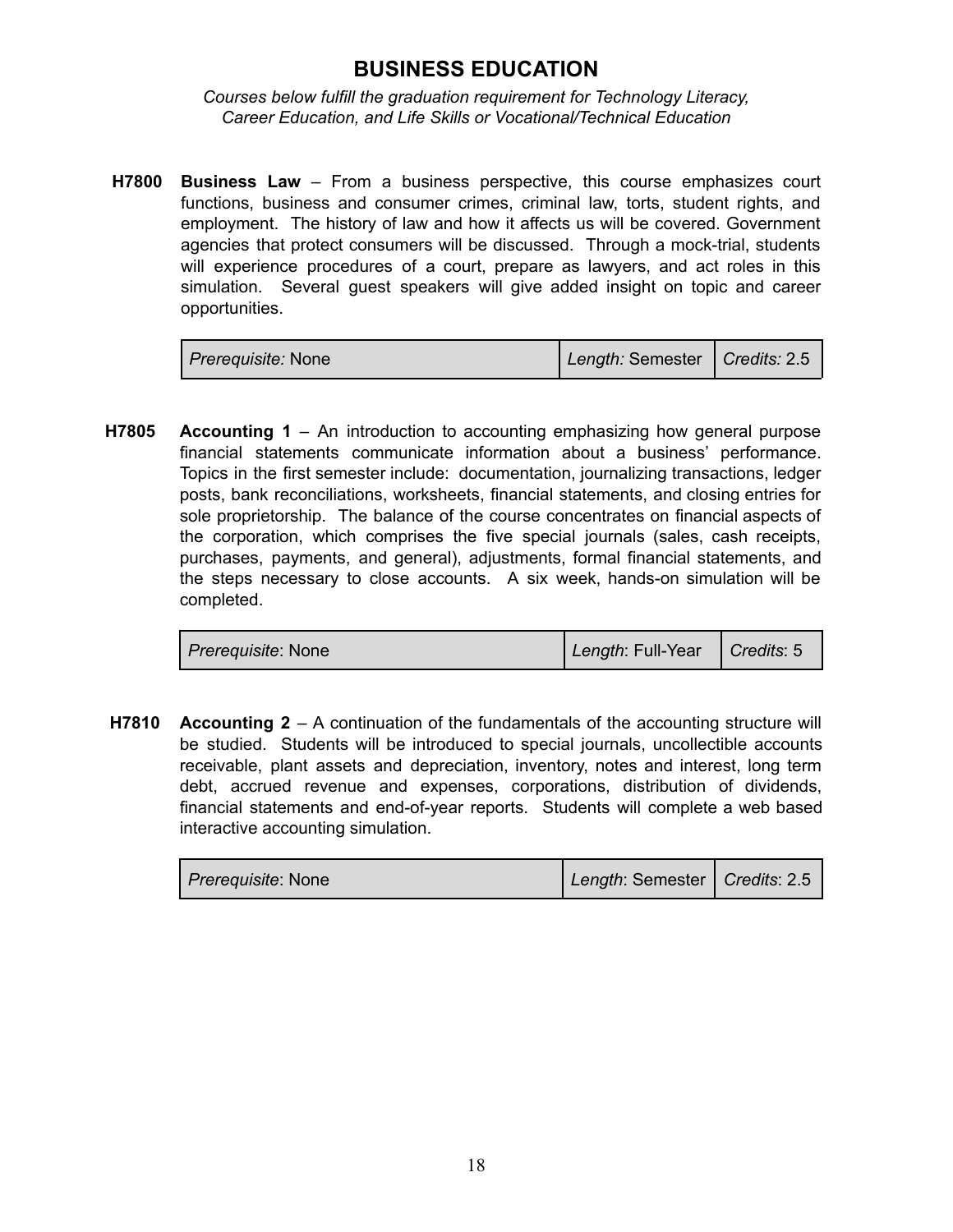**H7815 Financial Literacy and Economics** – This course is designed to promote a comprehensive understanding of personal finance and basic economics. Students will spend considerable time studying credit and debt management, banking and finance, planning, saving and investing, economics, money management, income and careers, and the global economy. Moreover, the course will be enhanced with speakers from various institutions on related financial topics, as well as career opportunities and current trends in the field. The course will culminate with an interactive simulation of personal finance events which affords students the opportunity to apply their knowledge and skills to real world scenarios. NOTE: The course fulfills the **graduation requirement** for Financial and Economic Literacy; it may not be taken as an elective.

| <i>Prerequisite: None</i> | Length: Semester   Credits: 2.5 |  |
|---------------------------|---------------------------------|--|
|---------------------------|---------------------------------|--|

**H7820 Sports and Entertainment Marketing** – The sports and entertainment industries represent one of the fastest growing segments of the U.S. economy. This specialized course will provide students with the opportunity to learn advanced concepts of marketing and management in the sports and entertainment industries. The focus will be the study of marketing as it relates to: event management, sponsorship, promotion, strategic planning, endorsement, marketing plans, and legal and ethical issues. This course will develop mastery skills of 21st century technology, critical thinking, decision making, and communication skills through real world applications. Students will be prepared to handle specific tasks associated with either industry and the course offers students an edge if pursuing marketing or sports management degrees on the collegiate level. Students will complete a final advertising campaign using the skills developed throughout the course.

| <i>Prerequisite:</i> None | Length: Semester   Credits: 2.5 |  |
|---------------------------|---------------------------------|--|
|---------------------------|---------------------------------|--|

**H7825 Virtual Business** – This course will focus on student use of cloud-based business simulations in order to learn about management, finance, entrepreneurship, hospitality, and other related business fields. Discussions/activities/simulations will take place on a range of business related topics including: business management, operations management, risk, business plan development. Students will engage in cloud-based online simulations ranging from business management and finance to retail operations and the global hospitality business.

| <i>Prerequisite: None</i> | Length: Semester   Credits: 2.5 |  |
|---------------------------|---------------------------------|--|
|---------------------------|---------------------------------|--|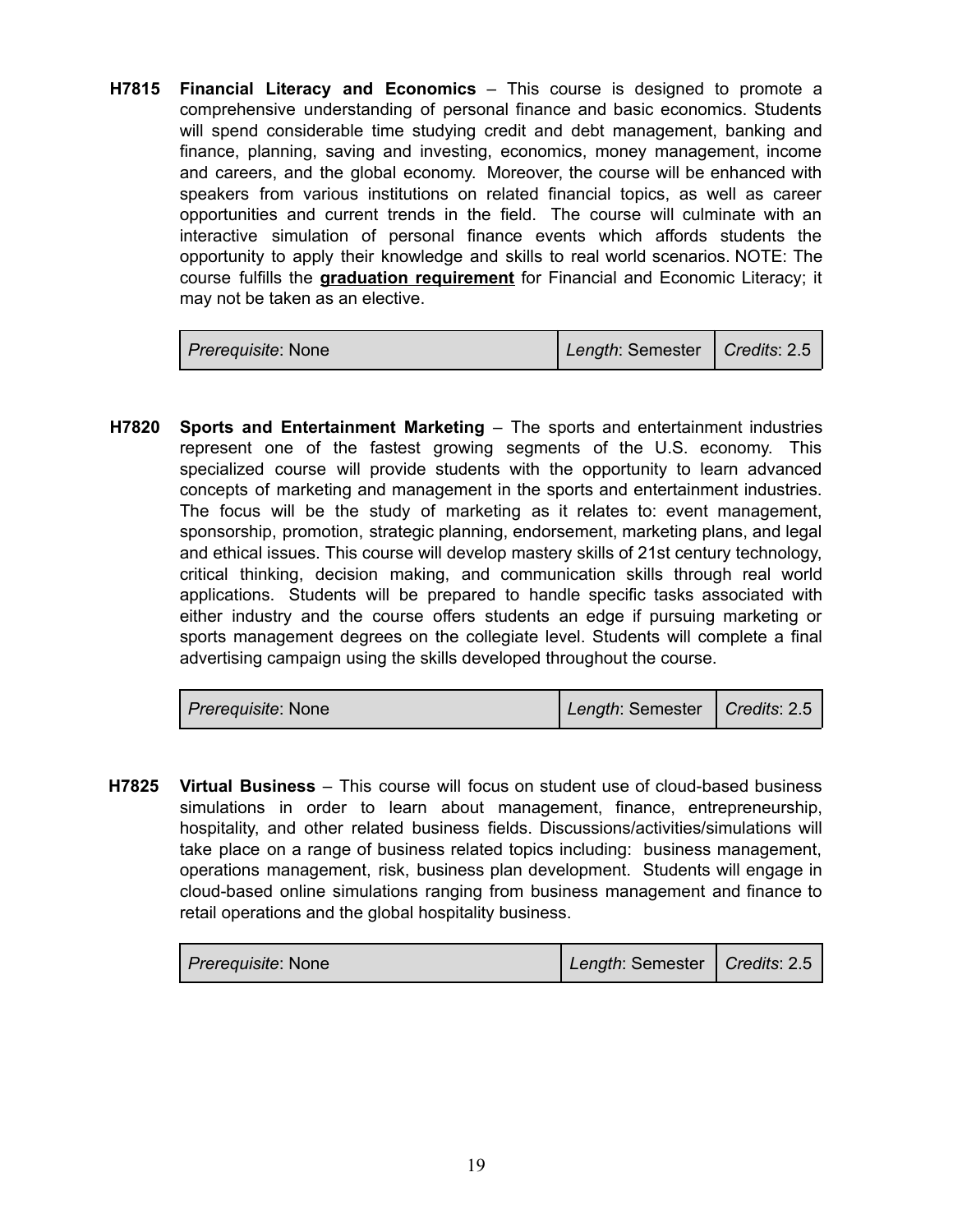#### **INTERNSHIP**

<span id="page-22-0"></span>*Courses below fulfill the graduation requirement for Technology Literacy, Career Education, and Life Skills or Vocational/Technical Education*

**H7830 Internship/Mentorship** – The Work Based Learning program provides high school seniors with real world, workplace experience prior to their graduation. Students will engage in an 8-10 week internship at a selected business of their choosing. In lieu of afternoon classes at school, students will leave campus and report to their internship location. In advance of the internship experience, students will learn resume building, discuss workplace situations, and collaborative teamwork in the business environment. Weekly class meetings will take place to reflect on the internship experience. Internship opportunities are available for every possible career. Students must identify their interest in this program by April 1, 2022 so that an internship location can be secured. Please reach out to Mr. Cohen at [ECohen@Holmdelschools.org](mailto:ECohen@Holmdelschools.org) for more information.

| <i>Prerequisite: Grade 12 students only</i> | Length: Semester   Credits: 10 |  |
|---------------------------------------------|--------------------------------|--|
|                                             |                                |  |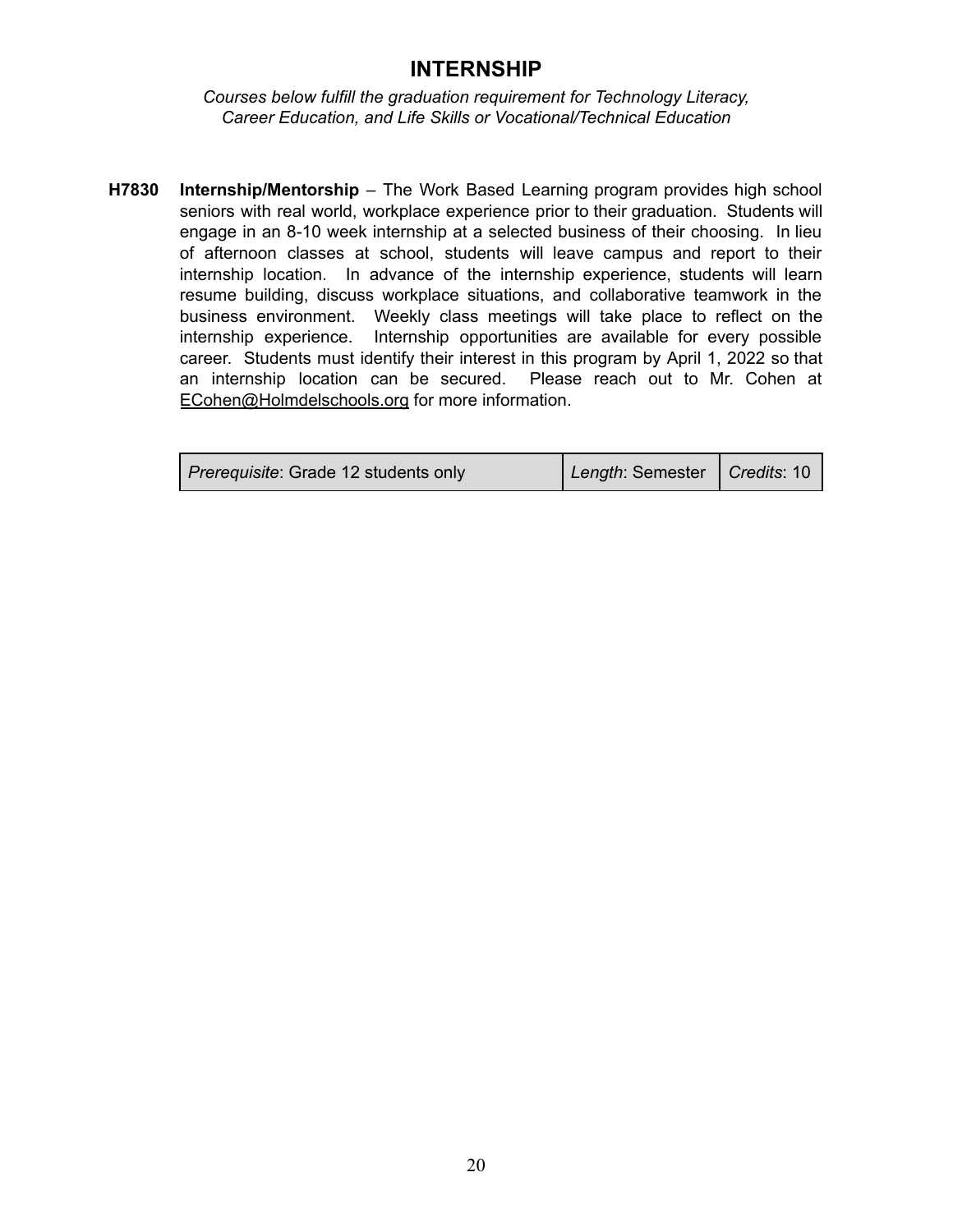#### **ENGINEERING EDUCATION**

<span id="page-23-0"></span>*Courses below fulfill the graduation requirement for Technology Literacy, Career Education, and Life Skills or Vocational/Technical Education*

**H7275a Introduction to Design and Engineering** – The Introduction to Design and Engineering class will focus on real world applications through innovative design and engineering projects from around the world. Students will use two and three dimensional drawing and modeling techniques to develop problem solving solutions and work through the design process using case study examples. Students will be exposed to design history and a variety of current and innovative fields including 3d printing, architecture, engineering concepts, and industrial design. This course will be an introduction to the design and engineering framework geared towards practical application through model making and other student driven solutions.

| <i>Prerequisite: None</i> | Length: Semester   Credits: 2.5 |  |
|---------------------------|---------------------------------|--|
|---------------------------|---------------------------------|--|

**H7280a Engineering Concepts** – This course will focus on the foundations of engineering principles through hands-on projects in multiple disciplines including: AeroSpace, Electrical, Structural, Mechanical, Biomedical, and Biomechanical. Collaboration and group based activities will be the focus for each project fostering creativity through local and global problem solving using cutting edge technologies including CNC manufacturing, 3D printing, physical model production and 3D modeling. Students will be introduced to real world applications through a variety of site visits to influential projects in the area.

| <i>Prerequisite:</i> Introduction to Design and | Length: Semester   Credits: 2.5 |  |
|-------------------------------------------------|---------------------------------|--|
| Engineering OR Introduction to Engineering      |                                 |  |

**H7285 Architecture and Design** – Students will explore the world of design through architectural history and many of today's influential projects around the world. Digital and physical models of various projects will be used to present design concepts for residential, commercial, and community based spaces. Modern high rises to residential homes will be explored through 3-dimensional and physical modeling with project site visits throughout the semester. Construction techniques will include hand tools, 3d printers, laser cutters, and all the resources available in the engineering lab. Architectural related careers will be introduced including construction principles, Industrial, Interior and Product Design through creative and interactive problem solving techniques.

| <i>Prerequisite:</i> Introduction to Design and | Length: Semester   Credits: 2.5 |  |
|-------------------------------------------------|---------------------------------|--|
| Engineering OR Introduction to Engineering      |                                 |  |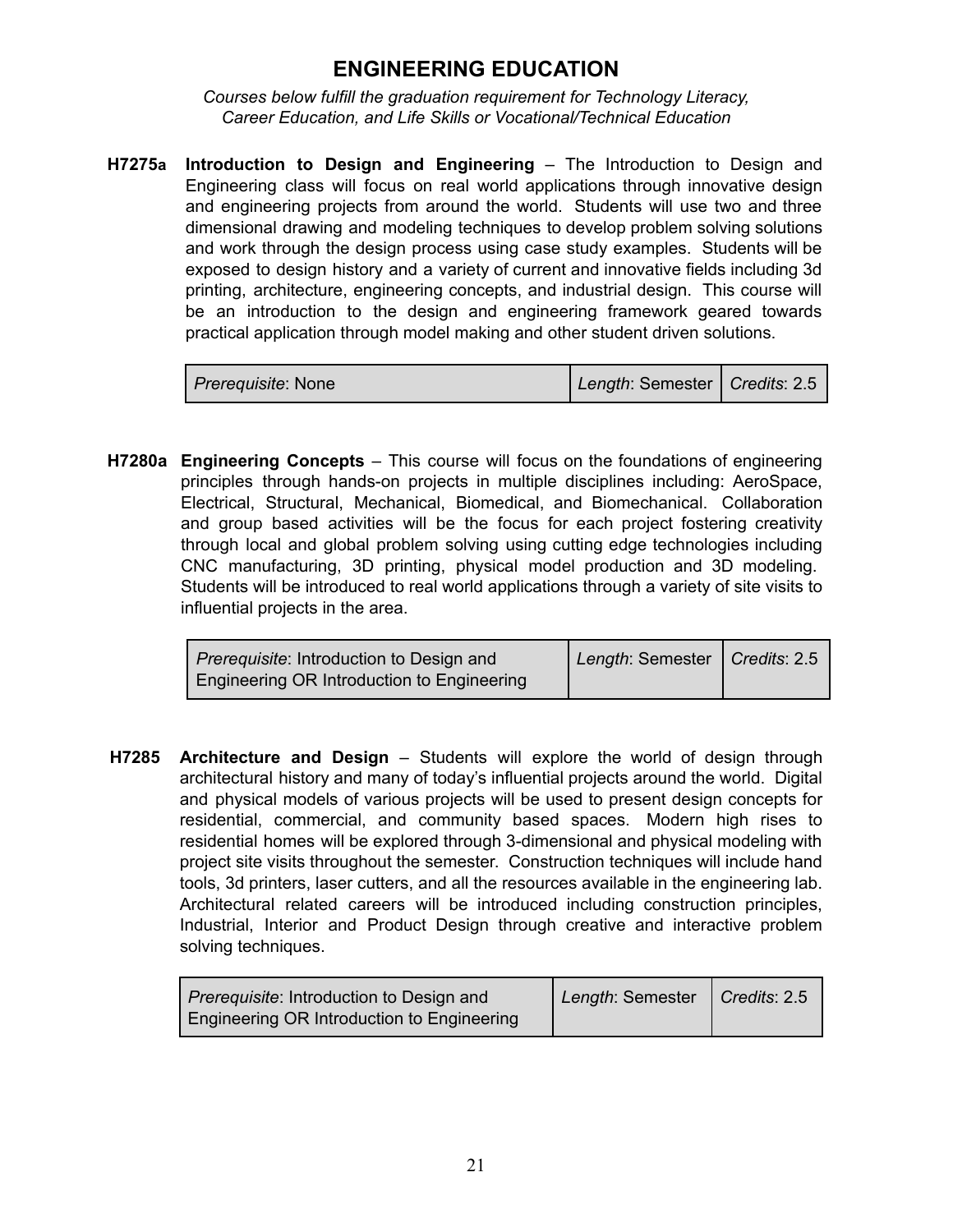**H7290 Engineering and Design Capstone** – The Engineering and Design capstone course will be focused on a comprehensive design project using expertise learned in prior courses to develop a solution to a local or global engineering problem. Students will work in design groups to complete a variety of exciting challenges through group activities with students from all engineering and design disciplines. The year-long course will culminate in a comprehensive semester capstone project geared towards connecting students with professionals in the field. Projects will be sponsored by active professionals who will help guide project teams through the process. Students will create large scale mockup models of their work and test ideas using all of the modern resources available in the engineering lab. The final presentation will include outside professionals and project stakeholders to help students further their understanding of industry connections and professional practice.

**Note:** This course has a dual enrollment option with Stockton University. Students can earn 4 college credits upon successful completion of this class. For more information please contact your Guidance Counselor.

| <i>Prerequisite:</i> Architecture and Design OR | Length: Full-Year | $\bigcap$ Credits: 5 |
|-------------------------------------------------|-------------------|----------------------|
| <b>Engineering Concepts</b>                     |                   |                      |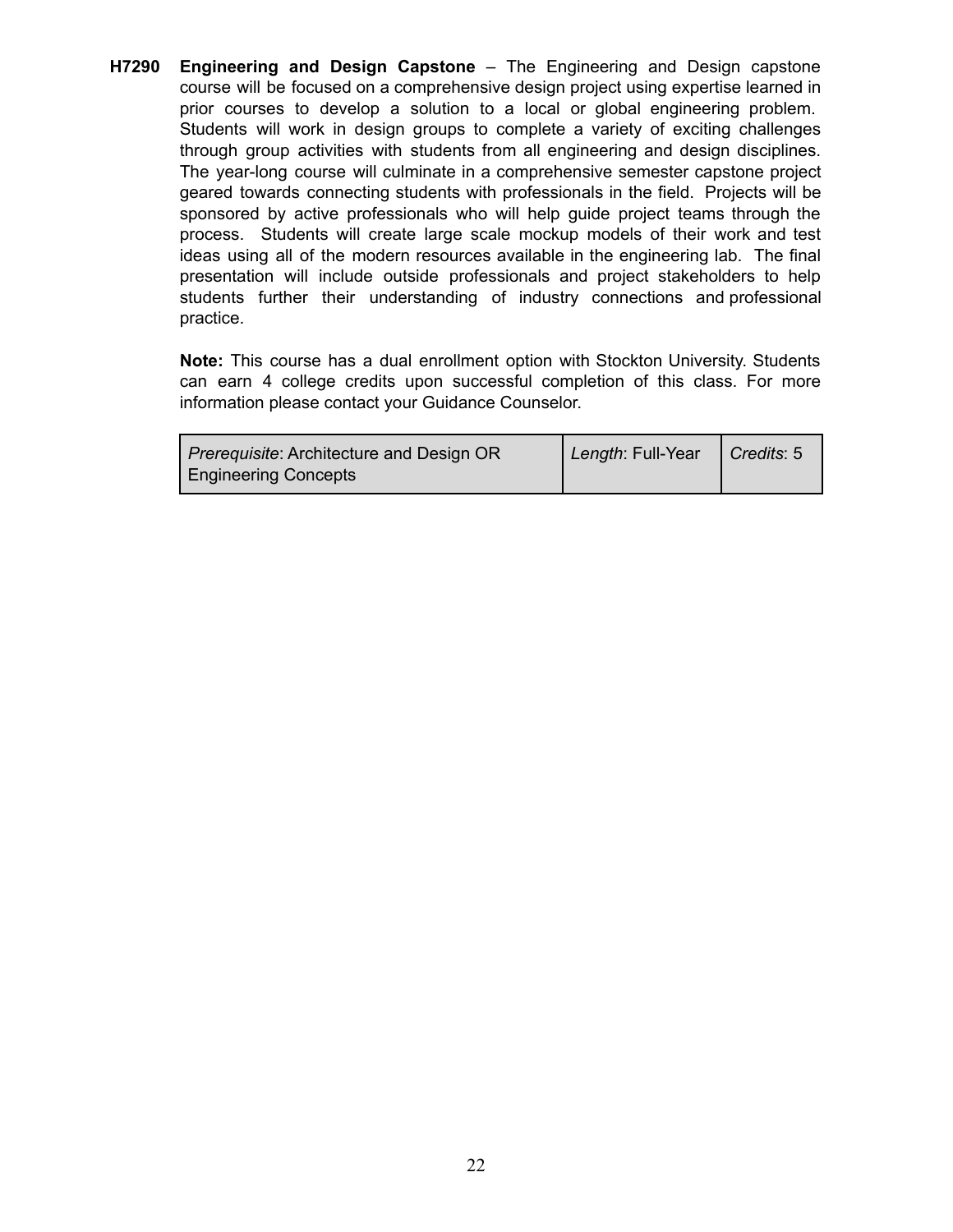# **COMPUTER SCIENCE**

<span id="page-25-0"></span>*Courses below fulfill the graduation requirement for Tech Literacy, Career Education, and Life Skills or Vocational/Technical Education*

**H7005 Introduction to Computer Science** – Introduces students to computer programming techniques using the Java programming language. Topics include: control structures, selection structures, iteration structures (loops), input/output statements, data types, files, arrays and matrices, object-oriented programming, and graphics. This course builds skills needed for a successful transition to AP Computer Science by learning one of the more advanced and widely used computer programs.

| Prerequisite: Geometry (≥80) OR Honors | Length: Full-Year | $\vert$ Credits: 5 |
|----------------------------------------|-------------------|--------------------|
| Geometry OR Honors Algebra 1           |                   |                    |

**H7010 Advanced Placement Computer Science** – Familiarizes students with programming concepts (using the Java programming language) comparable to an introductory course in computer science at the college level. Topics include: Java fundamentals, arrays and matrices, selection and repetition, pointers and dynamic memory, strings and text, classes and object-oriented programming, recursion, searching and sorting techniques, algorithmic analysis, and references and dynamic memory. This course prepares students to take the AP Computer Science "A" exam. College credit is possible if students achieve a 3 or higher on the AP test. Similarly, taking the AP test is required if students want to earn a weighted grade credit toward their GPA.

| <i>Prerequisite:</i> Honors Geometry (≥80) OR<br>Geometry $(290)$ OR Introduction to Computer<br>Science | Length: Full-Year | Credits: 5 |
|----------------------------------------------------------------------------------------------------------|-------------------|------------|
|                                                                                                          |                   |            |

**H7205 Advanced Placement Computer Science Principles** – The AP Computer Science Principles course will introduce you to the essential ideas of computer science and show how computing and technology can influence the world around you. You will creatively address real-world issues and concerns while using the same processes and tools artists, writers, computer scientists and engineers use to bring ideas to life. The overarching goal of this course will be to prepare a student to take the College Board's Advanced Placement Examination in Computer Science Principles. College credit is possible if students achieve a 3 or higher on the AP test. Similarly, taking the AP test is required if students want to earn a weighted grade credit toward their GPA.

| <i>Prerequisite: Algebra 1</i> | Length: Full-Year   Credits: 5 |  |
|--------------------------------|--------------------------------|--|
|--------------------------------|--------------------------------|--|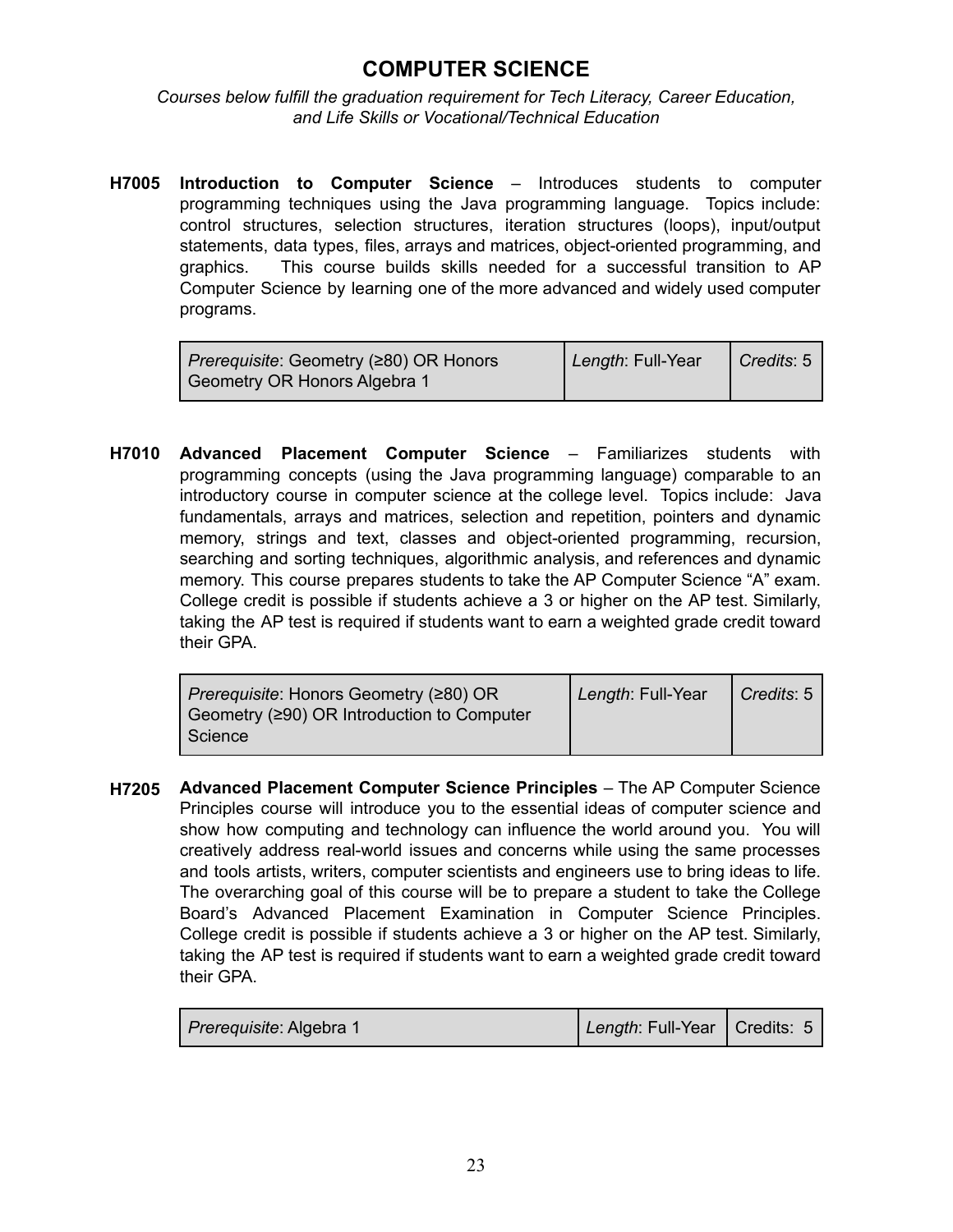#### **ENGLISH**

Four years of English Language Arts are required for graduation.

<span id="page-26-0"></span>**H1105 English 9** – Approaches the study of literature thematically, using multiple genres, short stories, novels, biographies, autobiographies, mythology, nonfiction, poetry, Shakespearean plays, and drama. This course also addresses research, public speaking, grammar usage, vocabulary, and writing skills. **SUMMER ASSIGNMENT REQUIRED**.

| <i>Prerequisite:</i> None | Length: Full-Year | $\vert$ Credits: 5 |
|---------------------------|-------------------|--------------------|
|---------------------------|-------------------|--------------------|

**H1110 Honors English 9** – Offers an enhanced version of English 9 following a similar thematic and multi-genre approach. This course also addresses research, public speaking, grammar usage, vocabulary, and writing skills. **SUMMER ASSIGNMENT REQUIRED**.

| <i>Prerequisite:</i> English 8 (≥90) AND Critical<br>Reading & Written Response Task OR Honors | Length: Full-Year | $\vert$ Credits: 5 |
|------------------------------------------------------------------------------------------------|-------------------|--------------------|
| English 8 $(286)$                                                                              |                   |                    |

**H1205 English 10** – Approaches the study of American literature thematically, using multiple genres: short stories, novels, nonfiction, poetry, and drama. This course also addresses research, public speaking, grammar usage, vocabulary, and writing skills. **SUMMER ASSIGNMENT REQUIRED.**

| <i>Prerequisite</i> : English 9 (all levels) | Length: Full-Year | $\Box$ Credits: 5 |
|----------------------------------------------|-------------------|-------------------|
|----------------------------------------------|-------------------|-------------------|

**H1210 Honors English 10** – Offers an enhanced version of English 2, following a similar thematic and multi-genre approach using works from American literature. This course also addresses research, public speaking, grammar usage, vocabulary, and writing skills. **SUMMER ASSIGNMENT REQUIRED**.

| <i>Prerequisite</i> : English 9 (≥90) AND Critical<br>Reading & Written Response Task OR Honors | Length: Full-Year | $\mid$ Credits: 5 |
|-------------------------------------------------------------------------------------------------|-------------------|-------------------|
| English $9$ ( $\geq 80$ )                                                                       |                   |                   |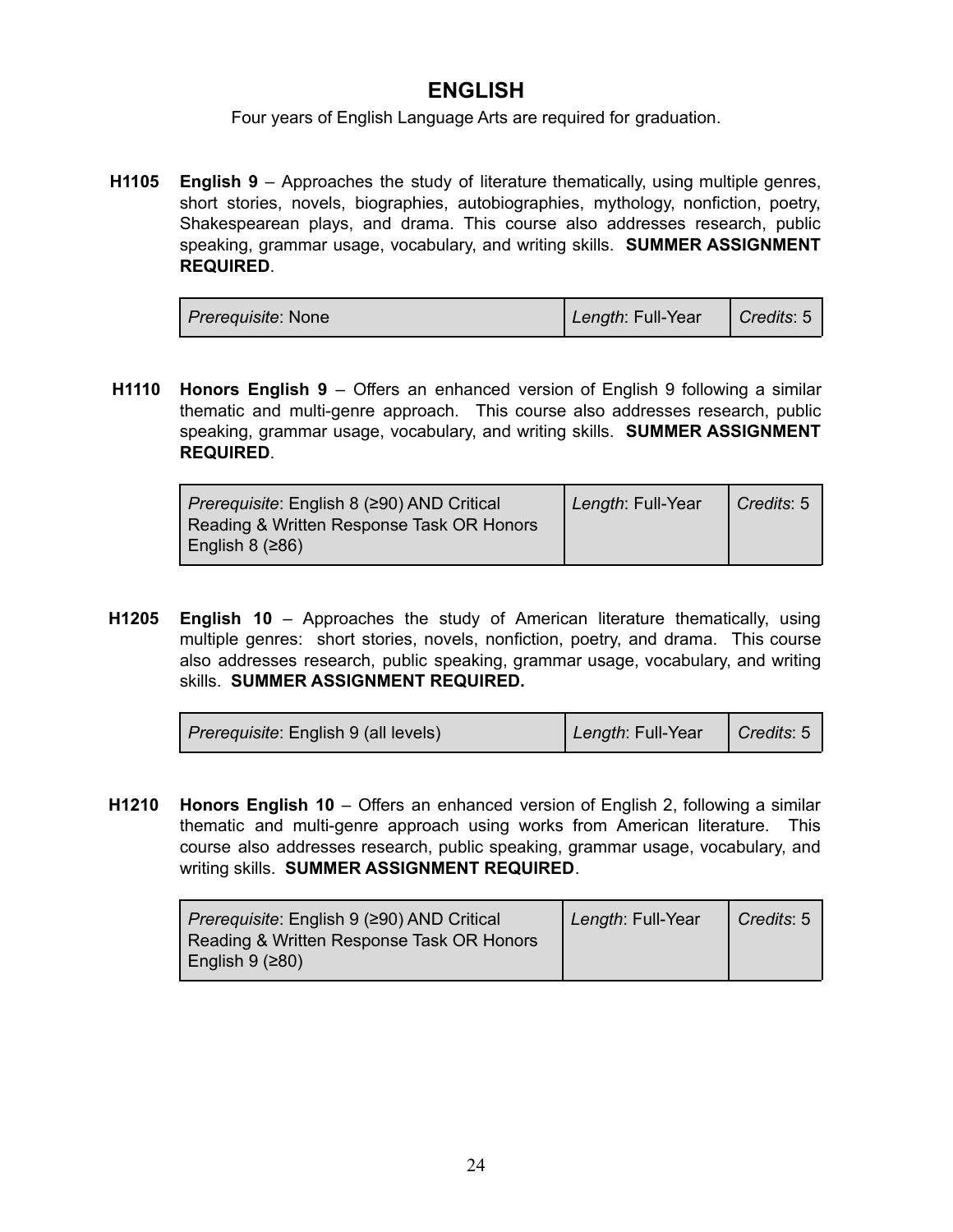**H1305 English 11** – Approaches the study of world literature thematically using multiple genres: short stories, novels, nonfiction, epic poetry, Shakespearean plays, and drama. Featured literary texts include forms of tragedy, and other classic and contemporary readings in world literature. This course also addresses research, public speaking, grammar usage, vocabulary, and writing skills. **SUMMER ASSIGNMENT REQUIRED.**

| Length: Full-Year<br><i>Prerequisite</i> : English 10 (all levels) |
|--------------------------------------------------------------------|
|--------------------------------------------------------------------|

**H1310 Honors English 11** – Offers an enhanced version of English 3 following a similar thematic multi-genre approach using works from world literature. This course also addresses research, public speaking, grammar usage, vocabulary, and writing skills. **SUMMER ASSIGNMENT REQUIRED**.

| <i>Prerequisite:</i> English 10 (≥90) AND Critical<br>Reading & Written Response Task OR Honors | Length: Full-Year | Credits: 5 |
|-------------------------------------------------------------------------------------------------|-------------------|------------|
| English 10 $(≥80)$                                                                              |                   |            |

**H1315 Advanced Placement Language and Composition** – **A junior year course designed** to engage students in becoming more skilled readers of prose drawn from a range of periods, disciplines and rhetorical contexts. Students learn how to determine the meaning of text while examining how that text achieves meaning through language and rhetoric. To gain authority and learn to take risks in writing, they will write in both informal and formal contexts, and become acquainted with a wide variety of literary styles, mostly non-fiction. In addition, the course will reflect the increasing importance of visual analysis.The program prepares students for intermediate and advanced college courses by making demands upon the equivalent to those made by a full-year introductory college course. College credit is possible if students achieve a 3 or higher on the AP test. Similarly, taking the AP test is required if students want to earn a weighted grade credit toward their GPA. **SUMMER ASSIGNMENT REQUIRED-students may not add AP course to their schedule without completing the summer assignment.**

| Prerequisite: English 10 (≥90) AND Critical | Length: Full-Year | Credits: 5 |
|---------------------------------------------|-------------------|------------|
| Reading & Written Response Task OR Honors   |                   |            |
| English 10 (≥80)                            |                   |            |

**H1405 English 12** – Approaches the study of British literature thematically, using multiple genres: novels, poetry, and plays that represent the Anglo-Saxon, Medieval, Renaissance, Romantic, Victorian, and Modern Periods. This course also addresses research, public speaking, grammar usage, vocabulary, and writing skills. **SUMMER ASSIGNMENT REQUIRED.**

| Prerequisite: English 11 (all levels) | Length: Full-Year | $\bigcap$ Credits: 5 |
|---------------------------------------|-------------------|----------------------|
|---------------------------------------|-------------------|----------------------|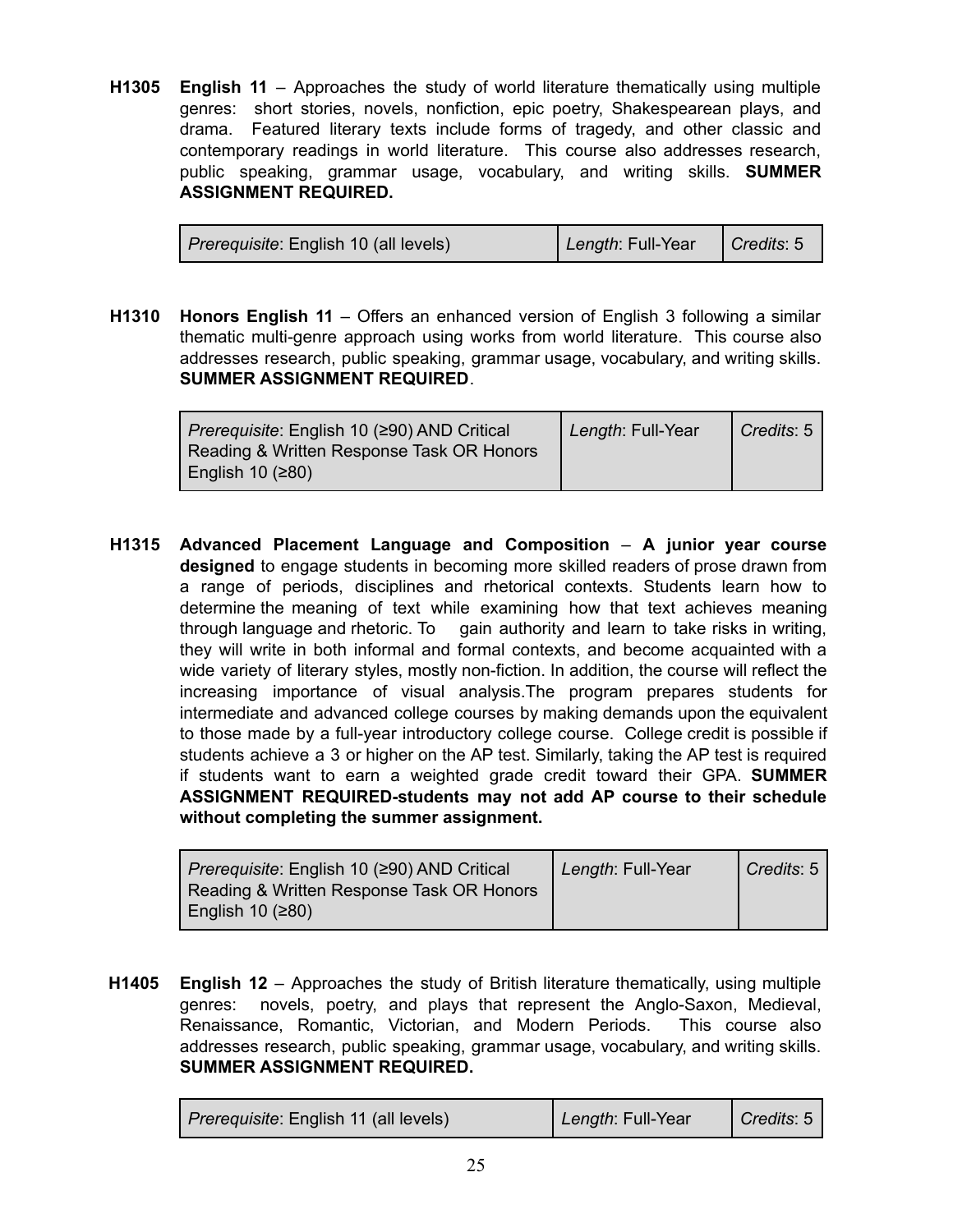**H1410 Honors English 12** – Offers an enhanced version of English 12 following a similar thematic multi-genre approach using works from British literature with a more intensive study of acknowledged literary masters. This course also addresses research, public speaking, grammar usage, vocabulary, and writing skills. **SUMMER ASSIGNMENT REQUIRED**.

| <i>Prerequisite:</i> English 11 (≥90) AND Critical<br>Reading & Written Response Task OR Honors | Length: Full-Year | Credits: 5 |
|-------------------------------------------------------------------------------------------------|-------------------|------------|
| English 11 $(280)$                                                                              |                   |            |

**H1415 Advanced Placement Literature and Composition** – **A senior year course** designed to immerse students in an array of sophisticated literary works, expanding their appreciation for the ideas and literary techniques of accomplished writers. Students will write to express, interpret, and analyze major works, developing the skills and insights needed for successful participation in college courses and future careers. The program prepares students for intermediate and advanced college courses by making demands upon the equivalent to those made by a full-year introductory college course. College credit is possible if students achieve a 3 or higher on the AP test. Similarly, taking the AP test is required if students want to earn a weighted grade credit toward their GPA. **SUMMER ASSIGNMENT REQUIRED-students may not add AP course to their schedule without completing the summer assignment.**

| Prerequisite: English 11 (≥90) AND Critical | Length: Full-Year | $\vert$ Credits: 5 |
|---------------------------------------------|-------------------|--------------------|
| Reading & Written Response Task OR Honors   |                   |                    |
| English 11 $(≥80)$                          |                   |                    |

**H1505 Journalism** – The Journalism elective serves as an introduction to news writing in print and online, with a focus on understanding the role of the press, news gathering, writing styles, headlines, interviews, and editorials. Students will explore and analyze newspapers, magazines, and online publications, write their own articles, and publish their own newspapers. As part of the course requirement, each student will submit two articles to the school newspaper, *The Sting*, for publication.

| <i>Prerequisite</i> : English 9 (all levels) | Length: Semester | Credits: 2.5 |
|----------------------------------------------|------------------|--------------|
|----------------------------------------------|------------------|--------------|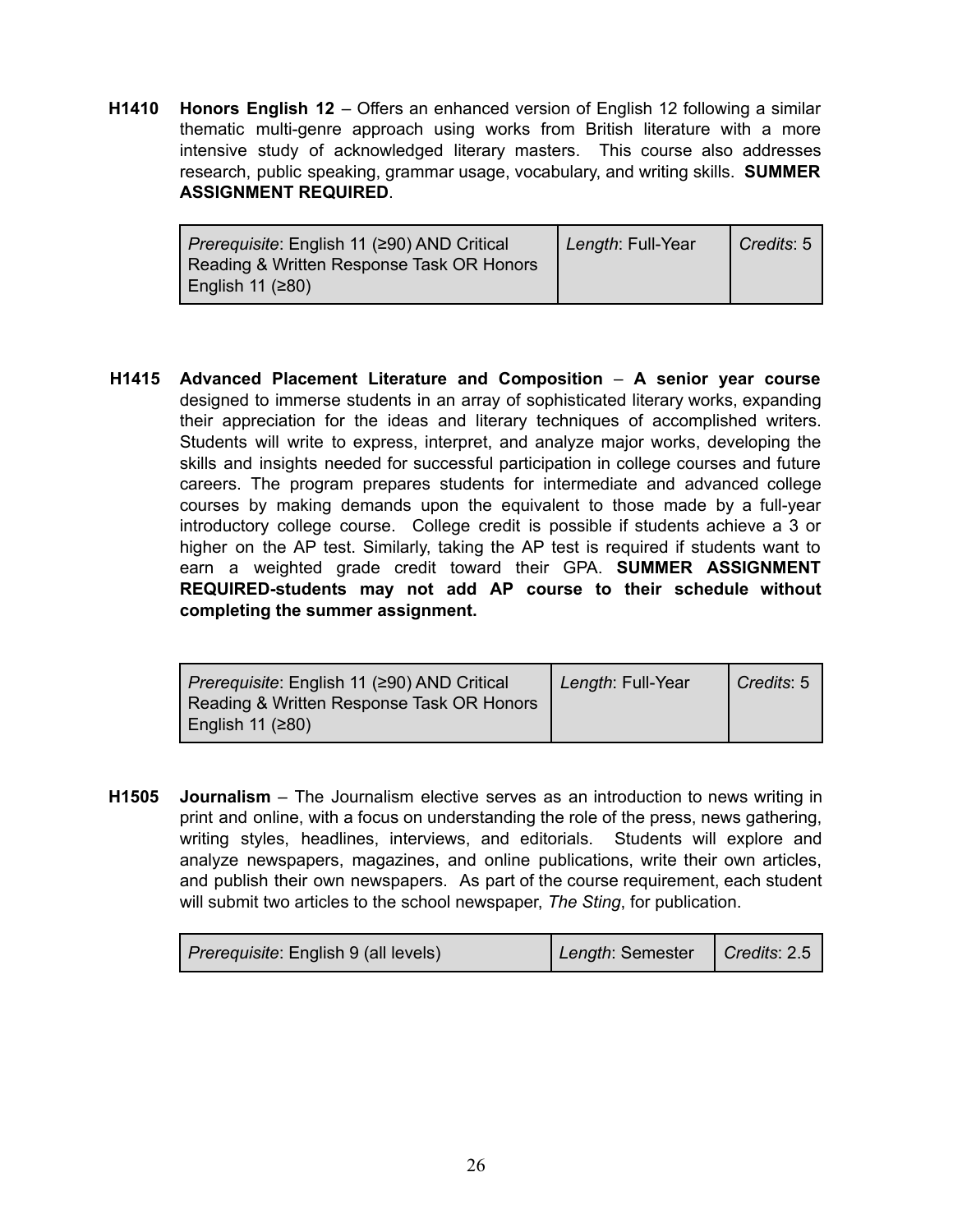**H1510 Creative Writing** – Using a writing workshop model, students analyze mentor texts of diverse genres in order to gain greater insight into professional writing techniques that they can then use creatively in their own writing pieces. **An option to complete a capstone project for this course to receive Honors credit is available to students who successfully submit and publish an original piece of writing and complete an Honors Portfolio.**

| <i>Prerequisite</i> : English 9 (all levels) | Length: Semester   Credits: 2.5 |  |
|----------------------------------------------|---------------------------------|--|
|----------------------------------------------|---------------------------------|--|

**H6120 Playwriting** – This course examines the structures of theatrical storytelling through the reading and writing of dramatic works. Students will write, revise, and workshop an original play. Students may enter their work into local, regional and national competitions as well as have the opportunity to have their works performed by professional actors.

| <i>Prerequisite: None</i> | Length:Semester   Credits:2.5 |  |
|---------------------------|-------------------------------|--|
|---------------------------|-------------------------------|--|

**H1515 Public Speaking** – Addresses public speaking skills such as listening, topic selection, outlining, and effective delivery techniques for an informative speech, an impromptu speech, a persuasive speech, a voice only speech, and debate.

| <i>Prerequisite</i> : English 10 (all levels) | Length:Semester   Credits:2.5 |  |
|-----------------------------------------------|-------------------------------|--|
|-----------------------------------------------|-------------------------------|--|

**H1520 Honors Classics of World Literature** – This course examines important classic texts of world literature, with a focus on different literary traditions representing an array of cultures from around the world. Special attention will be paid to the interrelationship between notable literary works and their influence on later writings. Both Western and Eastern literature will be studied, with a view towards increasing cultural literacy for future success in college and beyond.

| Prerequisite: English 10 (≥90) OR Honors       | Length: Semester   Credits: 2.5 |  |
|------------------------------------------------|---------------------------------|--|
| English 10 (≥80) OR English 11 (all levels) OR |                                 |  |
| AP Language & Composition                      |                                 |  |

**H1525 Honors Literature and Film** – This course explores the complex process of translating the written page into the visual media of film by focusing on the use of cinematic techniques to adapt literature into another medium. This will be achieved by reading, analyzing and writing about literary fiction, viewing, analyzing and discussing cinematic book adaptations, culminating in authentic screenwriting.

| <i>Prerequisite</i> : English 10 (all levels) | Length: Semester   Credits: 2.5 |  |
|-----------------------------------------------|---------------------------------|--|
|-----------------------------------------------|---------------------------------|--|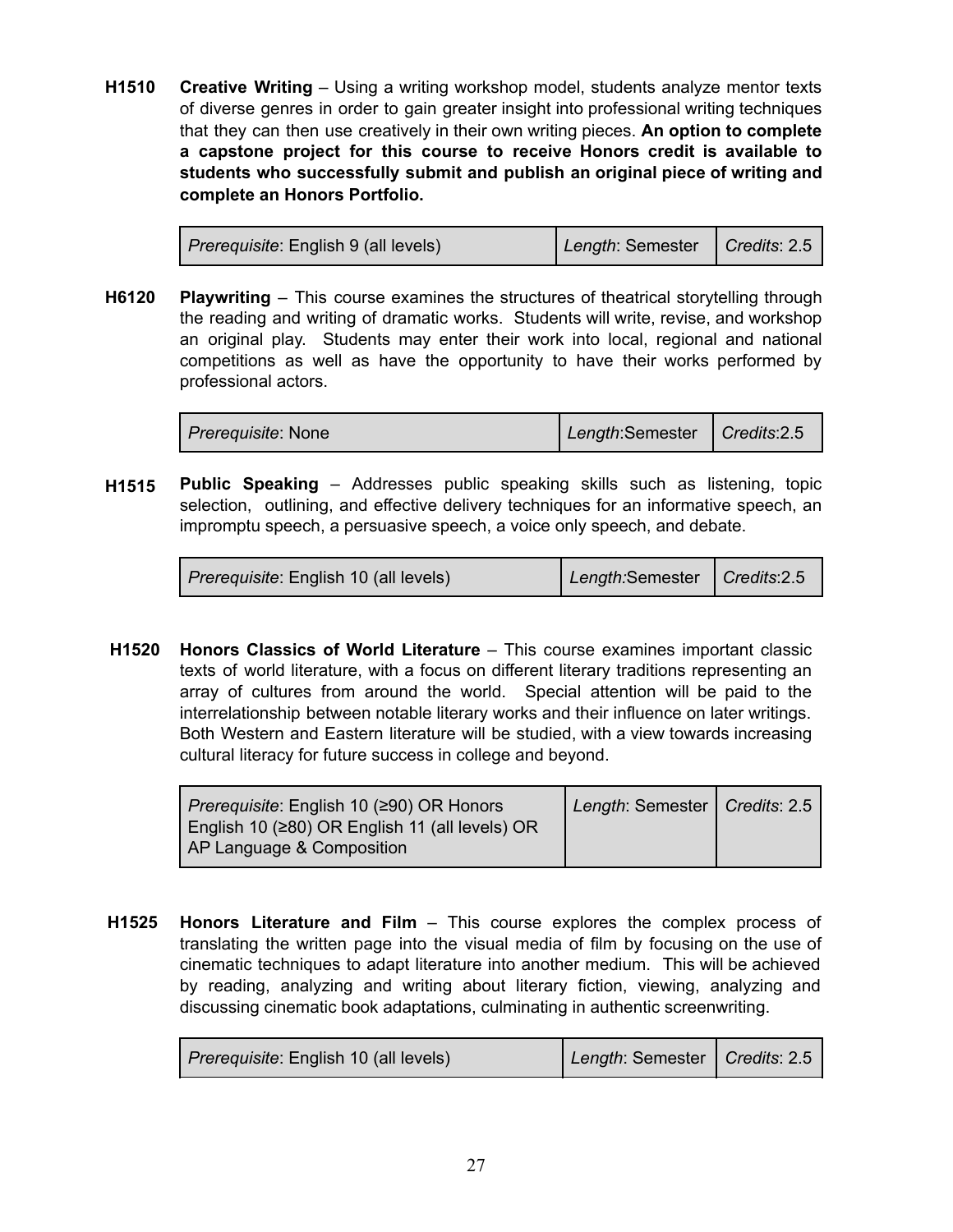**H1530 Film Study** – Studies the medium of film with a focus on historical contexts, theory, and criticism. Examines cinema's role as a unique technology-driven art form and provides students with the background and the tools to write and speak intelligently about film, as well as how to analyze film both in content and form.

| <i>Prerequisite</i> : English 9 (all levels) | Length: Semester   Credits: 2.5 |  |
|----------------------------------------------|---------------------------------|--|
|----------------------------------------------|---------------------------------|--|

**H1535 Introduction to Philosophy** – This entry level course will be historically oriented and literature based. The course will be devoted to a close examination of seminal works in the history of Ancient and Western philosophy. Some of the major philosophers studied in this course are, but not limited to,Spinoza, Kierkegaard, Sarte, Descarte, and Plato. THis course is designed to give students an understanding of the importance and meaning of philosophy in their lives and its relationship to the world around them.

| <i>Prerequisite</i> : English 10 (all levels) | Length: Semester   Credits: 2.5 |  |
|-----------------------------------------------|---------------------------------|--|
|                                               |                                 |  |

**H1540 Foundations of Language Arts Literacy** – This elective uses a multi-sensory approach to teaching reading, writing strategies that foster internalization not memorization. Word study will focus on prefixes, suffixes and roots using Orton-Gillingham methods that promote authentic skill development to help students recognize and address obstacles to successful reading comprehension.

| <i>Prerequisite:</i> Teacher Recommendation | Length: Semester   Credits: 2.5 |  |
|---------------------------------------------|---------------------------------|--|
|---------------------------------------------|---------------------------------|--|

**H1555 Honors Advanced Research for Humanities** – Engages in high level problem solving activities through research and experimentation. The learners will work closely with the instructor to enlist a professional researcher to help them accomplish their goals. Students will be encouraged to enter their research projects in competitions that will earn recognition. Students may also work independently on a specific research project they have developed. Research is a major component of most college courses. Students who are proficient in research will be better prepared for college. Acquiring research skills prior to college will enhance the student's skills beyond basic inquiry.

| Prerequisite: Honors-level Humanities course | Length: Full-Year   Credits: 6 |  |
|----------------------------------------------|--------------------------------|--|
| (>80) or Non-Honors Humanities course (>90)  |                                |  |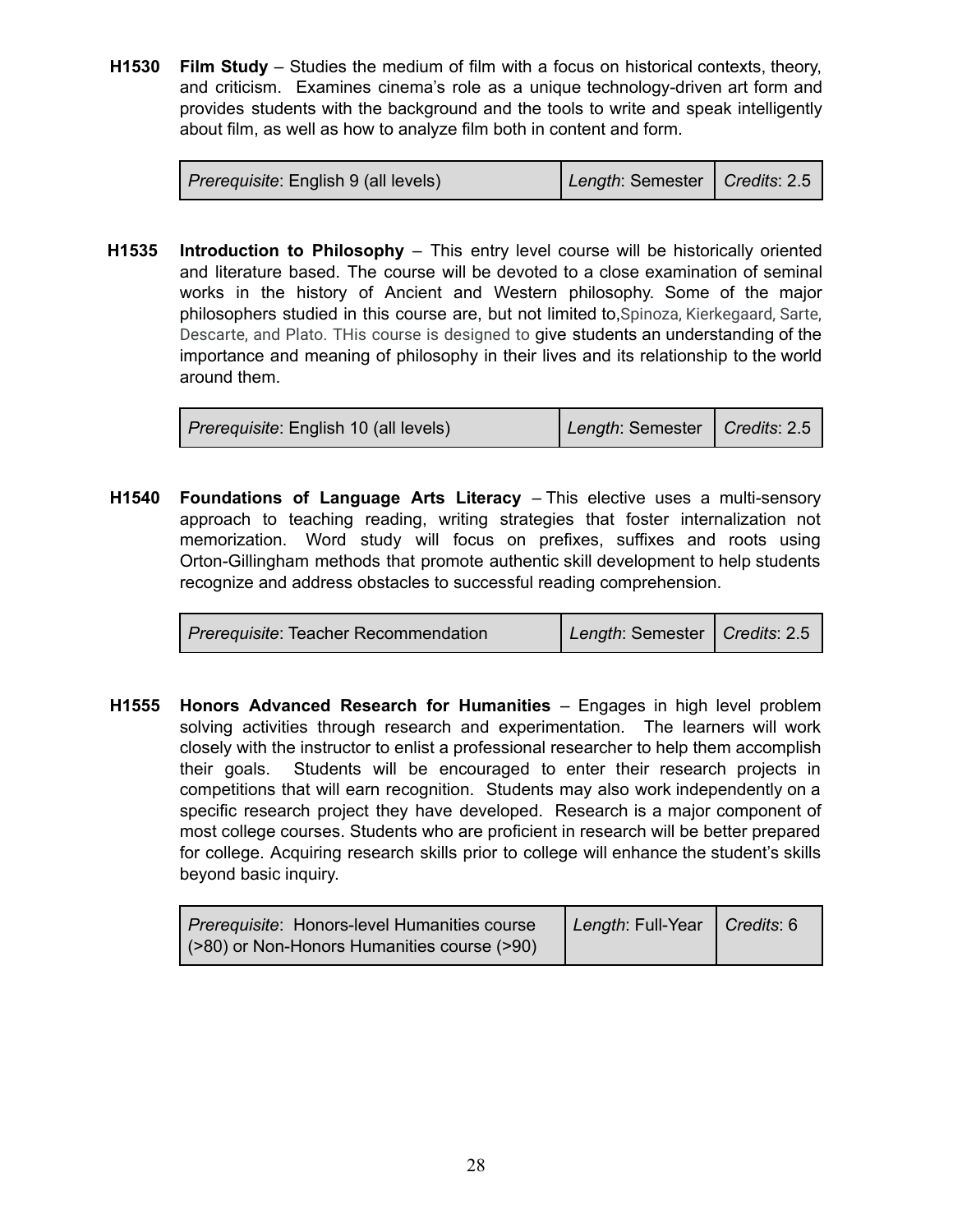**H1600 SAT/ACT Prep** – This class affords students the opportunity to learn and practice strategies that will give them a better chance of success on the SAT and the ACT. During this semester course, students will alternate between a class that focuses on the verbal component of the tests and a class that focuses on the mathematical component of the tests.

| <i>Prerequisite: Algebra 1 OR Honors Algebra 1</i><br>AND Geometry OR Honors Geometry. Students | Length: Semester   Credits: 2.5 |  |
|-------------------------------------------------------------------------------------------------|---------------------------------|--|
| in Grades 10, 11, 12 only.                                                                      |                                 |  |

**H1800 Practical English 9** – This class utilizes curriculum from *English 9***,** with pacing modifications based on the needs of students as identified in their IEP. It approaches the study of literature with a focus on genre: short stories, novels, drama, fiction, nonfiction, and mythology. It focuses on literary elements that provide a strong foundation in improving reading comprehension skills. Answering "what and why" questions, using context clues, strengthening vocabulary skills, identifying themes, inferring, making predictions, and the analysis of literature are modeled and reinforced in each unit. This course also addresses research, public speaking, grammar usage, vocabulary, and writing skills.

| Prerequisite: Teacher Recommendation | Length: Full-Year   Credits: 5 |  |
|--------------------------------------|--------------------------------|--|
|--------------------------------------|--------------------------------|--|

**H1802 Practical English 10** – This class utilizes curriculum from *English 10***,** with pacing modifications based on the needs of students as identified in their IEP. It focuses on American Literature and addresses note-taking, vocabulary, grammar and reading comprehension skills. Students will study level-appropriate literature with reinforcement of the necessary tools to gain proficiency in literacy. This course also addresses research, public speaking, grammar usage, vocabulary, and writing skills.

*Prerequisite*: Teacher Recommendation *Length*: Full-Year *Credits*: 5

**H1806 Practical English 11/12** – This class utilizes curriculum from *English 11 and English 12***,** with pacing modifications based on the needs of students as identified in their IEP. It continues the study of literature, including fiction and non-fiction works, as well as creative and functional writing. Thematic units are based on multiple genres that draw upon vocabulary instruction and grammar skills, and provide opportunities for students to respond to literature in a multitude of ways. The writing units are developed to expose students to the fundamentals of informative, explanatory and persuasive writing genres, as well as provide connections to effectively utilize newly learned grammar concepts. This course also addresses research, public speaking, grammar usage, vocabulary, and writing skills.

| Prerequisite: Teacher Recommendation | Length: Full-Year   Credits: 5 |  |
|--------------------------------------|--------------------------------|--|
|--------------------------------------|--------------------------------|--|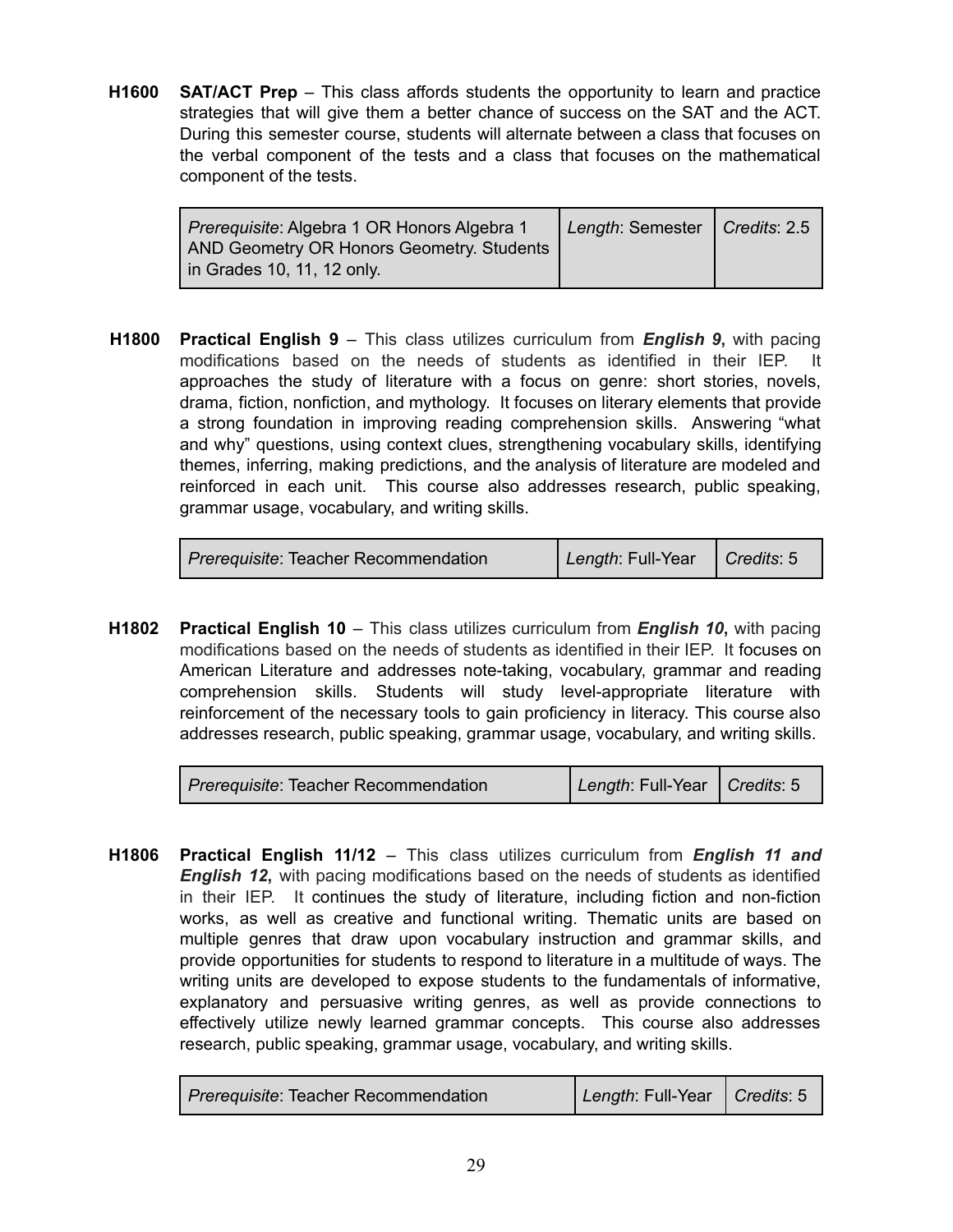**H1835 Transitional English** – This course applies a thematic approach to the study of literature with a focus on multiple genres: short stories, novels, biography, mythology, folk tales, nonfiction, poetry, and drama with a special focus on the needs of second language learners. This course also addresses research, public speaking, grammar usage, vocabulary, and writing skills using appropriate literature and research with reinforcement of vocabulary and grammatical structure. **NOTE: this class is intended for English Language Learners.**

| <i>Prerequisite: Teacher Recommendation</i> | Length: Full-Year   Credits: 5 |  |
|---------------------------------------------|--------------------------------|--|
|                                             |                                |  |

**H1809 LLD English 9** – The LLD English course focuses primarily on the Dynamic Learning Maps (DLM) Essential Elements so that students may develop the authentic and transferable skills needed in their everyday lives. The course will use a multi- sensory approach to reading, writing, and word study. This course allows for teachers to parallel, to the extent possible, the content and skills taught in Holmdel High School's English classes. This will be achieved through differentiated, direct, and small group instruction. Each instructional unit will include a novel, short story, non-fiction, drama, poetry, and everyday text including digital texts.

| <i>Prerequisite: CST Recommendation</i> | Length: Full-Year | $\vert$ Credits: 5 |
|-----------------------------------------|-------------------|--------------------|
|-----------------------------------------|-------------------|--------------------|

**H1810 LLD English 10** – The LLD English course focuses primarily on the Dynamic Learning Maps (DLM) Essential Elements so that students may develop the authentic and transferable skills needed in their everyday lives. The course will use a multi- sensory approach to reading, writing, and word study. This course allows for teachers to parallel, to the extent possible, the content and skills taught in Holmdel High School's English classes. This will be achieved through differentiated, direct, and small group instruction. Each instructional unit will include a novel, short story, non-fiction, drama, poetry, and everyday text including digital texts.

**H1815 LLD English 11** – The LLD English course focuses primarily on the Dynamic Learning Maps (DLM) Essential Elements so that students may develop the authentic and transferable skills needed in their everyday lives. The course will use a multi- sensory approach to reading, writing, and word study. This course allows for teachers to parallel, to the extent possible, the content and skills taught in Holmdel High School's English classes (such as speaking, writing, listening and analytical skills). This will be achieved through differentiated, direct, and small group instruction. Each instructional unit will include a novel, short story, non-fiction, drama, poetry, world text, or everyday text including digital media.

| Prerequisite: CST Recommendation | Length: Full-Year   Credits: 5 |  |
|----------------------------------|--------------------------------|--|
|                                  |                                |  |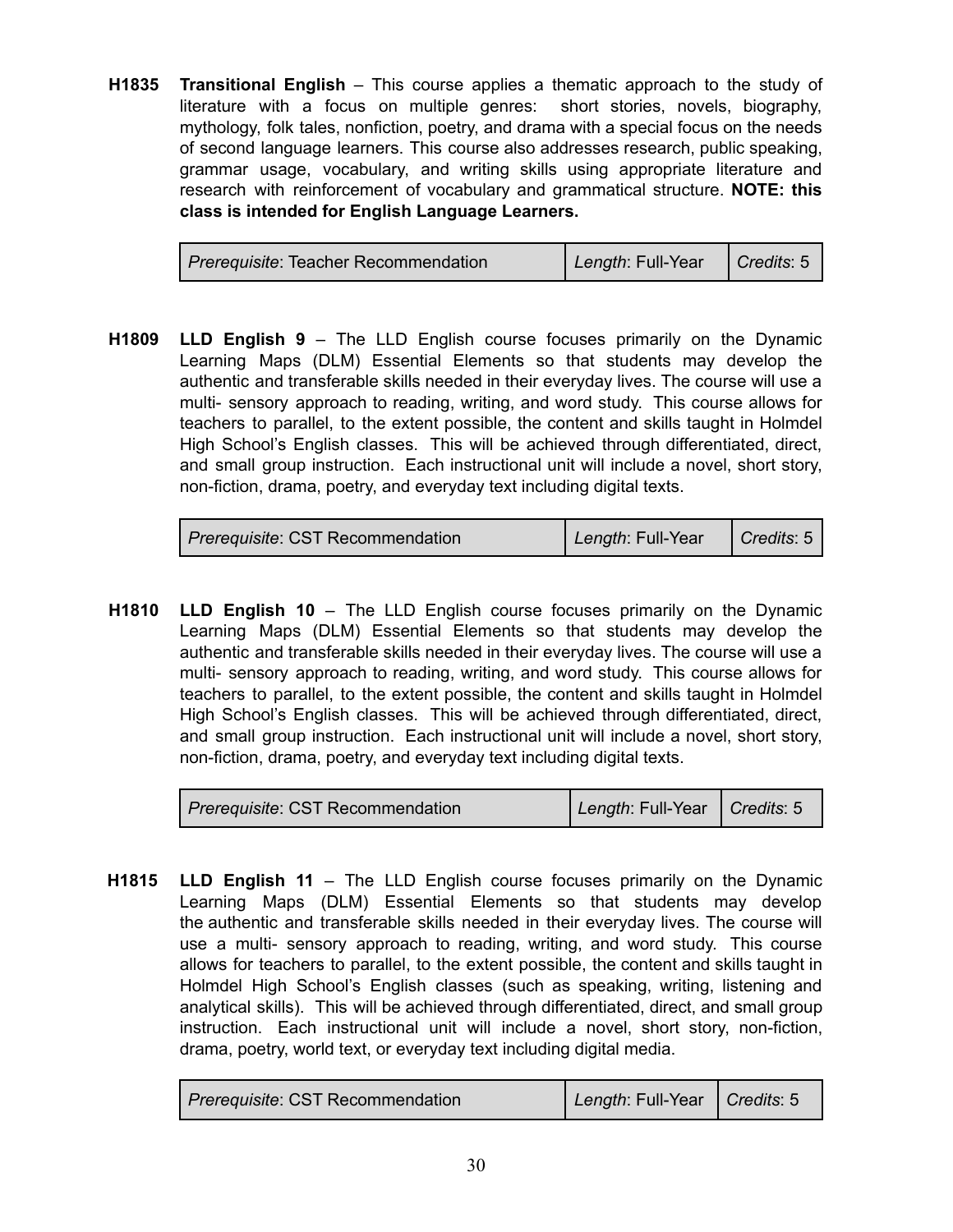**H1820 LLD English 12** – The LLD English course focuses primarily on the Dynamic Learning Maps (DLM) Essential Elements so that students may develop the authentic and transferable skills needed in their everyday lives. The course will use a multi- sensory approach to reading, writing, and word study. This course allows for teachers to parallel, to the extent possible, the content and skills taught in Holmdel High School's English classes (such as speaking, writing, listening and analytical skills). This will be achieved through differentiated, direct, and small group instruction. Each instructional unit will include a novel, short story, non-fiction, drama, poetry, world text, or everyday text including digital media.

| <i>Prerequisite: CST Recommendation</i> | Length: Full-Year | $\vert$ Credits: 5 |
|-----------------------------------------|-------------------|--------------------|
|-----------------------------------------|-------------------|--------------------|

**H1840 English Applications for the Real World** – This English course is a multi-grade area of study that prepares students with skills needed to function successfully in everyday life inside and outside of the classroom. Skills such as reading functional sight words (safety words, grocery words, etc.) and comprehension of those words in the real world, reading and following directions and reading and writing list. The course is individually designed to meet the English needs of each student so they can live more independently. Within this course differential instruction will be applied to meet the goals and objectives of each student's individual education plan.

**H1560 Advanced Placement Seminar** – AP Seminar is a foundational course, open to students in grades 10, 11, and 12, that engages students in cross-curricular conversations that explore the complexities of academic and real-world topics and issues by analyzing divergent perspectives. Using an inquiry framework, students practice reading and analyzing articles, research studies, and foundational, literary, and philosophical texts; listening to and viewing speeches, broadcasts, and personal accounts; and experiencing artistic works and performances. Students learn to synthesize information from multiple sources, develop their own perspectives in written essays, and design and deliver oral and visual presentations, both individually and as part of a team. Ultimately, the course aims to equip students with the power to analyze and evaluate information with accuracy and precision in order to craft and communicate evidence-based arguments. Students who earn scores of 3 or higher in AP Seminar and AP Research and on four additional AP Exams of their choosing will receive the AP Capstone Diploma™. Students who earn scores of 3 or higher in AP Seminar and AP Research but on fewer than four additional AP Exams will receive the AP Seminar and Research Certificate™.

| <i>Prerequisites:</i> Rising 10th, 11th, or 12th grade<br>I students | Length: Full Year | $\vert$ Credits: 5 |
|----------------------------------------------------------------------|-------------------|--------------------|
|----------------------------------------------------------------------|-------------------|--------------------|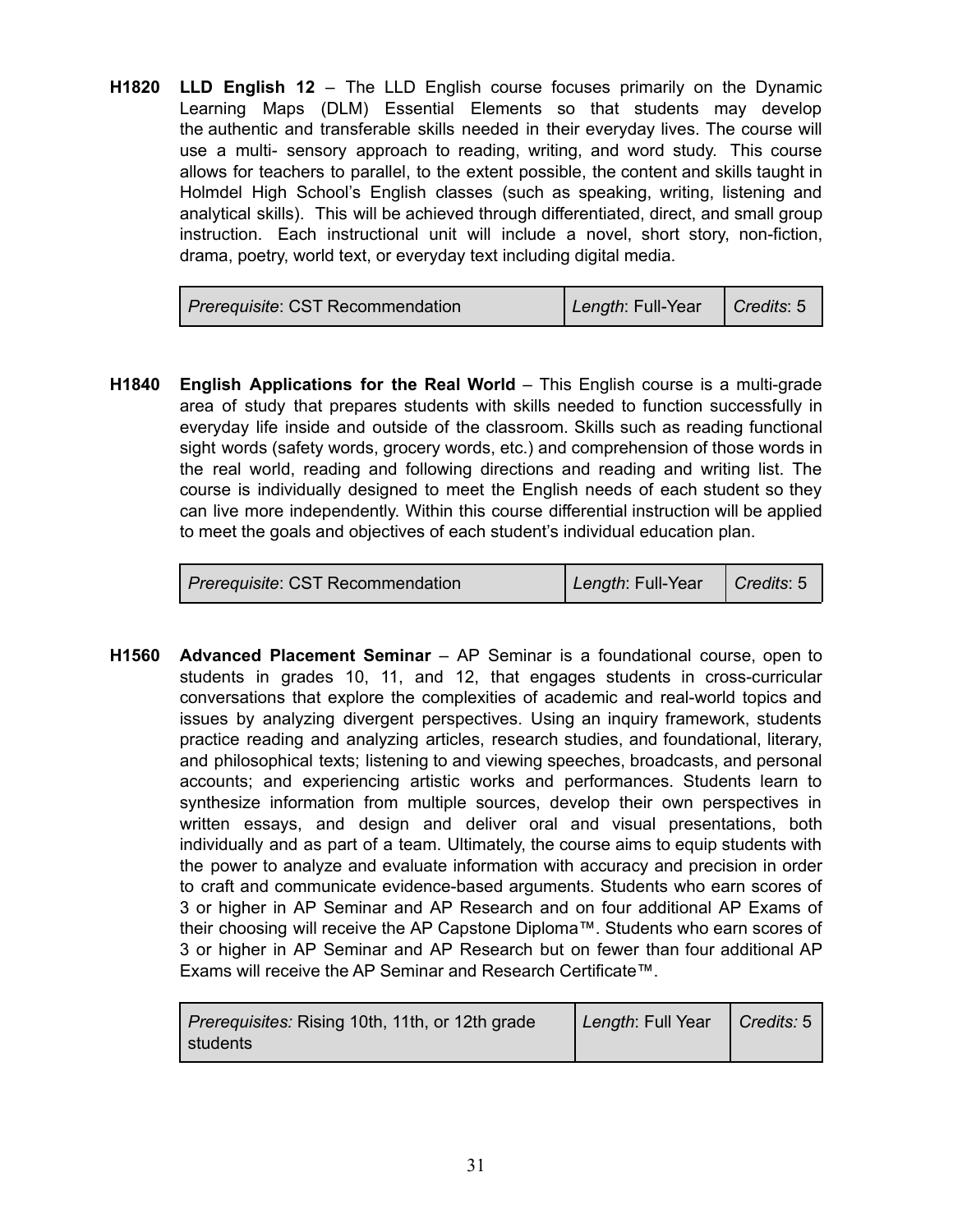#### **FAMILY AND CONSUMER SCIENCES**

<span id="page-34-0"></span>*Courses below fulfill the graduation requirement for Tech Literacy, Career Education, and Life Skills or Vocational/Technical Education*

**H7105 Culinary Arts** – Explores, in unique semester cycles, a wide variety of food preparation techniques, dietary topics and important food issues using hands-on lab projects. The Semester 1 class will feature a focus on French cuisine, while the Semester 2 class will focus on South East Asian cuisine. Current technology in foods and preparation techniques is explored through the use of the Internet and lab projects. Each cycle will develop culinary skills and techniques and encourage group cooperation and self-confidence.

| <i>Prerequisite: None</i> | Length: Semester   Credits: 2.5 |  |
|---------------------------|---------------------------------|--|
|---------------------------|---------------------------------|--|

**H7110 Advanced Culinary Arts** – In this course, students will have the opportunity to practice advanced culinary principles. Students will work in a "real life" kitchen setting, and will be responsible for ordering, storing, preparing, and serving professional gourmet and comfort foods. Students will be graded on professionalism, cooperative group work and ability to meet deadlines, and perform under time restraints.

| <i>Prerequisite: Culinary Arts (2 Semesters)</i> | Length: Full-Year   Credits: 5 |  |
|--------------------------------------------------|--------------------------------|--|
|--------------------------------------------------|--------------------------------|--|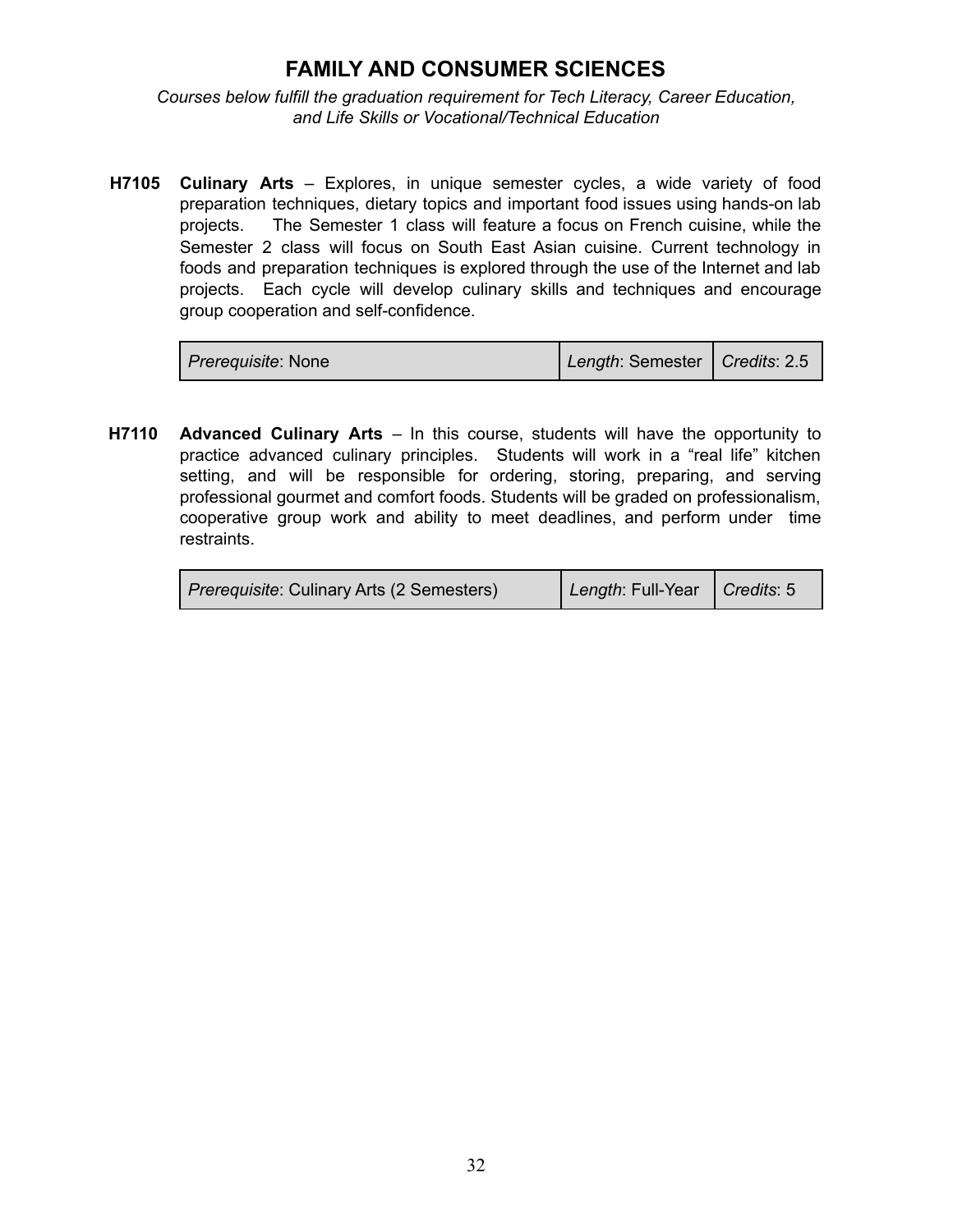#### **MATHEMATICS**

<span id="page-35-0"></span>Three years of mathematics are a graduation requirement. It is strongly recommended that all students select a fourth year of mathematics. The New Jersey Department of Education recommends the use of graphing calculators starting with Algebra 1.

**H2005 Algebra 1\*\*** – Introduces mathematical symbols, problem solving strategies, real numbers, equation solving, polynomials, factoring, algebraic fractions, linear equations and systems, inequalities, rational and irrational numbers, quadratic equations, and probability and statistics. **SUMMER ASSIGNMENT REQUIRED**.

| Prerequisite: Grade 8 Algebra 1 (<80) OR Grade   Length: Full-Year   Credits: 5 |  |
|---------------------------------------------------------------------------------|--|
| $ 8 \text{ Math} (280)$                                                         |  |

*\*\*Note: if final grade in Grade 8 Math is <70, students are required to take the "Algebra 1 Lab" elective concurrently with Algebra 1. Please see page 38 for the "Algebra 1 Lab" course description.*

**H2015 Geometry\*\*** – Includes the study of lines and angles, deductive proofs, congruent triangles, quadrilaterals, circles, proportions, right triangle trigonometry, areas of polygons, regular polygons and the circle, solid geometry, coordinate geometry, and transformations. **SUMMER ASSIGNMENT REQUIRED.**

| Prerequisite: Grade 8 Algebra 1 (≥80) OR High | Length: Full-Year   Credits: 5 |  |
|-----------------------------------------------|--------------------------------|--|
| School Algebra 1                              |                                |  |

*\*\*Note: if final grade in High School Algebra 1 is <70, students are required to take the "Geometry Lab" elective concurrently with Geometry. Please see page 38 for the "Geometry Lab" course description.*

**H2020 Honors Geometry** – Emphasizes high level conceptual thinking skills. Topics include complex proofs, solid figures, angle relationships, lines, planes, triangles, similar polygons, circles, coordinate geometry, areas of polygons and circles, areas and volumes of solids, and transformations. **SUMMER ASSIGNMENT REQUIRED**.

| <i>Prerequisite:</i> Grade 8 Honors Algebra 1 (≥80) OR | Length: Full-Year   Credits: 5 |  |
|--------------------------------------------------------|--------------------------------|--|
| Grade 8 Algebra 1 (≥90) AND Department                 |                                |  |
| Recommendation OR High School Algebra 1                |                                |  |
| (≥90)                                                  |                                |  |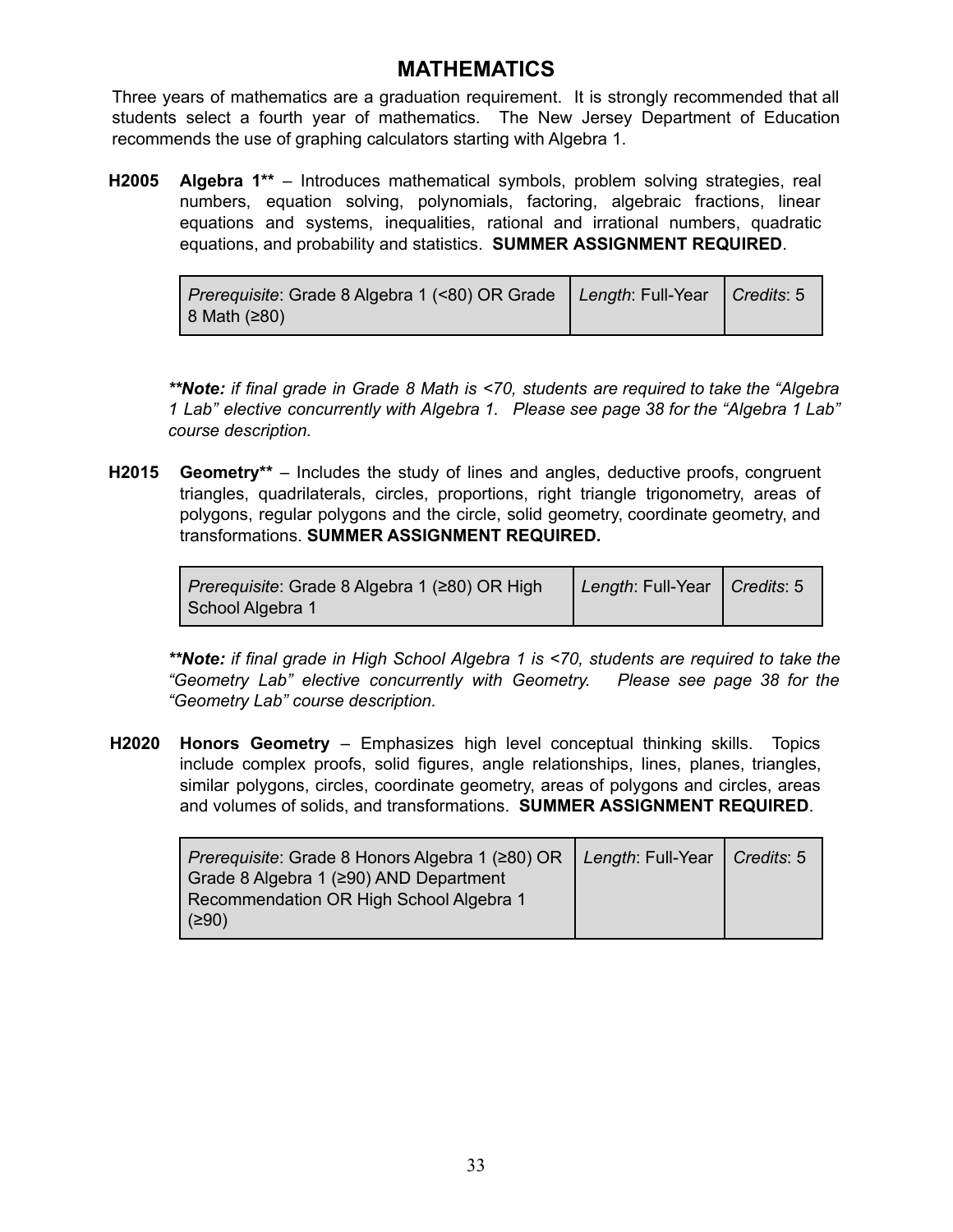**H2025 Algebra 2** – Includes the study of logarithmic and exponential functions, trigonometry, sequences and series, probability, and matrices. This class will further the understanding of graphs and complex numbers.**SUMMER ASSIGNMENT REQUIRED**

| Prerequisite: Geometry AND Intermediate Algebra   Length: Full-Year | $\mid$ Credits: 5 $\mid$ |
|---------------------------------------------------------------------|--------------------------|
| $(x270)$ OR Geometry and Algebra 1 ( $\geq 70$ )                    |                          |

*\*\*Note:* If final grade in Intermediate Algebra is <70, **OR** if final grade in Algebra 1 with Lab is <90, **OR** if final grade in Algebra 1 without lab is <70, then students are required to take the Algebra 2 Lab elective concurrently with Algebra 2. Please see page 39 for the Algebra 2 Lab course description.

**H2030 Intermediate Algebra** – Includes the study of real numbers, equations, inequalities, polynomials, rational expressions, complex numbers and radicals, quadratic functions, conic sections, linear and nonlinear systems, and exponential and logarithmic functions. Upon successful completion of this course, students will be eligible to enroll in Algebra 2. **SUMMER ASSIGNMENT REQUIRED.**

| Prerequisite: Geometry AND Algebra 1 | Length: Full-Year   Credits: 5 |  |
|--------------------------------------|--------------------------------|--|
|--------------------------------------|--------------------------------|--|

**H2035 Advanced Algebra 2** – Includes the study of real numbers, equations, inequalities, polynomials, rational expressions, complex numbers and radicals, quadratic functions, polynomial equations, conic sections, linear and nonlinear systems, exponential and logarithmic functions, sequences, series, and matrices. **SUMMER ASSIGNMENT REQUIRED**.

| Prerequisite: Algebra 1 (≥80) OR Algebra 1 with | Length: Full-Year | $\vert$ Credits: 5 |
|-------------------------------------------------|-------------------|--------------------|
| $\vert$ Lab ( $\geq$ 90) AND Geometry           |                   |                    |

**H2040 Honors Algebra 2** – Includes systems of numbers, inequalities, relations and functions, polynomials, rational expressions, complex numbers, radicals, quadratic functions, polynomial equations, conic sections, exponential and logarithmic functions, sequences, series, and matrices. **SUMMER ASSIGNMENT REQUIRED**.

| Prerequisite: Grade 8 Honors Algebra 1 (>85), | Length: Full-Year | $\vert$ Credits: 5 |
|-----------------------------------------------|-------------------|--------------------|
| <b>AND</b> Geometry or Honors Geometry (>80)  |                   |                    |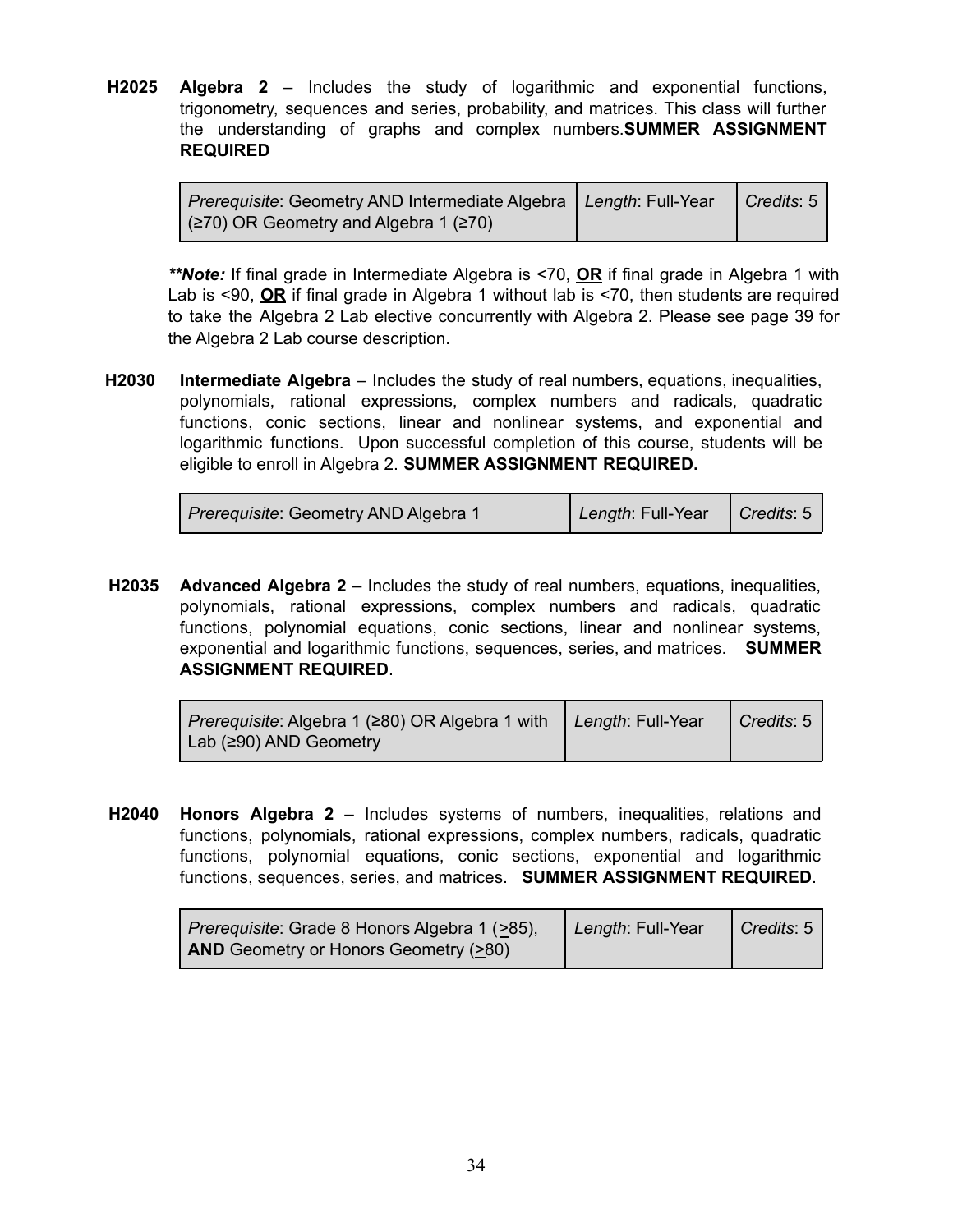**H2045 Introduction to Pre-Calculus** – Continues the study of functions, solving equations, and inequalities. Includes the study of trigonometry, exponential and logarithmic functions, sequences and series, combinatorial analysis, probability, graphs, and complex numbers.

| Prerequisite: Advanced Algebra 2 (≥70) OR | Length: Full-Year | $\bigcap$ Credits: 5 |
|-------------------------------------------|-------------------|----------------------|
| Algebra 2 (≥80)                           |                   |                      |

**H2050 Pre-Calculus** – Includes the study of functions, trigonometry, coordinate geometry, trigonometric functions, graphing, inverse functions, polynomials, inequalities, exponents and logarithms, conic sections, probability, and limits.

| Prerequisite: Honors Algebra 2 (<80) OR<br>Advanced Algebra 2 (≥80) OR Algebra 2 (≥90) | Length: Full-Year | Credits: 5 |
|----------------------------------------------------------------------------------------|-------------------|------------|
| OR Introduction to Pre-Calculus $(270)$                                                |                   |            |

**H2055 Honors Pre-Calculus** – Includes the study of functions and graphs, circular functions, trigonometry, complex numbers, polar coordinates, inverse functions, polynomial, exponential and logarithmic functions, Binomial Theorem, combinatorics and probability, limits, and derivatives. **SUMMER ASSIGNMENT REQUIRED**.

| Prerequisite: Honors Algebra 2 (≥80) OR     | Length: Full-Year | $\bigcap$ Credits: 5 |
|---------------------------------------------|-------------------|----------------------|
| Advanced Algebra 2 (≥90) AND Geometry (≥90) |                   |                      |

**H2060 Calculus** – Reviews algebraic and graphing calculator skills, exponential and logarithmic functions, and trigonometric functions. Topics include functions and graphs, limits and continuity, differential calculus, and integral calculus.

| <i>Prerequisite:</i> Pre-Calculus (≥70) OR Honors | Length: Full-Year   Credits: 5 |  |
|---------------------------------------------------|--------------------------------|--|
| Pre-Calculus (<80)                                |                                |  |

**H2065 Advanced Placement Calculus AB** – Includes functions and graphs, limits and continuity, differential calculus, and integral calculus. This course is equivalent to College Calculus I. College credit is possible if students achieve a 3 or higher on the AP test. Similarly, taking the AP test is required if students want to earn a weighted grade credit toward their GPA. **SUMMER ASSIGNMENT REQUIRED**.

| <i>Prerequisite:</i> Honors Pre-Calculus (≥80) OR | Length: Full-Year   Credits: 5 |  |
|---------------------------------------------------|--------------------------------|--|
| Pre-Calculus $(290)$                              |                                |  |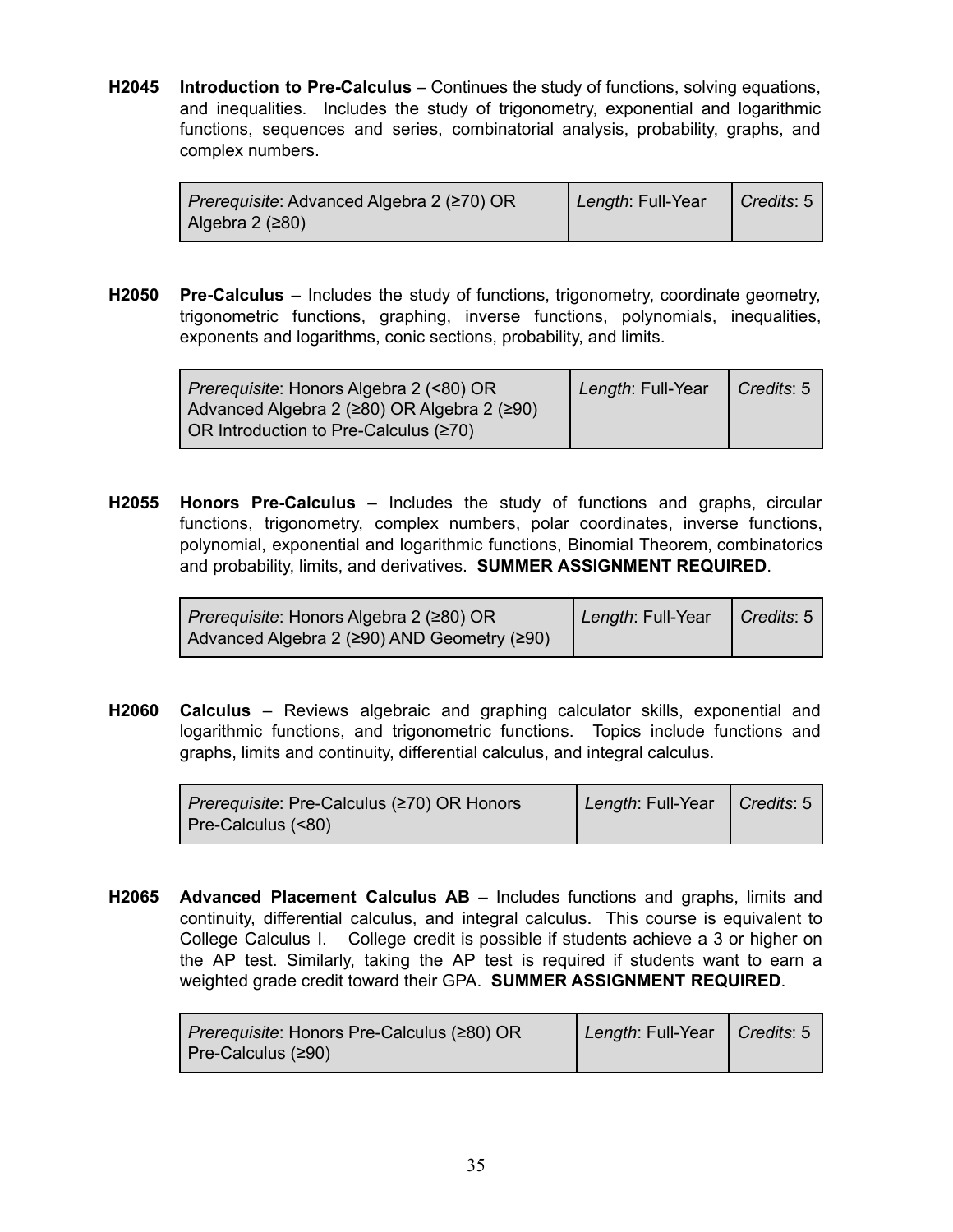**H2070 Advanced Placement Calculus BC** – Presents a comprehensive study of functions and graphs, limits and continuity, differential calculus, integral calculus, parametric equations, polar graphs, and series. This course is equivalent to College Calculus I and II. College credit is possible if students achieve a 3 or higher on the AP test. Similarly, taking the AP test is required if students want to earn a weighted grade credit toward their GPA. **SUMMER ASSIGNMENT REQUIRED**.

| Prerequisite: Honors Pre-Calculus (≥90) | Length: Full-Year | Credits: 5 |
|-----------------------------------------|-------------------|------------|
|-----------------------------------------|-------------------|------------|

**H2075 Finite Math** – Involves the study of a variety of mathematical concepts. Includes: calculator skills, functions and graphs, matrices, systems of equations, sequences and series, linear programming, mathematics of finance, probability, and statistics.

| <i>Prerequisite: Algebra 2</i> | Length: Full-Year   Credits: 5 |
|--------------------------------|--------------------------------|
|--------------------------------|--------------------------------|

**H2080 Advanced Placement Statistics** – Introduces students to the major concepts and tools for collecting, analyzing, and drawing conclusions from data. Topics include interpreting graphical displays, summarizing and comparing distributions of univariate data, exploring bi-variate data, the normal distribution, sampling distributions, and inference based on confidence intervals and tests of significance. College credit is possible if students achieve a 3 or higher on the AP test. Similarly, taking the AP test is required if students want to earn a weighted grade credit toward their GPA.

| Prerequisite: Honors Algebra 2 (≥90) OR | Length: Full-Year | $\vert$ Credits: 5 |
|-----------------------------------------|-------------------|--------------------|
| Advanced Algebra 2 $(≥80)$              |                   |                    |

**H2085 Multivariable Calculus** – This course is designed to explore two major themes in advanced mathematics. It is intended for students who have completed their first year of calculus studies and are now ready to extend the ideas they have learned and apply them to functions of more than one variable. The course will present the traditional material covered in a college-level "Calculus 3" program: quadric surfaces, vector valued functions, partial derivatives and their applications, multiple integrals and integration in vector fields. Then, the course will proceed to explore linear algebra, leading up to an understanding of Eigenvalues and Eigenvectors. These topics will be especially valuable to students who plan on continuing their studies in mathematics, engineering, physics or computer science. This course is weighted as an honors level course.

| <i>Prerequisite: AP Calculus AB or AP Calculus</i> | Length: Full-Year | Credits: 5 |
|----------------------------------------------------|-------------------|------------|
| $\vert$ BC ( $\geq$ 80)                            |                   |            |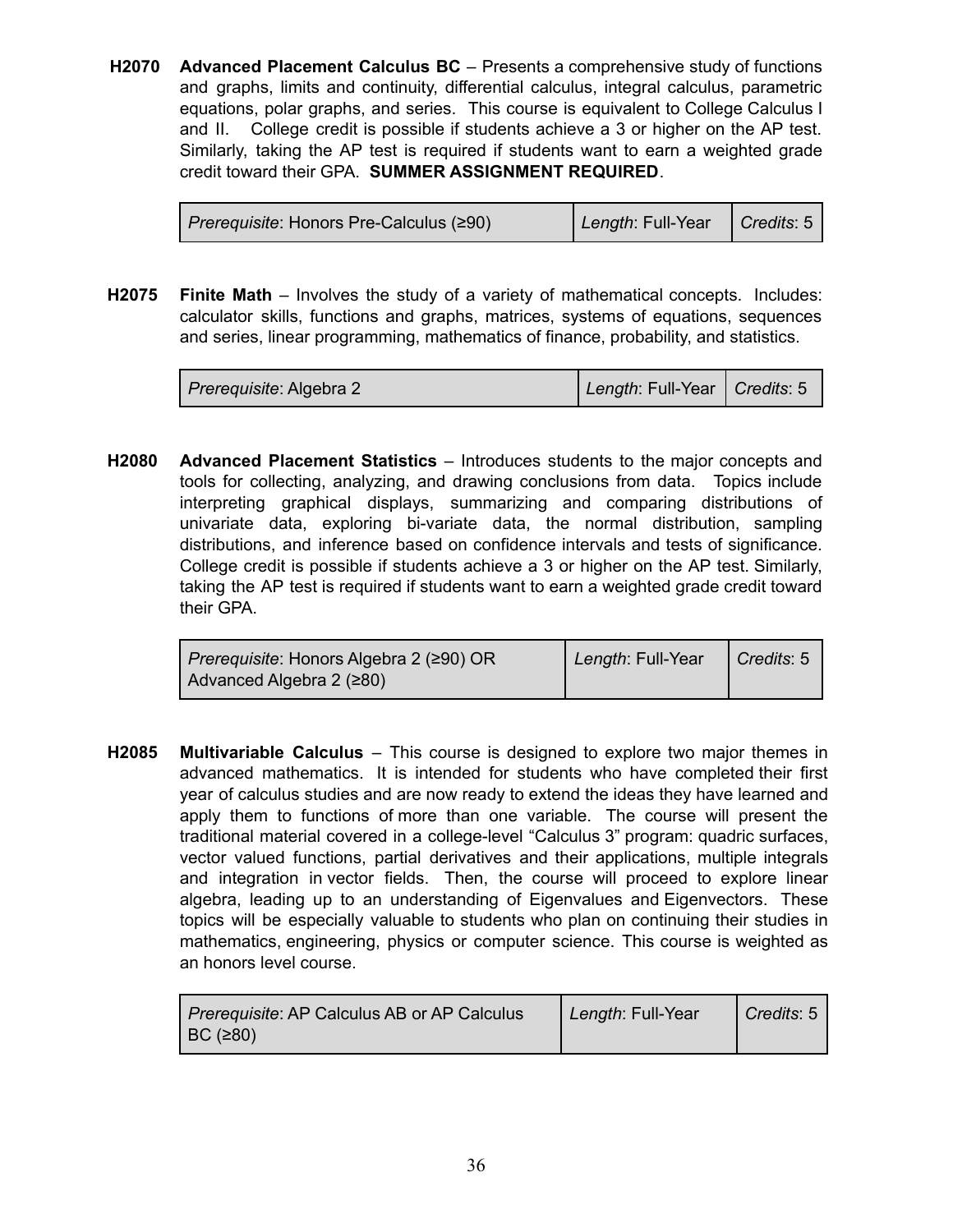**H2805 General Algebra 1A** – This course is designed for students in resource center math who are approaching readiness for algebraic thinking. The intention of this course is to prepare students for Algebra 1 ICR/Lab or General Algebra 1B. Students will study the real number system, algebraic expressions, multi-step equations, inequalities, functions, graphing and writing linear functions, exponential expressions and exponential functions. *After taking General Algebra 1A students will take General Algebra 1B or Algebra 1 ICR with Lab.*

| <i>Prerequisite:</i> Teacher and/or CST | Length: Full-Year   Credits: 5 |  |
|-----------------------------------------|--------------------------------|--|
| Recommendation                          |                                |  |

**H2815 General Algebra 1B** – This course is designed for students in resource center math who are continuing to approach readiness for algebraic thinking. The intention of this course is to continue building skills in Algebra 1 and prepare students for Geometry ICR/Lab or General Geometry. Students will review linear equations and functions, and study systems of equations, polynomial expressions, graphing quadratic functions, solving quadratic equations, factoring and radicals. *After taking General Algebra 1B students will take General Geometry, General Application of Mathematics or Geometry ICR with Lab.*

| <i>Prerequisite:</i> Teacher and/or CST | Length: Full-Year   Credits: 5 |  |
|-----------------------------------------|--------------------------------|--|
| Recommendation                          |                                |  |

**H2820 General Geometry** – This course is designed for students in resource center math who are approaching readiness for geometric and spatial thinking. The intention of this course is to provide students with a modified Geometry course for students not taking Geometry ICR with an emphasis on developing students' spatial and reasoning skills. Students will learn about Geometric notation, definitions, relationships, theorems and postulates. Rather than proving theorems, students will focus on applying geometric concepts related to points, lines, planes, polygons, circles, and three-dimensional figures. Review of algebraic skills will be embedded in lessons throughout the year to ensure retention of the skills and concepts learned in General Algebra A & B or Algebra 1 ICR. *After taking General Geometry students will take General Applications of Mathematics.*

| <i>Prerequisite: Teacher and/or CST</i> | Length: Full-Year   Credits: 5 |  |
|-----------------------------------------|--------------------------------|--|
| Recommendation                          |                                |  |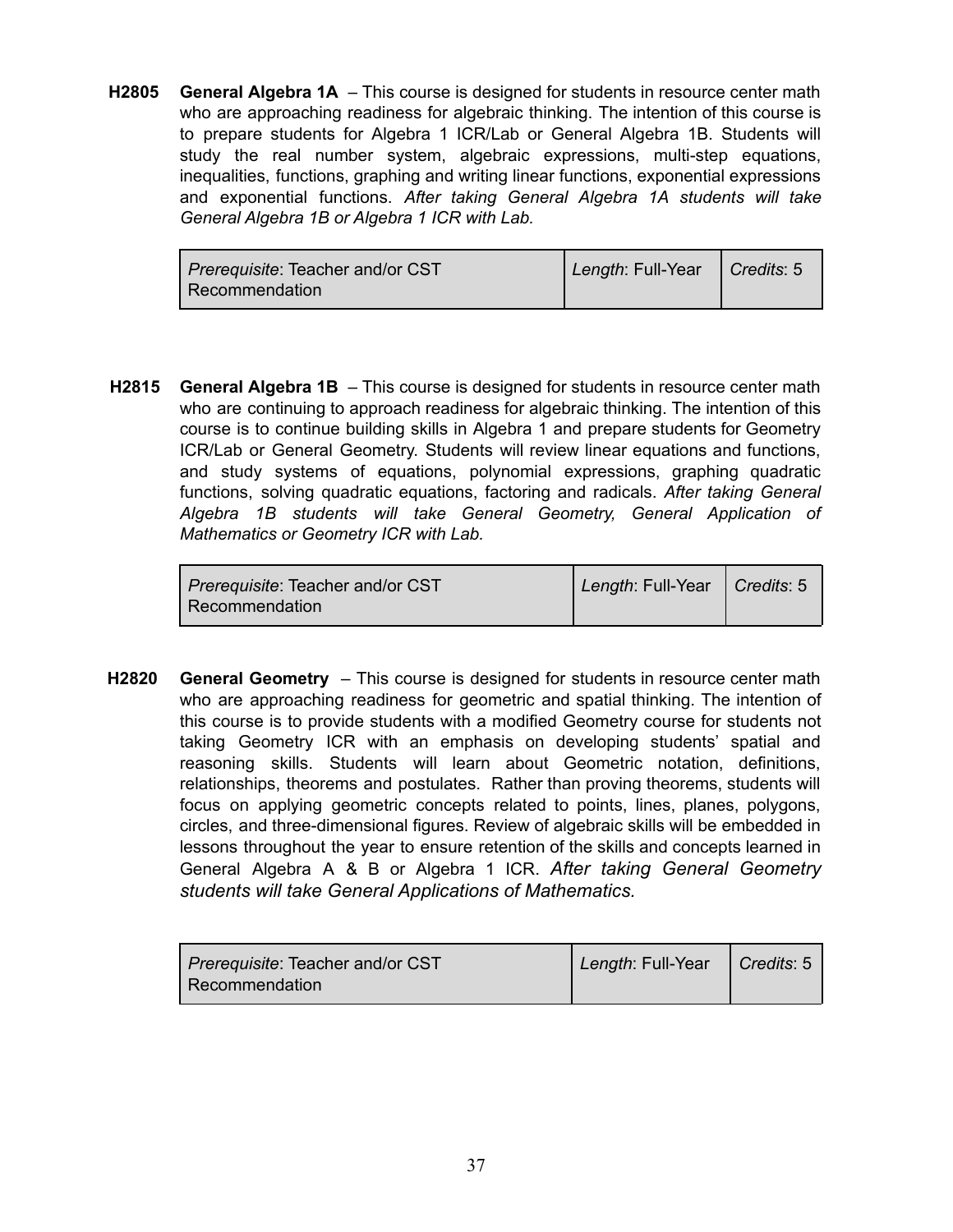**H2809 General Applications of Mathematics** – This course is designed for junior or senior students in resource center math. Individualized reinforcement of State-mandated topics, real life applications of problem solving and computational skills are stressed in this course. Students will study applications of statistics, probability, analyzing data and financial math. The course will review the concepts needed for students to be successful on college placement exams. *After taking General Applications of Mathematics, students will take General Geometry or Geometry ICR with Lab (if not already taken).*

| <i>Prerequisite:</i> Teacher and/or CST | Length: Full-Year | $\bigcup$ Credits: 5 |
|-----------------------------------------|-------------------|----------------------|
| Recommendation                          |                   |                      |

**H2010 Geometry Lab** – Intended to be taken concurrently with Geometry, this math elective will provide supporting content and exposure to topics covered in the Geometry curriculum. The pacing and sequence will mirror the Geometry curriculum, providing students the opportunity for additional instruction, review, and reinforcement of geometric concepts within the confines of the school day. This elective is required for any student earning below 70% as their final average in High School Algebra 1.

| Prerequisite: High School Algebra 1 <70 | Length: Full-Year   Credits: 5 |  |
|-----------------------------------------|--------------------------------|--|
|-----------------------------------------|--------------------------------|--|

**H2007 Algebra 1 Lab** – Intended to be taken concurrently with Algebra 1, this math elective will provide supporting content and exposure to topics covered in the Algebra 1 curriculum. The pacing and sequence of topics will mirror the Algebra 1 curriculum, providing students the opportunity for additional instruction, review and reinforcement of algebraic concepts within the confines of the school day. This elective is required for any student earning below 70% as their final average in Math 8.

| Prerequisite: Grade 8 Math (<70) | Length: Full-Year   Credits: 5 |  |
|----------------------------------|--------------------------------|--|
|----------------------------------|--------------------------------|--|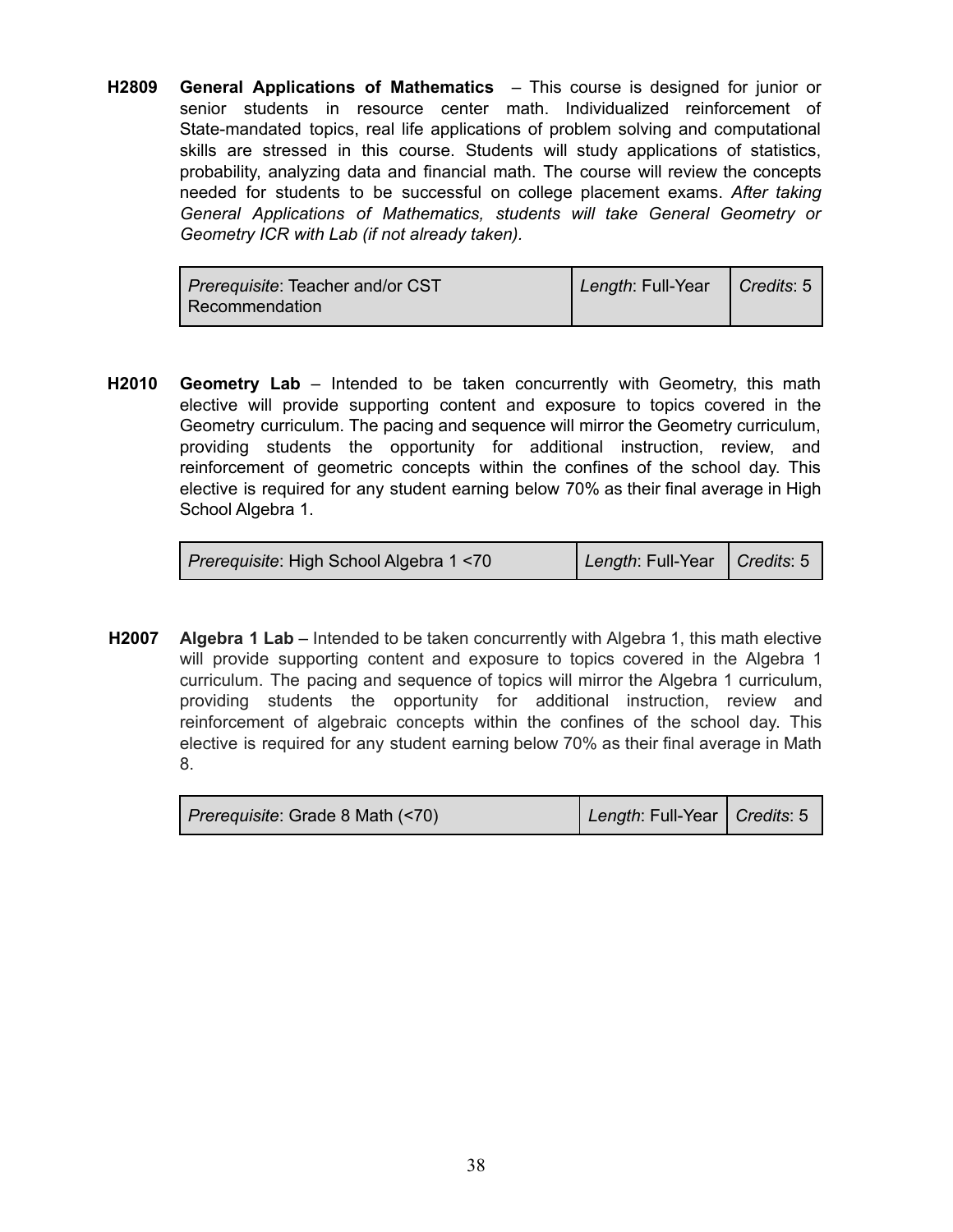**H2026 Algebra 2 Lab** – Intended to be taken concurrently with Algebra 2, this math elective will provide supporting content and exposure to topics covered in the Algebra 2 curriculum. The pacing and sequence of topics will mirror the Algebra 2 curriculum, providing students the opportunity for additional instruction, review and reinforcement of more advanced algebraic concepts within the confines of the school day. This elective is required for any student earning below 70% as their final average in Algebra 1 or if final grade in Algebra 1 with Lab is below 90%.

| <i>Prerequisite:</i> Intermediate Algebra (<70) OR | Length: Full-Year   Credits: 5 |  |
|----------------------------------------------------|--------------------------------|--|
| Algebra 1 with Lab (<90) OR Algebra 1 (<70)        |                                |  |

**H2825 LLD Mathematics** – The objectives of the LLD Math course are driven by the Dynamic Learning Maps (DLM) Essential Elements with an emphasis on exposure to key knowledge, transferable skills, and practical application. They are presented to all students through individual and specialized instructional strategies. This course is designed with the belief that all students must develop mathematical literacy in order to be successful in their careers and as consumers in the 21st century. This curriculum is designed to assure that all students are mathematically challenged to their appropriate ability and pace while developing critical thinking and problem-solving skills.

**H2830 Math Applications for the Real World** – This mathematics course is a multi-grade area of study that prepares students with skills needed to function successfully in everyday life inside and outside of the classroom. Skills such as expressive and receptive identification of numerals, addition and subtraction, counting, money identification and functional mathematical comprehension. The course is individually designed to meet the mathematical needs of each student so they can live more independently. Within this course differential instruction will be applied to meet the goals and objectives of each student's individual education plan.

| <i>Prerequisite: CST Recommendation</i> | Length: Full-Year | $\Box$ Credits: 5 |
|-----------------------------------------|-------------------|-------------------|
|-----------------------------------------|-------------------|-------------------|

**H1600 SAT/ACT Prep** – This class affords students the opportunity to learn and practice strategies that will give them a better chance of success on the SAT and the ACT. During this semester course, students will alternate between a class that focuses on the verbal component of the tests and a class that focuses on the mathematical component of the tests.

| Prerequisite: Algebra 1 OR Honors Algebra 1 | Length: Semester   Credits: 2.5 |  |
|---------------------------------------------|---------------------------------|--|
| AND Geometry OR Honors Geometry. Students   |                                 |  |
| in Grades 10, 11, 12 only.                  |                                 |  |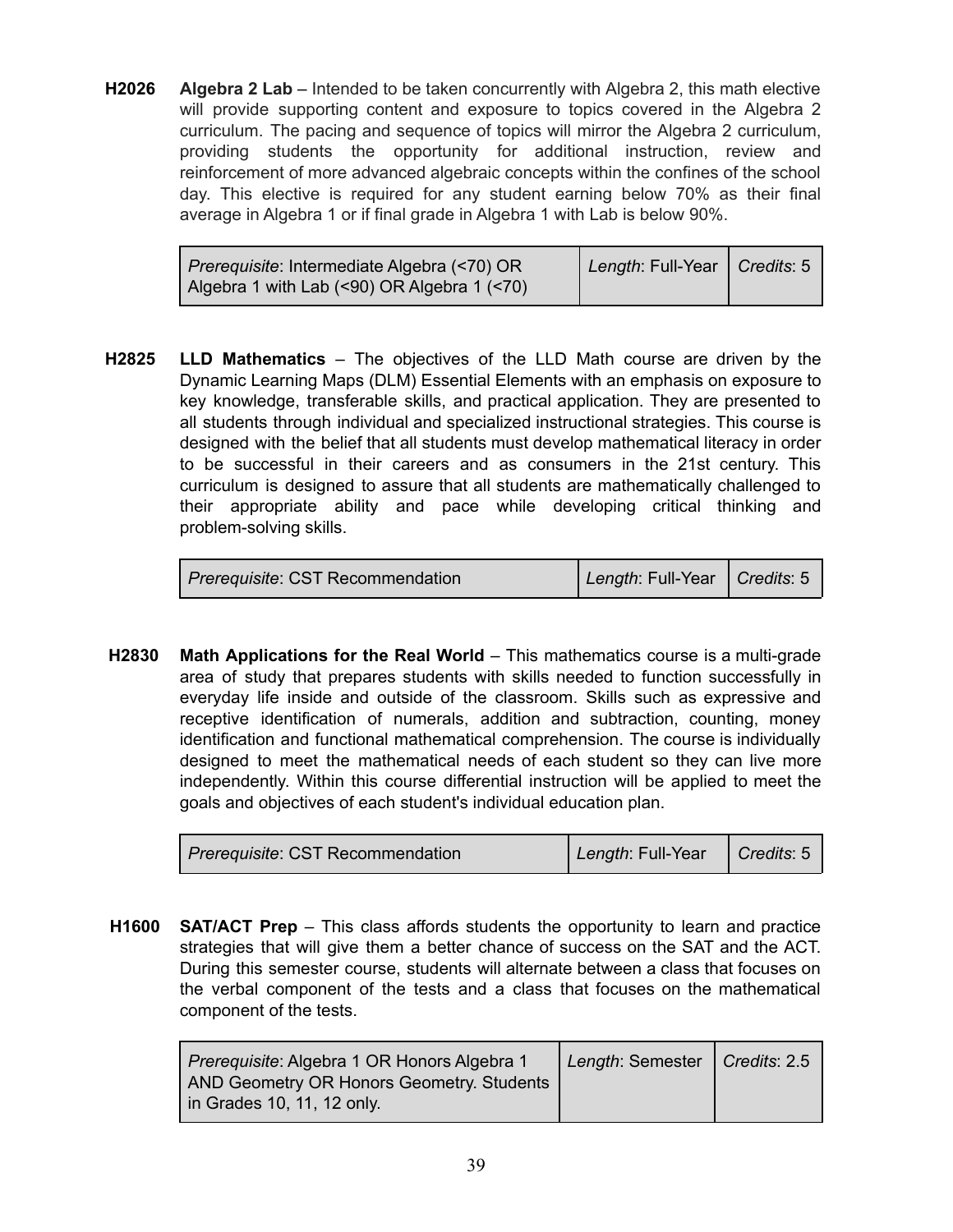

### Typical Mathematics Sequences 2022-2023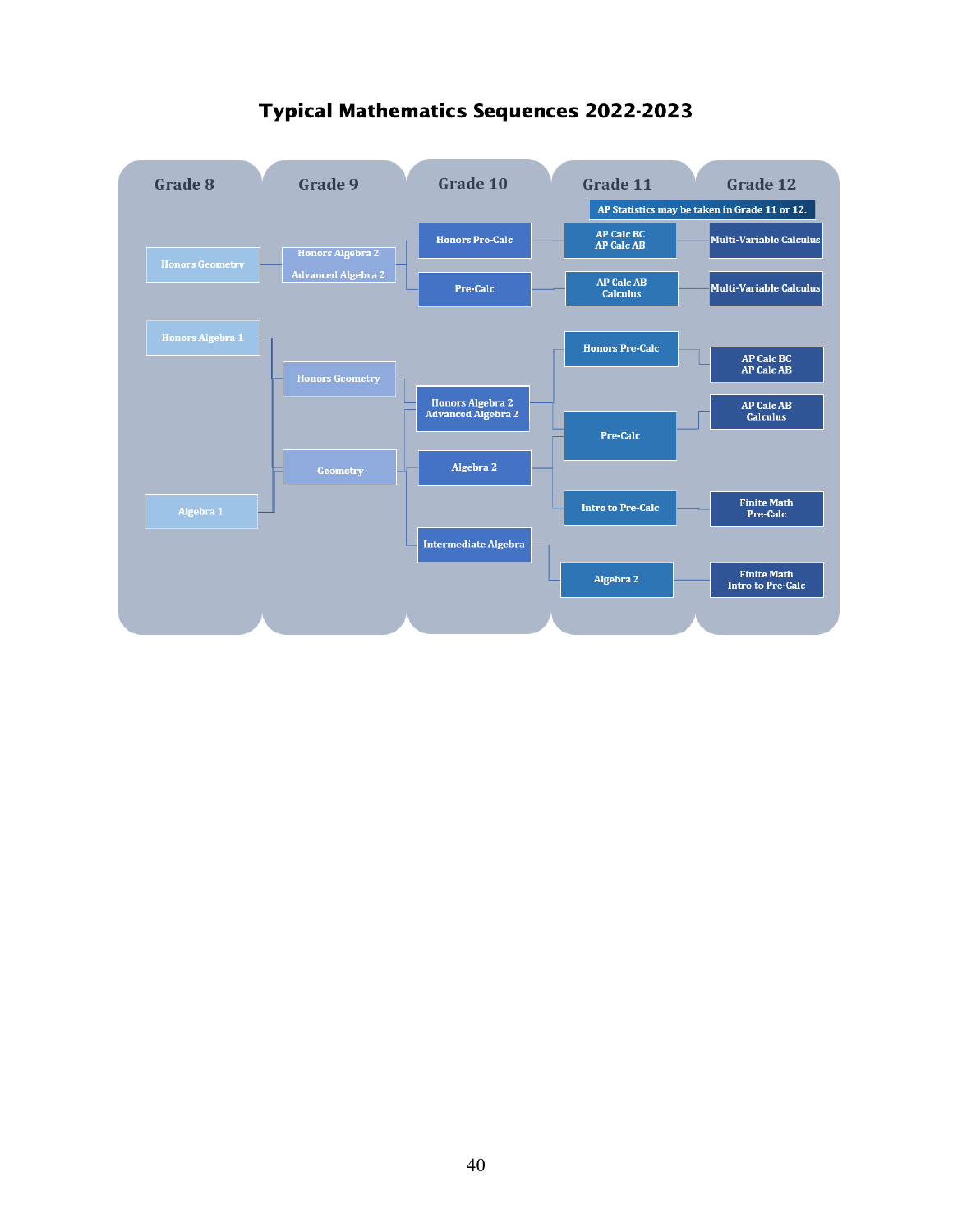# **PHYSICAL EDUCATION AND HEALTH**

Students must take one marking period of Health and three marking periods of Physical Education for each year enrolled in high school.

**H9109 Personal Wellness** – Emphasizes the students' ability to understand common health problems and, through understanding, develop positive behaviors that will reduce health risk. This course is designed to assist all students as they begin to enter young adulthood. This course teaches students how to be good citizens, form lasting relationships, and make sensible decisions. It covers topics referring to family life, sexually transmitted diseases, HIV/AIDS, nutrition, fitness, alcohol, tobacco, and drugs.

| <i>Prerequisite:</i> Available to Grade 9 only | Length: 1 Quarter   Credits: 1.25 |  |
|------------------------------------------------|-----------------------------------|--|
|------------------------------------------------|-----------------------------------|--|

**H9110 Driver Education** – Introduces students to Driver Education Theory, and is designed to help students become safe, knowledgeable drivers. Students learn the basic traffic laws and rules of the road that apply to common everyday driving situations. Introductory information on buying and insuring a car, the effects of alcohol and drugs on drivers, and the necessity of controlling emotions and attitudes, as related to the driving task, is also included. The New Jersey State Examination is administered. A unit on sexually transmitted diseases, including HIV/AIDS education has been incorporated.

| <i>Prerequisite:</i> Available to Grade 10 only | Length: 1 Quarter   Credits: 1.25 |  |
|-------------------------------------------------|-----------------------------------|--|
|-------------------------------------------------|-----------------------------------|--|

**H9111 Family Life** – Provides the opportunity to improve student's knowledge and understanding of family life issues. This course is designed to inform and review life lessons with students. This course teaches the students about sexuality, reproduction, labor and delivery, and communications about sexual issues and relationships. Students focus on abstinence, birth control, STDs and HIV/AIDS. Mental Health issues as well as choosing the appropriate health providers are discussed.

| <i>Prerequisite:</i> Available to Grade 11 only | Length: 1 Quarter   Credits: 1.25 |  |
|-------------------------------------------------|-----------------------------------|--|
|-------------------------------------------------|-----------------------------------|--|

**H9112 First Aid and Safety** – Focuses on students recognizing emergencies and making appropriate decisions regarding first aid care and how to act on those decisions. After completing this course, the students are able to follow the emergency action steps, check or call CARE for any emergency. They can provide proper care for injury or sudden illness until medical help arrives.

| Prerequisite: Available to Grade 12 only | Length: 1 Quarter   Credits: 1.25 |  |
|------------------------------------------|-----------------------------------|--|
|                                          |                                   |  |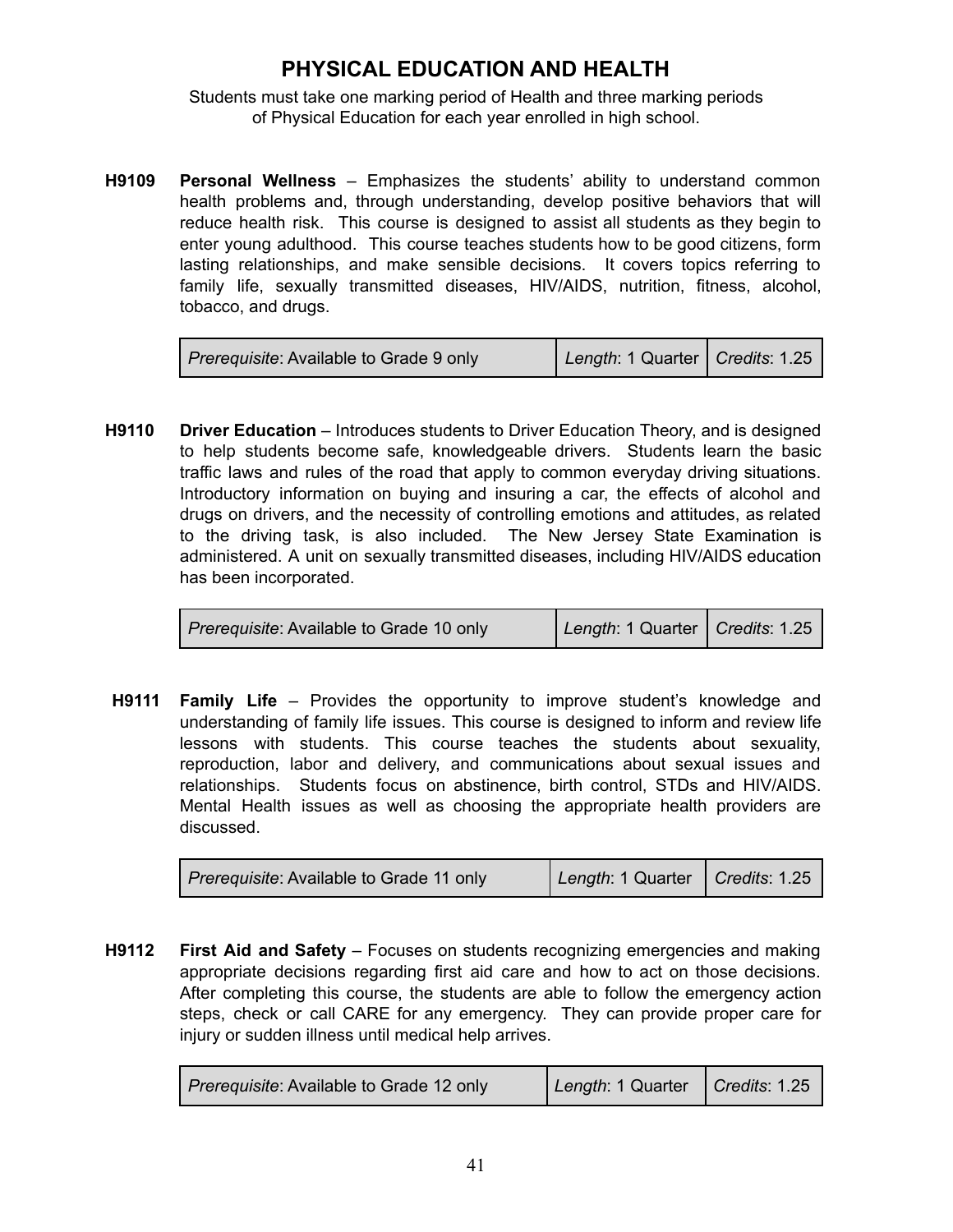**H9000 Physical Education** – Provides all students the opportunity to choose a variety of physical education activities. These activities are designed to provide lifetime carryover skills and are used at  $9<sup>th</sup>$ , 10<sup>th</sup>, 11<sup>th</sup> and 12<sup>th</sup> grade levels to introduce skills transferable between all activities. Each activity has goals of physical fitness, skill development and activity knowledge.

| <i>Prerequisite:</i> None | Length: 3 Quarters   Credits: 3.75 |  |
|---------------------------|------------------------------------|--|
|---------------------------|------------------------------------|--|

**Note:** While the Health and Physical Education courses are quarterly, the final grade will reflect the average as a full, 5-credit course.

#### **Option II for Athletics**

The New Jersey Department of Education (NJDOE) recognizes and acknowledges that all students will not achieve the New Jersey Student Learning Standards (NJSLA) in the same manner and/or with the same level of success. The Holmdel School District is permitted to allow students with individualized learning opportunities outside of the traditional classroom that are stimulating and challenging and that enable students to meet or exceed the New Jersey Student Learning Standards. This is commonly referred to as Option II.

Students are permitted to earn credit toward graduation through Option II experiences. Participation in Option II is predicated on the application process through which students seek approval. Attainment of credit toward graduation is based on the successful completion of documentation that verifies student achievement in meeting or exceeding the NJSLA at the high school level.

Students in grades 10-12 planning to pursue athletic activities for credit at Holmdel High School are required to submit a completed application to the Principal's Option II Review Committee no later than April 9, 2022. Each student's application will be reviewed on its own merit. Visit the Option II for Athletics [webpage](https://sites.google.com/a/holmdelschools.org/hhs-option-two/) on our district's website for details and to access the application paperwork. Students must participate in one quarter of health class regardless of Option II status.

| <i>Prerequisite: None</i> | Length: 3 Quarters | $\vert$ Credits: 3.75 |
|---------------------------|--------------------|-----------------------|
|---------------------------|--------------------|-----------------------|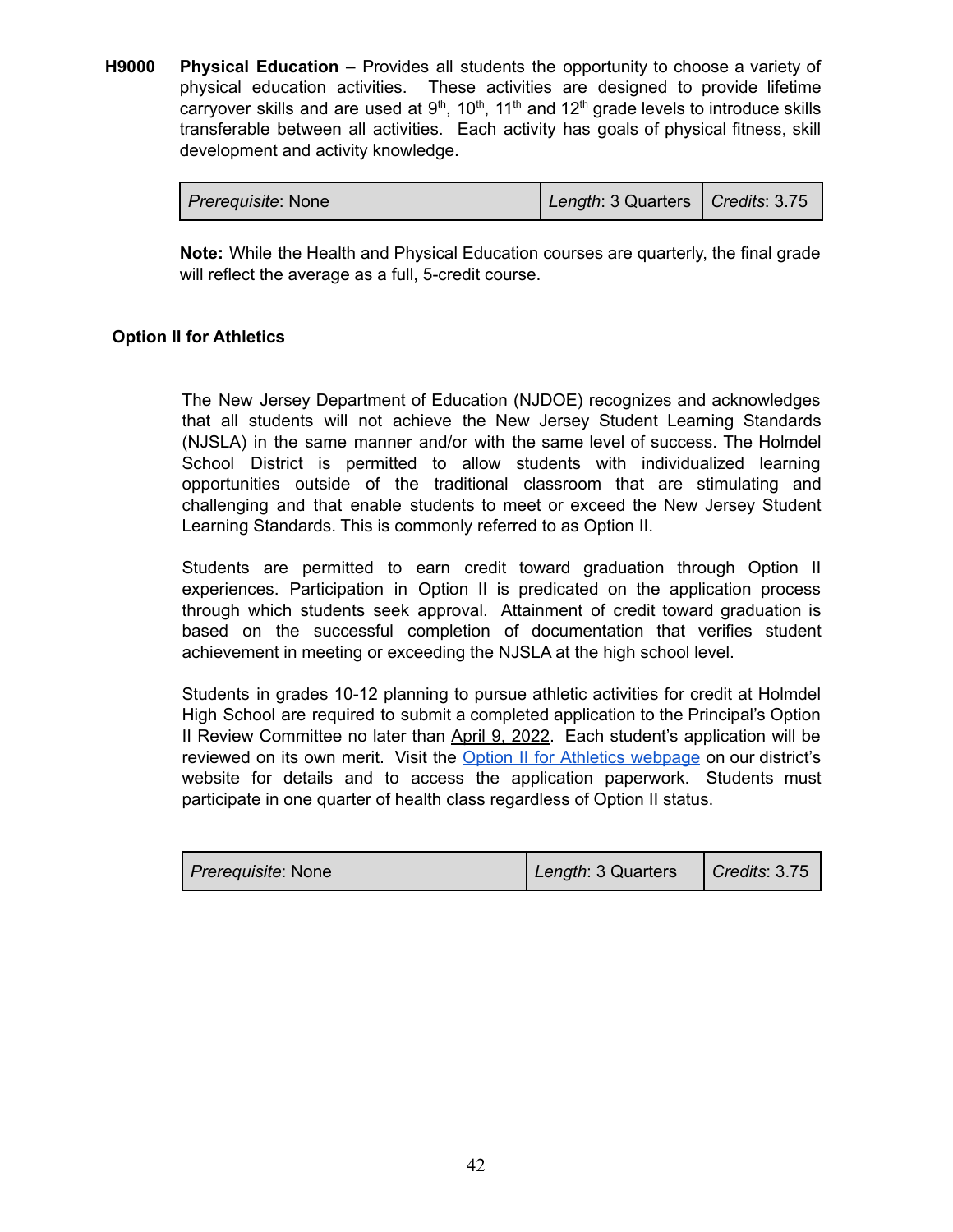**H9201a Rutgers Honors Scientific Principles of Nutrition** – This class outlines the relationship of diet, lifestyle, and the prevention of disease. An overview of the digestion, absorption, and metabolism of protein, carbohydrates, fat, vitamins, and minerals is provided. Nutrition needs at various stages of the lifespan are stressed. Applying the science of nutrition to your life including needs for fitness and physical activity, evaluating nutrition claims, food labeling, and other consumer concerns are emphasized.

> **Note**: This course is run in conjunction with Rutgers University; as such, college credit is available. Details on how to earn college credit will be distributed by the course instructor at the beginning of the term.

| Prerequisite: Honors Dynamics of Healthcare   Length: Semester |  | $\vert$ Credits: 2.5 |
|----------------------------------------------------------------|--|----------------------|
|----------------------------------------------------------------|--|----------------------|

**H9206a Rutgers Honors Emergency and Clinical Care** – Emergency and Clinical Care is a course that deals with emergencies before medical help arrives. The course is designed to give the student the knowledge of how to recognize and respond to an emergency. The intent of the course is to help the student feel more confident in his/her ability to act appropriately in the event of an emergency. Students will be prepared to 1) obtain a patient's medical history, 2) take and record vital signs relative to medical/dental treatment, and 3) acquire cardiopulmonary resuscitation American Red Cross certification.

> **Note**: This course is run in conjunction with Rutgers University; as such, college credit is available. Details on how to earn college credit will be distributed by the course instructor at the beginning of the term.

| Prerequisite: Honors Dynamics of Healthcare   Length: Semester |  | $\vert$ Credits: 2.5 |
|----------------------------------------------------------------|--|----------------------|
|----------------------------------------------------------------|--|----------------------|

**H9211a Rutgers Honors Clinical Internship** – Students will be enrolled in this "non-seated" class automatically each year when they are scheduled for a course that is run in conjunction with Rutgers University. Students will be placed in an online classroom where they will submit a journal entry for each clinical visit. They will be required to complete 15 hours of clinical shadowing that school year to be completed by June  $1<sup>st</sup>$ of that year.

> **Note**: This course is run in conjunction with Rutgers University; college credit is available. Details on how to earn college credit will be distributed by the course instructor at the beginning of the term.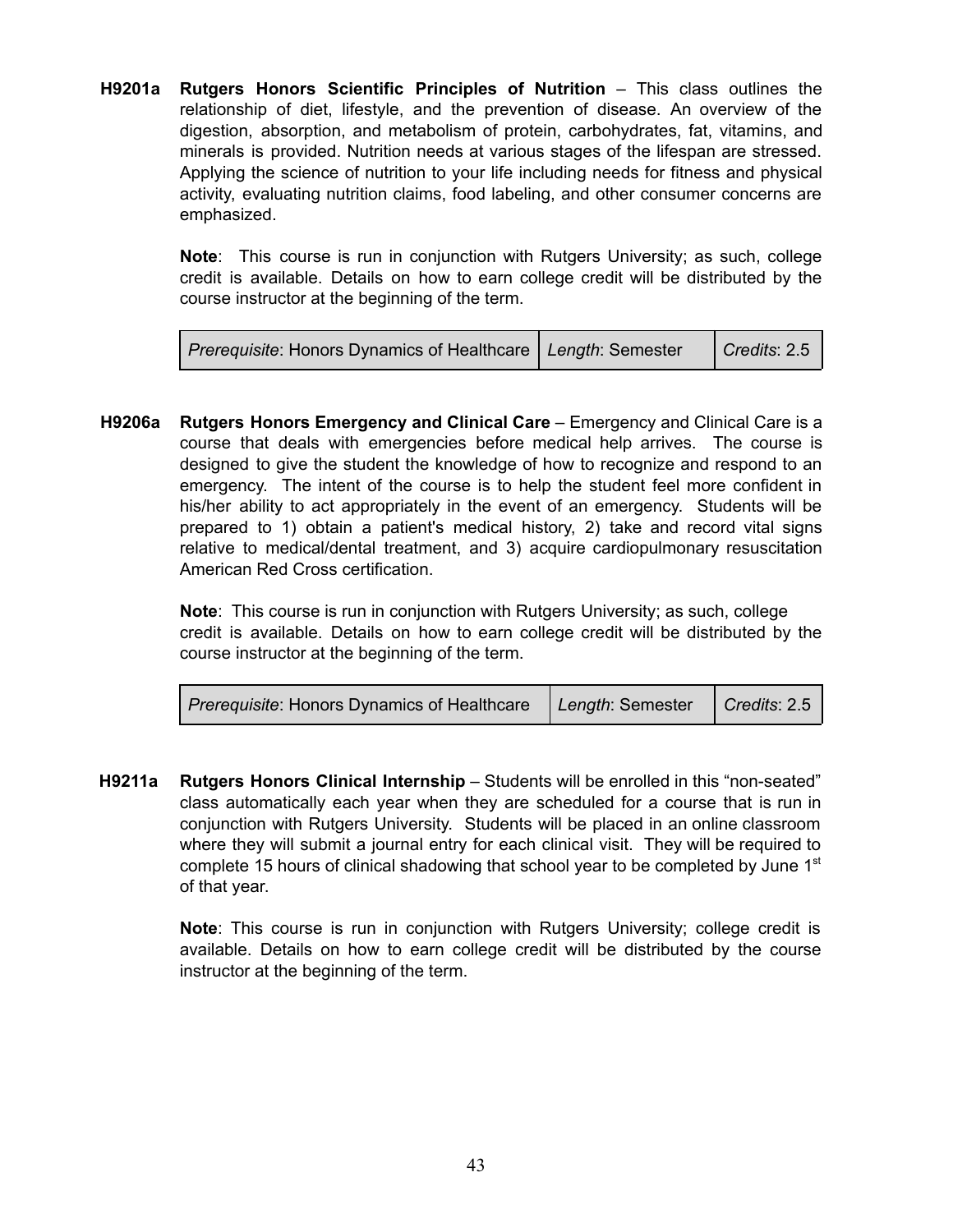#### *Courses below fulfill the graduation requirement for Technology Literacy, Career Education, and Life Skills or Vocational/Technical Education*

**H9216a Rutgers Honors Dynamics of HealthCare in Society** – This class is an orientation to health care and delivery, from an interdisciplinary perspective. It focuses on process skill to include critical thinking, ethical reasoning, effective communication, and self-directed learning abilities. The professional competencies stress application to general issues and topics common to all health care providers. Emphasis is placed on the role of the health care practitioner as both provider and consumer of health care services.

> **Note:** This course is run in conjunction with Rutgers University; as such, college credit is available. Details on how to earn college credit will be distributed by the course instructor at the beginning of the term**.**

| <i>Prerequisite</i> : Personal Wellness | Length: Semester   Credits: 2.5 |  |
|-----------------------------------------|---------------------------------|--|
|-----------------------------------------|---------------------------------|--|

**H9221a Rutgers Honors Medical Terminology** – Medical Terminology is the study of words that pertain to body systems, anatomy, physiology, medical processes and procedures and a variety of diseases. It provides specialized language for the health care team, enabling health care workers to communicate in an accurate, articulate and concise manner. This course is designed to give the students a comprehensive knowledge of word construction, definition and use of terms related to all areas of medical science. The course includes but is not limited to terms related to anatomy of the human body, functions of health and disease, and the use of language in diagnosing and treating conditions related to all of the human body systems.

> **Note:** This course is run in conjunction with Rutgers University; as such, college credit is available. Details on how to earn college credit will be distributed by the course instructor at the beginning of the term.

| <i>Prerequisite:</i> Honors Dynamics of Healthcare | Length: Semester   Credits: 2.5 |  |
|----------------------------------------------------|---------------------------------|--|
|----------------------------------------------------|---------------------------------|--|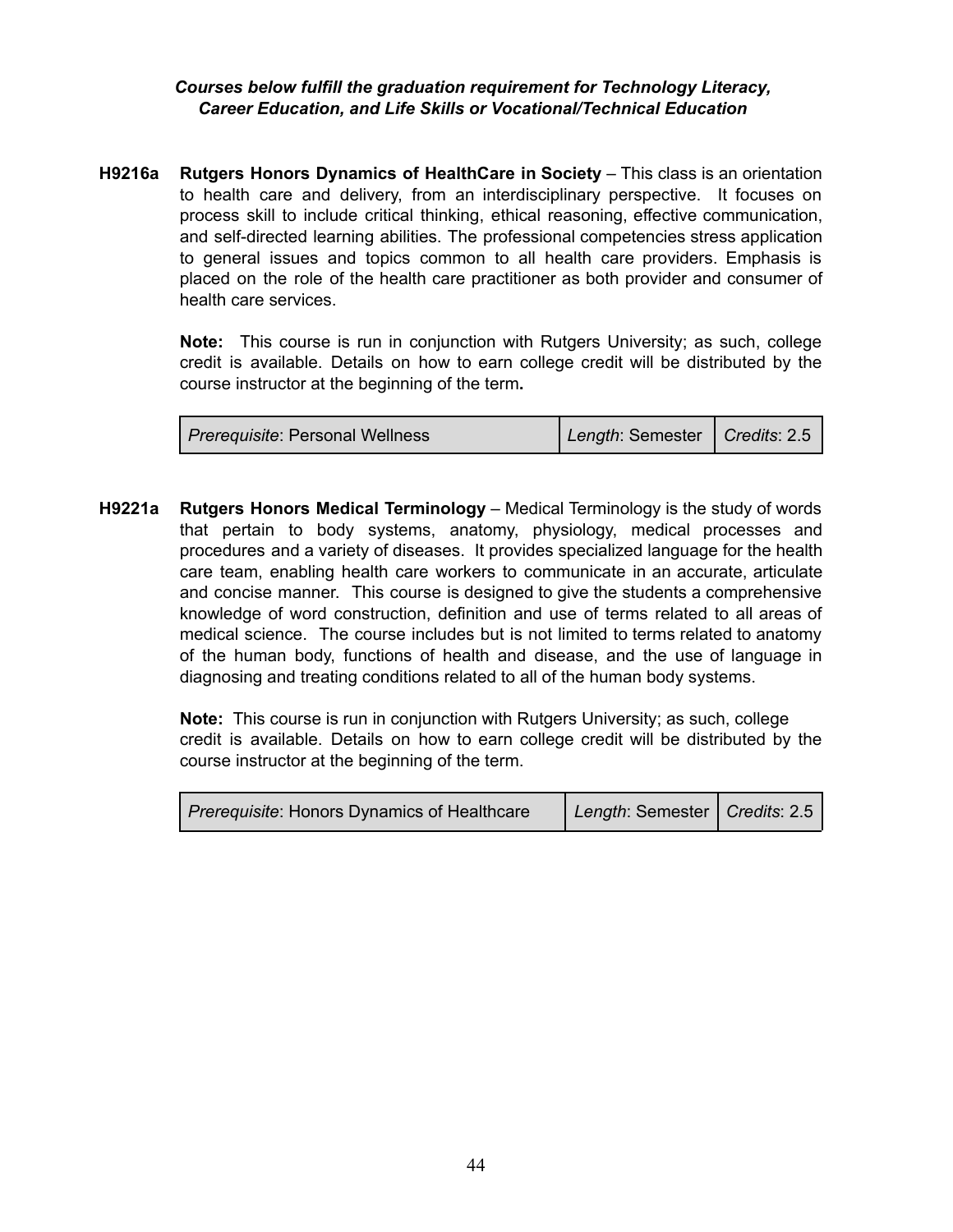## **SCIENCE**

#### Three years of science are a graduation requirement, including Biology **AND** Chemistry, Physics, OR Environmental Science.

**H5803 Practical Science 9** – This class utilizes curriculum from *Biology***,** with pacing modifications based on the needs of students as identified in their IEP. It provides an introduction to the basic concepts of Biology studies. Activities and manipulatives are utilized in a small classroom setting to encourage the application of scientific knowledge to solve problems. Subjects are covered at a measured pace and topics are reinforced through activities and real-world application. Instructional focus includes the scientific method, biochemistry, genetics, human systems, ecology and anatomy.

| <i>Prerequisite:</i> Teacher Recommendation | Length: Full-Year | $\bigcap$ Credits: 5 |
|---------------------------------------------|-------------------|----------------------|
|                                             |                   |                      |

**H5820 Practical Science 10/11/12** – This class utilizes curriculum from *Physical Science,* with pacing modifications based on the needs of students as identified in their IEP. It provides an introduction to the basic concepts of Physical Science studies. Activities and manipulatives are utilized in a small classroom setting to encourage the application of scientific knowledge to solve problems. Subjects are covered at a measured pace and topics are reinforced through activities and real-world application. Instructional focus includes Motion, Forces and Energy, and Properties of Atoms.

| <i>Prerequisite:</i> Teacher Recommendation | Length: Full-Year   Credits: 5 |  |
|---------------------------------------------|--------------------------------|--|
|---------------------------------------------|--------------------------------|--|

**H5000 Principles of Biology/Lab** – Introduces students to the most fundamental concepts in biology. Activities encourage the application of biological knowledge to make decisions and solve problems. Instructional focus includes the scientific method, ecology, cell biology, biochemistry, metabolism, genetics, human systems, and unity and diversity of species. This course fully covers all life science standards as defined in the NJ Student Learning Standards for Science.

| Prerequisite: Grade 8 Science (<80) | Length: Full-Year   Credits: 6 |  |
|-------------------------------------|--------------------------------|--|
|-------------------------------------|--------------------------------|--|

**H5005 Biology/Lab** – Provides an in-depth examination of the scientific method, cell theory, unity and diversity of life, photosynthesis, respiration, DNA, genetics, reproduction, human physiology, and plant and animal behavior, and ecology.

| Prerequisite: Grade 8 Science (≥80) | Length: Full-Year | $\bigcap$ Credits: 6 |
|-------------------------------------|-------------------|----------------------|
|-------------------------------------|-------------------|----------------------|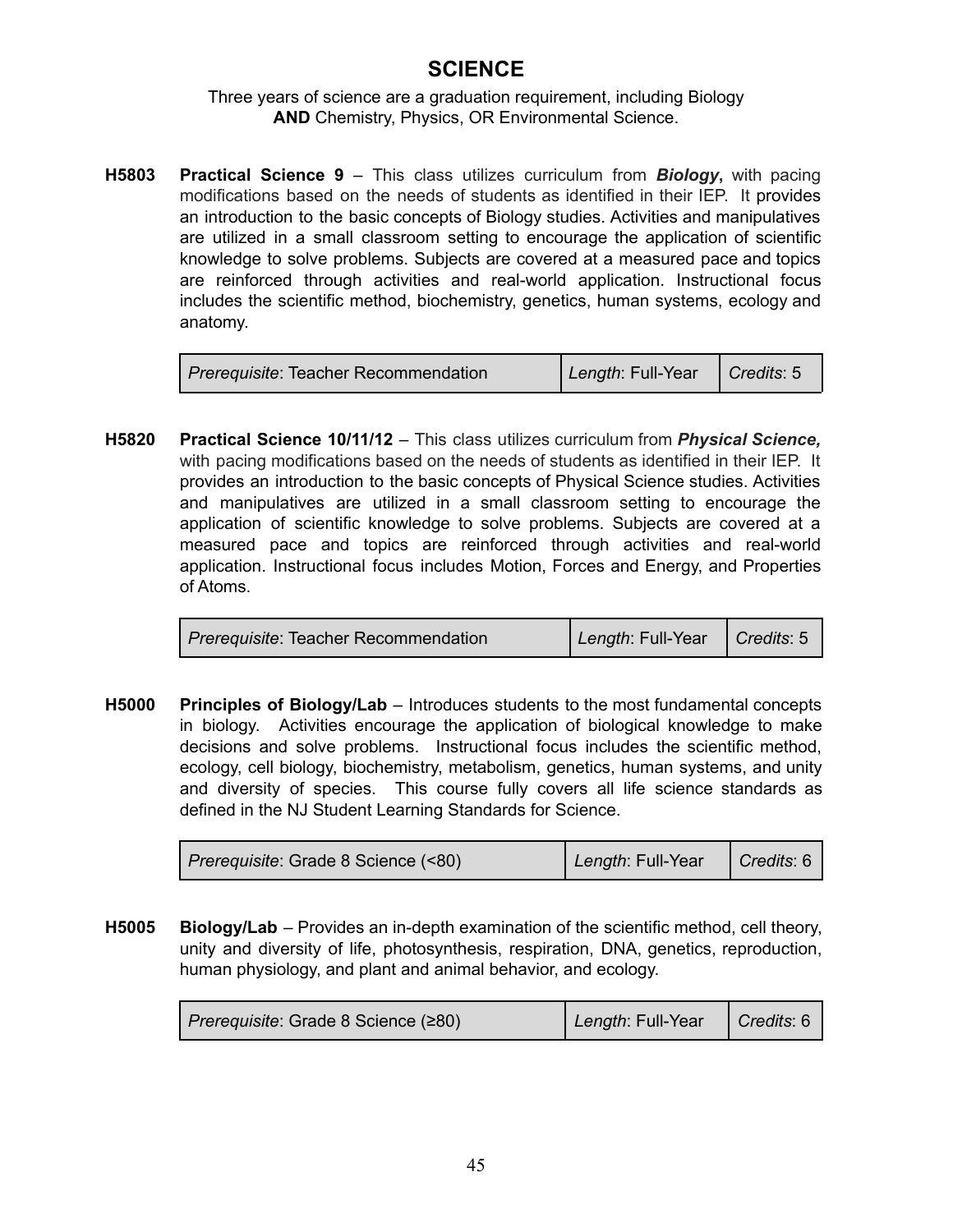**H5010 Honors Biology/Lab** – Follows an analytical and interpretive molecular approach to studying cell theory, unity and diversity of life, metabolism, photosynthesis, respiration, DNA, genetics, reproduction, human physiology, and plant and animal surveys.

| <i>Prerequisite:</i> Grade 8 Science (≥90) AND | Length: Full-Year | $\bigcap$ Credits: 6 |
|------------------------------------------------|-------------------|----------------------|
| Science Placement Assessment (≥80)             |                   |                      |

**H5015 Advanced Placement Biology/Lab** – Examines molecular, cellular, organism and population biology, evolution, ecology, human physiology, and behavior. College credit is possible if students achieve a 3 or higher on the AP test. Similarly, taking the AP test is required if students want to earn a weighted grade credit toward their GPA. **SUMMER ASSIGNMENT REQUIRED.**

| <i>Prerequisite:</i> Honors Biology (≥90) OR Biology<br>$(290)$ AND Honors Chemistry (280) OR | Length: Full-Year | $\vert$ Credits: 6 |
|-----------------------------------------------------------------------------------------------|-------------------|--------------------|
| Chemistry $(290)$                                                                             |                   |                    |

**H5020a Brookdale College Biology/Lab** – **Dual Enrollment** – This course is designed to be a Science elective for upperclassmen that will be applicable to both college science and non-science majors. Students will be able to identify and interpret biological concepts through laboratory experiences and classroom experiences. These concepts include the chemical basis of life, metabolism, reproduction and development, genetic continuity and heredity as they pertain to the cellular level through the organismic levels of organization in living things. The Brookdale student application fee is waived and students would pay a reduced tuition. In addition to the six high school credits students receive, they will also qualify for four college credits.

| Prerequisite: Biology (≥70) AND Chemistry  | Length: Full-Year | l <i>Credits</i> : 6 |
|--------------------------------------------|-------------------|----------------------|
| (≥70) AND EITHER Composite SAT SCORE       |                   |                      |
| (>1070) OR Student must take the Brookdale |                   |                      |
| placement tests                            |                   |                      |

**H5100 Marine Science/Lab** – Examines marine zonation, plankton, tides, erosion, ichthyology, marine mammals, pollution, commercial fisheries, future of ocean resources, and shark physiology through field-oriented study. Lab requirements are met each quarter by required field experiences.

| <i>Prerequisite: 2 years of Science; with</i><br>preference given to Grade 12 students, then<br>Grade 11 students | Length: Full-Year | Credits: 6 |
|-------------------------------------------------------------------------------------------------------------------|-------------------|------------|
|-------------------------------------------------------------------------------------------------------------------|-------------------|------------|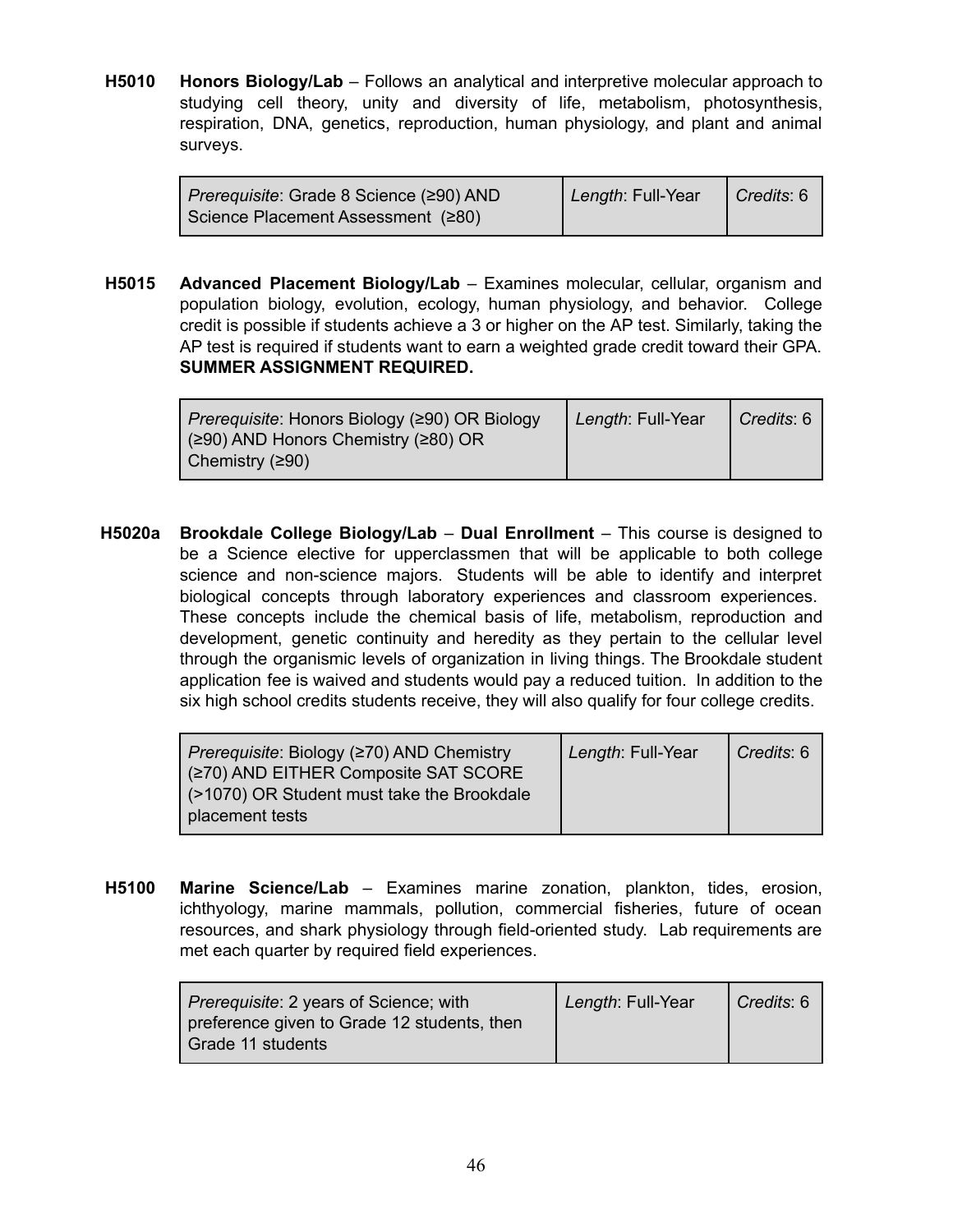**H5105 Physical Science with Earth Science/Lab** – Provides students with a survey course which incorporates basic principles of physics, chemistry, and earth science. Topics covered include motion, forces and energy, properties of atoms, chemical bonds and reaction, stars and galaxies, rocks and minerals, and Earth's changing surface.

| <i>Prerequisite:</i> Principles of Biology | Length: Full-Year | $\vert$ Credits: 6 $\vert$ |
|--------------------------------------------|-------------------|----------------------------|
|--------------------------------------------|-------------------|----------------------------|

**H5100 Principles of Chemistry/Lab** – Covers an introduction to chemistry. Topics include atomic structure, chemical names and formulas, states of matter, thermochemistry, gas laws, introduction to chemical periodicity, bonding, water and aqueous systems, solutions, acids, and bases.

| $ $ Prerequisite: Principles of Biology ( $\geq$ 80) AND | Length: Full-Year | Credits: 6 |
|----------------------------------------------------------|-------------------|------------|
| Algebra 1 OR Principles of Biology AND                   |                   |            |
| Physical Science AND Algebra 1                           |                   |            |

**H5105 Chemistry/Lab** – Examines scientific measurement, atomic structure, chemical reactions, stoichiometry, thermochemistry, behavior of gasses, electron configurations, chemical periodicity, ionic and covalent bonds, properties of solutions, equilibrium, acids and bases, oxidation-reduction reactions, and electrochemistry.

| <i>Prerequisite:</i> Honors Biology (<80) OR Biology | Length: Full-Year | Credits: 6 |
|------------------------------------------------------|-------------------|------------|
| (≥80) AND Algebra 1 (≥80) OR Principles of           |                   |            |
| Biology (≥90) AND Algebra 1 (≥80)                    |                   |            |

**H5110 Honors Chemistry/Lab** – Emphasizes scientific measurement, atomic structure, chemical reactions, stoichiometry, thermochemistry, behavior of gasses, electron configurations, chemical periodicity, ionic and covalent bonds, properties of solutions, equilibrium, acids and bases, oxidation-reduction reactions, and electrochemistry.

| Prerequisite: Honors Biology (≥80) OR Biology | Length: Full-Year | Credits: 6 |
|-----------------------------------------------|-------------------|------------|
| $(≥90)$ AND Algebra 1 (≥90) OR Grade 8        |                   |            |
| Honors Algebra 1 $(≥80)$                      |                   |            |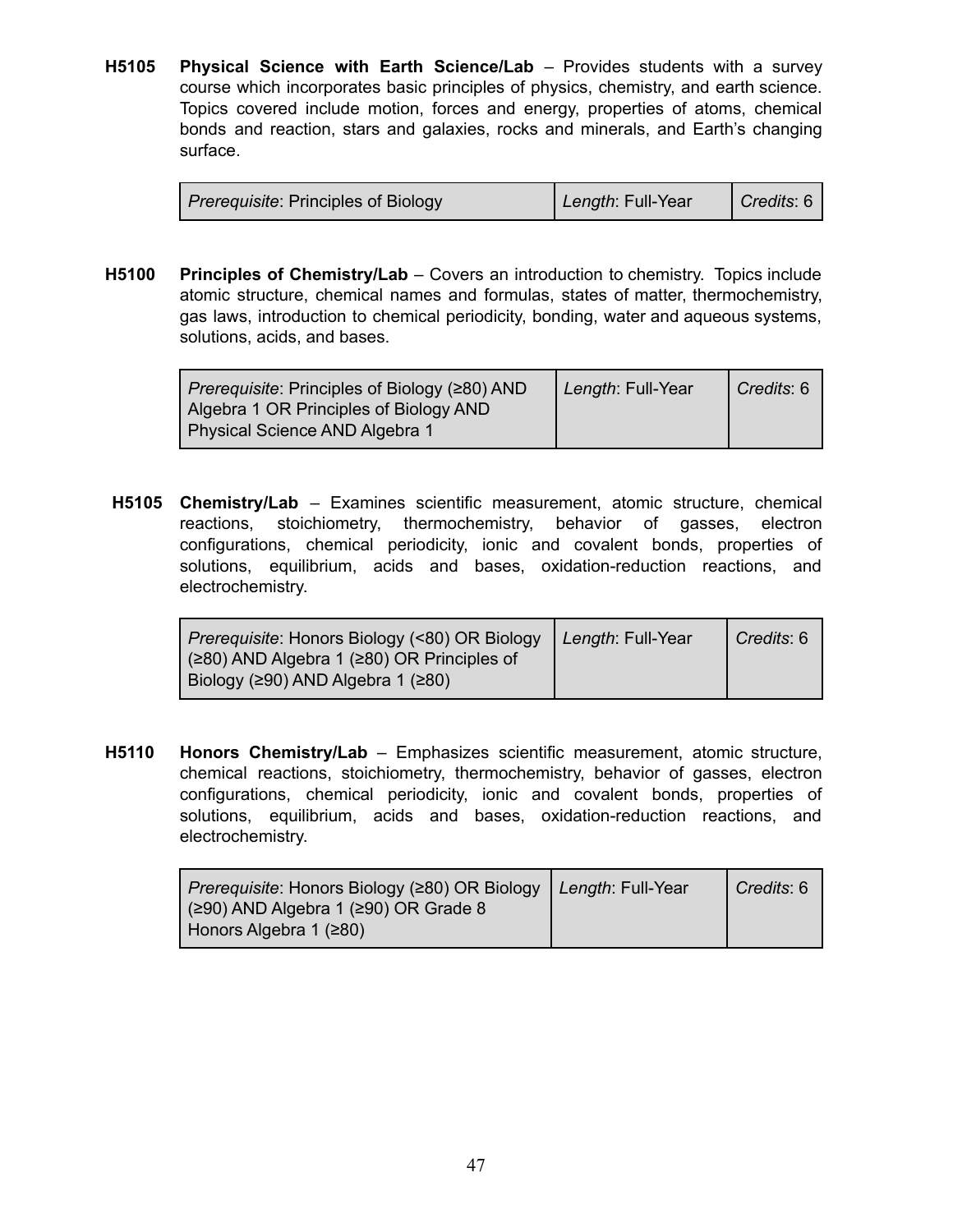**H5115 Advanced Placement Chemistry/Lab** – Investigates atomic structure, chemical bonding, molecular geometry, equations and quantitative relations, gases, liquids and solids, solutions, electrochemistry, kinetics and equilibrium, thermodynamics, acids and bases, ionic equilibria, organic and chemistry. College credit is possible if students achieve a 3 or higher on the AP test. Similarly, taking the AP test is required if students want to earn a weighted grade credit toward their GPA. **SUMMER ASSIGNMENT REQUIRED**.

| <i>Prerequisite:</i> Honors Chemistry (≥80) OR<br>Chemistry (≥90) AND Algebra 2 (≥90) OR<br>Chemistry (≥90) AND Advanced Algebra 2<br>(≥90) OR Chemistry (≥90) AND Honors | Length: Full-Year | Credits: 6 |
|---------------------------------------------------------------------------------------------------------------------------------------------------------------------------|-------------------|------------|
| Algebra 2 $(280)$                                                                                                                                                         |                   |            |

**H5120 Honors Introduction to Organic Chemistry/Lab** – Covers pertinent highlights of basic organic chemistry and deals with nomenclature, structure, and reactions. It also introduces major techniques used in the identification and analysis of organic compounds. Lastly, the course will introduce simple biochemical molecules and biochemical pathways involved in metabolism. This course is good preparation for careers in forensic science, nutrition, nursing, physician, and lab technologists.

| Prerequisite: Honors Chemistry (≥70) OR | Length: Full-Year | $\bigcap$ Credits: 6 |
|-----------------------------------------|-------------------|----------------------|
| $\vert$ Chemistry (≥80)                 |                   |                      |

**H5200 Earth and Space Science/Lab** – Examines earth processes, such as earthquakes and volcanoes, and other natural forces that affect the Earth. Students will also examine the origin of the universe and the formation of our solar system. Students will be able to understand these concepts through "hands-on" classroom and laboratory activities.

| <i>Prerequisite:</i> 2 years of Science, including at | Length: Full-Year | Credits: 6 |
|-------------------------------------------------------|-------------------|------------|
| least 1 year of a Physical Science course; with       |                   |            |
| preference given to Grade 12 students, then           |                   |            |
| Grade 11 students                                     |                   |            |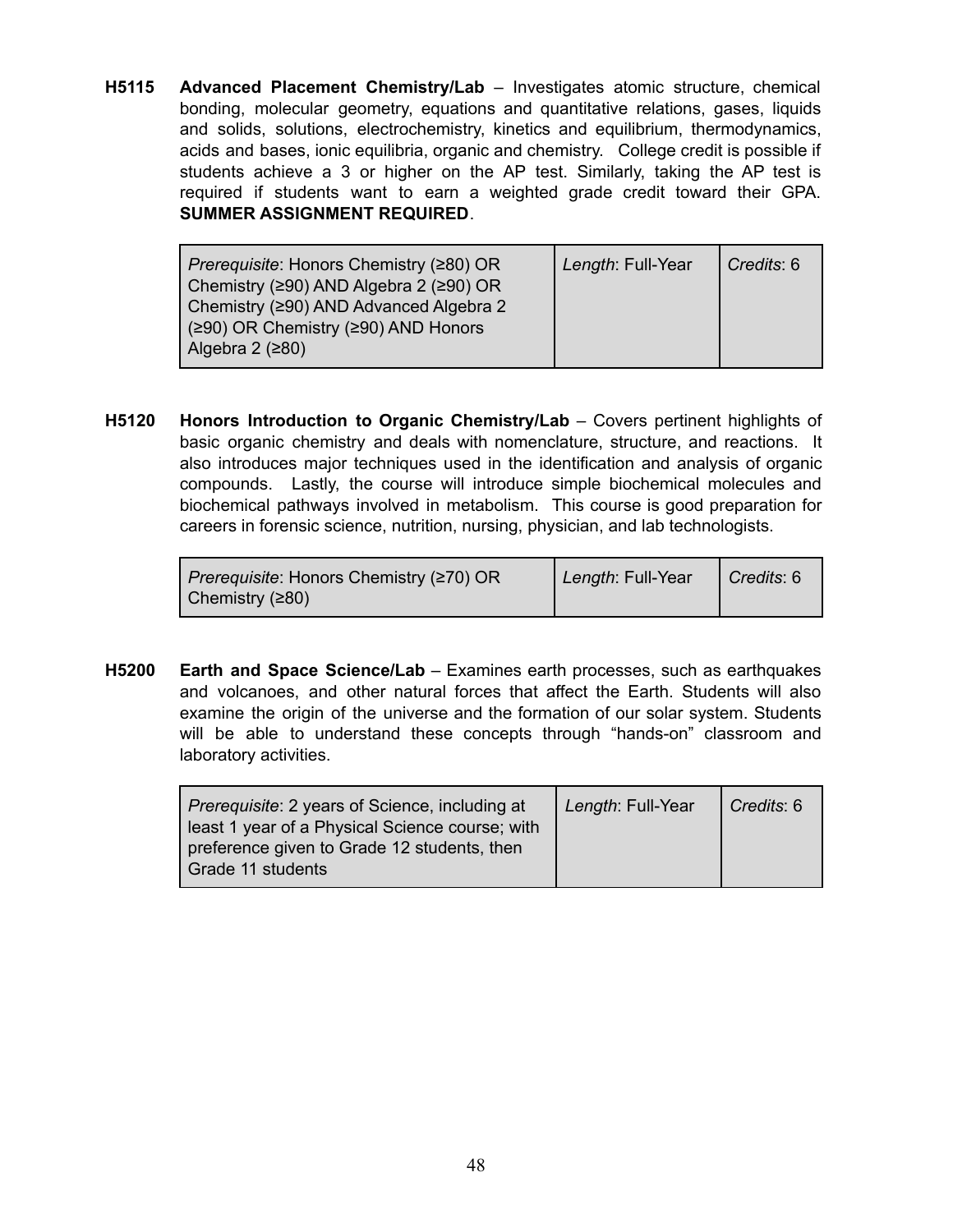**H5205 Forensic Science/Lab** – Provides students with an interactive and "hands-on" approach to understanding the nature of crime investigation. Using deductive reasoning and critical thought process, students will study and analyze various components of a criminal investigation, including physical evidence, DNA, fingerprints, osteology and odontology, toxicology, serology, and trace evidence. Furthermore, students will be exposed to the history and evolution of forensic science through studying technological advancements and landmark criminal cases.

| <i>Prerequisite:</i> Honors Biology (≥70) AND Honors         | Length: Full-Year   Credits: 6 |  |
|--------------------------------------------------------------|--------------------------------|--|
| Chemistry ( $\geq$ 70) OR Biology ( $\geq$ 80) AND           |                                |  |
| Chemistry ( $\geq$ 80) OR Principles of Biology ( $\geq$ 90) |                                |  |

**H5300 Principles of Physics/Lab** – Introduces mechanics, properties of matter, heat, sound and light, electricity and magnetism, and an introduction to atomic physics.

| Prerequisite: 2 years of Science AND Algebra 1 | Length: Full-Year   Credits: 6 |  |
|------------------------------------------------|--------------------------------|--|
| (≥70)                                          |                                |  |

**H5305 Physics/Lab** – Explores kinematics, dynamics, momentum, energy, gravitation, electromagnetism, sound, and optics.

| <i>Prerequisite:</i> Chemistry AND Algebra 2 (≥75) OR   Length: Full-Year   Credits: 6 |  |
|----------------------------------------------------------------------------------------|--|
| Chemistry AND Geometry (≥75)                                                           |  |

**H5310 Honors Physics/Lab** – Emphasizes a mathematical treatment of mechanics, universal gravitation, electricity and magnetism, waves, sound, and optics.

| <i>Prerequisite:</i> Honors Chemistry (≥80) OR       | Length: Full-Year | $\vert$ Credits: 6 |
|------------------------------------------------------|-------------------|--------------------|
| Chemistry ( $\geq$ 90) AND Algebra 2 ( $\geq$ 90) OR |                   |                    |
| Advanced Algebra 2 (≥80) OR Honors Algebra 2         |                   |                    |
| (≥80)                                                |                   |                    |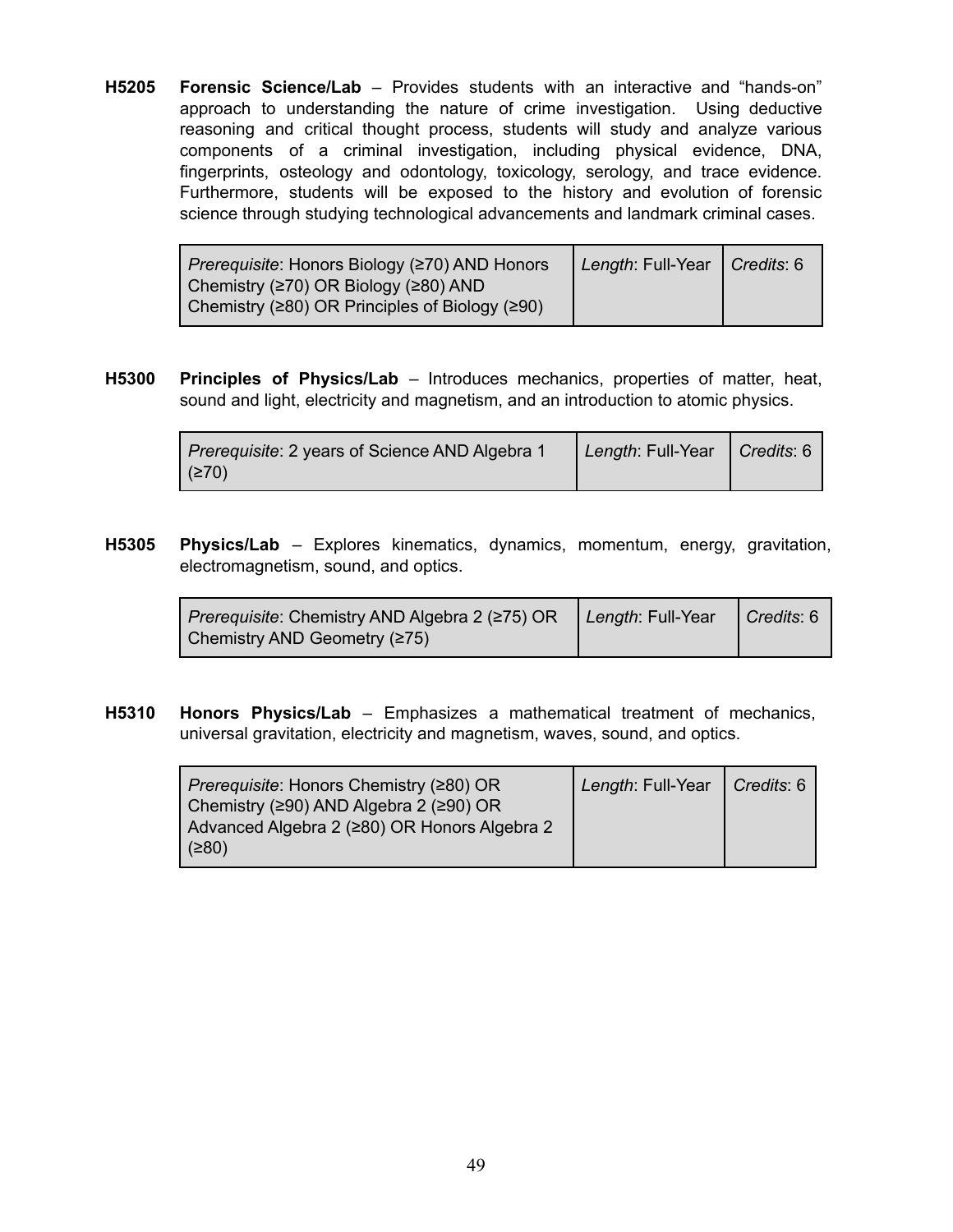**H5315a Advanced Placement Physics: Mechanics/Lab –** Continues from previous preparation with advanced treatments of mechanics in preparation for the AP Physics C-level Mechanics exam. This course will also cover the additional topics of thermodynamics and fluid mechanics, which are also topics typically covered in a college level physics course. In addition, the course will include an introduction to, and projects with, the programming environment *Python.* Includes advanced lab experiments appropriate for a college-level course. College credit is possible if students achieve a 3 or higher on the AP test. Similarly, taking the AP test is required if students want to earn a weighted grade credit toward their GPA. **SUMMER ASSIGNMENT REQUIRED.**

| <i>Prerequisite:</i> MATH: Honors Pre-Calculus (280) | Length: Full-Year   Credits: 6 |  |
|------------------------------------------------------|--------------------------------|--|
| OR Pre-Calculus ( $\geq$ 90 with completion of the   |                                |  |
| summer assignment) <b>SCIENCE:</b> Honors Physics    |                                |  |
| $(280)$ OR Physics $(290)$                           |                                |  |

**H5315b Advanced Placement Physics: Electricity and Magnetism/Lab** - Continues from previous preparation with advanced treatments of electromagnetism in preparation for the AP Physics C-level Electricity and Magnetism exam. Includes advanced lab experiments appropriate for a college level course. This course may be taken as a stand alone science elective, or concurrently with AP Physics: Mechanics. College credit is possible if students achieve a 3 or higher on the AP test. Similarly, taking the AP test is required if students want to earn a weighted grade credit toward their GPA. **SUMMER ASSIGNMENT REQUIRED.**

| Prerequisite: MATH: Honors Pre-Calculus (280)   Length: Semester<br>OR Pre-Calculus (≥90) with completion of the | (1st semester) | Credits: 3 |
|------------------------------------------------------------------------------------------------------------------|----------------|------------|
| summer assignment) <b>SCIENCE</b> : Honors                                                                       |                |            |
| Physics ( $\geq$ 80) OR Physics ( $\geq$ 90)                                                                     |                |            |

**H5600 Advanced Placement Environmental Science/Lab** – Provides students with the scientific principles, concepts, and field experiments required to understand the interrelationships of the natural world, to identify and analyze environmental problems both natural and man-made, to evaluate the relative risks associated with these problems and to examine alternative solutions for resolving and/or preventing them. Topics include the flow of energy, the cycling of matter, the solid Earth, the atmosphere, the biosphere, human population dynamics, renewable and nonrenewable resources, environmental quality, and global changes and their consequences. College credit is possible if students achieve a 3 or higher on the AP test. Similarly, taking the AP test is required if students want to earn a weighted grade credit toward their GPA.

| Length: Full-Year   Credits: 6 |  |
|--------------------------------|--|
|                                |  |
|                                |  |
|                                |  |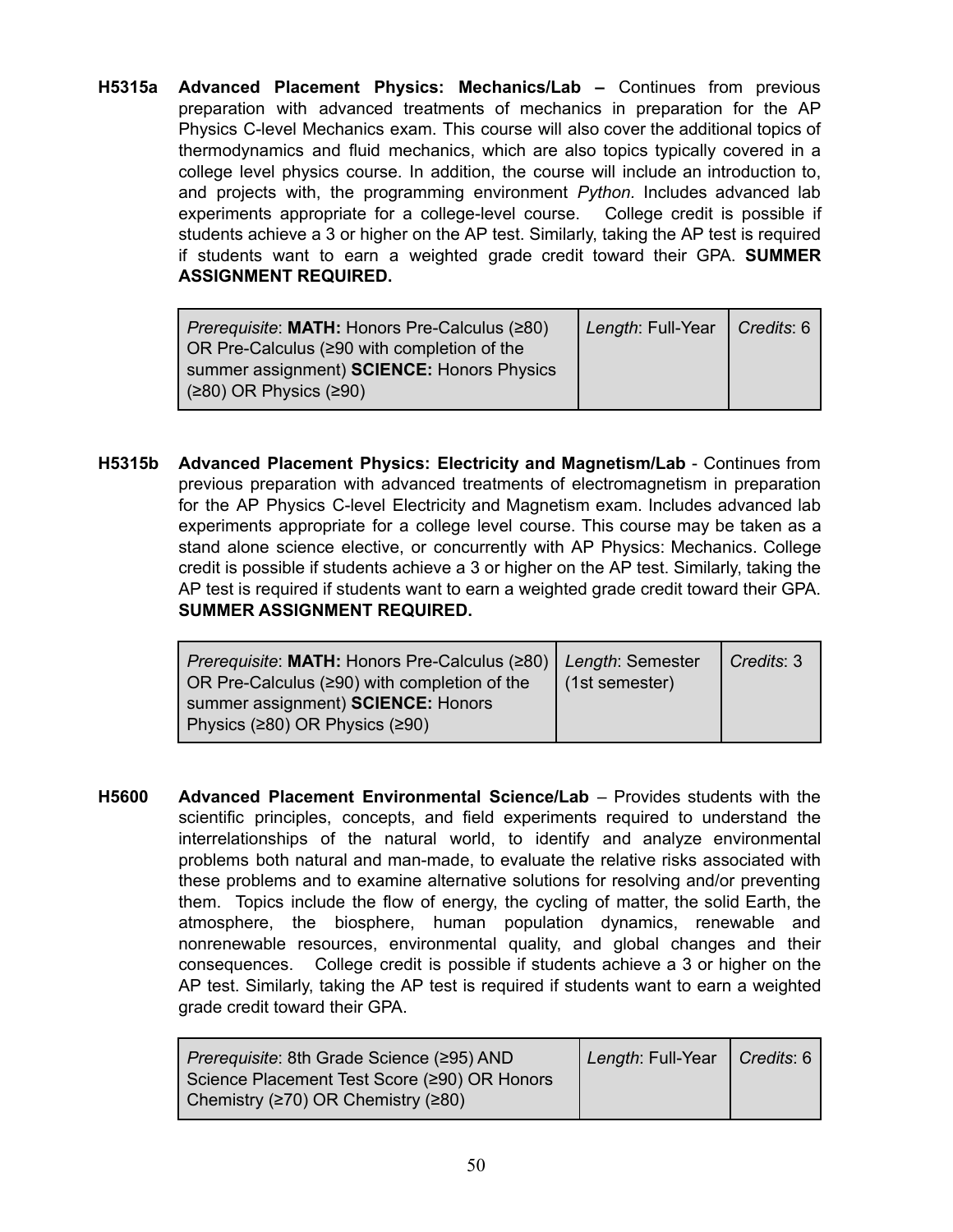**H5605 Honors Advanced Research** – Engages in high level problem solving activities through research and experimentation. The learners will work closely with the instructor to enlist a professional researcher to help them accomplish their goals. Students will be encouraged to enter their research projects in competitions that will earn recognition. Students may also work independently on a specific research project they have developed, or participate in the Waksman Student Scholars Program (WSSP). Open to 10th, 11th, and 12th grade students, who either do not wish to pursue an AP Capstone diploma, or who have completed AP Seminar and AP Research, and who would like to pursue an additional year of independent research.

| Prerequisite: At least one-year of Honors-level | Length: Full-Year   Credits: 6 |  |
|-------------------------------------------------|--------------------------------|--|
| Science course (≥80) OR Non-Honors Science      |                                |  |
| course (≥90) OR Honors-level Humanities course  |                                |  |
| (>80) or Non-Honors Humanities course (>90)     |                                |  |

Enrollment is contingent upon research proposal approval submitted to Science supervisor no later than May 3, 2022. This form may be obtained from the guidance counselor.

**H5610a Advanced Placement Research** – AP Research, the second course in the AP Capstone experience, allows students to deeply explore an academic topic, problem, issue, or idea of individual interest. Students design, plan, and implement a yearlong investigation to address a research question. Through this inquiry, they further the skills they acquired in the AP Seminar course by learning research methodology, employing ethical research practices, and accessing, analyzing, and synthesizing information. Students reflect on their skill development, document their processes, and curate the artifacts of their scholarly work through a process and reflection portfolio. The course culminates in an academic paper of 4,000–5,000 words (accompanied by a performance, exhibit, or product where applicable) and a presentation with an oral defense. Students are expected to present at symposiums to the greatest extent possible. Students who earn scores of 3 or higher in AP Seminar and AP Research and on four additional AP Exams of their choosing will receive the AP Capstone Diploma™. Students who earn scores of 3 or higher in AP Seminar and AP Research but on fewer than four additional AP Exams will receive the AP Seminar and Research Certificate™.

| <i>Prerequisite: AP Seminar</i> | Length: Full Year   Credits: 5 |  |
|---------------------------------|--------------------------------|--|
|---------------------------------|--------------------------------|--|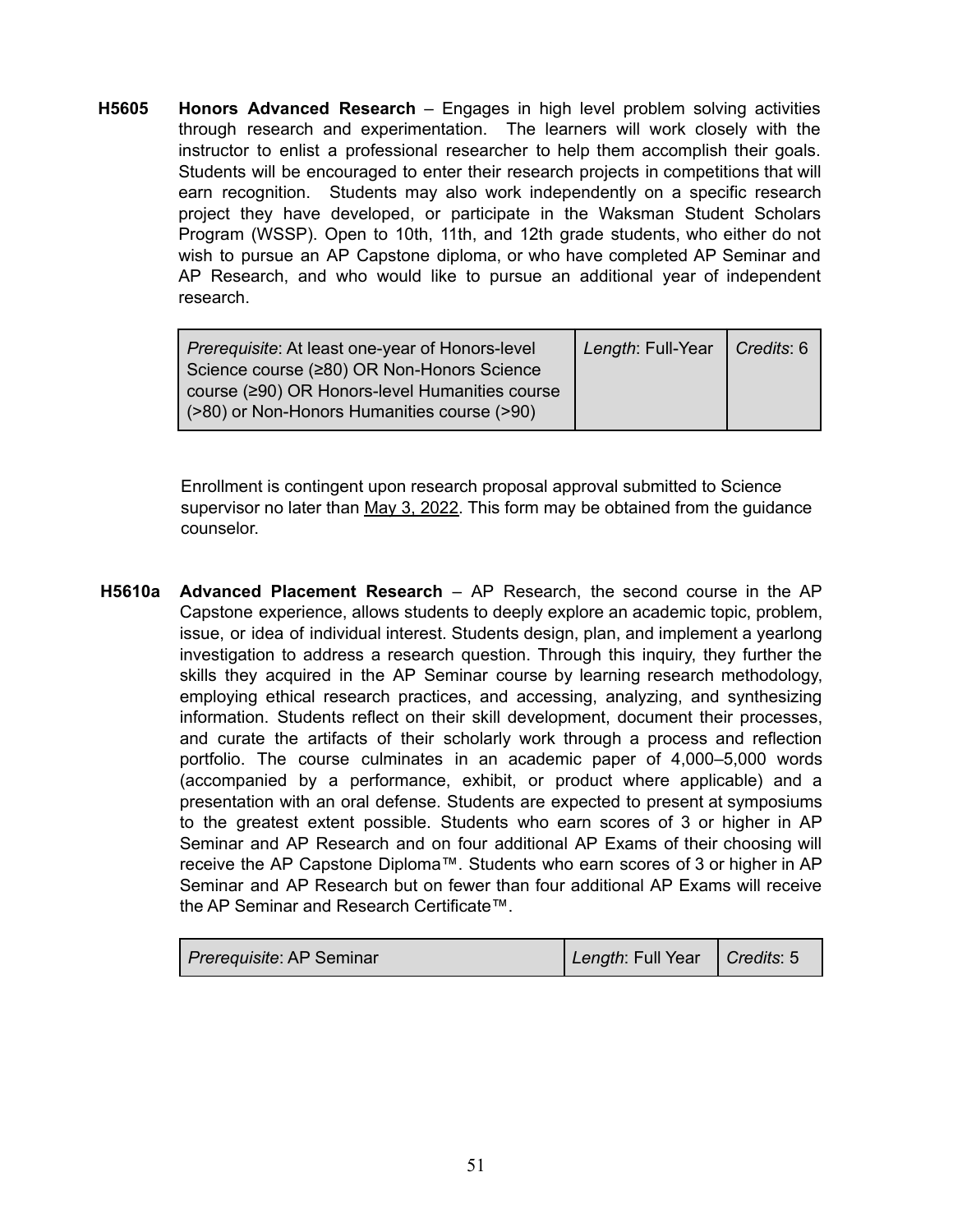**H5615a Rutgers Honors Anatomy and Physiology** – This class will focus on the study of the structure and function of the human body. This course will follow a sequential development of the major body systems in an organized and structured curriculum. The course is designed to give students a selective overview of human anatomical structure and an analysis of human physiological principles. Labs will include slide work, dissection of various animals, and studies of the human skeleton. The course will also use computer-simulated dissection.

> **Note:** This course is run in conjunction with Rutgers University; as such, college credit is available. Details on how to earn college credit will be distributed by the course instructor at the beginning of the term.

| Prerequisite: Biology AND Chemistry (any level)   Length: Full-Year | $\bigcap$ Credits: 6 |
|---------------------------------------------------------------------|----------------------|
| AND Dynamics Of Healthcare                                          |                      |

**H5830 LLD Science 9** – The objectives of the Language/Learning Disabilities (LLD) Science course are driven by the Dynamic Learning Maps (DLM) Essential Elements with an emphasis on exposure to key knowledge, transferable skills, and practical application. They are presented to all students through individual and specialized instructional strategies. This course is designed with the belief that all students must develop literary skills driven by science content in order to be successful in their careers and as consumers in the 21st century. This curriculum is designed to assure that all students are challenged to their appropriate ability and pace while developing critical thinking and problem-solving skills.

**H5835 LLD Science 10** – The objectives of the Language/Learning Disabilities (LLD) Science course are driven by the Dynamic Learning Maps (DLM) Essential Elements with an emphasis on exposure to key knowledge, transferable skills, and practical application. They are presented to all students through individual and specialized instructional strategies. This course is designed with the belief that all students must develop literary skills driven by science content in order to be successful in their careers and as consumers in the 21st century. This curriculum is designed to assure that all students are challenged to their appropriate ability and pace while developing critical thinking and problem-solving skills.

| <i>Prerequisite: CST Recommendation</i> | Length: Full-Year | $\vert$ Credits: 6 |
|-----------------------------------------|-------------------|--------------------|
|-----------------------------------------|-------------------|--------------------|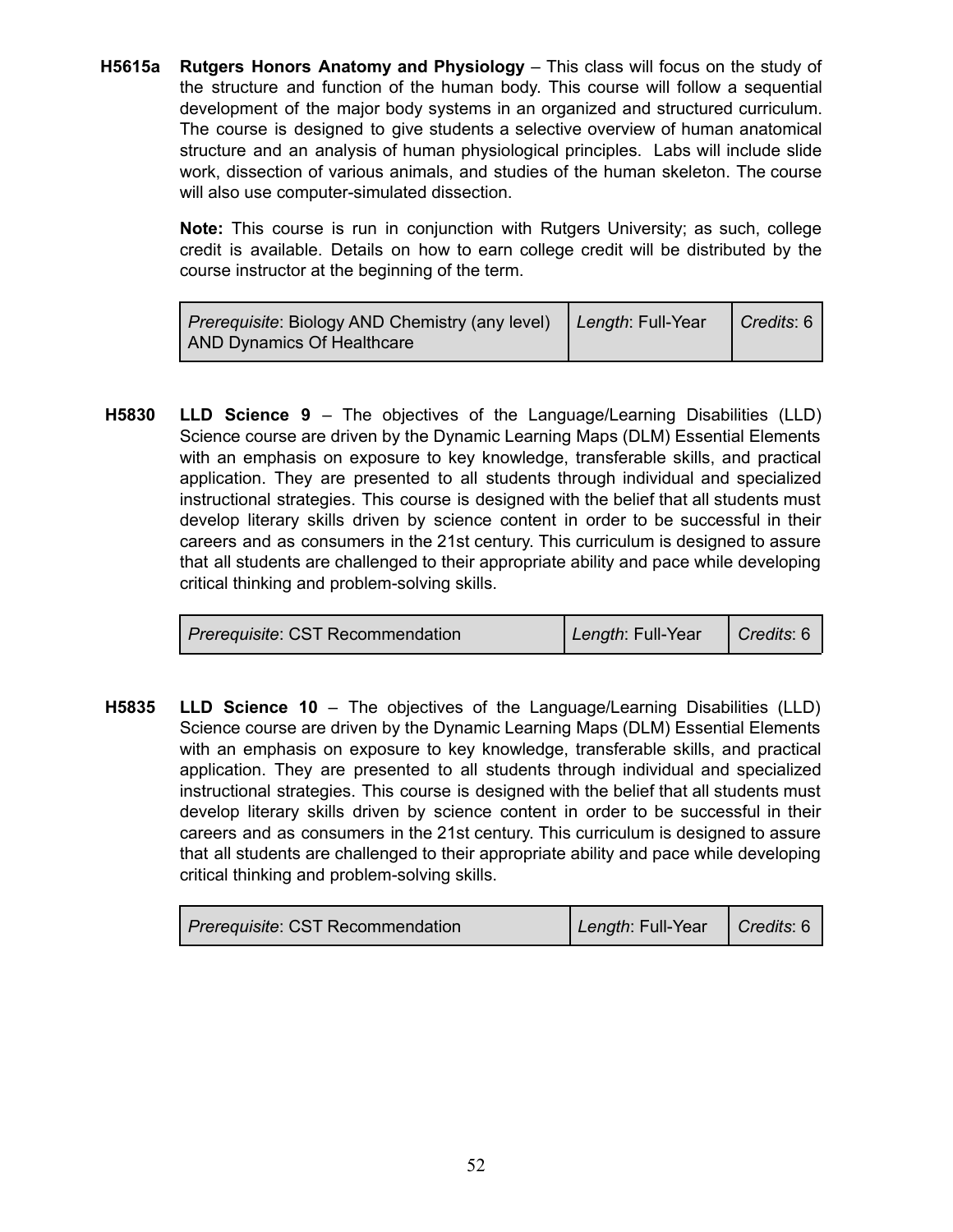**H5840 LLD Earth and Space Science 11** – The objectives of the Language/Learning Disabilities (LLD) Science course are driven by the Dynamic Learning Maps (DLM) Essential Elements with an emphasis on exposure to key knowledge, transferable skills, and practical application. They are presented to all students through individual and specialized instructional strategies. This course is designed with the belief that all students must develop literary skills driven by science content in order to be successful in their careers and as consumers in the 21st century. This curriculum is designed to assure that all students are challenged to their appropriate ability and pace while developing critical thinking and problem-solving skills. Students will be exposed to content areas including: Weather, Seasons and Natural Hazards; Earth's Surface; Climate and Climate Change; Natural Resources and Conservation; Planets.

| Prerequisite: CST Recommendation | Length: Full-Year   Credits: 6 |  |
|----------------------------------|--------------------------------|--|
|----------------------------------|--------------------------------|--|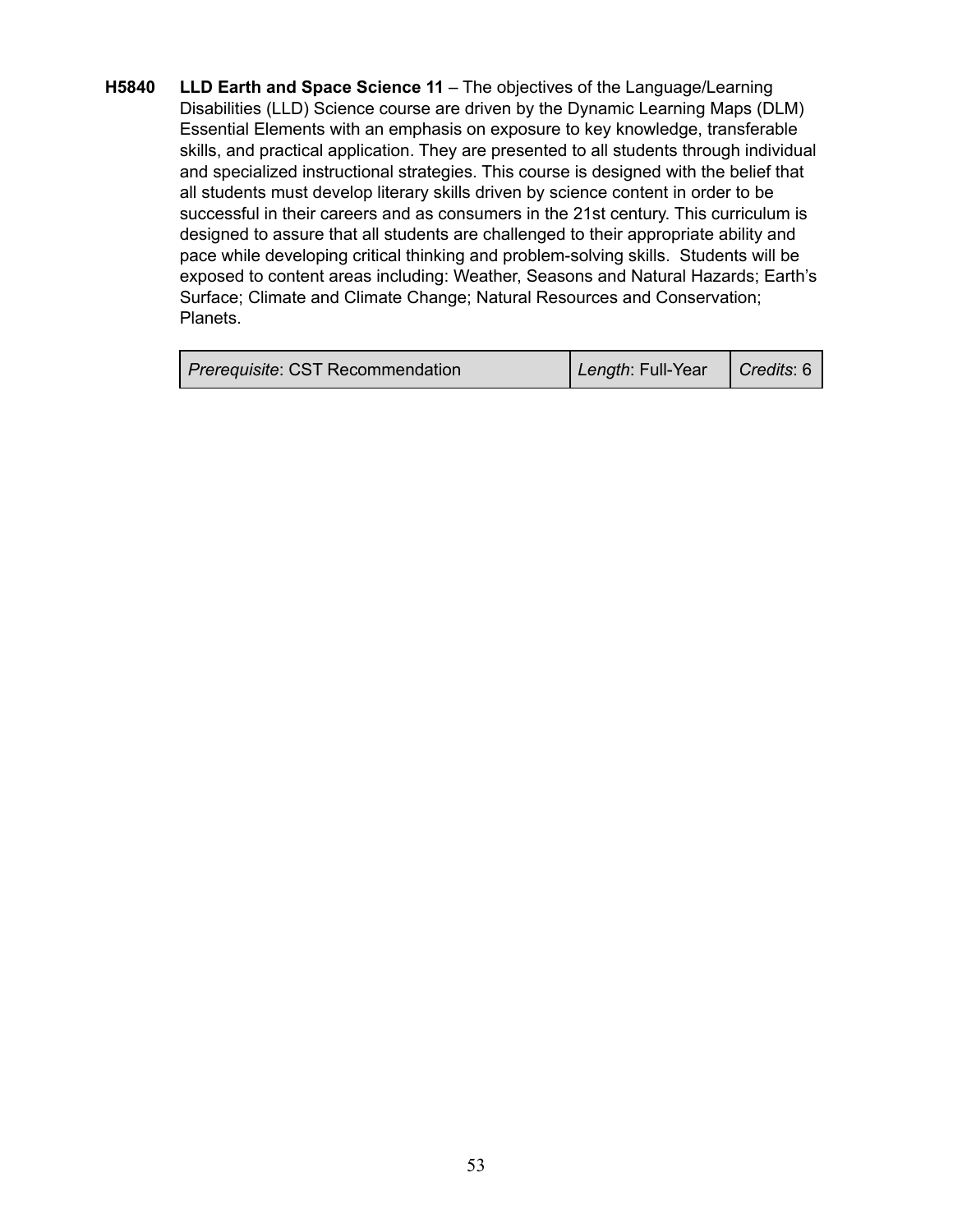#### **Typical Science Sequences for 2022-2023**

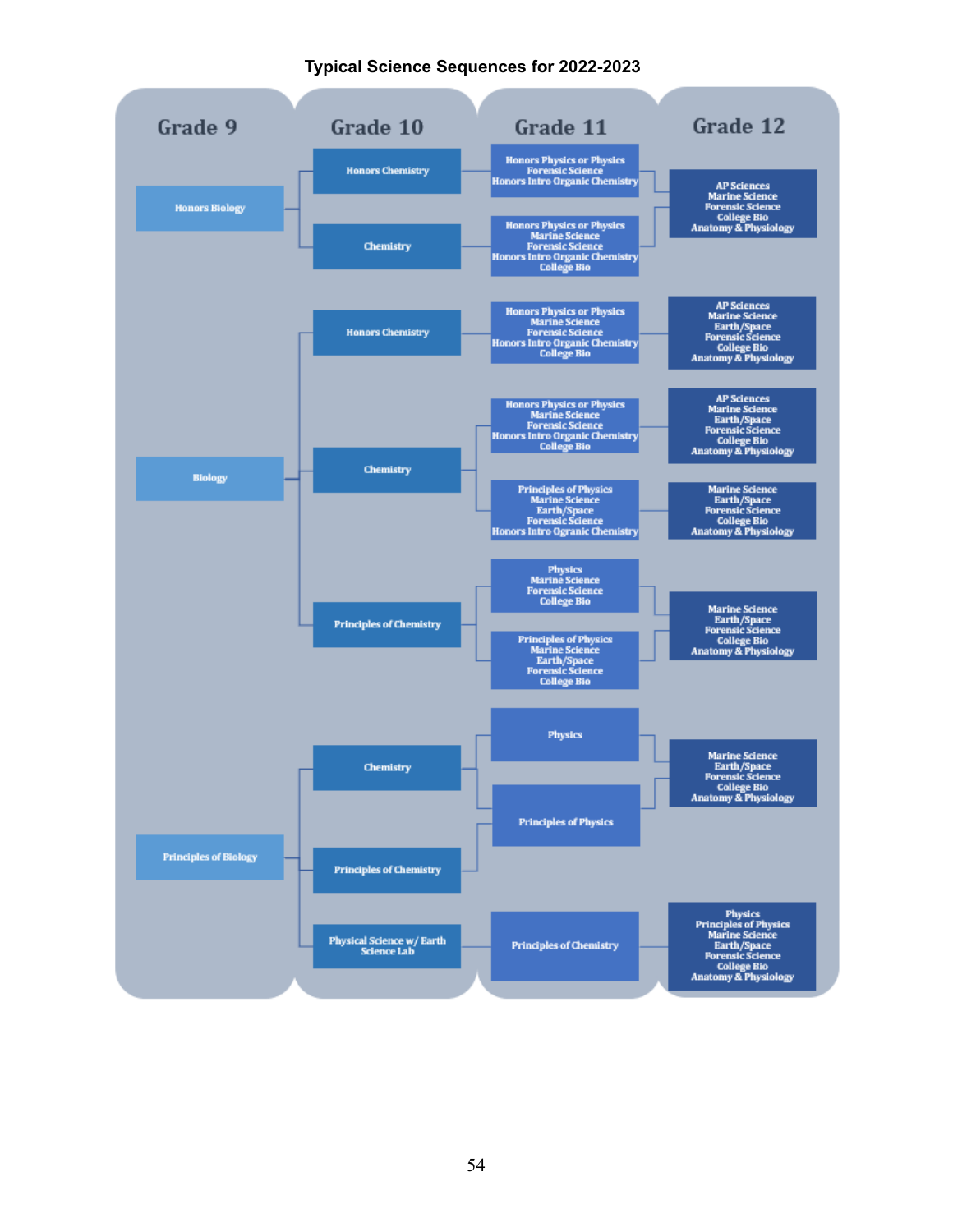### **SOCIAL SCIENCES**

Three years of social science are required for graduation. Refer to the list below for the most common sequence of courses:

| Grade 09 | World Civilizations or AP World History            |
|----------|----------------------------------------------------|
| Grade 10 | U.S. History 1 or Advanced United States History 1 |
| Grade 11 | U.S. History 2 or AP United States History 2       |

**H3805 Practical Social Studies 9** – This class utilizes curriculum from *World Civilizations***,** with pacing modifications based on the needs of students as identified in their IEP. It will dive deep into the Ancient societies of the world. This course also aims to develop content-related skills such as research, written expression, and study skills for learning new vocabulary in social studies, as well as fostering critical thinking on historical topics. Students will learn about the earliest evidence of human civilization, as well as the ancient societies of Mesopotamia, Egypt, India, China, Greece, and Rome. They will study ancient artifacts and documents in an effort to understand the characteristics of ancient societies.

| Prerequisite: Teacher Recommendation | Length: Full-Year   Credits: 5 |  |
|--------------------------------------|--------------------------------|--|
|--------------------------------------|--------------------------------|--|

**H3815 Practical Social Studies 10** – This class utilizes curriculum from *US History 1***,** with pacing modifications based on the needs of students as identified in their IEP. It is designed to increase the students' knowledgebase of American history. This course also aims to develop content-related skills such as research, written expression, and study skills. Equal attention is devoted to learning facts , as well as fostering critical thinking on historical topics. Topics of study include: Native American culture, the American Revolution, and the Civil War.

| Prerequisite: Teacher Recommendation | Length: Full-Year   Credits: 5 |
|--------------------------------------|--------------------------------|
|--------------------------------------|--------------------------------|

**H3825 Practical Social Studies 11/12** – This class utilizes curriculum from *US History 2***,** with pacing modifications based on the needs of students as identified in their IEP. It serves as a continuation of Practical Social Studies 10. It is designed to increase the students' knowledge base of American history. This course also aims to develop content-related skills such as research, written expression, and study skills. Equal attention is devoted to learning academic, as well as fostering critical thinking on historical topics. Topics of study include: the Progressive Era, World Wars I and II, and present day issues.

| <i>Prerequisite:</i> Teacher Recommendation | Length: Full-Year   Credits: 5 |  |
|---------------------------------------------|--------------------------------|--|
|---------------------------------------------|--------------------------------|--|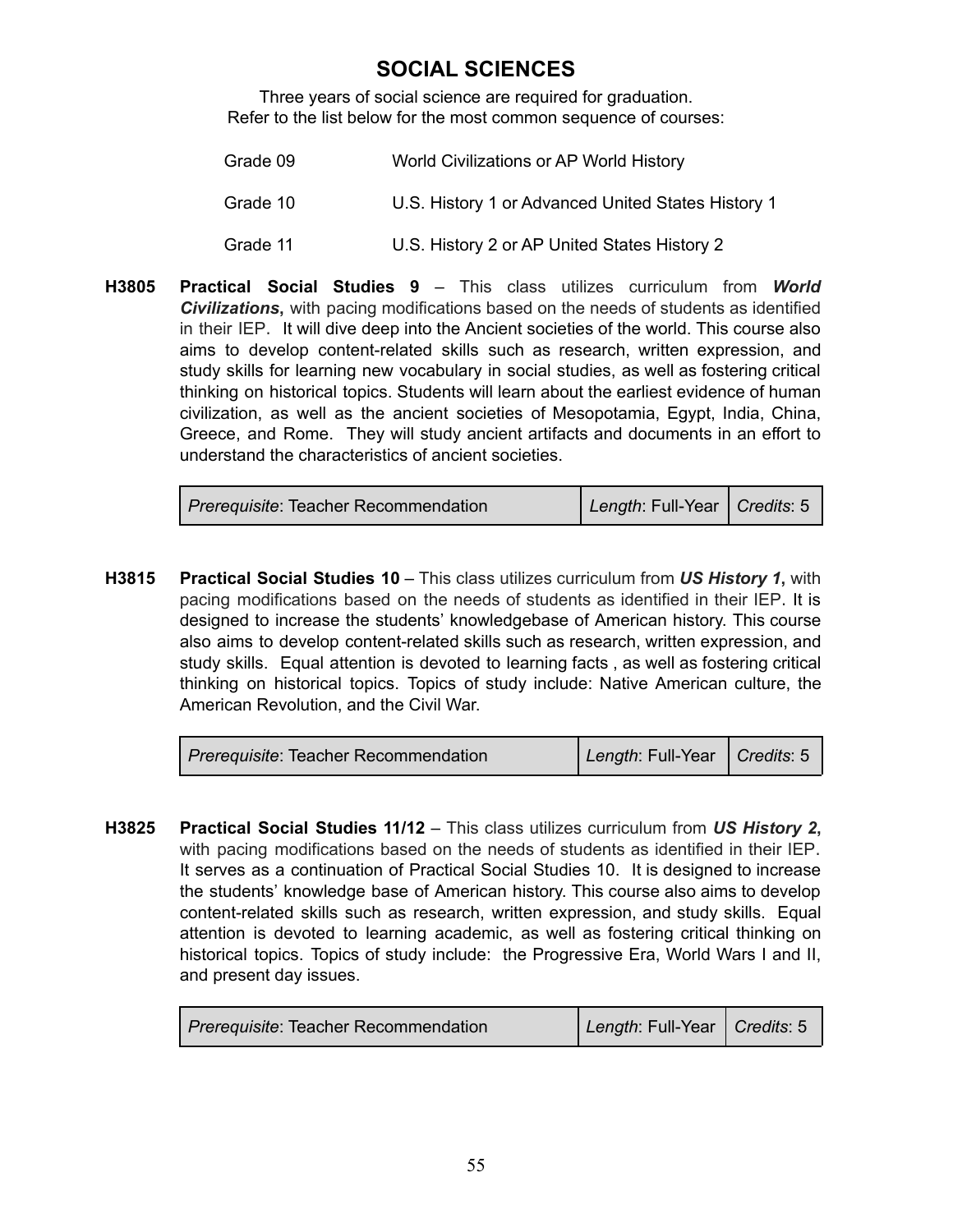**H3100 World Civilizations** – Examines the historical and cultural development of world history beginning with the Renaissance and concluding with the modern era. Emphasis will be placed on political, social, economic, and technological developments as well as historical change. The course includes a contextual introduction to the social sciences with an emphasis on the impact of geography on history and culture.

| <i>Prerequisite: None</i> | Length: Full-Year   Credits: 5 |  |
|---------------------------|--------------------------------|--|
|                           |                                |  |

**H3105 U.S. History 1** – Presents a survey of American history beginning with the Age of Exploration and culminating with the end of Reconstruction after the Civil War. Throughout the course, students will trace the political, economic, cultural, and geographic development of the United States of America. This course is taken by sophomores and is a prerequisite for most of the other social sciences courses and electives.

| Prerequisite: World Civilizations OR AP World | Length: Full-Year   Credits: 5 |  |
|-----------------------------------------------|--------------------------------|--|
| <b>History</b>                                |                                |  |

**H3110 U.S. History 2** – Examines the Age of Expansion, Progressivism, World War I, 1920's, Great Depression, New Deal, World War II, Cold War and the Fair Deal, Korea, Eisenhower years, McCarthyism, Kennedy's New Frontier, Johnson's Great Society, Vietnam, and current political issues, figures and administrations.

| <i>Prerequisite: U.S. History 1 (all levels)</i> | Length: Full-Year | Credits: 5 |
|--------------------------------------------------|-------------------|------------|
|--------------------------------------------------|-------------------|------------|

**H3125 Human Geography** – An introduction to the study of geography as a social science. The course emphasizes the role of geographic concepts on past and present human issues in an effort to understand human behavior. Students will analyze the role of geography in regional and world conflicts, which includes immigration and migration issues, the allocation of natural resources, as well as the impact of climate.

| Prerequisite: U.S. History 1 (all levels) | Length: Semester   Credits: 2.5 |  |
|-------------------------------------------|---------------------------------|--|
|-------------------------------------------|---------------------------------|--|

**H3130 Perspectives on America Today: Politics, Government, and Current Issues** – Provides students with an in-depth understanding of the structure of American government, including the way it was designed by its founding fathers, and an understanding of the indirect influences media and technology has on government in the modern world. The course will rely heavily on current events.

| <i>Prerequisite: None</i> | Length: Semester   Credits: 2.5 |  |
|---------------------------|---------------------------------|--|
|---------------------------|---------------------------------|--|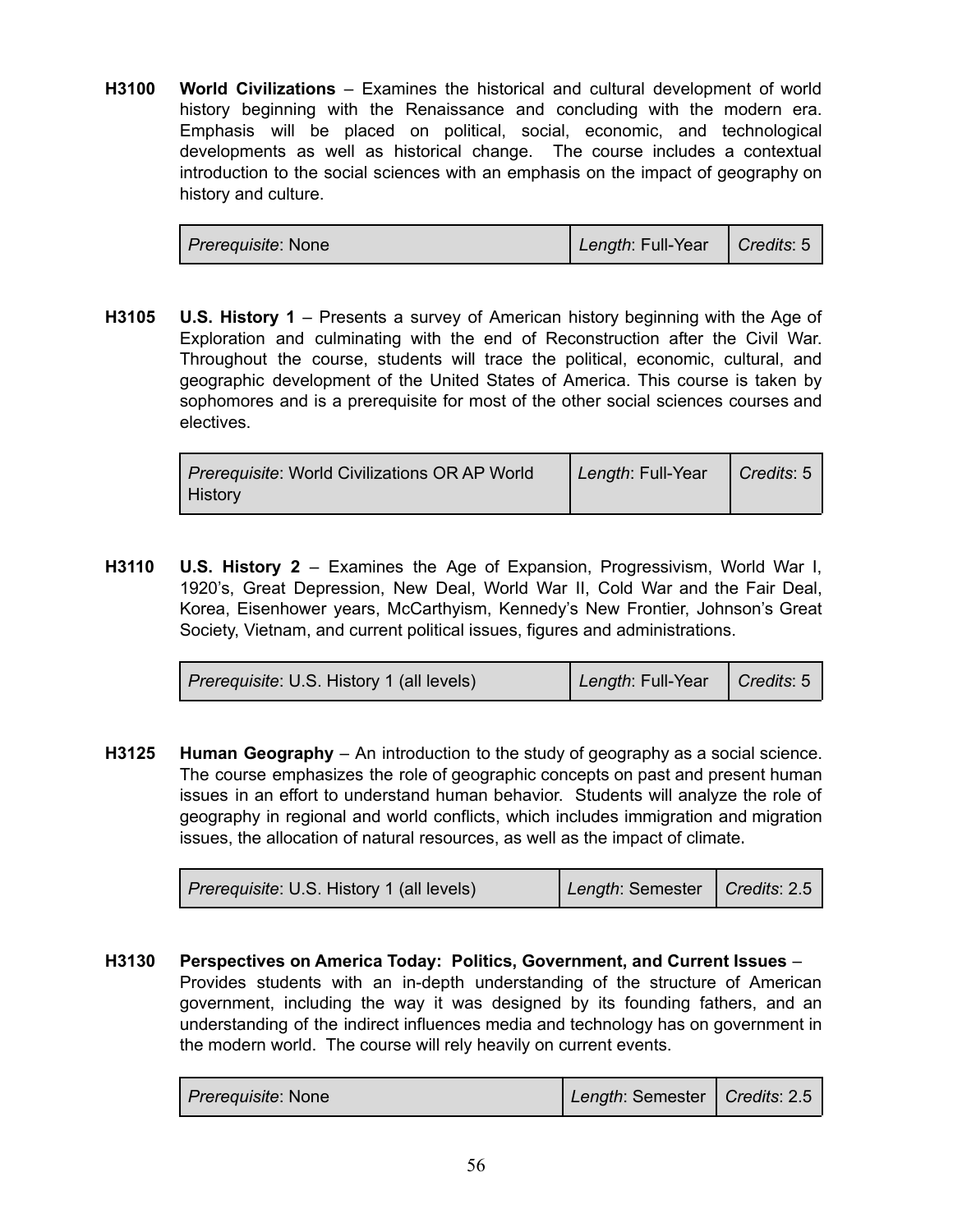**H3135 Contemporary International Relations** – Provides students with an overview of the structures and regimes that vie for control of the international system. Students will examine the origins of international law and global undertakings designed to avoid conflicts and war as well as global initiatives to support failed states, nation-building, and reconstruction. Global and domestic terrorism will be investigated in depth as well as weapons of mass destruction, genocide, human rights, and current issues as they arise.

| <i>Prerequisite:</i> U.S. History 1 (all levels) | Length: Semester   Credits: 2.5 |  |
|--------------------------------------------------|---------------------------------|--|
|--------------------------------------------------|---------------------------------|--|

**H3140 Psychology** – This elective is a survey course covering the major topics in psychology. This includes: individual behavior, perception, states of consciousness, memory and thought, motivation and emotion, learning, human development, personality, abnormal psychology, psychological research methods.

| <i>Prerequisite:</i> U.S. History 1 (all levels) | Length: Semester   Credits: 2.5 |  |
|--------------------------------------------------|---------------------------------|--|
|--------------------------------------------------|---------------------------------|--|

**H3145 Anthropology** – This elective surveys physical and cultural anthropology. Physical anthropology topics include: natural selection, primatology, paleontology, forensics, and epidemiology. Cultural anthropology topics include food getting, kinship systems, culture change, and applied anthropology.

| <i>Prerequisite: U.S. History 1 (all levels)</i> | Length: Semester   Credits: 2.5 |  |
|--------------------------------------------------|---------------------------------|--|
|--------------------------------------------------|---------------------------------|--|

**H3150 Sociology** – Reviews basic sociological concepts and methods in social patterns, culture, socialization, groups, marriage and family, social stratification, ethnic and racial relations, collective behavior, and contemporary social issues, such as gangs, crime, and violence.

| <i>Prerequisite: U.S. History 1 (all levels)</i> | Length: Semester | $\bigcap$ Credits: 2.5 |
|--------------------------------------------------|------------------|------------------------|
|--------------------------------------------------|------------------|------------------------|

**H3155 Economics** – Through an introductory examination of the nine principles of economics, students will apply critical thinking skills to help them analyze cost, understand the relationship between supply and demand, and become familiar with the impact marketing incentives have on consumer choices. This course will also help students develop a familiarity with economics on a personal, national and global level.

| Prerequisite: U.S. History 1 (all levels) | Length: Full-Year | $\bigcap$ Credits: 5 |
|-------------------------------------------|-------------------|----------------------|
|-------------------------------------------|-------------------|----------------------|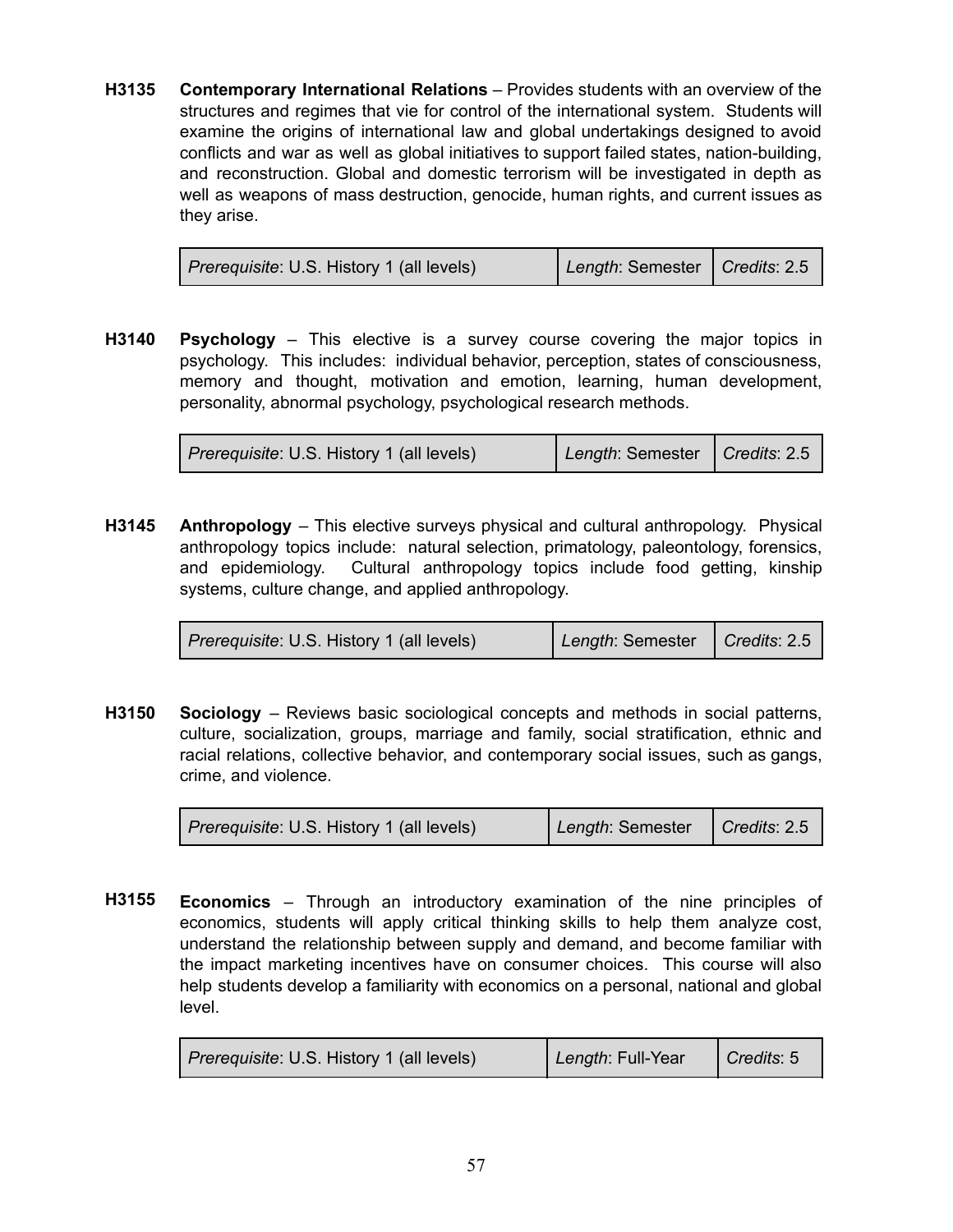**H3160 Advanced Placement Economics: Macroeconomics** – Provides a thorough understanding of the principles of economics that apply to an economic system as a whole. Emphasizes the study of national income and price determination and also develops familiarity with economic performance measures, economic growth, and international economics. Students taking only one semester of AP Economics must take Macroeconomics first and Semester 1.The program prepares students for intermediate and advanced college courses by making demands upon the equivalent to those made by a full-year introductory college course. College credit is possible if students achieve a 3 or higher on the AP test. Similarly, taking the AP test is required if students want to earn a weighted grade credit toward their GPA.

| $\vert$ Prerequisite: Grade 12: U.S. History 2 ( $\geq$ 90) | Length: Semester   Credits: 2.5 |  |
|-------------------------------------------------------------|---------------------------------|--|
| OR AP U.S. History $2$ ( $\geq 80$ ) Grade 11: U.S.         |                                 |  |
| History 1 (≥90) OR Advanced U.S. History 1                  |                                 |  |
| (≥80)                                                       |                                 |  |

**H3165 Advanced Placement Economics: Microeconomics** – Provides a thorough understanding of the principles of economics that apply to the functions of individual decision-makers, both consumers and producers, within the larger economic system. Special emphasis is placed on the theory of the company as an entity.The program prepares students for intermediate and advanced college courses by making demands upon the equivalent to those made by a full-year introductory college course. This course is to be taken Semester 2, following the prerequisite of AP Macroeconomics taken during Semester 1. College credit is possible if students achieve a 3 or higher on the AP test. Similarly, taking the AP test is required if students want to earn a weighted grade credit toward their GPA.

| <i>Prerequisite:</i> Grade 12: U.S. History 2 (≥90)<br>OR AP U.S. History 2 (≥80) AND AP<br>Macroeconomics Grade 11: U.S. History 1<br>(≥90) OR Advanced U.S. History 1 (≥80) AND | Length: Semester | Credits: 2.5 |
|-----------------------------------------------------------------------------------------------------------------------------------------------------------------------------------|------------------|--------------|
| AP Macroeconomics                                                                                                                                                                 |                  |              |

**H3170 Advanced Placement American Government and Politics** – Provides knowledge of the United States' diverse political structure and practices. The course encompasses the study of both specific policies and the general concepts used to interpret key political relationships. The program prepares students for intermediate and advanced college courses by making demands upon the equivalent to those made by a full-year introductory college course. College credit is possible if students achieve a 3 or higher on the AP test. Similarly, taking the AP test is required if students want to earn a weighted grade credit toward their GPA.

| Prerequisite: Grade 12: U.S. History 2 (≥90)<br>OR AP U.S. History $2$ ( $\geq 80$ ) Grade 11: U.S. | Length: Full-Year | $\mid$ Credits: 5 |
|-----------------------------------------------------------------------------------------------------|-------------------|-------------------|
| History 1 (≥90) OR Advanced U.S. History 1<br>(≥80)                                                 |                   |                   |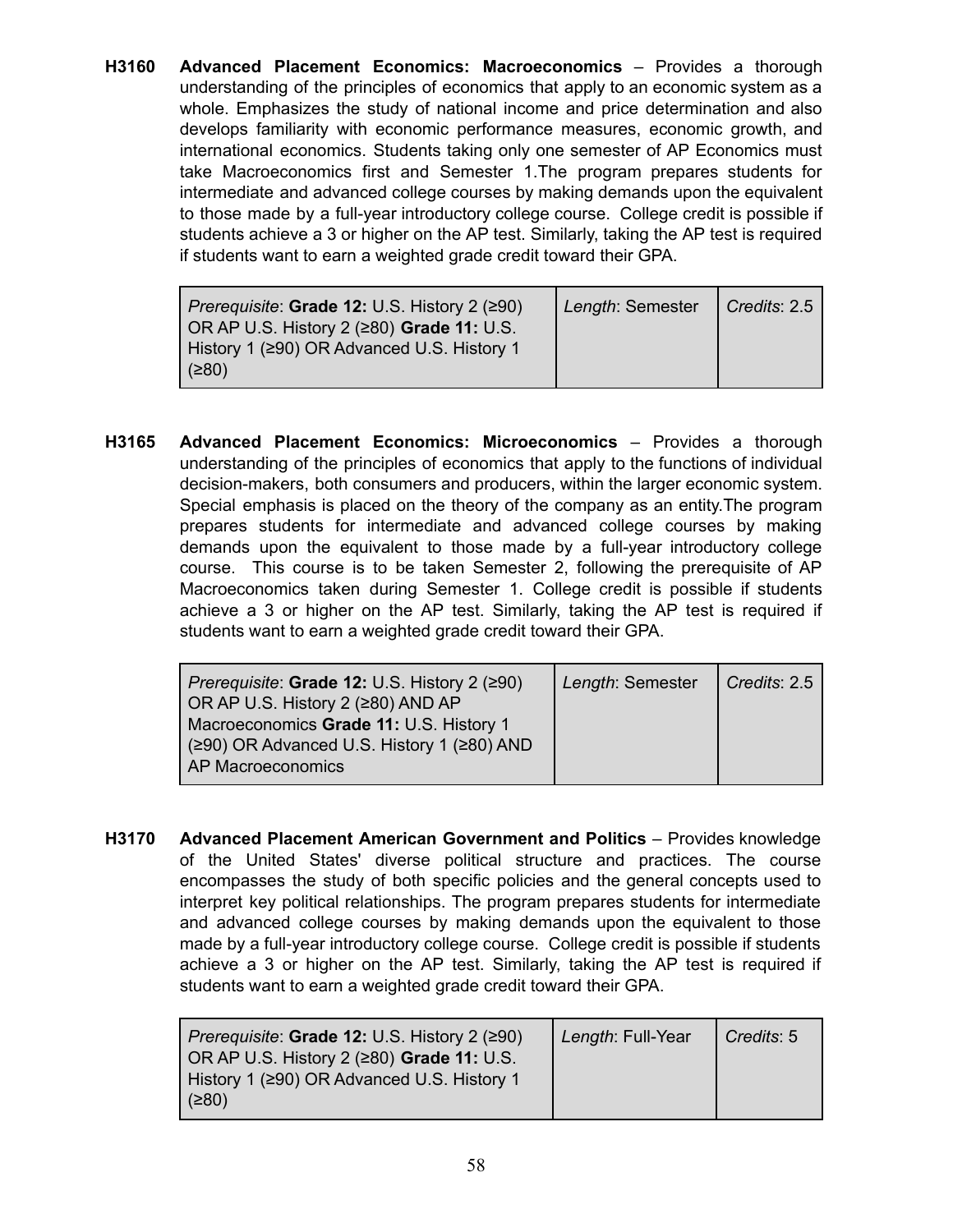**H3115 Advanced United States History 1** – Presents the first course of a two-year program for tenth and eleventh grade students. Year one covers the discovery and settlement of North America to 1877. The program prepares students for intermediate and advanced college courses by making demands upon them equivalent to those made by a full-year introductory college course. **SUMMER ASSIGNMENT REQUIRED.**

| <i>Prerequisite:</i> World Civilizations (290) AND      | Length: Full-Year | $\vert$ Credits: 5 |
|---------------------------------------------------------|-------------------|--------------------|
| English 9 ( $\geq$ 90) OR Honors English 9 ( $\geq$ 80) |                   |                    |

**H3120 Advanced Placement United States History 2** – Presents the second course in a consecutively taught, two-year sequence of college level study in United States History. The course examines the following topics within the time frame of 1877 to the present: immigration, foreign policy, national politics, progressive movements, and the economy. The program prepares students for intermediate and advanced college courses by making demands upon the equivalent to those made by a full-year introductory college course. College credit is possible if students achieve a 3 or higher on the AP test. Similarly, taking the AP test is required if students want to earn a weighted grade credit toward their GPA. **SUMMER ASSIGNMENT REQUIRED**.

|  | <i>Prerequisite</i> : Advanced U.S. History 1 (≥80) | Length: Full-Year | $\vert$ Credits: 5 |
|--|-----------------------------------------------------|-------------------|--------------------|
|--|-----------------------------------------------------|-------------------|--------------------|

**H3175 Advanced Placement Psychology** – Addresses the systematic and scientific study of behavior at the college level. The course content includes the major subfields of psychology: history, human development, biological bases of behavior, sensation/perception consciousness, learning/cognition, motivation, development, personality, intelligence, abnormal, and social psychology with a heavy emphasis on writing. The program prepares students for intermediate and advanced college courses by making demands upon the equivalent to those made by a full-year introductory college course. College credit is possible if students achieve a 3 or higher on the AP test. Similarly, taking the AP test is required if students want to earn a weighted grade credit toward their GPA.. **SUMMER ASSIGNMENT REQUIRED.**

| <i>Prerequisite:</i> Grade 12: Biology (≥80) or Honors<br>Biology (≥70) AND U.S. History 2 (≥90) OR AP | Length: Full-Year | Credits: 5 |
|--------------------------------------------------------------------------------------------------------|-------------------|------------|
| U.S. History 2 (≥80) Grade 11: Biology (≥80) or                                                        |                   |            |
| Honors Biology (≥70) AND U.S. History 1 (≥90)                                                          |                   |            |
| OR Advanced U.S. History 1 (≥80)                                                                       |                   |            |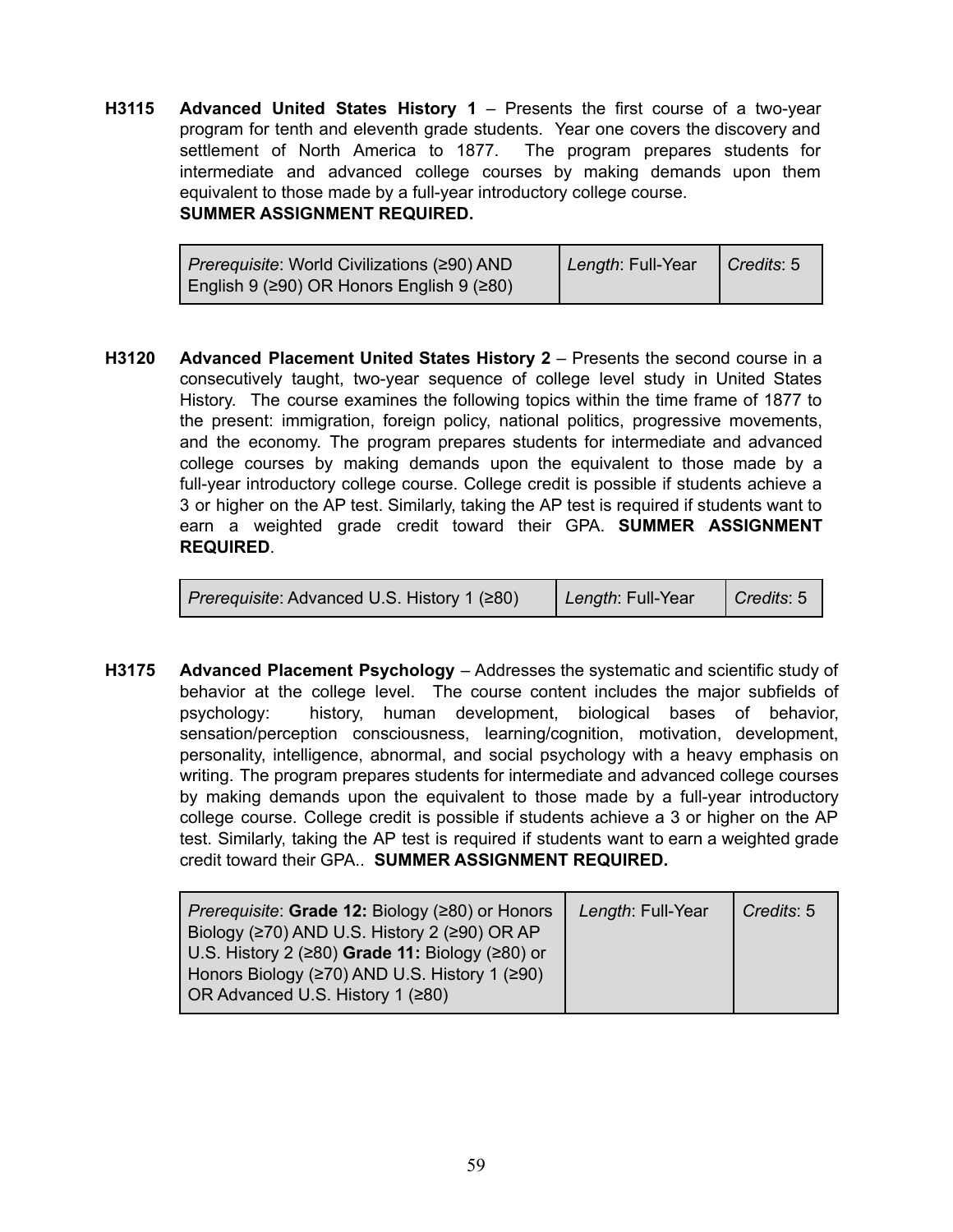**H3180 Art History** – This course will illustrate how time, place, and society influence the arts through an examination of major forms of artistic expression by examining major forms of artistic expression. Students will learn how to interpret and evaluate works of art inferring the artist's latent and manifest messages by applying their knowledge of history, and historical research methods. Some of the artist's that will examined in this course are, but not limited to, Michelangelo, Leonardo da Vinci, Jan van Eyck, Botticelli, Rapheal, Titian, Caravaggio, Velazquez, Manet, Monet, Van Gogh,Rodin, and Picasso

| <i>Prerequisite:</i> U.S. History 1 (all levels) | Length: Semester   Credits: 2.5 |  |
|--------------------------------------------------|---------------------------------|--|
|--------------------------------------------------|---------------------------------|--|

**H6150 Advanced Placement Art History** – AP Art History actively exposes students to the global art world while emphasizing a deep conceptual understanding of art historical concepts. Students will develop the essential skills of visual and contextual analysis while building on their historical knowledge. By examining works of art from diverse cultures and the relationships of these works, students will build on their cultural knowledge. Students will analyze works of art in their contexts, considering issues of patronage, gender, politics, religion, and ethnicity. They will contextualize art as it relates to its purpose, audience, and the role of the artist and the work in its particular society. Students will develop a holistic understanding of the history of art from a global perspective, which will build understanding of the place of art within broader historical, cultural, religious, and political frameworks. Literacy is a key focus as students discuss, read, and write about art, artists, and the responses and interpretations of art. AP Art History allows students to make connections in forms of global artistic expression and appreciate diversity. The program prepares students for intermediate and advanced college courses by making demands upon the equivalent to those made by a full-year introductory college course. College credit is possible if students achieve a 3 or higher on the AP test. Similarly, taking the AP test is required if students want to earn a weighted grade credit toward their GPA.

| Prerequisite: Students must be in Grades 10, 11, | Length: Full-Year   Credits: 5 |  |
|--------------------------------------------------|--------------------------------|--|
| or 12, and have achieved proficiency scores on   |                                |  |
| standardized tests in reading and writing skills |                                |  |

**H3835 LLD World Civilizations** – This course exposes students to a historical, geographical, and political survey of World History beginning with the changing world views in Europe with the emergence of the Renaissance (1350-1600) to the challenges facing the rulers of early modern Europe (1450-1789). Emphasis is on political, social, economic, and technological developments, as well as the concept of historical change.

| <i>Prerequisite: CST Recommendation</i> | Length: Full-Year   Credits: 5 |  |
|-----------------------------------------|--------------------------------|--|
|-----------------------------------------|--------------------------------|--|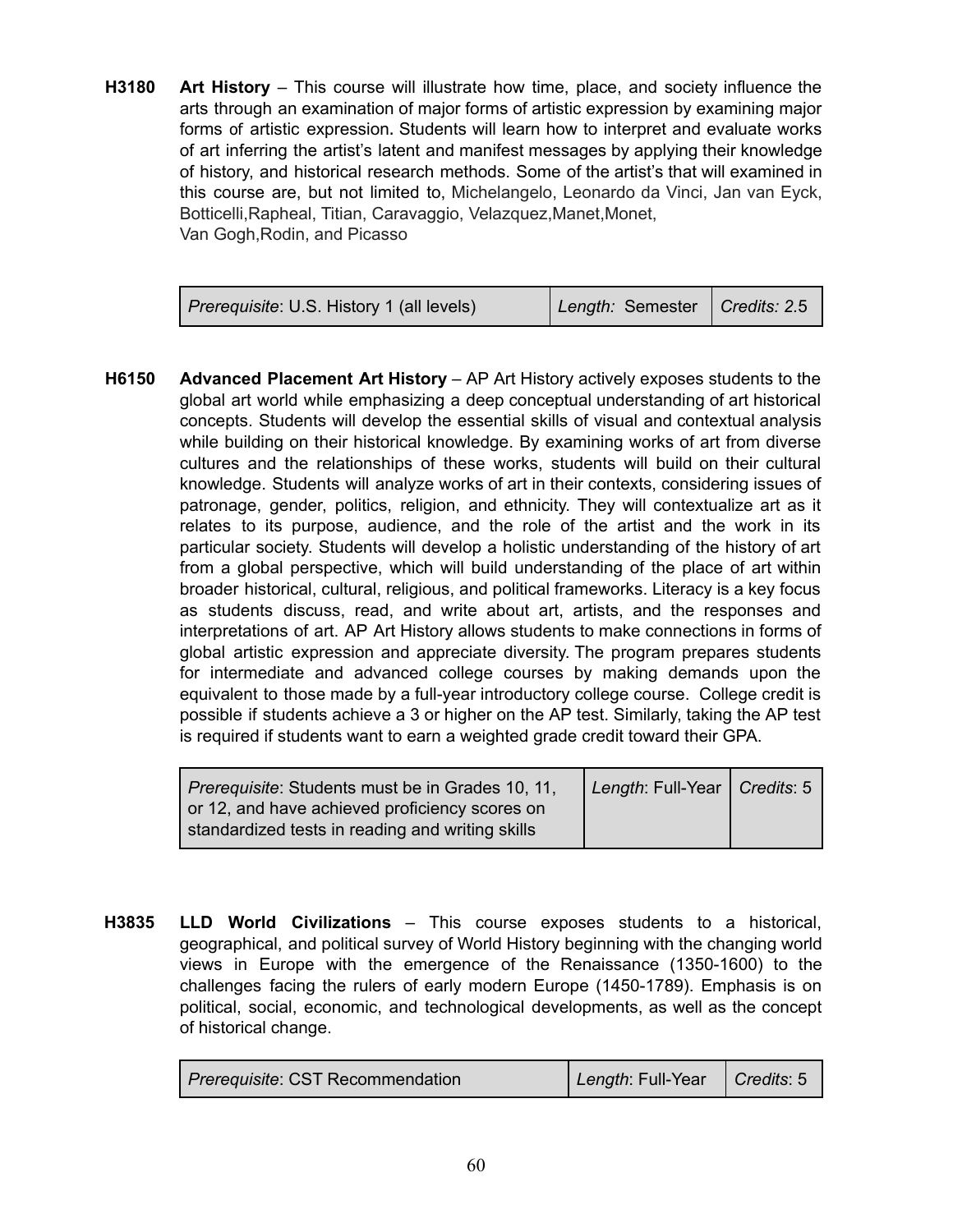**H3840 LLD United States History I** – This course exposes students to American History beginning with the world at the time of Columbus and exploration and ending with the Civil War. Emphasis is on political, social, economic, and technological developments, as well as the concept of historical change.

| <i>Prerequisite: CST Recommendation</i> | Length: Full-Year   Credits: 5 |  |
|-----------------------------------------|--------------------------------|--|
|-----------------------------------------|--------------------------------|--|

**H3845 LLD United States History II** – After learning about the growth of the United States, through its infancy, students in United History II will learn about the nation's continued upward trajectory into a global superpower. This course will examine our nation's transformation into a world power, through differentiated, direct, and small group instruction. By the end of this course, students will have been exposed to the importance of the United States' role and responsibility within the international community.

| <i>Prerequisite: CST Recommendation</i> | Length: Full-Year   Credits: 5 |  |
|-----------------------------------------|--------------------------------|--|
|-----------------------------------------|--------------------------------|--|

**H3122 Advanced Placement World History** – The nature of AP World History is a study of the cultural, economic, political, and social developments that have shaped the world from c. 1200 CE to the present. Students will gain proficiencies in evaluating primary and secondary sources, putting historical developments in context and making connections between them, analyzing the claims, evidence, and reasoning you find in sources, and coming up with a claim or thesis and explaining and supporting it in writing. Teaching methodology would follow the College Board's guidance and units of study. Both AP standards and NJSLS 2020 Social Studies standards will be addressed. Open to 9th grade students as a first experience with our AP program and as an alternative selection to World Civilizations. The program prepares students for intermediate and advanced college courses by making demands upon the equivalent to those made by a full-year introductory college course. College credit is possible if students achieve a 3 or higher on the AP test. Similarly, taking the AP test is required if students want to earn a weighted grade credit toward their GPA.

| Prerequisite: Social Studies 8 (≥90) AND English | Length: Full-Year   Credits: 5 |  |
|--------------------------------------------------|--------------------------------|--|
| 8 (≥90) AND Critical Reading & Written Response  |                                |  |
| Task OR Honors English 8 (≥86)                   |                                |  |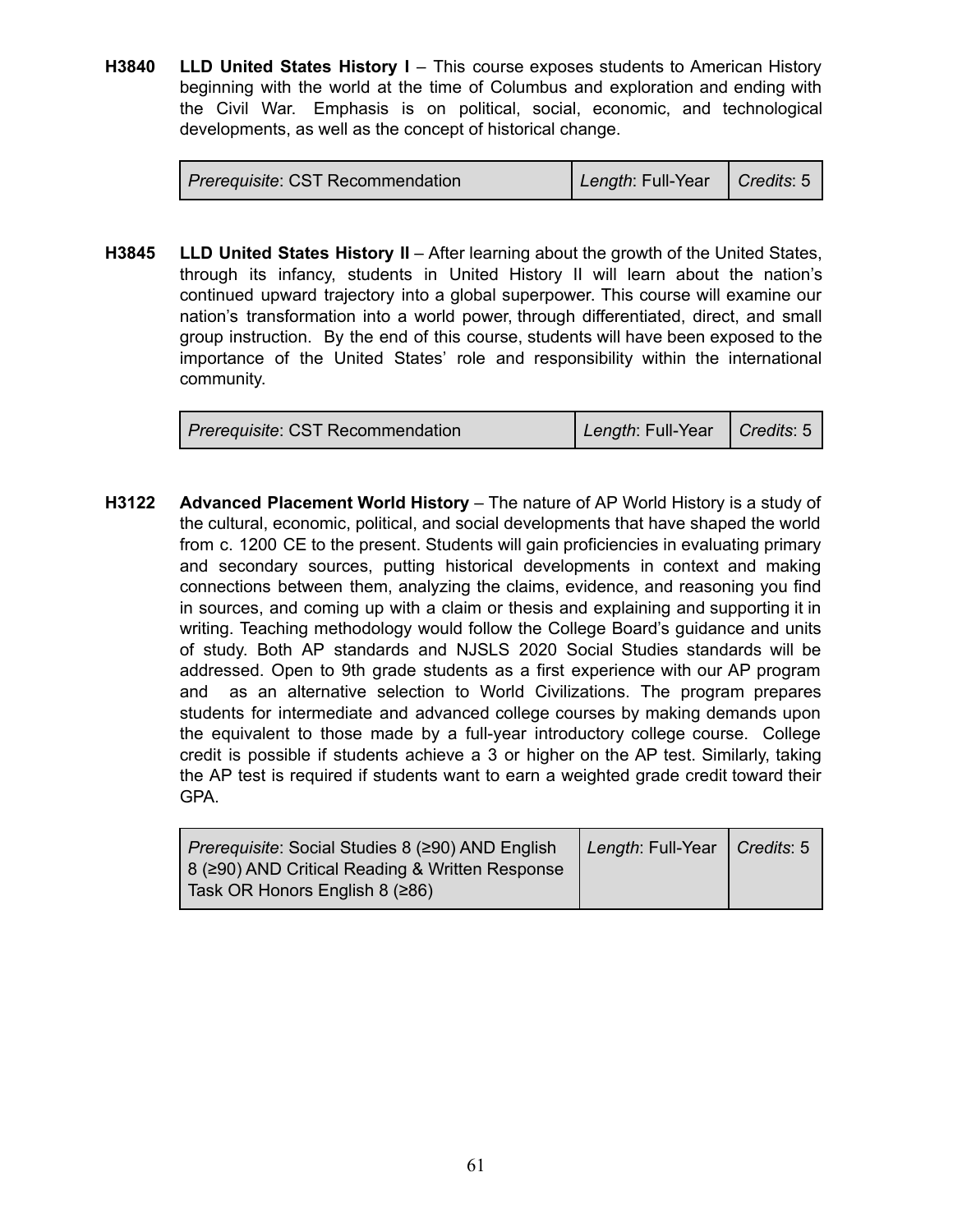### **TECHNOLOGY EDUCATION**

Courses below fulfill the graduation requirement for Tech Literacy, Career Education, and Life Skills or Vocational/Technical Education

**H7215 Advanced Graphic Design** – Advanced Graphic Design is for students who are interested in learning more about the graphic design field. Advanced Graphic Design class will build on the elements of art and principles of design taught in Graphic Design Class. Students will use Adobe Photoshop, Adobe InDesign and Adobe Illustrator to complete in-depth projects that focus on different careers in graphic design, such as publishing and advertising. Students will create a digital portfolio that will be presentation-ready when applying for college graphic design programs.

| Length: Semester   Credits: 2.5<br><i>Prerequisite: Graphic Design</i> |
|------------------------------------------------------------------------|
|------------------------------------------------------------------------|

**H7220a Introduction to Studio Production** – This course introduces students to the basics of studio television production. Areas of study and skills will include: directing for television, writing for television, camera operation, working with audio, creating text for television, lighting and performing on camera. Unit topics include: broadcast news, commercials, public service announcements, and studio productions. Students will collaborate on production teams to produce "as-live" productions in a studio setting. This course will emphasize teamwork, preparedness, goal-setting, verbal and non-verbal communication skills, meeting deadlines, and performing under "live" conditions.

| <i>Prerequisite:</i> None | Length: Semester   Credits: 2.5 |  |
|---------------------------|---------------------------------|--|
|---------------------------|---------------------------------|--|

**H7223a Advanced Studio Production** – In Advanced Studio Production, students will be introduced to a challenging and advanced learning environment for those interested in news broadcasting. Students will be able to work in a competitive production team to produce a weekly school newscast. Students will further sharpen their skills learned in *Intro to Studio Production* like producing, directing, and camerawork. Students will also develop their writing, organization, and presentation and communication skills all while strengthening their decision-making and leadership skills. Daily and weekly deadlines must be met similar to a professional broadcast news production team. Career opportunities in news broadcasting and studio production will be discussed and explored.

> **Note: This course has a dual enrollment option with Stockton University. Students can earn 4 college credits upon successful completion of this class. For more information please contact your Guidance Counselor.**

| <i>Prerequisite:</i> Introduction to Studio Production | Length: Full-Year   Credits: 5 |  |
|--------------------------------------------------------|--------------------------------|--|
|--------------------------------------------------------|--------------------------------|--|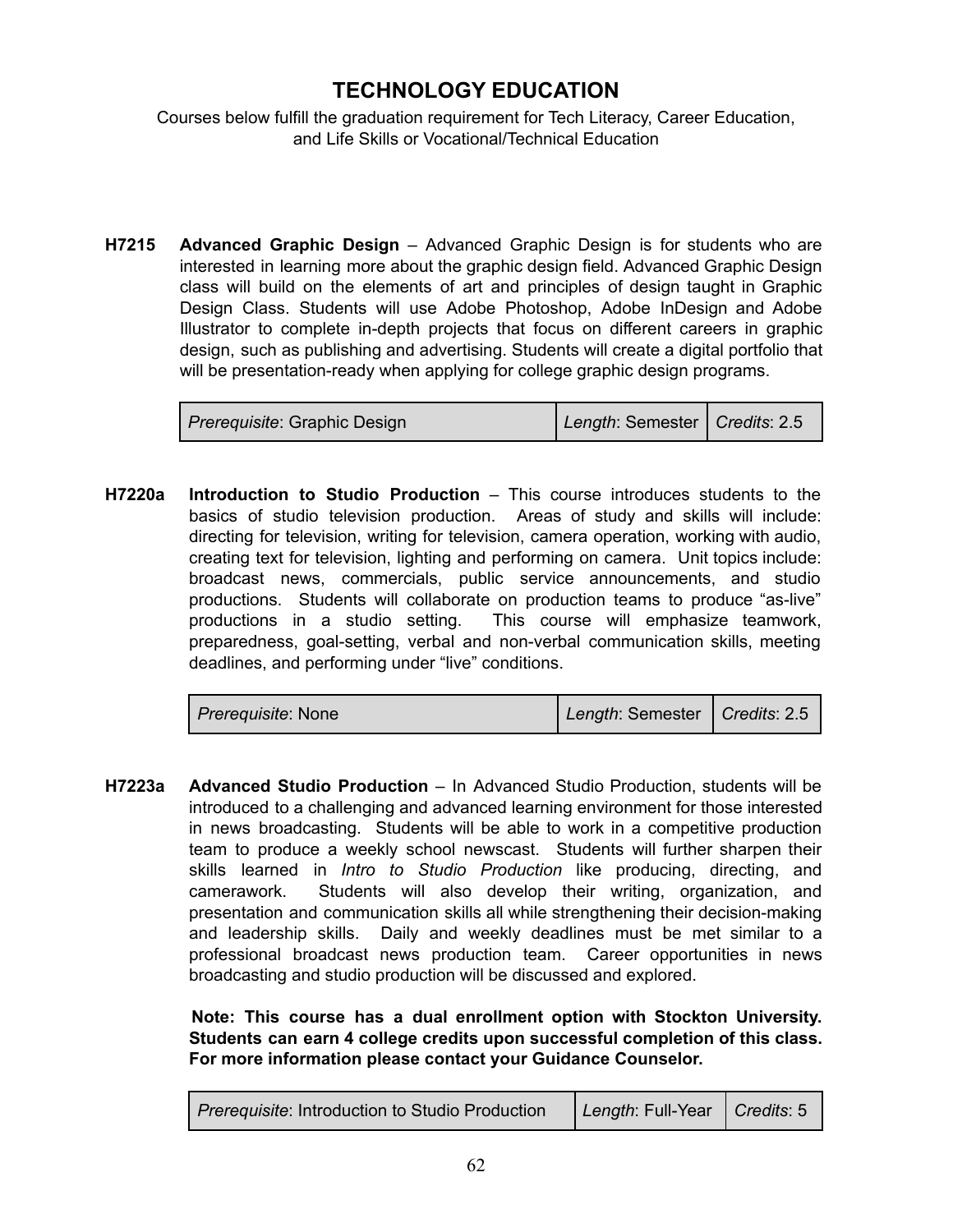**H7225a Video and Editing 1** – This is the first of two courses in video and editing production. Video and Editing 1 will introduce students to the fundamentals of videography and editing. Students will use high definition camcorders and non-linear editing software to produce and edit videos. Students will learn how to operate a video camcorder and cover topics such as video framing, shot composition, and rule of thirds. Students will learn how to edit with non-linear editing software like Adobe Premiere Pro. Topics covered include: layering video, blending audio, sound effects, and visual storytelling. In addition to video and editing, students will write scripts and create storyboards for film. Projects include: sequencing, proverb videos, commercials, and movie trailers. This course will emphasize proper preparation, preparedness, goal-setting, teamwork, and the ability to meet deadlines.

| <i>Prerequisite: None</i> | Length: Semester   Credits: 2.5 |  |
|---------------------------|---------------------------------|--|
|---------------------------|---------------------------------|--|

**H7230a Video and Editing 2** – This course is intended for students who would like to further enhance their video and editing skills. A successful completion of Video and Editing 1 is a prerequisite for this course. Video and Editing 2 will build on the concepts and skills learned in Video and Editing 1. Topics covered include: keying video, special effects and animation with text. Video and Editing 2 will incorporate group projects and long form productions like short films, instructional videos, and music videos. Students are expected to write scripts and create storyboards for their videos. Every short film that is produced in this class is eligible to be entered into the Holmdel High School Annual Film Festival in April. Students will also explore video and editing college and career opportunities.

| <i>Prerequisite:</i> Video and Editing 1 | Length: Semester   Credits: 2.5 |  |
|------------------------------------------|---------------------------------|--|
|------------------------------------------|---------------------------------|--|

**H7235 Photography 1** – Photography I Course serves as a comprehensive introduction to the technical and creative aspects of digital and 35mm film photography. Through a variety of projects, the course introduces the shooting modes, controls and functions of the digital camera. With this technical knowledge at hand, students learn the composition guidelines and techniques necessary to attain an advanced level of picture taking. With a nod to the history of photography, the course covers 35 millimeter film photography with hands-on lessons that feature "old school" cameras, photochemistry and darkroom printmaking. The curriculum then reverts back to digital photography as students, now equipped with photography's building blocks, are challenged with creative assignments. Throughout the semester, students also analyze the works of photography masters and explore the advanced tools of the Adobe Photoshop application.

| <i>Prerequisite: Graphic Design</i> | Length: Semester   Credits: 2.5 |  |
|-------------------------------------|---------------------------------|--|
|-------------------------------------|---------------------------------|--|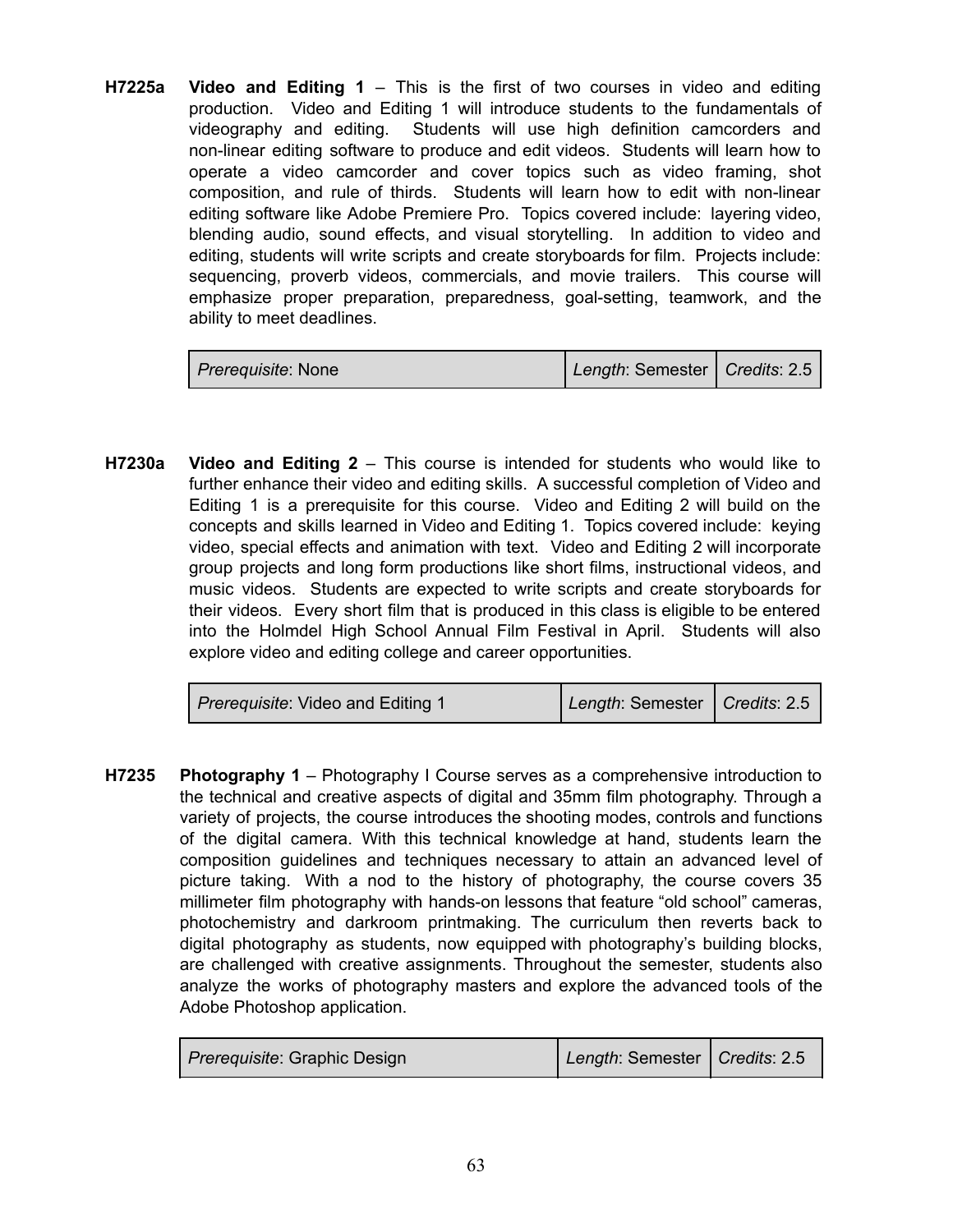**H7240 Photography 2** – This course builds on the concepts learned in the Photography I course. During the first term, students are introduced to advanced technical topics and techniques. New equipment is presented to students in the form of studio lighting, light meters and more. Various photography careers, such as event photography, are explored via projects in Unit 3. Additional creative projects will challenge the students in the second half of the second term. Students will continue to explore the masters of photography and Adobe Photoshop application.

| Prerequisite: Photography 1 | Length: Semester   Credits: 2.5 |  |
|-----------------------------|---------------------------------|--|
|-----------------------------|---------------------------------|--|

**H7245 Photography 3** – Using techniques, concepts and equipment employed in Photography 1 and 2 courses, students will compile a portfolio of photographs. Students will work independently, and not in groups this semester. Students will be challenged with thematic projects and will rely on their Photo I and II experience to explore creative solutions. New techniques and equipment will also be introduced. By the end of the course, students will amass a portfolio of 20 photo explorations that display a knowledge of composition techniques, photo history and camera function.

**H7250 Creating Apps with Animation** – Students will learn the basic structure of writing applications and integrating animation that can be used in popular mobile based platforms. Students will gain real project experience by developing new ways to think about using code to impact the world around them. Exciting design challenges will be completed along with an introduction to developing a graphic user interface, user input methods, data management, and more. Real world problems will be addressed from concept design to full pilot testing of the application. Upon completion of the course, students will be able to showcase modern applications that work for popular mobile operating systems incorporating basic animation techniques and solutions to real world development challenges through an in class portfolio.

**H7255 Introduction to Robotics** – In this introductory class, students will explore the field of robotics through a variety of hands-on learning experiences. Students will work collaboratively and individually to design, build, program and test digital controls and robotic systems. Students will use microprocessors, sensors, actuators, motors, servos and other materials while utilizing the Engineering Design process to design and build robotic systems that solve problems in their everyday life.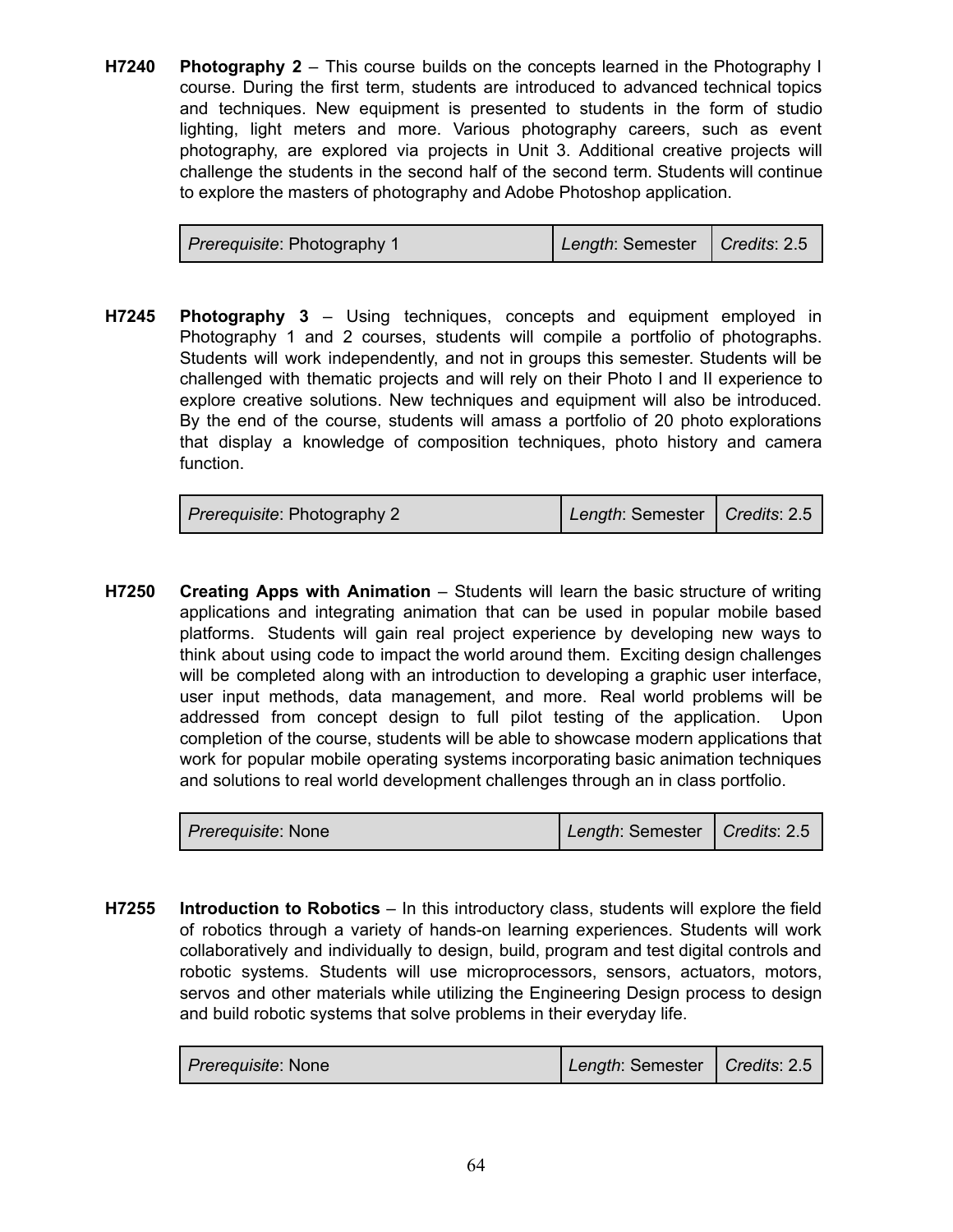**H7260 Robotics 2** – **\*Honors Option\*** This unique hybrid course will bring the FIRST Technology Challenge (FTC) to life inside the classroom. Students will design and build robotic devices that will compete at local and state competitions. The use of CAD software, computer programming, and construction materials such as Tetrix, will be used to help students explore various design options to create custom robots to compete in a variety of tasks and obstacles. Students will participate during class time and designated hours outside of class to prepare to compete in highly competitive contests against other high school teams. Club participation after school (September to May) is mandatory. This course can be taken more than once.

> *An Honors option is available for students who successfully complete differentiated projects throughout the year.*

| Prerequisite: Introduction to Robotics. Honors:<br>Previous year's Math grade (≥90) AND Teacher | Length: Full-Year   Credits: 5 |  |
|-------------------------------------------------------------------------------------------------|--------------------------------|--|
| Recommendation AND Introduction to Robotics                                                     |                                |  |

**H7265 Introduction to Game Design** – In this course, students will learn how to create their own video games from scratch by using the graphical side of the Javascript programming language. Students will first learn the ins and outs of basic syntax and control structures before applying game concepts such as timers, collisions, mouse clicks, and keystrokes to their programs. After re-creating some classic arcade games, the course culminates in a personal project where each student will combine the skills they've learned with their own interest. The result will be a game that is not only fun to play, but a game where they know exactly how and why each line of code makes the program function.

| <i>Prerequisite: None</i> | Length: Semester   Credits: 2.5 |  |
|---------------------------|---------------------------------|--|
|                           |                                 |  |

**H7270 Advanced Game Development and Animation** – Advanced Game Development and Animation will expand upon the principles of two-dimensional game design learned in Introduction to Game Design and introduce students to the principle of three-dimensional modeling and animation for game development. Through the use of a game engine, students will implement controls, physics, collision detection, sound, animation, and memory management. Students will use C# programming language, the Unity 3d editor and many of the concepts that are used in successful game design. They will also become familiar with elements of game play and project management concepts, as related to video games. Students will utilize STEM skills as they apply the design process to the creation of their own games.

| <i>Prerequisite:</i> Introduction to Game Design | Length: Semester   Credits: 2.5 |  |
|--------------------------------------------------|---------------------------------|--|
|--------------------------------------------------|---------------------------------|--|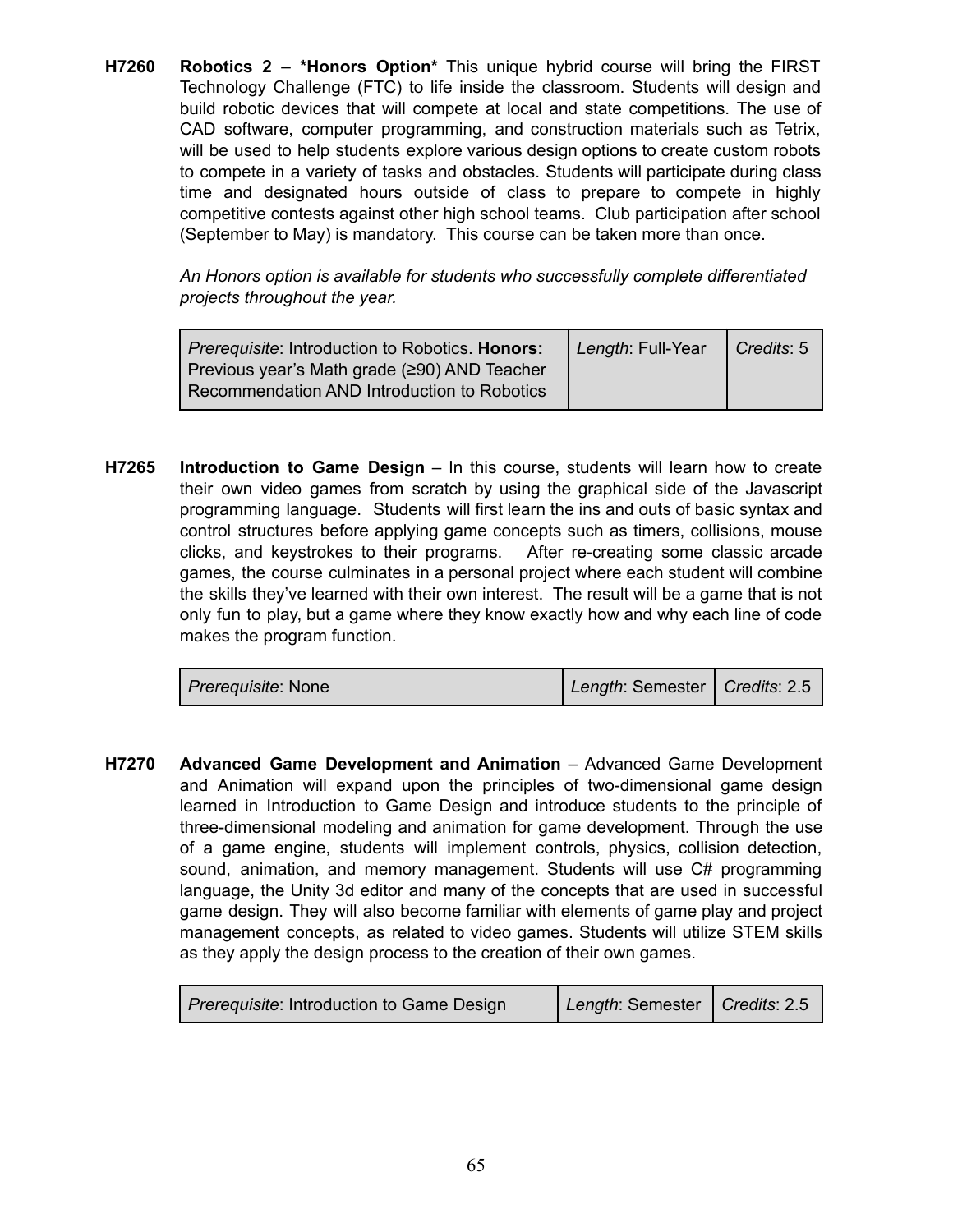### **VISUAL AND PERFORMING ARTS**

Courses below fulfill the graduation requirement for Visual and Performing Arts.

**H7210 Graphic Design** – This basic course provides an overview of the computer applications used in today's graphic industry. In the first term, students are introduced to Adobe Photoshop, "Adobe Indesign'' and Adobe Illustrator, all key applications utilized in graphic design studios and advertising agencies. In the second term, students will learn building block topics of graphic design, such as typography and layout design. In this project-based course, students will build a graphic design portfolio. The course will give students the skills and knowledge necessary for advancement to the Photography 1 course. *This course counts as a Visual and Performing Arts graduation requirement, not a Technology Literacy, Career Education, and Life Skills or Vocational/Technical Education graduation requirement.*

| <i>Prerequisite:</i> None | Length: Semester   Credits: 2.5 |  |
|---------------------------|---------------------------------|--|
|                           |                                 |  |

**H6000 Drama 1** – Examines all aspects of modern drama including appreciation of the art form, history of the theater including the contemporary period, play production, and acting techniques.

| <i>Prerequisite:</i> None | Length: Semester   Credits: 2.5 |  |
|---------------------------|---------------------------------|--|
|---------------------------|---------------------------------|--|

**H6005 Drama 2** – Explores the rich multi-cultural history of theatre including Eastern and Western forms of drama, Russian influences upon and the development of contemporary acting styles, and advanced study of improvisation and scene analysis.

| <i>Prerequisite: Drama 1</i> | Length: Semester   Credits: 2.5 |  |
|------------------------------|---------------------------------|--|
|------------------------------|---------------------------------|--|

**H6125 Art 1: 2-and 3-Dimensional Art** – Presents a foundation for creating, understanding and appreciating art taught through hands-on experiences. Students will work both two and three dimensionally and develop skills in a variety of drawing and painting media. Functions of art, criticism, and historical perspectives will be explored. This course is recommended for students who want to experience visual arts on the high school level as well as those who want to begin a sequential high school art program.

| <i>Prerequisite:</i> None | Length: Semester   Credits: 2.5 |  |
|---------------------------|---------------------------------|--|
|---------------------------|---------------------------------|--|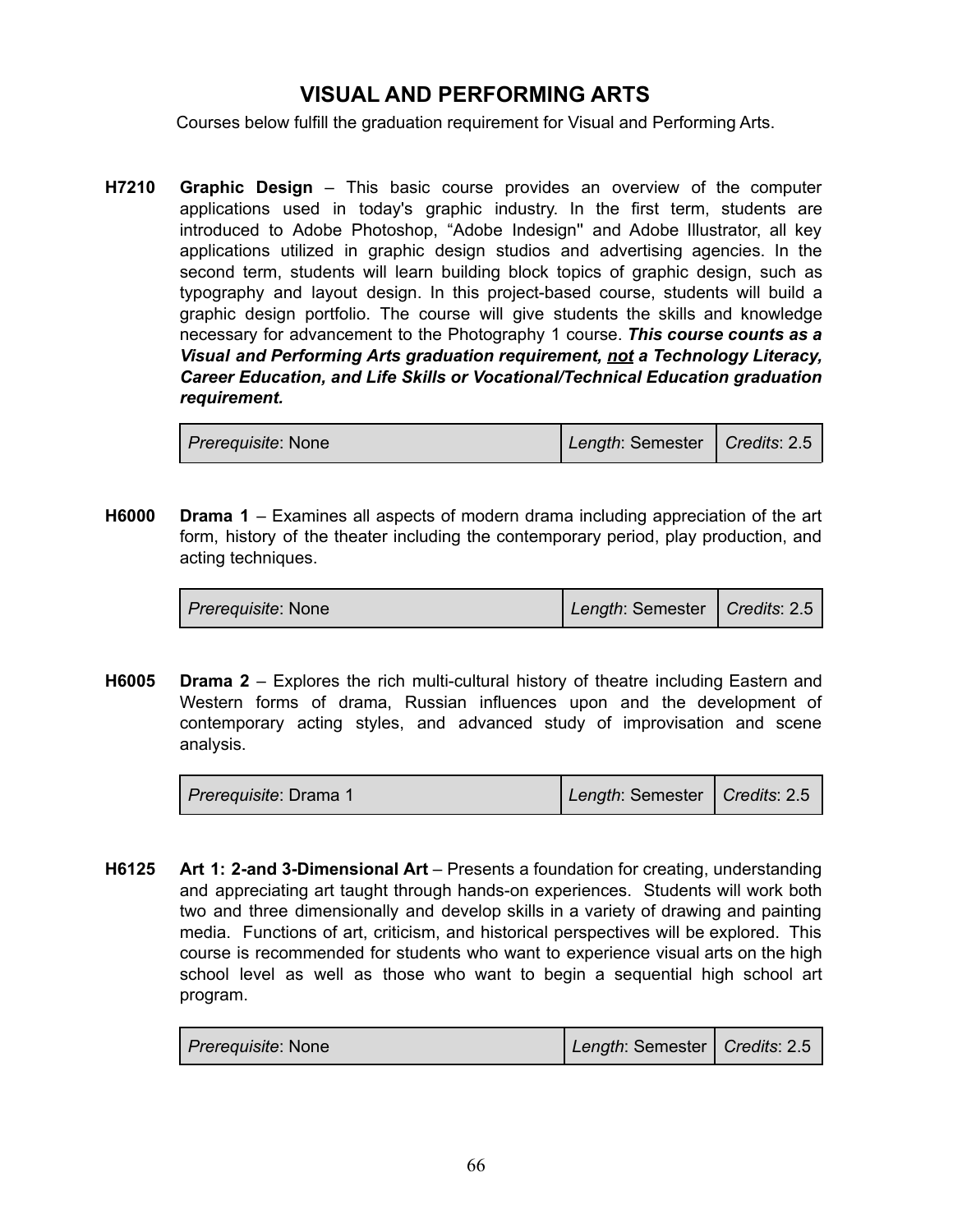**H6130 Art 2: Drawing/Painting** – Presents perceptual and conceptual approaches to drawing and painting through exploration of traditional media and techniques, as well as new technology and historical perspectives. A weekly sketchbook is required.

| <i>Prerequisite: Art 1</i> | Length: Semester   Credits: 2.5 |  |
|----------------------------|---------------------------------|--|
|----------------------------|---------------------------------|--|

**H6135 Honors Advanced Drawing** – Presents advanced techniques and concepts in drawing. This course is strongly suggested for students who are interested in developing their drawing skills, intend to elect Art Studio, and/or wish to prepare a portfolio. *Advanced Drawing and Art Studio may be combined when necessary.*

| <i>Prerequisite: Art 2</i> | Length: Semester   Credits: 2.5 |  |
|----------------------------|---------------------------------|--|
|----------------------------|---------------------------------|--|

**H6140 Honors Sculpture** – Presents principles of design relating to three-dimensional art. Topics include, but are not limited to: use of armature, development of plaster molds, casting techniques, carving, and historical perspectives. Emphasis on developing the student's individual style when working in three-dimensions.

| <i>Prerequisite: Art (2 Semesters)</i> | Length: Semester   Credits: 2.5 |  |
|----------------------------------------|---------------------------------|--|
|----------------------------------------|---------------------------------|--|

**H6150 Advanced Placement Art History** – Advanced Placement Art History - AP Art History actively exposes students to the global art world while emphasizing a deep conceptual understanding of art historical concepts. Students will develop the essential skills of visual and contextual analysis while building on their historical knowledge. By examining works of art from diverse cultures and the relationships of these works, students will build on their cultural knowledge. Students will analyze works of art in their contexts, considering issues of patronage, gender, politics, religion, and ethnicity. They will contextualize art as it relates to its purpose, audience, and the role of the artist and the work in its particular society. Students will develop a holistic understanding of the history of art from a global perspective, which will build understanding of the place of art within broader historical, cultural, religious, and political frameworks. Literacy is a key focus as students discuss, read, and write about art, artists, and the responses and interpretations of art. AP Art History allows students to make connections in forms of global artistic expression and appreciate diversity.The program prepares students for intermediate and advanced college courses by making demands upon the equivalent to those made by a full-year introductory college course. College credit is possible if students achieve a 3 or higher on the AP test. Similarly, taking the AP test is required if students want to earn a weighted grade credit toward their GPA.

| <i>Prerequisite: Students must be in Grades 10,</i>                                     | Length: Full-Year | Credits: 5 |
|-----------------------------------------------------------------------------------------|-------------------|------------|
| 11, or 12, and have achieved proficiency<br>scores on standardized tests in reading and |                   |            |
| writing skills                                                                          |                   |            |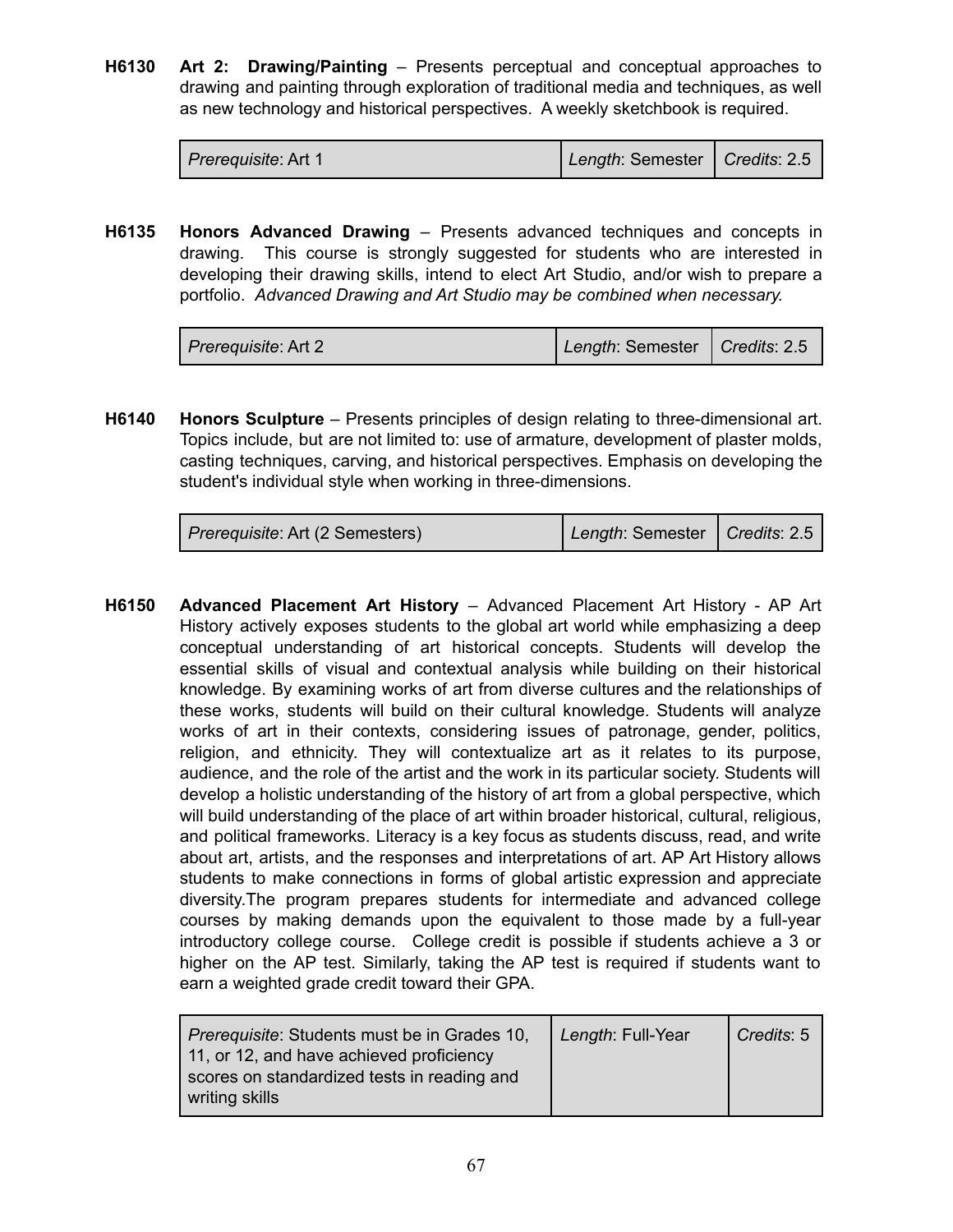**H6144 Ceramics 1** – Provides hand building and wheel throwing experiences with emphasis on ceramic form and design, decorating and glazing, and cultural and historical perspectives. Readings and worksheets will cover clay, glazes, and firing.

| <i>Prerequisite: None</i> | Length: Semester   Credits: 2.5 |  |
|---------------------------|---------------------------------|--|
|---------------------------|---------------------------------|--|

**H6150 Ceramics 2** – Presents advanced hand building and wheel thrown projects. The class will be structured and at the same time flexible enough for individual expression and experience.

| <i>Prerequisite: Ceramics 1</i> | Length: Semester   Credits: 2.5 |  |
|---------------------------------|---------------------------------|--|
|---------------------------------|---------------------------------|--|

**H6155 Advanced Placement Art Studio** – Emphasizes portfolio development, teacher-and-student generated visual problems, presentation and display of work at the advanced level; sketchbook required. College credit is possible if students achieve a 3 or higher on the AP test. Similarly, taking the AP test is required if students want to earn a weighted grade credit toward their GPA.

*Note: Advanced Drawing and Art Studio may be combined when necessary.*

| Prerequisite: Art (4 Semesters), including Honors   Length: Full-Year   Credits: 5<br>Advanced Drawing. Students in Grades 12 and |  |
|-----------------------------------------------------------------------------------------------------------------------------------|--|
| 11 only.                                                                                                                          |  |

**H6505 Chamber Singers** –**\*Honors Option\*** This course is for an advanced choral ensemble, chosen from among the top scoring auditions during the regular choral audition process in late March /early April of each year. The group, intentionally limited in size, would allow for the more advanced singers in the school to pursue higher difficulties of musical performance than those currently available through the current Concert Chorus. Based on individual performance, and across a variety of assessments (extended musical preparation for auditioned and other ensembles, extended musical study and research), students in Chamber Singers, Concert Chorus, Symphonic Band, and Jazz Ensemble will be eligible to earn honors credit. Written criteria and timelines for honors consideration will be distributed and articulated by the instructor during the first week of the course.

| Prerequisite: Audition by appointment | Length: Full-Year   Credits: 5 |  |
|---------------------------------------|--------------------------------|--|
|---------------------------------------|--------------------------------|--|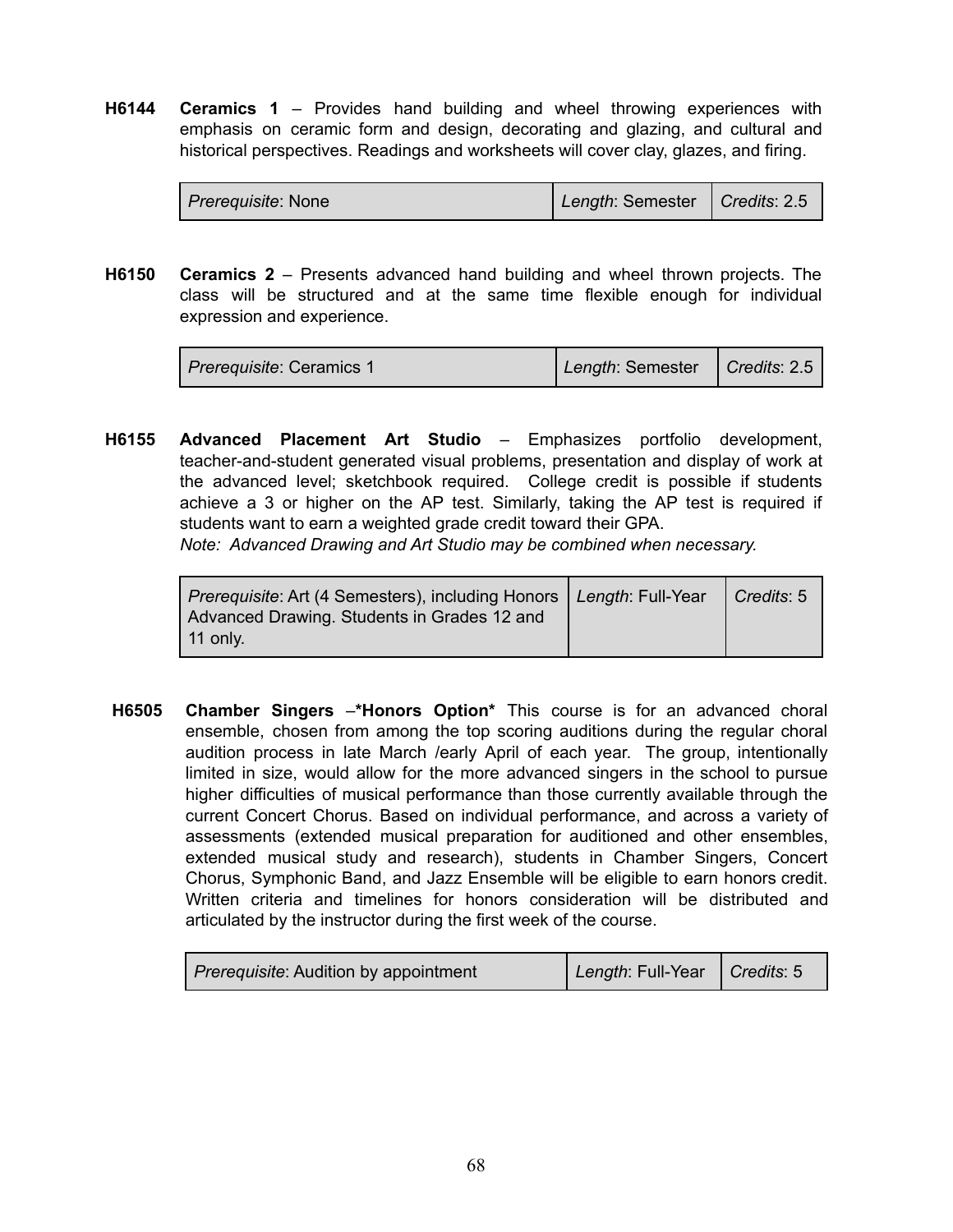**H6515 Concert Chorus** – **\*Honors Option\*** This course welcomes students interested in singing a variety of diverse styles of music including western choral music, musical theater, and pop with an emphasis on learning vocal techniques and the fundamentals of sight singing. The course is performance-oriented with **required** participation in concerts and school/community events. Membership in Concert Chorus or Chamber Singers, along with recommendation of the choral director, is required of students planning to apply for All-Shore and/or All-State consideration. Based on individual performance, and across a variety of assessments (extended musical preparation for auditioned and other ensembles, extended musical study and research), students in Chamber Singers, Concert Chorus, Symphonic Band, and Jazz Ensemble will be eligible to earn honors credit. Written criteria and timelines for honors consideration will be distributed and articulated by the instructor during the first week of the course.

| <i>Prerequisite:</i> Audition by appointment | Length: Full-Year   Credits: 5 |  |
|----------------------------------------------|--------------------------------|--|
|                                              |                                |  |

**H6525 Symphonic Band** – \***Honors Option**\* This course welcomes students interested in playing various styles of music, with an emphasis on proper technique and the fundamentals of sight playing. The course is performance-oriented with required participation in concerts and school/community events **Students are required to participate in a variety of public performances after school hours (including football games for which they are eligible to earn community service hours and a Varsity letter). Alternate performance assignments are available for students whenever unable to participate in performances.** Membership in Symphonic Band or Jazz Ensemble, along with recommendation of the band director, is required of students planning to apply for All-Shore, All-Region, or All-State consideration. Based on individual performance, and across a variety of assessments (extended musical preparation for auditioned and other ensembles, extended musical study and research), students in Chamber Singers, Concert Chorus, Symphonic Band, and Jazz Ensemble will be eligible to earn honors credit. Written criteria and timelines for honors consideration will be distributed and articulated by the instructor during the first week of the course.

| <i>Prerequisite:</i> Audition by appointment | Length: Full-Year   Credits: 5 |  |
|----------------------------------------------|--------------------------------|--|
|----------------------------------------------|--------------------------------|--|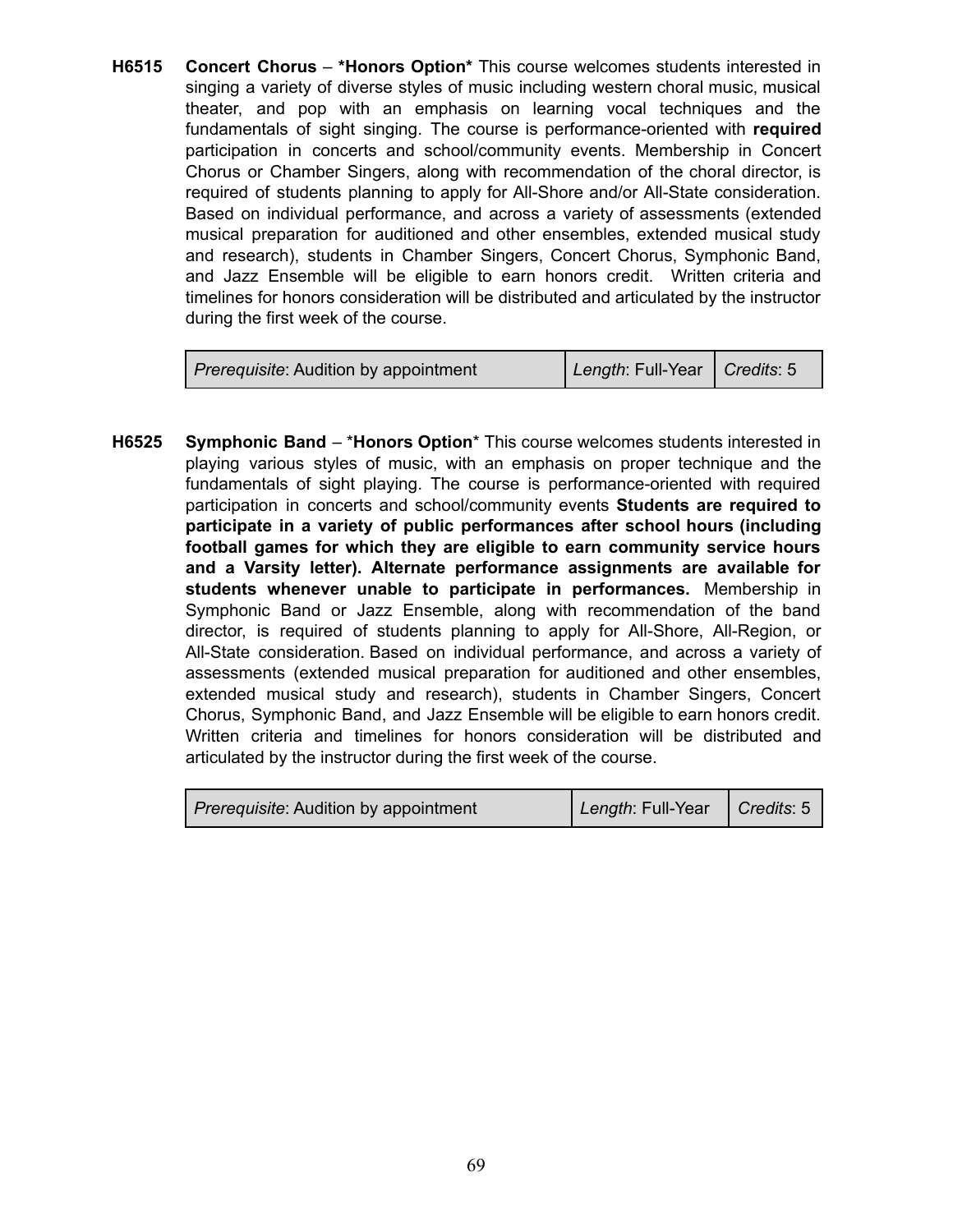**H6535 Jazz Ensemble** – **\*Honors Option**\* This course explores the Jazz idiom within the context of performance. Jazz styles, history, theory, and improvisation from Ragtime to Bebop are explored. The course is performance-oriented with required participation in concerts and school/community events. **Students are required to participate in a variety of public performances after school hours (including football games for which they are eligible to earn community service hours and a Varsity letter). Alternate performance assignments are available for students whenever unable to participate in performances.** Membership in Jazz Ensemble or Symphonic Band, along with recommendation of the band director, is required of students planning to apply for All-Shore, All-Region, or All-State consideration. Based on individual performance, and across a variety of assessments (extended musical preparation for auditioned and other ensembles, extended musical study and research), students in Chamber Singers, Concert Chorus, Symphonic Band, and Jazz Ensemble will be eligible to earn honors credit. Written criteria and timelines for honors consideration will be distributed and articulated by the instructor during the first week of the course.

| <i>Prerequisite:</i> Audition by appointment | Length: Full-Year | $\vert$ Credits: 5 $\vert$ |
|----------------------------------------------|-------------------|----------------------------|
|----------------------------------------------|-------------------|----------------------------|

**H6545** American 20<sup>th</sup> Century Music – Through this non-performance course, students gain a clear understanding of the social, historical, and musical timeline that has evolved during the 20<sup>th</sup> century. The development of both classical and popular musical styles is taught through in-class demonstrations, recordings, and videos.

| Prerequisite: Audition by appointment | Length: Semester   Credits: 2.5 |
|---------------------------------------|---------------------------------|
|---------------------------------------|---------------------------------|

**H6010 Acting 1** – Provides understanding and appreciation for the specific skills and processes inherent in the art of acting by exploring the history and techniques associated with the craft. Students engage in basic vocabulary, warm-up techniques, improvisation, script analysis, and character development through short scenes, monologues, and full-length contemporary comedic and dramatic scripts. This course is intended for any individual wishing to develop poise, confidence, and improved speaking skills while working in a supportive, collaborative environment.

| <i>Prerequisite:</i> None | Length: Semester   Credits: 2.5 |  |
|---------------------------|---------------------------------|--|
|---------------------------|---------------------------------|--|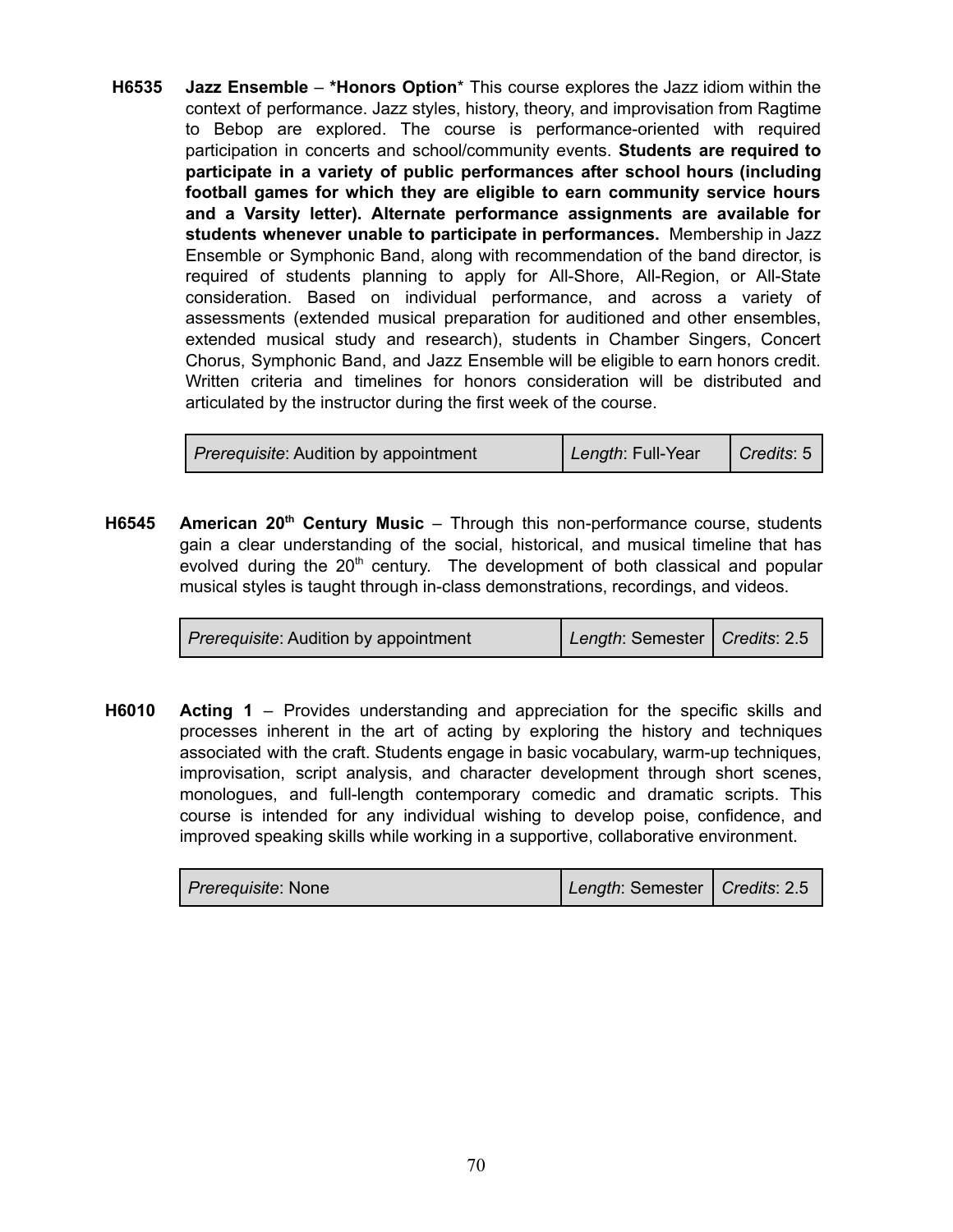**H6115 Honors Acting 2** – A continuation of the concepts and skills introduced in Acting 1 through deeper exploration of classical and modern styles of performance. Scene work may include plays from Greek & Roman theatre, Shakespearean drama, Absurdist theatre, and contemporary works. This course is intended for any individual wishing to develop poise, confidence, and improved speaking skills while working in a supportive, collaborative environment. The course will culminate with a public showcase of students' work.

| <i>Prerequisite:</i> Acting 1 AND/OR Audition | Length:Semester | $\vert$ Credits: 2.5 |
|-----------------------------------------------|-----------------|----------------------|
|-----------------------------------------------|-----------------|----------------------|

**H6116 Honors Acting 3** – A career-related performing arts course that extends skills begun in Acting 1 and Acting 2 with a focus on student artistry and creative voice. Performance projects will be devised for specific audiences, which may include other schools, parents, peers, and/or community members. An example may be a children's play performed in district elementary schools; an interactive, partially improvised, or devised piece that may include collaboration with in-school or community-based programs. Students may also have the chance to compete in a statewide acting competition dependent upon competition scheduling and availability.

| <b>Prerequisite: Honors Acting 2 AND/OR Audition</b> | Length:Semester   Credits: 2.5 |  |
|------------------------------------------------------|--------------------------------|--|
|                                                      |                                |  |

**H6550 Music Technology 1** – Open to all musicians and non-musicians who want to further their knowledge concerning digital recording techniques. This course will take place in a lab setting where students will become familiar with, and use, recording software and MIDI applications to create their own musical compositions. In addition, students will learn basic concepts of music theory such as scales, chords and song structure. They will gain piano keyboarding skills as well as an understanding of music notation software.

| <i>Prerequisite:</i> None | Length: Semester   Credits: 2.5 |  |
|---------------------------|---------------------------------|--|
|---------------------------|---------------------------------|--|

**H6555 Music Technology 2** – A continuation of the concepts addressed in Music Technology 1, this course will allow for advanced study of recording software and MIDI applications; students will master more intricate concepts of music theory, and will further enhance their piano keyboarding skills and understanding of music notation software.

| Prerequisite: Music Technology 1 | Length: Semester   Credits: 2.5 |  |
|----------------------------------|---------------------------------|--|
|----------------------------------|---------------------------------|--|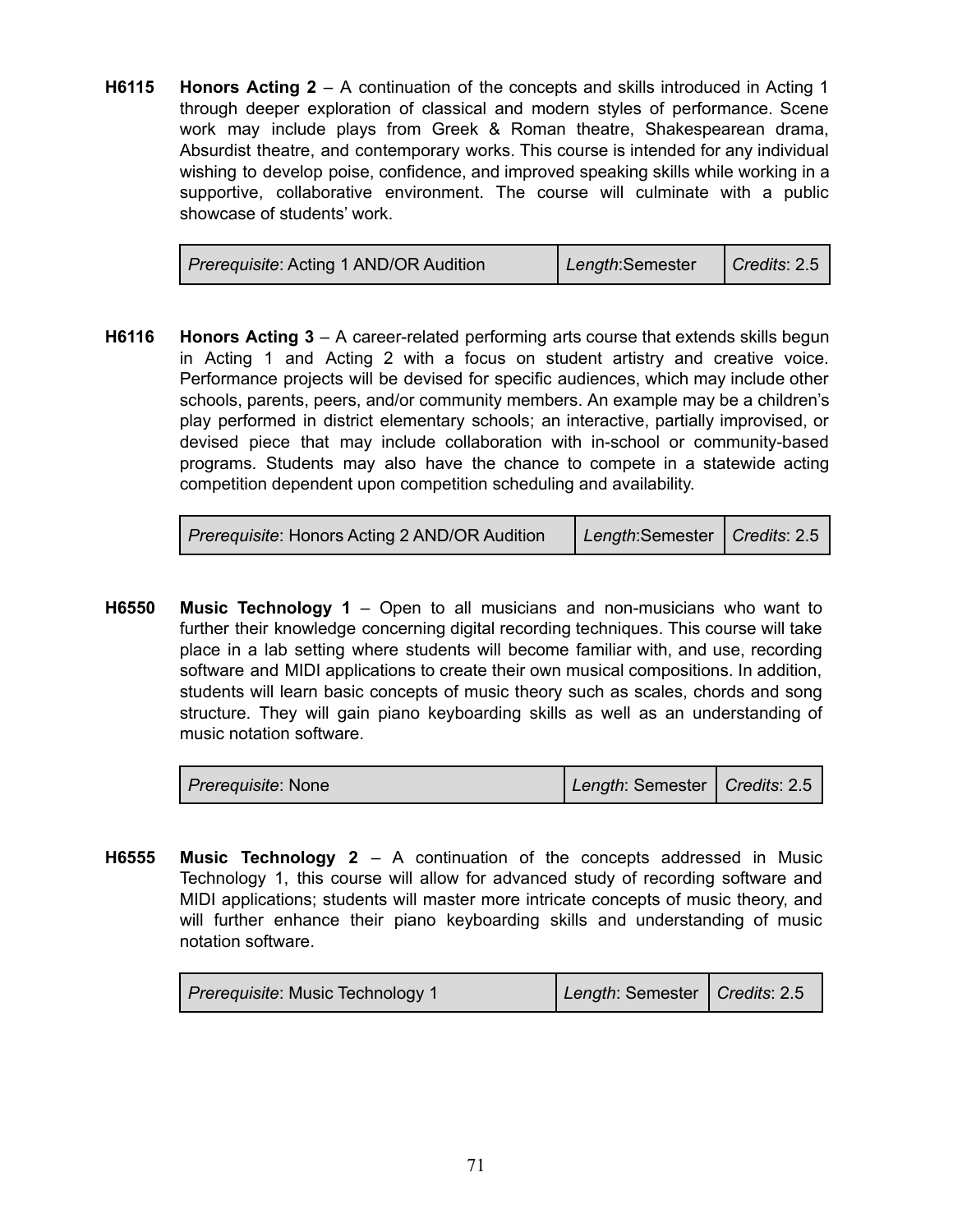**H6500 Introduction to Music Theory** – Designed for students with no musical knowledge who wish to understand the fundamentals of music or those who wish to brush up on the basics of music theory. Students will be taught the first steps in music (the staff, notes, and rhythms) through the complexities of scales, modes, and form. Additionally, students will learn sight reading, aural training, and the basics of dictation and composition.

| <i>Prerequisite:</i> None | Length: Semester   Credits: 2.5 |  |
|---------------------------|---------------------------------|--|
|---------------------------|---------------------------------|--|

**H6560 Music Theory 1** – A course that develops an understanding of how music is written and performed in the Western musical culture. The fundamentals of music, including elements of pitch and rhythm, chords, tonalities, voice leading, dictation, and composition will be addressed. Aural aspects of music, such as ear training and sight-reading, will also be explored. Previous musical study, such as an instrumental background, is encouraged but not required.

| Prerequisite: Introduction to Music Theory (>80) Length: Full-Year Credits: 5 |  |
|-------------------------------------------------------------------------------|--|
| OR (>85) on Qualifying Exam                                                   |  |

**H6501 Advanced Placement Music Theory** – In this course, students learn to recognize, understand, and describe the basic forms and processes of music. Students develop skills by listening to, reading, writing, and performing a wide variety of music. The skills students learn include: identifying features of pitch, interval, scales and keys, chords, meter, rhythm, and other musical concepts in performed and notated music; singing a notated melody on sight; notating music that is heard; and completing music based on cues, following common-practice style. The program prepares students for intermediate and advanced college courses by making demands upon the equivalent to those made by a full-year introductory college course. College credit is possible if students achieve a 3 or higher on the AP test. Similarly, taking the AP test is required if students want to earn a weighted grade credit toward their GPA.

| <i>Prerequisite: None</i> | Length: Full-Year | $\vert$ Credits: 5 |
|---------------------------|-------------------|--------------------|
|---------------------------|-------------------|--------------------|

**H6700 Dance 1** – This course, open to students of all dance backgrounds (no prior formal training required), will feature a comprehensive overview of dance instruction aligned with the state-approved model dance curriculum. Students will be exposed to a variety of dance techniques including, but not limited to: ballet, modern, jazz, tap and hip-hop. In addition to performance, the course will touch on topics such as dance history, physiology, nutrition, careers and cultural influences. The course will culminate with a required public performance.

| <i>Prerequisite:</i> None | Length: Semester   Credits: 2.5 |  |
|---------------------------|---------------------------------|--|
|---------------------------|---------------------------------|--|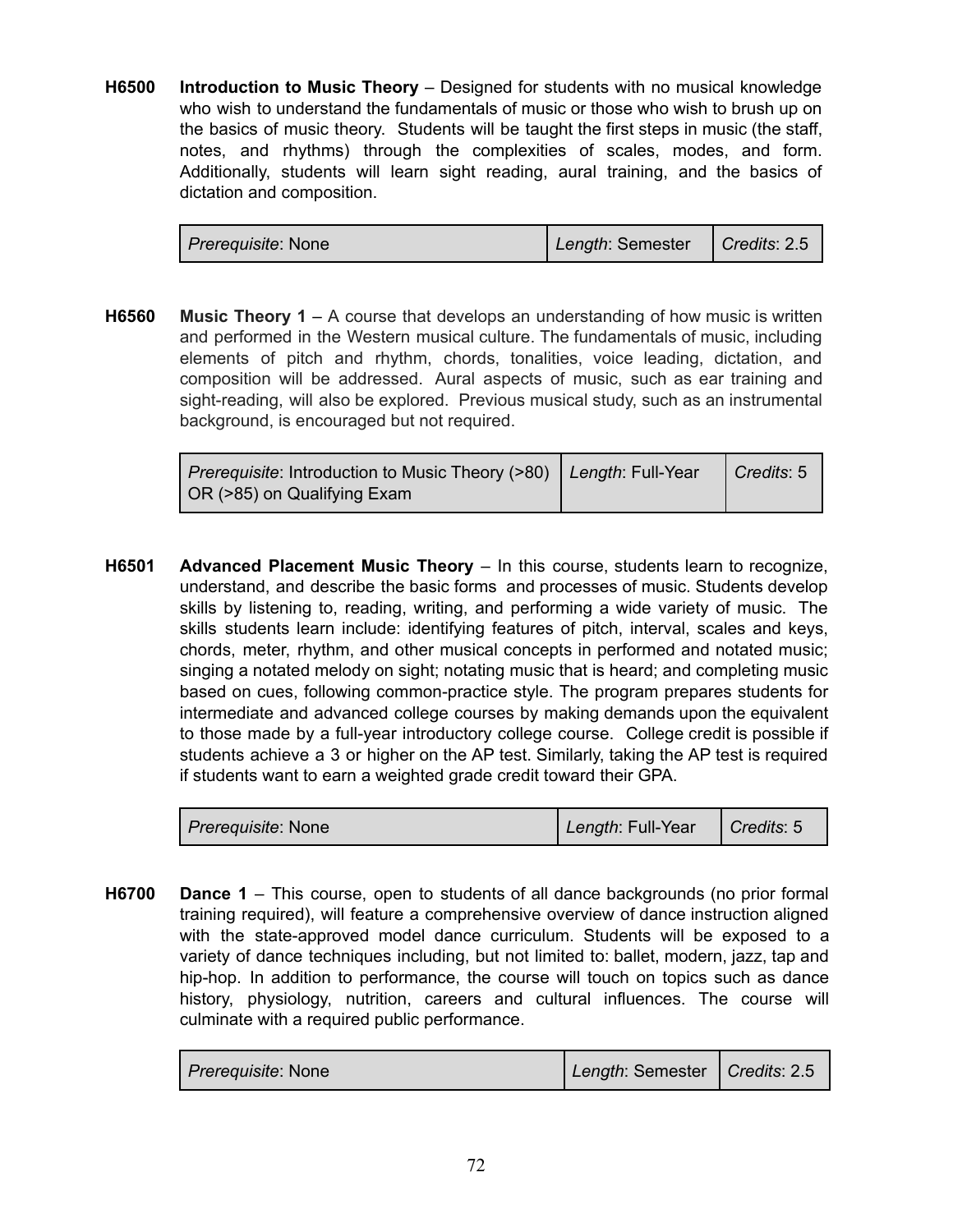**H6705 Dance 2** – A continuation of the concepts addressed in Dance 1, this course will allow for advanced study. Students will be exposed to a variety of dance techniques including, but not limited to: ballet, modern, jazz, tap and hip-hop. In addition to performance, the course will touch on topics such as dance history, physiology, nutrition, careers and cultural influences. The course will culminate with a public performance.

**H6710 Dance 3** – This course is a continuation of Dance 1 and Dance 2 and provides students with the opportunity to continue their study of advanced dance technique, dance history, social and cultural implications within dance, anatomic and kinesthetic awareness and compositional skills. With a focus on composition, students in this course will be able to explore and develop their own artistic voice. The goal of this course is for students to continue to strengthen their skills as a dancer as well as create dance works that express their experiences and interpretations of the world around them.

| <i>Prerequisite: Dance 1 and 2</i> | Length: Semester   Credits: 2.5 |  |
|------------------------------------|---------------------------------|--|
|------------------------------------|---------------------------------|--|

**H6120 Playwriting** – This course examines the structures of theatrical storytelling through the reading and writing of dramatic works. Students will write, revise, and workshop an original play. Students may enter their work into local, regional and national competitions as well as have the opportunity to have their works performed by professional actors.

| <i>Prerequisite:</i> None | Length: Semester   Credits: 2.5 |  |
|---------------------------|---------------------------------|--|
|---------------------------|---------------------------------|--|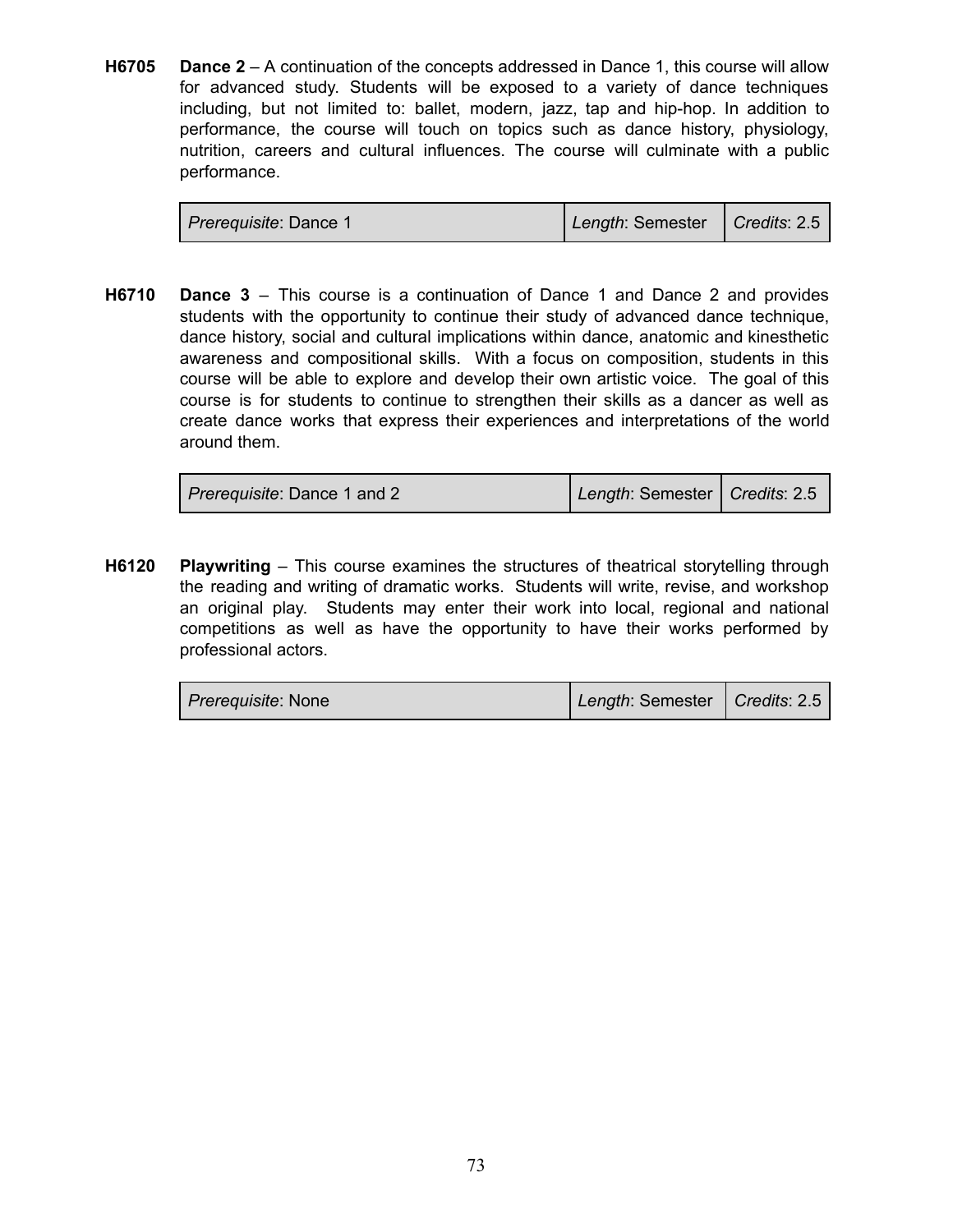## **WORLD LANGUAGES**

Students have a one-year graduation requirement; however, it is strongly recommended that college bound students complete a **minimum of a two-year sequence** of one language at the high school level. To demonstrate commitment to an academically challenging program, students should continue their study through levels 4 or higher. Provided minimum competency is achieved, Level 1 courses taken at W.R. Satz School may not be repeated in high school.

**H4100 Chinese 1** – Introduces the Chinese language with basic skill development and everyday vocabulary. Focus is on pinyin for phonetics, dialogues, basic grammar and introduction of Chinese characters. Cultural topics are included.

| <i>Prerequisite: None</i> | Length: Full-Year   Credits: 5 |  |
|---------------------------|--------------------------------|--|
|---------------------------|--------------------------------|--|

**H4105 Chinese 2** – Reviews Chinese 1 concepts with increased emphasis on skill building and character recognition. Grammatical focus: basic grammar, complex sentences, and dialogue development reflecting modern Chinese society and business. Cultural focus: calligraphy, customs, and art.

| Prerequisite: Chinese 1 (≥70) | Length: Full-Year   Credits: 5 |  |
|-------------------------------|--------------------------------|--|
|-------------------------------|--------------------------------|--|

**H4110 Chinese 3** – Emphasizes speaking, reading, and writing the language using Chinese characters. Grammatical focus: important components of grammar, including time clauses and conjunctions. Cultural focus: diverse Chinese cultures.

| Prerequisite: Chinese 2 (≥70) | Length: Full-Year   Credits: 5 |  |
|-------------------------------|--------------------------------|--|
|-------------------------------|--------------------------------|--|

**H4115 Honors Chinese 4** – Increases emphasis on reading, speaking, character recognition and writing, syntax building, text analysis, and composition skills. Cultural focus: short stories, extracts of Chinese writers, poems, newspaper ads, and oral discussion/presentations.

| Prerequisite: Chinese 3 (≥80) | Length: Full-Year   Credits: 5 |  |
|-------------------------------|--------------------------------|--|
|-------------------------------|--------------------------------|--|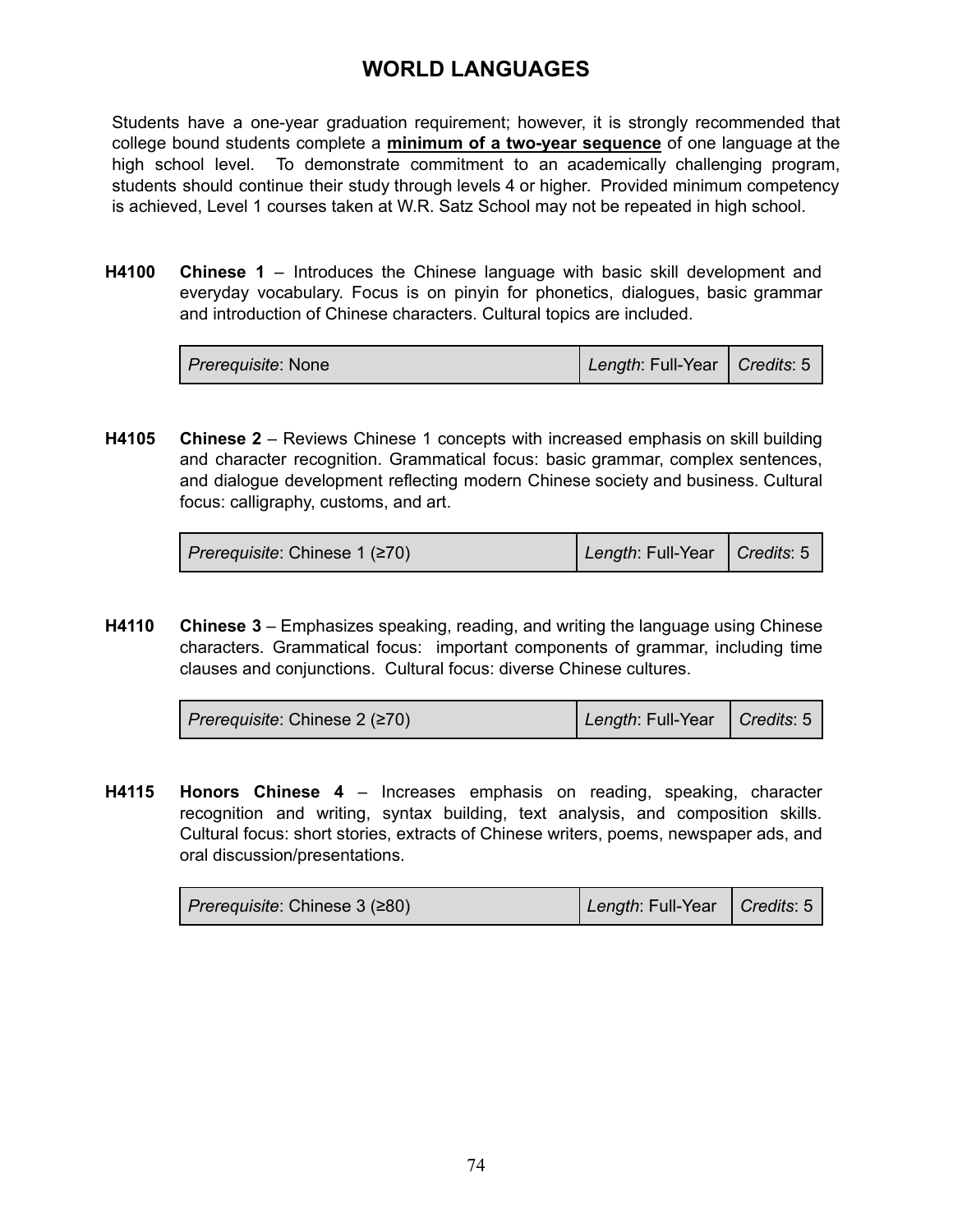**H4120 Advanced Placement Chinese** – This course deepens students' immersion into the language & culture of the Chinese speaking world, and further develops their proficiency across the full range of language skills. General activities include conversation based on daily life activities, role plays, debates, oral reports, storytelling and discussions of Chinese films. The program prepares students for intermediate and advanced college courses by making demands upon them equivalent to those made by a full-year introductory college course. College credit is possible if students achieve a 3 or higher on the AP test. Similarly, taking the AP test is required if students want to earn a weighted grade credit toward their GPA. **SUMMER ASSIGNMENT REQUIRED**.

| <i>Prerequisite:</i> Honors Chinese 4 (≥80) | Length: Full-Year   Credits: 5 |  |
|---------------------------------------------|--------------------------------|--|
|---------------------------------------------|--------------------------------|--|

**H4200 French 1** – is a communicative course emphasizing the three modes of communication; Presentational, Interpretive and Interpersonal. The course uses a thematic curriculum and is aligned to the latest national and state World Languages standards. The use of differentiation and implementation of a *natural approach* to second language acquisition allows for the development of authentic meaningful educational experiences. The course covers grammatical structures such as noun/adjective agreement, present, near future and past verb tenses, and explores cultural and historical aspects of France in an enjoyable and clear manner.

| <i>Prerequisite: None</i> | Length: Full-Year   Credits: 5 |  |
|---------------------------|--------------------------------|--|
|---------------------------|--------------------------------|--|

**H4205 French 2** – This course continues to strengthen student performance in the three modes of communication introduced in French 1. Its purpose is to further develop student proficiency in the French language and culture using a thematic curriculum and the development of authentic meaningful educational experiences. The grammatical focus continues to build upon vocabulary development, verb tenses and usage and increased proficiency through the integration of content from various subject areas while infusing linguistic and cultural awareness.

| <i>Prerequisite:</i> French 1 ( $\geq$ 70) | Length: Full-Year   Credits: 5 |  |
|--------------------------------------------|--------------------------------|--|
|--------------------------------------------|--------------------------------|--|

**H4210 French 3** – This course continues with the progression of language learning using the modes of communication with an emphasis on oral proficiency and listening skills. Through differentiation and the implementation of *natural approach* to second language acquisition, all of the domains of language are developed with an emphasis on the growth of language skills aligned to the novice-high and intermediate low proficiency standards. A more structurally intensive focus is on grammar, as well as an exploration of cultural comparisons between French-speaking countries.

| Prerequisite: French 2 (≥70) | Length: Full-Year   Credits: 5 |  |
|------------------------------|--------------------------------|--|
|------------------------------|--------------------------------|--|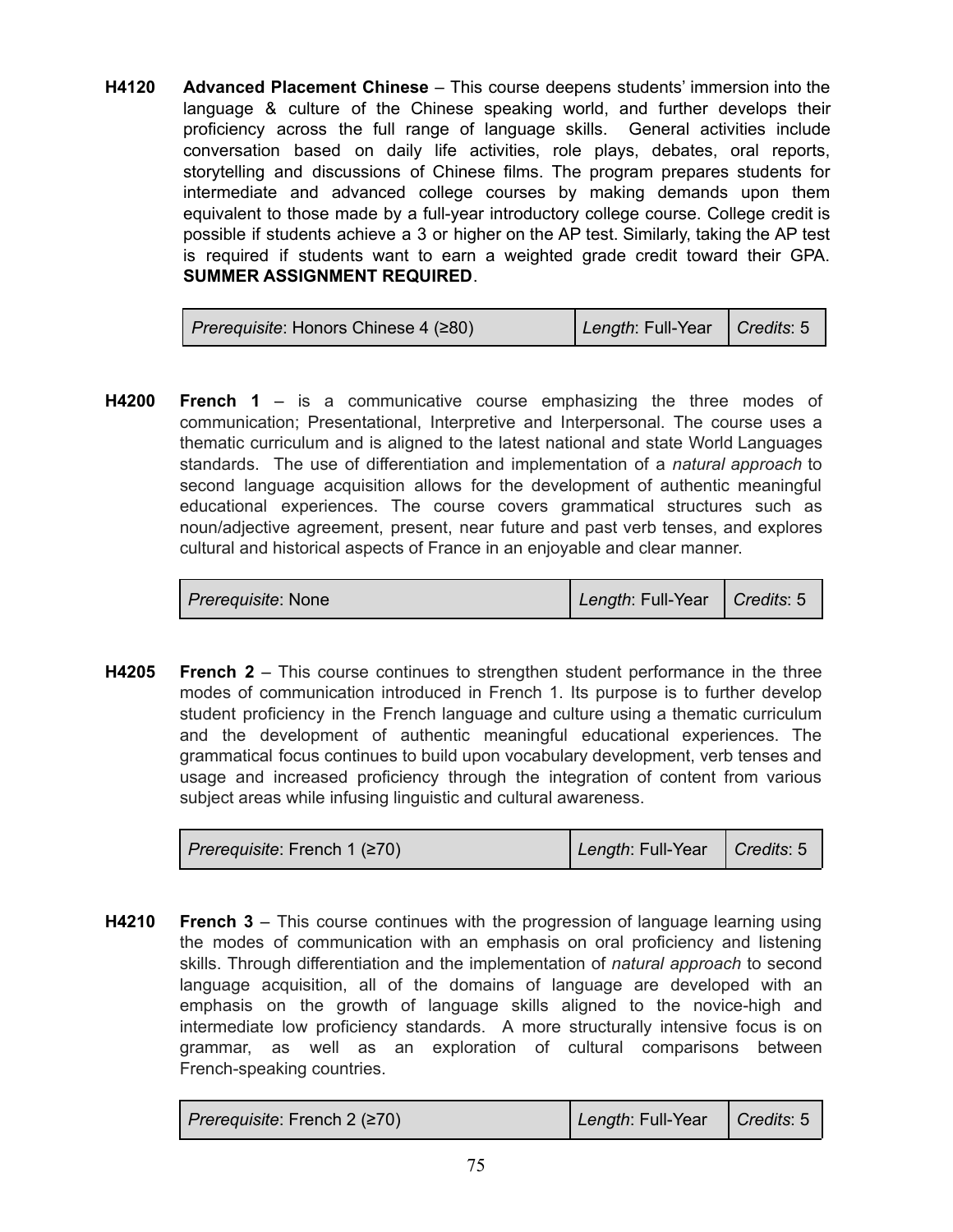**H4215 Honors French 4** – Increases emphasis on reading, speaking, and refining composition skills. Grammatical focus: indicative mood review including perfect tenses, present and past subjunctive, and pronouns. Cultural focus: literary extracts of French and Francophone authors, debates, films, discussion, novelette, and play.

| Prerequisite: French 3 (≥80) | Length: Full-Year   Credits: 5 |  |
|------------------------------|--------------------------------|--|
|------------------------------|--------------------------------|--|

**H4220 Advanced Placement French** – Emphasizes the in-depth studies of French language and literature and includes extensive discussions within six authentic topical and cultural themes. The course expands upon the aural, oral, grammar, reading and writing skills mastered in Honors French 4. The program prepares students for intermediate and advanced college courses by making demands upon them equivalent to those made by a full-year introductory college course. College credit is possible if students achieve a 3 or higher on the AP test. Similarly, taking the AP test is required if students want to earn a weighted grade credit toward their GPA. **SUMMER ASSIGNMENT REQUIRED.**

| Prerequisite: Honors French 4 (≥80) | Length: Full-Year   Credits: 5 |  |
|-------------------------------------|--------------------------------|--|
|                                     |                                |  |

**H4300 Italian 1** – This is a communicative course emphasizing the three modes of communication; presentational, interpretive and interpersonal. The course uses a thematic curriculum and is aligned to the latest national and state World Languages standards. This communicative approach, supported by an understanding of the building blocks of language, forms the basis for future success and a lifelong love of the Italian language. The course covers grammatical structures such as parts of speech, present and past verb tenses, and explores cultural and historical aspects of Italy in an enjoyable and clear manner.

| <i>Prerequisite: None</i> | Length: Full-Year   Credits: 5 |  |
|---------------------------|--------------------------------|--|
|                           |                                |  |

**H4305 Italian 2** – This course continues to strengthen student performance in the three modes of communication introduced in Italian 1. Its purpose is to further develop student proficiency in the Italian language and culture using a thematic curriculum and the development of authentic meaningful educational experiences. The grammatical focus continues to build upon vocabulary development, verb tenses and usage and increased proficiency through the integration of content from various subject areas while infusing linguistic and cultural awareness.

| Prerequisite: Italian 1 ( $\geq 70$ ) | Length: Full-Year | $\bigcap$ Credits: 5 |
|---------------------------------------|-------------------|----------------------|
|---------------------------------------|-------------------|----------------------|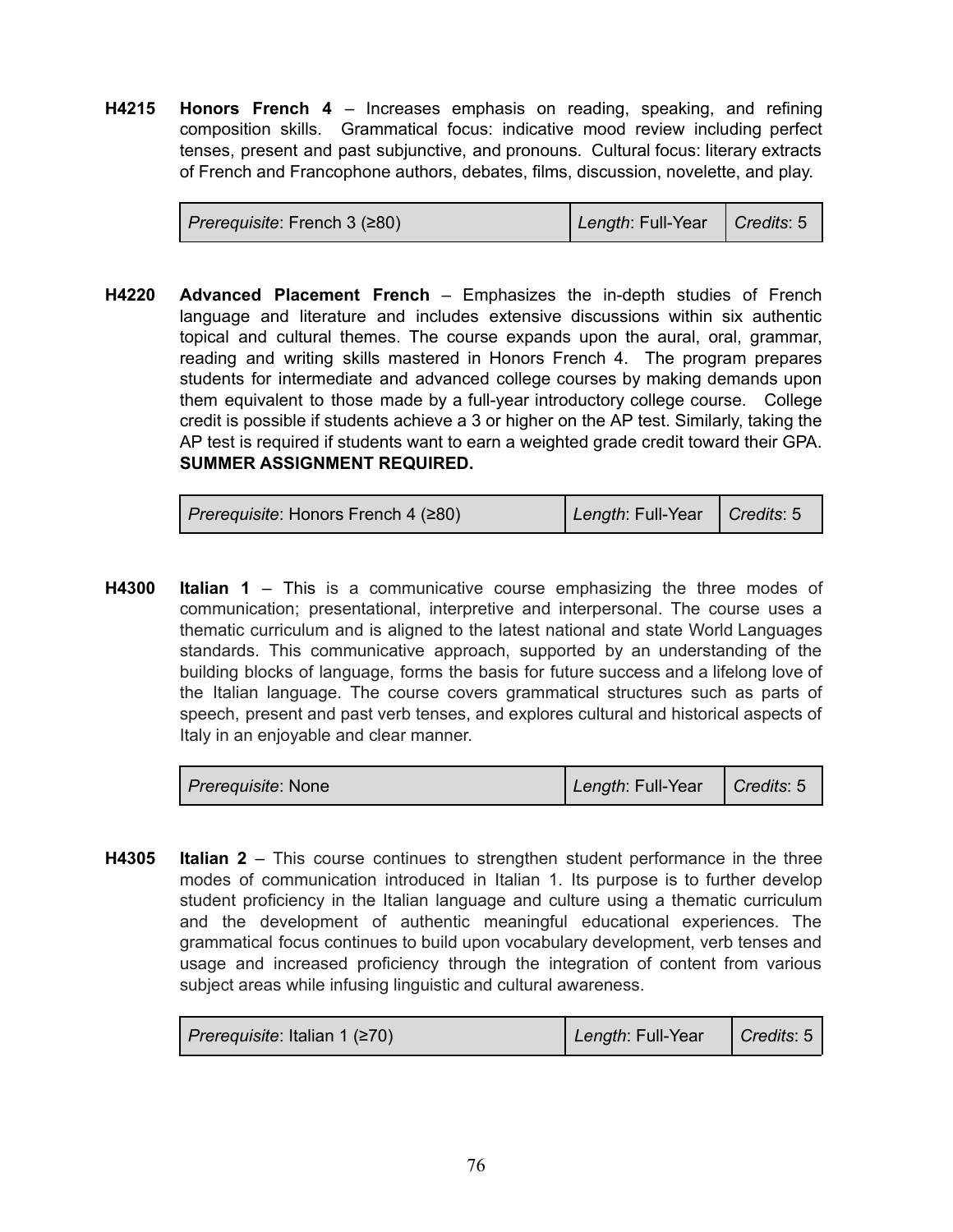**H4310 Italian 3** – This course continues with the progression of language learning using the modes of communication with an emphasis on oral proficiency and listening skills. Course strategies will further develop strong vocabulary skills and mastery of designated grammar points, verb tenses, and linguistic constructions/devices through active and consistent engagement in an array of instructional experiences that includes various performance based assessments and the integration of content from various subject areas while infusing linguistic and cultural awareness.

| Prerequisite: Italian 2 ( $\geq$ 70) | Length: Full-Year   Credits: 5 |  |
|--------------------------------------|--------------------------------|--|
|--------------------------------------|--------------------------------|--|

**H4315 Honors Italian 4** – This is an intermediate-mid course designed to increase students' communicative competence in speaking, writing, listening, and reading, while simultaneously expanding their cultural awareness, knowledge and appreciation. Students learn and use more sophisticated vocabulary and more complex grammatical structures with the aim of increasing and improving spoken and written self-expression and cultural knowledge and understanding. Students will demonstrate an ability to comprehend, discuss, and analyze specific aspects of contemporary Italian culture through a wide range of materials: newspapers and magazines articles, authentic letters, advertisement, online blogs, interviews, radio and TV program excerpts, and public speeches and announcements. The course aims to reinforce and expand the vocabulary related to the problems of today's globalized world and is designed to foster the acquisition of relevant cultural information through the integrated study of authentic materials and literature.

| <i>Prerequisite</i> : Italian 3 (≥80) | Length: Full-Year | $\vert$ Credits: 5 |
|---------------------------------------|-------------------|--------------------|
|                                       |                   |                    |

**H4320 Advanced Placement Italian** – This is an advanced language and culture course in which students study grammar, read from a selection of fictional and non-fictional materials, and further develop their communicative skills. The course reflects current thinking regarding second language instruction and acquisition. Its aim is to develop listening, speaking, reading, and writing skills within a cultural frame of reference reflective of the richness of the Italian language and culture. The course will also focus on the structural aspects of the language while interweaving cultural content throughout the course. College credit is possible if students achieve a 3 or higher on the AP test. Similarly, taking the AP test is required if students want to earn a weighted grade credit toward their GPA. **SUMMER ASSIGNMENT REQUIRED**.

| Prerequisite: Honors Italian 4 (≥80) | Length: Full-Year | $\vert$ Credits: 5 |
|--------------------------------------|-------------------|--------------------|
|--------------------------------------|-------------------|--------------------|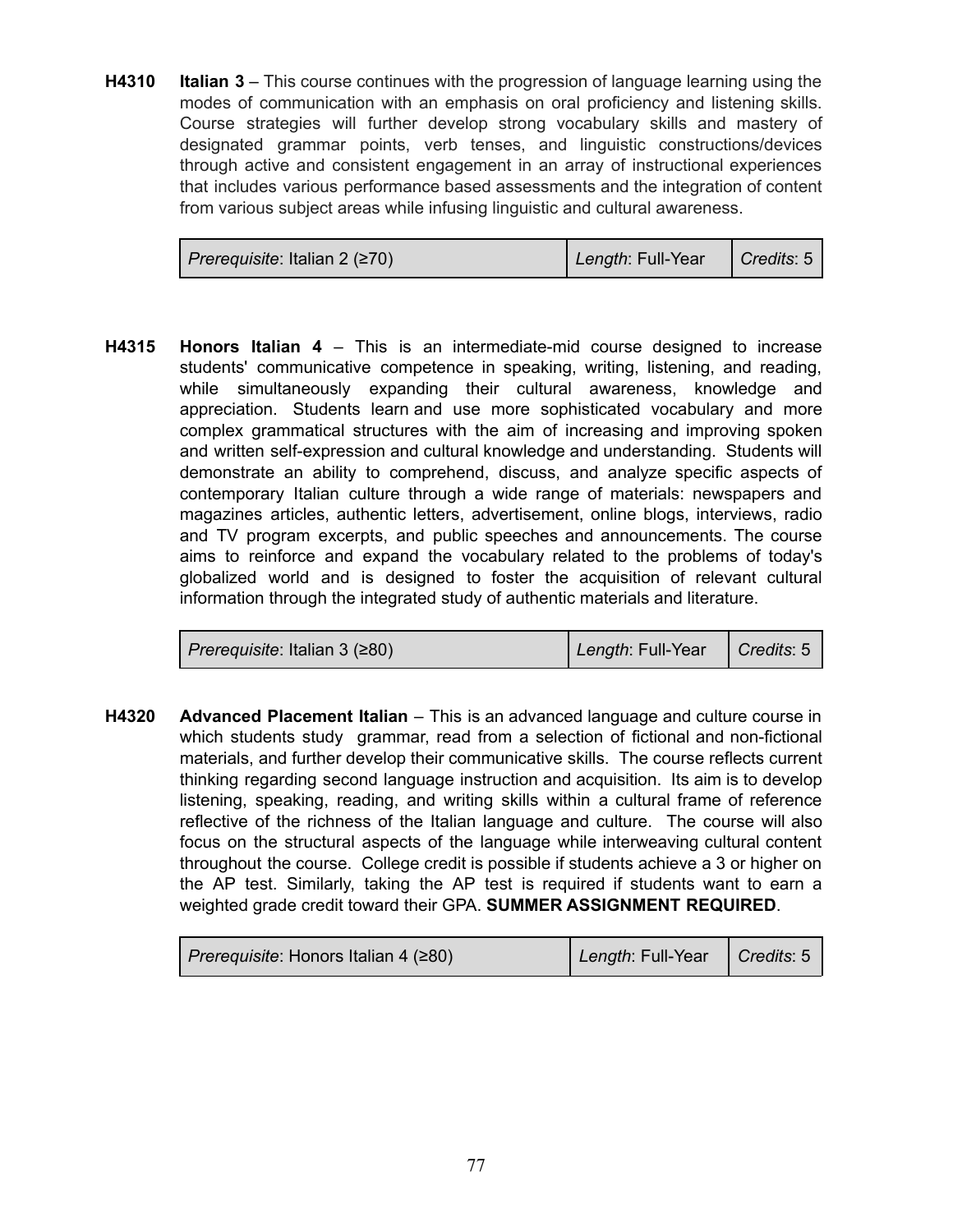**H4400 Latin 1** – This introductory course presents the basic skills of vocabulary building, grammatical forms and syntax. The fundamentals of grammar such as declensions of nouns and adjectives, verb tenses and case uses are studied for the development of basic reading and writing skills. This course is recommended for any student interested in learning the Latin language and Roman culture. Cultural focus: includes many real-life stories based in ancient Pompeii and Roman Britain. **SUMMER ASSIGNMENT REQUIRED.**

| <i>Prerequisite:</i> None | Length: Full-Year   Credits: 5 |  |
|---------------------------|--------------------------------|--|
|---------------------------|--------------------------------|--|

**H4405 Latin 2** – A comprehensive review of Latin I grammar and introduces Latin II concepts through the continuing story of Quintus Caecilius after his escape from the eruption of Vesuvius. The geographical focus will be Roman Britain, a country rich in early Roman heritage and ancient Alexandria with a special emphasis on comparing and contrasting life in these very different corners of the Roman Empire during the  $1<sup>st</sup>$ century C.E. Grammatical focus will be the subjunctive mood, participles, and infinitives with continued reinforcement of vocabulary development and translation techniques. Cultural focus:the Roman army, the Romano-British town of Aquae Sulis, Fishbourne Palace, socio-economic issues in Roman Britain and ancient Alexandria, the politics of conquest during the time of Domitian. **SUMMER ASSIGNMENT REQUIRED.**

| Prerequisite: Latin 1 (≥70) | Length: Full-Year   Credits: 5 |  |
|-----------------------------|--------------------------------|--|
|-----------------------------|--------------------------------|--|

**H4410 Latin 3** – Combines a continuation of the storyline set in Rome along with actual selections from real Roman authors. Grammatical focus: comprehensive grammar review and continued vocabulary development. Literary focus: selections from personal letters, epic poetry, lyric poetry, history, and ancient epigrams. Cultural focus: the political and social aspects of the Roman Republic and Empire with special emphasis on main events spanning the Ciceronian Age, Augustan Age, and reigns of Domitian and Trajan. **SUMMER ASSIGNMENT REQUIRED.**

| Prerequisite: Latin 2 (≥70) | Length: Full-Year   Credits: 5 |  |
|-----------------------------|--------------------------------|--|
|-----------------------------|--------------------------------|--|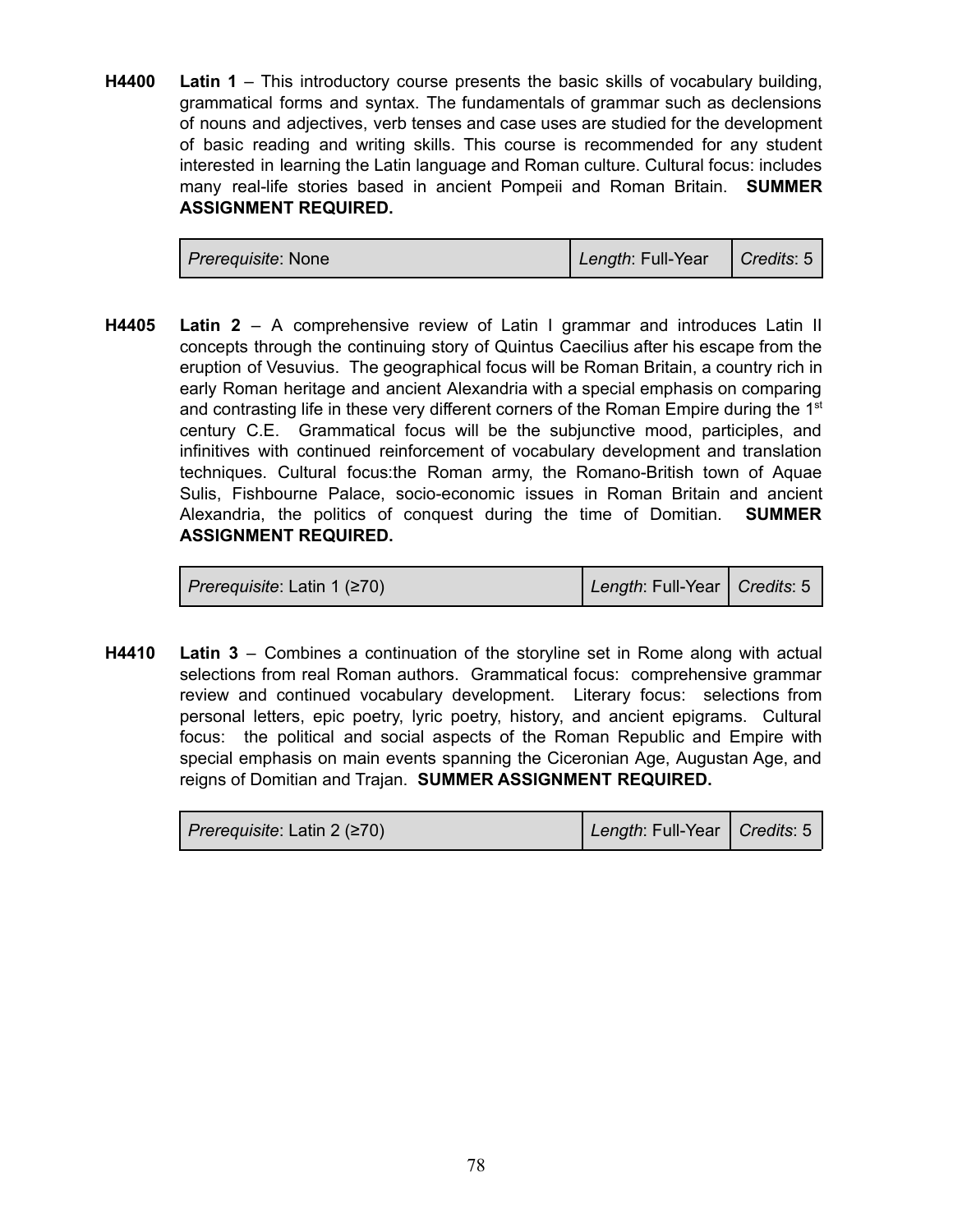**H4415 Advanced Placement Latin: (Virgil – Caesar)** – This course will focus on the required AP syllabus readings, in both Latin and English, from Virgil's Aeneid and Caesar's Commentarii De Bello Gallico. The AP Latin syllabus of required readings will be followed with an emphasis on developing student abilities in these areas: literary genres (epic and historical commentary), overview of artistry and style, grammatical structures, Latin morphology, sight translation, reading Latin aloud, literal translation, figures of speech, scansion, written analysis and interpretation of text within the social, historical, and political setting of the Roman Republic and Augustan Age. College credit is possible if students achieve a 3 or higher on the AP test. Similarly, taking the AP test is required if students want to earn a weighted grade credit toward their GPA. **SUMMER ASSIGNMENT REQUIRED.**

| <i>Prerequisite</i> : Latin 3 (≥80) OR Honors Latin 4 | Length: Full-Year   Credits: 5 |  |
|-------------------------------------------------------|--------------------------------|--|
| (≥80)                                                 |                                |  |

**H4421 Honors Latin 4** – The course content will be derived from the poetry and prose of Roman authors. The course will introduce students to a variety of literary styles and the history and culture of Rome. Students will develop skills in the following areas: translation, literary analysis, scansion, and interpretation of text within cultural, political, and social contexts of the Roman Republic and Empire. The Honors Latin course will provide primary source experience via a wide range of topics within the poems and prose of the assigned authors. The subject matter will cover personal and political relationships, mythology, politics, social attitudes, and historical reference. **SUMMER ASSIGNMENT REQUIRED**.

| <i>Prerequisite</i> : Latin 3 (≥80) OR AP Latin (≥80) | Length: Full-Year   Credits: 5 |  |
|-------------------------------------------------------|--------------------------------|--|
|-------------------------------------------------------|--------------------------------|--|

**H4500 Spanish 1** – This course concentrates on student performance in the three modes of communication. Its purpose is to develop student proficiency in the Spanish language and culture using a thematic curriculum and the development of authentic meaningful educational experiences. The grammatical focus continues to build upon vocabulary development, verb tenses and usage and increased proficiency through the integration of content from various subject areas while infusing linguistic and cultural awareness.

| <i>Prerequisite</i> : None | Length: Full-Year   Credits: 5 |  |
|----------------------------|--------------------------------|--|
|----------------------------|--------------------------------|--|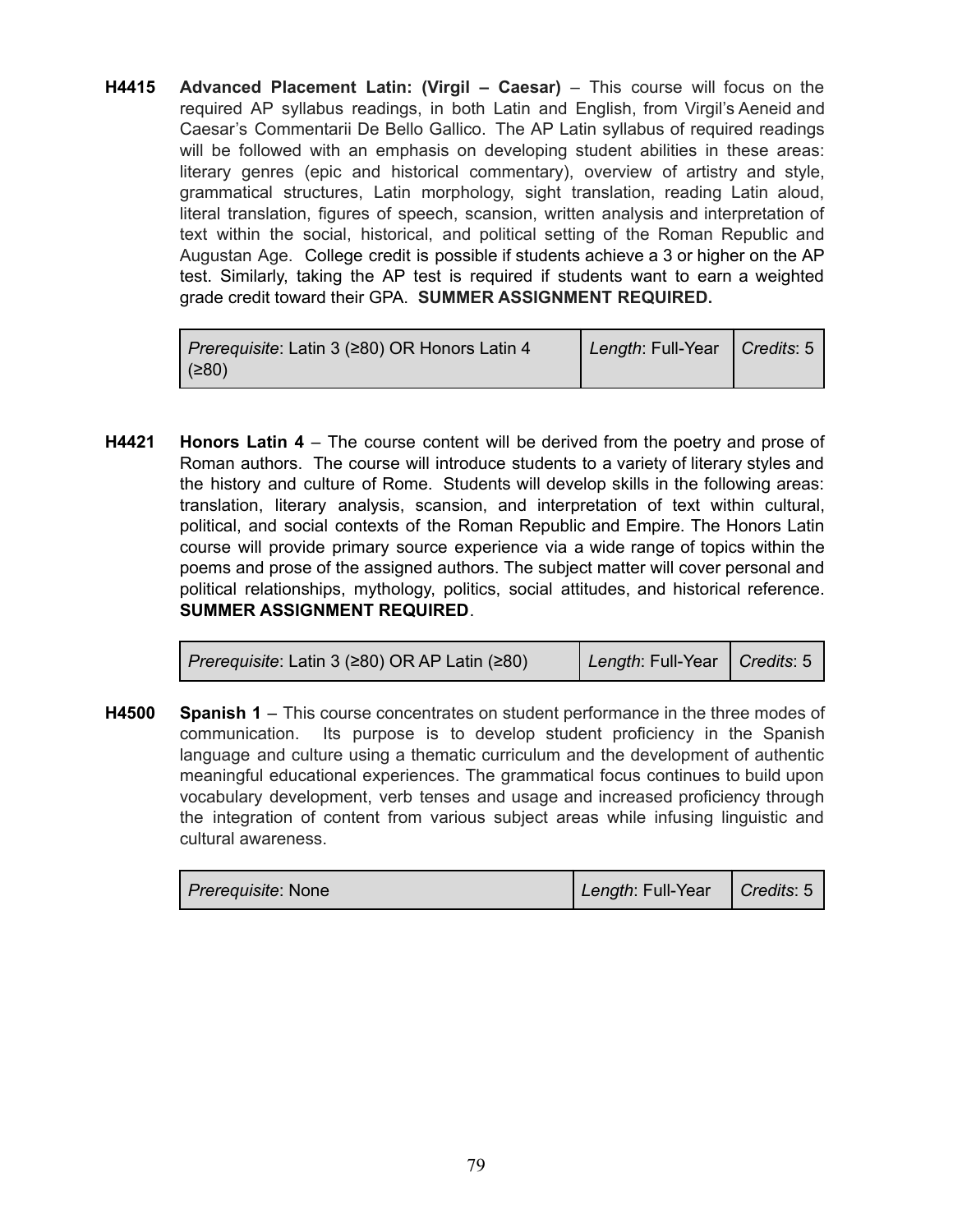**H4505 Spanish 2** – This course continues to strengthen student performance in the three modes of communication introduced in Spanish 1. Its purpose is to further develop student proficiency in the Spanish language and culture using a thematic curriculum and the development of authentic meaningful educational experiences. The grammatical focus continues to build upon vocabulary development, verb tenses and usage and increased proficiency through the integration of content from various subject areas while infusing linguistic and cultural awareness.

| Prerequisite: Spanish 1 (≥70) | Length: Full-Year   Credits: 5 |  |
|-------------------------------|--------------------------------|--|
|-------------------------------|--------------------------------|--|

**H4510 Spanish 3** – This course continues with the progression of language learning using the modes of communication with an emphasis on oral proficiency and listening skills. Through differentiation and the implementation of a *natural approach* to second language acquisition, all of the domains of language are developed with an emphasis on the growth of language skills aligned to the novice-high and intermediate low proficiency standards. There is a more structurally intensive focus on grammar, as well as increased proficiency through the integration of content from various subject areas while infusing linguistic and cultural awareness.

| Prerequisite: Spanish 2 (≥70) | Length: Full-Year   Credits: 5 |  |
|-------------------------------|--------------------------------|--|
|                               |                                |  |

**H4515 Honors Spanish 4** – Increases emphasis on reading, speaking, and refining composition skills. Grammatical focus: complete review of indicative verb tenses and present subjunctive mood, imperfect subjunctive and various fine grammatical points. Cultural focus: oral discussion and written analysis of Spanish plays and Latin American literature, and art and current issues in the Spanish-speaking world.

| Prerequisite: Spanish 3 ( $\geq$ 80) | Length: Full-Year   Credits: 5 |  |
|--------------------------------------|--------------------------------|--|
|--------------------------------------|--------------------------------|--|

**H4520 Advanced Placement Spanish** – Course conducted entirely in the target language. Emphasizes linguistic development in vocabulary, advanced grammar, writing, reading, speaking, and listening skills. Reading and listening examples come from authentic sources meant for Spanish speakers. Class discussion will be based on current issues, reading materials, videos, podcasts, websites and online Hispanic news sources. College credit is possible if students achieve a 3 or higher on the AP test. Similarly, taking the AP test is required if students want to earn a weighted grade credit toward their GPA. **SUMMER ASSIGNMENT REQUIRED**.

| <i>Prerequisite</i> : Honors Spanish 4 (≥80) | Length: Full-Year   Credits: 5 |  |
|----------------------------------------------|--------------------------------|--|
|----------------------------------------------|--------------------------------|--|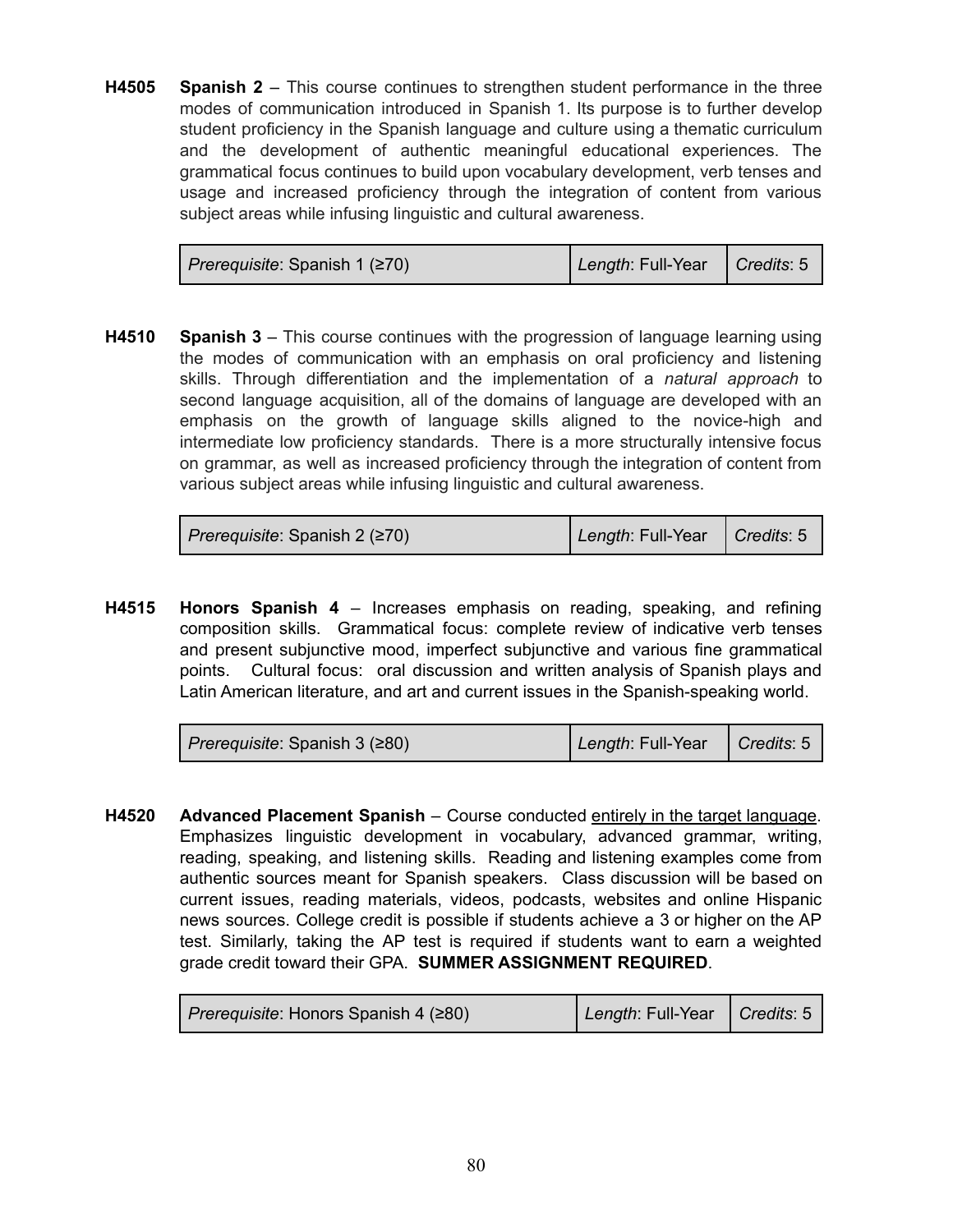- **H4800 Practical Spanish 9** This course, a modified version of *Spanish 1*, presents students with an exposure to the Spanish language and culture. Though vocabulary study and grammar skill building, students will come to understand the answers to the following questions:
	- How do I introduce myself and others?
	- How do introductions differ in various countries?
	- How do I describe myself and others?
	- What do students like to do and how does that compare with students from around the globe?
	- What do people do during a normal school day?
	- How do I talk about my family, house and daily life?
	- How do I talk about foods that I enjoy?

| Prerequisite: Teacher Recommendation | Length: Full-Year   Credits: 5 |  |
|--------------------------------------|--------------------------------|--|
|--------------------------------------|--------------------------------|--|

**H4805 Practical Spanish 10** – This course, a modified version of *Spanish 1*, continues the study of concepts learned in Practical Spanish 9, with continued emphasis of vocabulary mastery and grammar skill development.

| <i>Prerequisite:</i> Teacher Recommendation | Length: Full-Year   Credits: 5 |  |
|---------------------------------------------|--------------------------------|--|
|---------------------------------------------|--------------------------------|--|

**H4820 Novice Spanish** – Novice Spanish 1 introduces the Spanish Language and Culture to students who achieve in an environment that benefits learners from diverse backgrounds and abilities. Students will learn to exchange greetings, give their identity, and name a number of familiar objects from their immediate environment in addition to learning to ask and answer basic questions in Spanish. The curriculum and pacing of the course content are adapted for students with diverse learning abilities. The Novice Spanish 1 curriculum is the equivalent of the first half of our regular Spanish 1 curriculum.

| <i>Prerequisite:</i> Teacher Recommendation | Length: Full-Year   Credits: 5 |  |
|---------------------------------------------|--------------------------------|--|
|---------------------------------------------|--------------------------------|--|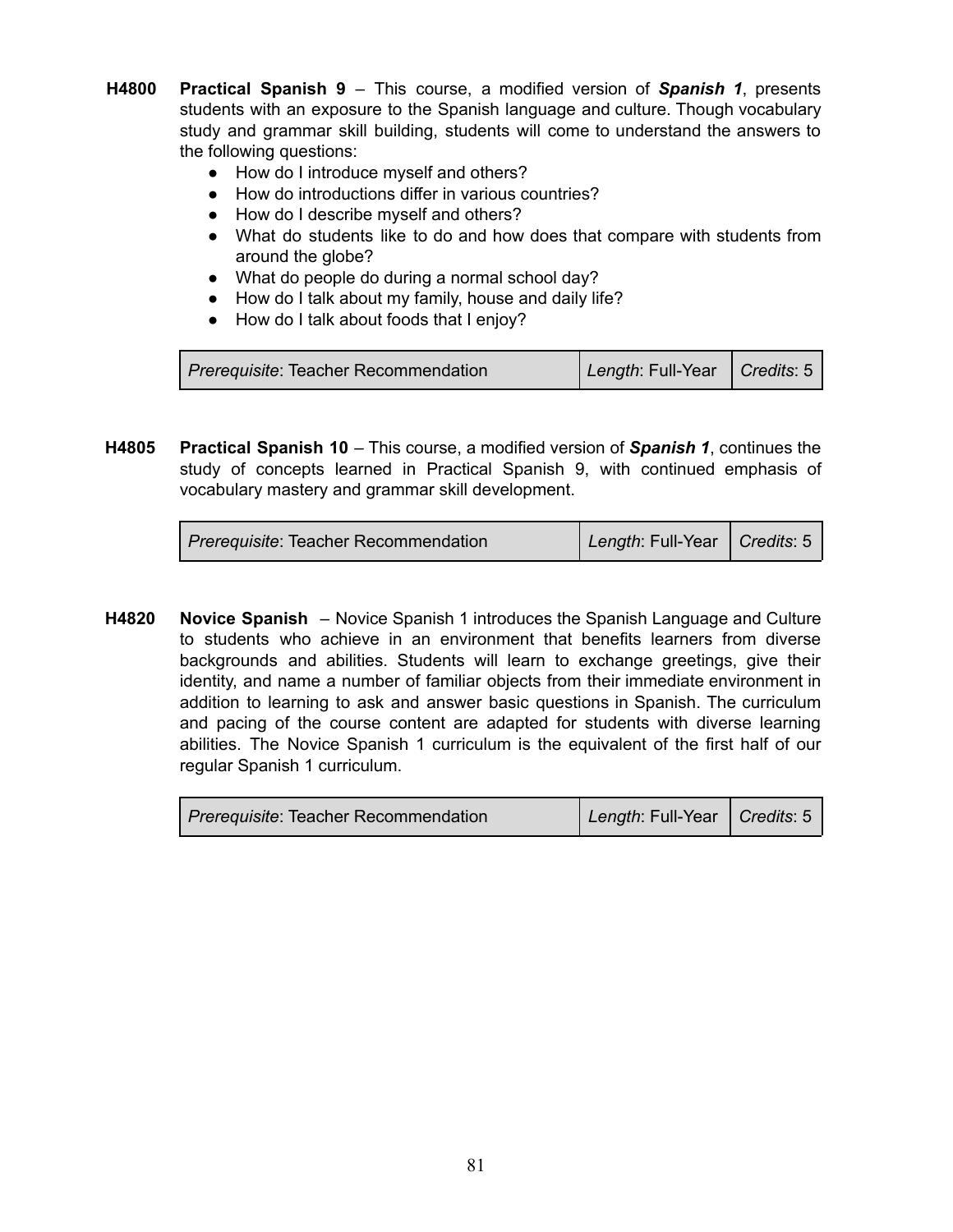## **EDUCATIONAL SUPPORT SERVICES**

**H2010 Geometry Lab** – Intended to be taken concurrently with Geometry, this math elective will provide supporting content and exposure to topics covered in the Geometry curriculum. The pacing and sequence will mirror the Geometry curriculum, providing students the opportunity for additional instruction, review, and reinforcement of geometric concepts within the confines of the school day. This elective is required for any student earning below 70% as their final average in HS Algebra 1.

| <i>Prerequisite: Algebra 1</i> | Length: Full-Year   Credits: 5 |  |
|--------------------------------|--------------------------------|--|
|--------------------------------|--------------------------------|--|

**H2007 Algebra 1 Lab** – Intended to be taken concurrently with Algebra 1, this math elective will provide supporting content and exposure to topics covered in the Algebra 1 curriculum. The pacing and sequence of topics will mirror the Algebra 1 curriculum, providing students the opportunity for additional instruction, review and reinforcement of algebraic concepts within the confines of the school day. This elective is required for any student earning below 70% as their final average in Math 8.

| <i>Prerequisite: Grade 8 Math (&lt;80)</i> | Length: Full-Year   Credits: 5 |  |
|--------------------------------------------|--------------------------------|--|
|                                            |                                |  |

**H2026 Algebra 2 Lab** – Intended to be taken concurrently with Algebra 2, this math elective will provide supporting content and exposure to topics covered in the Algebra 2 curriculum. The pacing and sequence of topics will mirror the Algebra 2 curriculum, providing students the opportunity for additional instruction, review and reinforcement of more advanced algebraic concepts within the confines of the school day. This elective is required for any student earning below 70% as their final average in Algebra 1 or if final grade in Algebra 1 with Lab is below 90%.

| Prerequisite: Algebra 1 (<70) OR Algebra 1 with Length: Full-Year Credits: 5 |  |
|------------------------------------------------------------------------------|--|
| Lab $(< 90)$                                                                 |  |

**H0015 Life Skills** – The Life Skills course is a multi-grade study of daily living skills designed to assist students to optimize performance in their daily living needs and self-management. Students are able to focus on developing their individual abilities to care for themselves. Instruction in the areas of self care, hygiene, and home management are provided on an individualized basis to challenge each student's unique skills. Routines acquired in Life Skills 7-8 can be carried over and expanded upon depending on the needs of the student.

| <i>Prerequisite: CST Recommendation</i> | Length: Full-Year | $\vert$ Credits: 5 |
|-----------------------------------------|-------------------|--------------------|
|-----------------------------------------|-------------------|--------------------|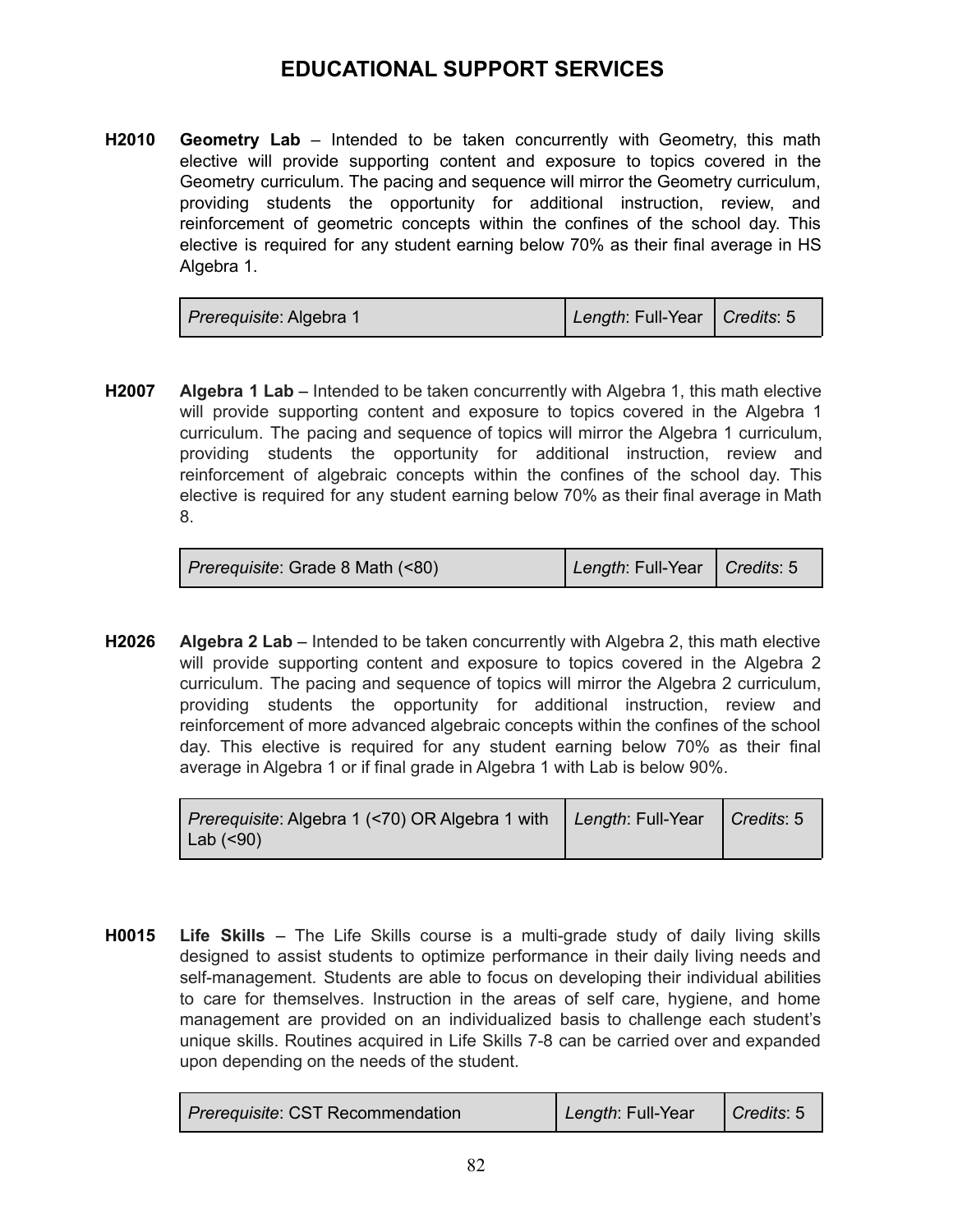**H0020 Community Awareness** – This course offers a clear educational pathway leading to development of skills necessary for students to be productive, independent citizens with career readiness skills and knowledge of safety and social awareness within the community. Course instruction is linked to Community Based Instruction (CBI) and Structured Learning Experiences (SLE) through authentic assignments for building self-determination. This course will help transition students from school to the community obtaining optimal levels of independence.

**H0025 Career Exploration** – This course prepares students to develop independence and self-awareness in a supervised learning environment. Emphasis is placed on applying real-world skills with focus on exploration of careers to develop students' personal career interests. Content in 4/16 career cluster areas are introduced per year on a rotating schedule. Students participate in Structured Learning Experiences (SLE) and/or vocational training within the school setting and/or within the community as applicable to their individualized skills.

| <i>Prerequisite: CST Recommendation</i> | Length: Full-Year   Credits: 5 |  |
|-----------------------------------------|--------------------------------|--|
|-----------------------------------------|--------------------------------|--|

**H0040 S.T. A. R. S. Program** – Student Transition to Adulthood Ready for Success (STARS) Program offers an opportunity for students with disabilities 18-21 years of age who have completed their high school requirements to focus primarily on their desired post-secondary goals in areas of employment, independent living and lifelong learning. This person-centered all-inclusive transition course bridges students from high school to adulthood through continued functional education, work experience, and leisure activities. The STARS Program places individualized person-centered focus on functional academics, communication skills, adult health and wellness, independent living skills, self-determination training, career exploration, employability, and community integration, promoting successful attainment of post-secondary goals and a smooth transition to adult life upon exiting school.

| <i>Prerequisite: CST Recommendation</i> | Length: Full-Year   Credits: 10 |  |
|-----------------------------------------|---------------------------------|--|
|-----------------------------------------|---------------------------------|--|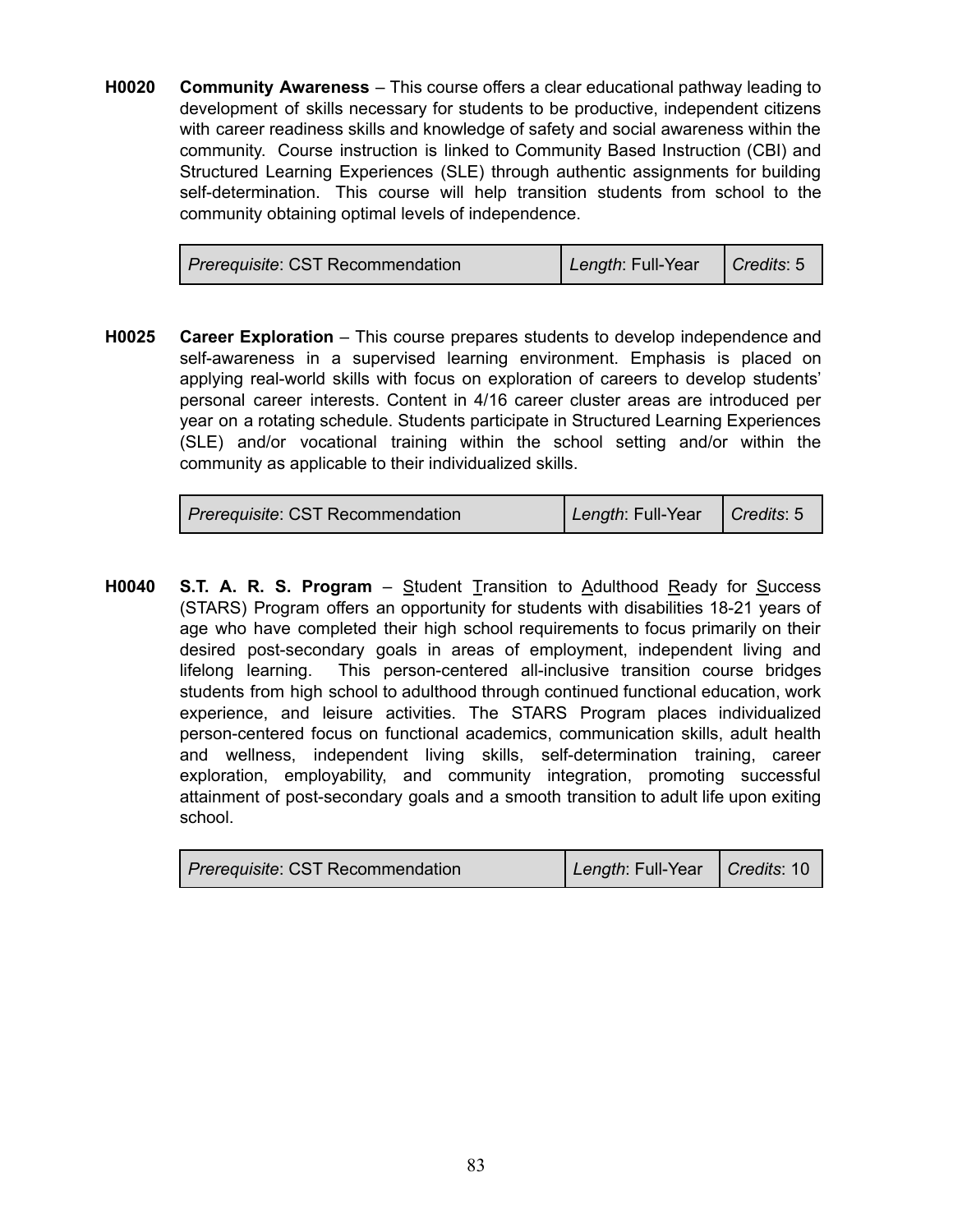# **AP CAPSTONE DIPLOMA PROGRAM**

AP Capstone™ is an innovative diploma program from College Board that equips students with the independent research, collaborative teamwork, and communication skills that are increasingly valued by colleges. AP Capstone is built on the foundation of two AP® courses—AP Seminar and AP Research—and is designed to complement and enhance the in-depth, discipline-specific study experienced in other AP courses.The AP Capstone program aims to empower students by: engaging them with rigorous college-level curricula focused on the skills necessary for successful college completion; extending their abilities to synthesize information from multiple perspectives and apply skills in new situations and cross-curricular contexts; enabling them to collect and analyze information with accuracy and precision; cultivating their abilities to craft, communicate, and defend evidence-based arguments; and providing opportunities for them to practice disciplined and scholarly research skills while exploring relevant topics that appeal to their interests and curiosity.

**Advanced Placement Seminar:** AP Seminar is a foundational course, open to students in grades 10, 11, and 12, that engages students in cross-curricular conversations that explore the complexities of academic and real-world topics and issues by analyzing divergent perspectives. Using an inquiry framework, students practice reading and analyzing articles, research studies, and foundational, literary, and philosophical texts; listening to and viewing speeches, broadcasts, and personal accounts; and experiencing artistic works and performances. Students learn to synthesize information from multiple sources, develop their own perspectives in written essays, and design and deliver oral and visual presentations, both individually and as part of a team. Ultimately, the course aims to equip students with the power to analyze and evaluate information with accuracy and precision in order to craft and communicate evidence-based arguments. Students who earn scores of 3 or higher in AP Seminar and AP Research and on four additional AP Exams of their choosing will receive the AP Capstone Diploma™. Students who earn scores of 3 or higher in AP Seminar and AP Research but on fewer than four additional AP Exams will receive the AP Seminar and Research Certificate™.

| Prerequisites: Rising 10th, 11th, or 12th grade students Length: Full Year   Credits: 5 |  |  |
|-----------------------------------------------------------------------------------------|--|--|
|-----------------------------------------------------------------------------------------|--|--|

**Advanced Placement Research:** AP Research, the second course in the AP Capstone experience, allows students to deeply explore an academic topic, problem, issue, or idea of individual interest. Students design, plan, and implement a yearlong investigation to address a research question. Through this inquiry, they further the skills they acquired in the AP Seminar course by learning research methodology, employing ethical research practices, and accessing, analyzing, and synthesizing information. Students reflect on their skill development, document their processes, and curate the artifacts of their scholarly work through a process and reflection portfolio. The course culminates in an academic paper of 4,000–5,000 words (accompanied by a performance, exhibit, or product where applicable) and a presentation with an oral defense. Students are expected to present at symposiums to the greatest extent possible. Students who earn scores of 3 or higher in AP Seminar and AP Research and on four additional AP Exams of their choosing will receive the AP Capstone Diploma™. Students who earn scores of 3 or higher in AP Seminar and AP Research but on fewer than four additional AP Exams will receive the AP Seminar and Research Certificate™.

| <i>Prerequisites:</i> AP Seminar | Length: Full Year | Credits: 6 |
|----------------------------------|-------------------|------------|
|----------------------------------|-------------------|------------|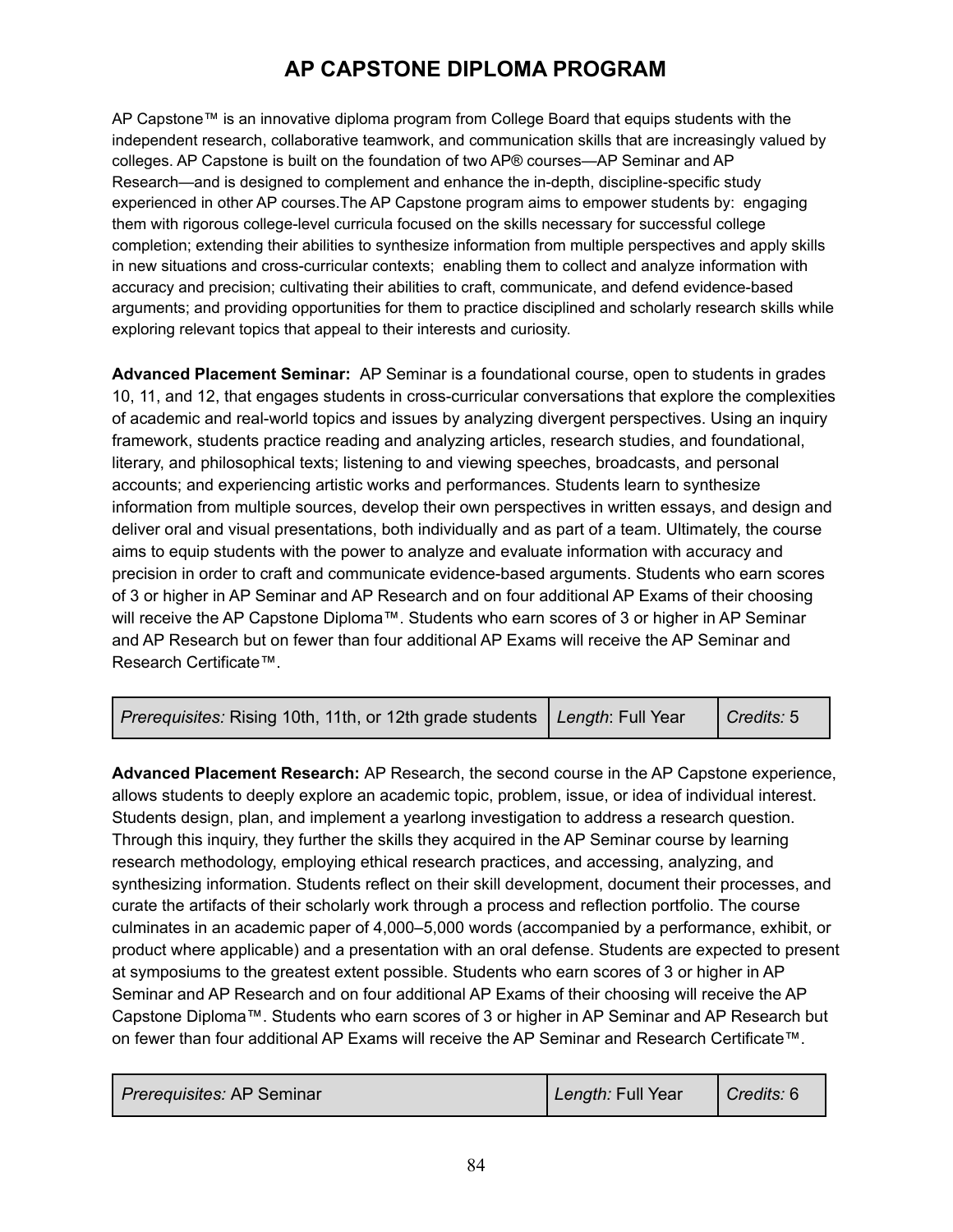## **ENGLISH LANGUAGE LEARNERS (ELL)**

The English Language Learners (ELL) program is designed to meet the needs of students whose native language is not English and whose proficiency in English is limited. The ELL Program emphasizes the acquisition of basic interpersonal communications skills (BICS) for successful social interaction and cognitive academic language proficiency (CALP) to support success in the mainstream academic program. The ELL Program also seeks to foster a sense of self-confidence among these students, and to provide them with an orientation to American culture while maintaining pride in their linguistic and cultural heritages.

Each student is evaluated using the **ACCESS** assessment instrument. A proficiency level is assigned, and the student is scheduled to attend classes in a pull-out fashion, for one to two class periods per day. Students are supported by certified ELL teachers who provide content-based instruction focusing on language skills to enhance comprehension. Students in grades 9-12 may also take advantage of the Transitional English Program that allows them to study grade-level appropriate literature with reinforcement of vocabulary and grammatical structure.

For more information, or if you suspect your child may need specially-designed instruction, please contact Janine Arciero, Supervisor of Humanities, at 732-846-1832.

### **SPECIAL SERVICES**

The mission of the Special Services Department in the Holmdel School District is to maximize student success in the general education program and on state assessments required for graduation by offering a range of educational programs and/or related services in accordance with individual needs. The Special Services Department at Holmdel High School supports this mission by cultivating an educational setting that provides students with enriching learning experiences, and by ensuring that any accommodations made are consistent with the identified needs of students, are reflected in their Individualized Education Plans (IEPs), and are implemented cohesively into their educational program. To facilitate the execution of this mission, services are designed for students in the context of the least restrictive environment and include a continuum of placement options such as general class placements with support, resource centers, special class programs, and specialized placements. The frequency and duration of a student's participation in each program is based on the identified needs of the Individualized Educational Plan (I.E.P.).

For more information, or if you suspect your child may need specially-designed instruction, please contact the Special Services Department directly at 732-946-1186.

### **SECTION 504 OF THE REHABILITATION ACT OF 1973**

Section 504 sets forth the requirement that no qualified student with a disability shall, on the basis of said disability, be denied services and access to general education. Rather, the law ensures that a school district provides the full range of reasonable accommodations necessary for such students to participate in, and benefit from, public education programs and activities.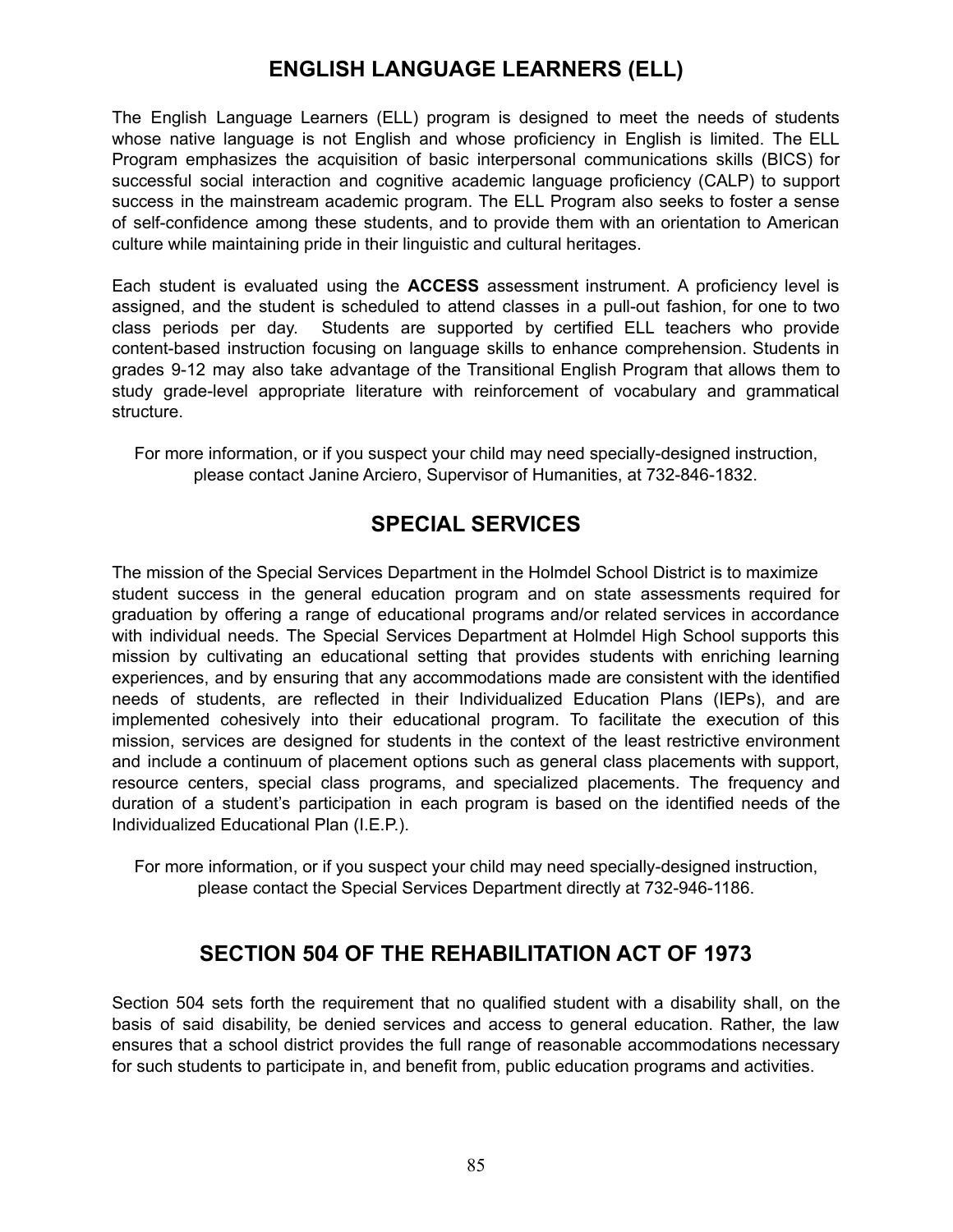Section 504 protects all students with disabilities who have "a physical or mental impairment that substantially limits one or more major life activities, have a record of such impairment, or are regarded as having such an impairment."

The determination for whether a general education student receives services/accommodations under Section 504 is made by a school-based "504 Team" through a variety of sources including, but not limited to, independent assessments (i.e. doctor's report), and teacher and parent input.

(It is important to note that a student may qualify for Section 504 services and not require special education services.)

If the 504 Team determines a student is eligible, they will develop a "504 Accommodation Plan" that describes the impairment (disability), and the accommodations and modifications needed to offer the student equal access to the curriculum. These accommodations may be temporary (such as an accommodation for a broken leg) or may be year-long in nature.

> Please contact Ms. Angela Thomas or Mr. Michael Ferrarese if you have questions regarding a High School 504 Accommodation Plan.

For additional information, you may wish to visit the New Jersey Department of Education website at [www.state.nj.us/education/students/safety/behavior/504](http://www.state.nj.us/education/students/safety/behavior/504) and read the "Frequently Asked Questions" section.

## **INTERVENTION & REFERRAL SERVICES (I&RS)**

The New Jersey State Board of Education has established that the primary mission of schools is to enhance student achievement of high academic standards in safe and disciplined learning environments. The effectiveness of public education in fulfilling this mission depends largely upon the capacity of school systems to respond to the diverse educational needs of students. Constantly evolving social conditions and the changing educational needs that tend to emerge with these changes can pose dramatic barriers to student achievement.

The educational mission is made more complex by the increased incidence, prevalence, and intensity of problems students bring to school. The type of "at-risk" behaviors students manifest while in school place students in jeopardy of school failure and other problems, leaving parents and teachers frustrated and in need of assistance.

In response to these circumstances and the attendant needs of students, the New Jersey Department of Education mandates the development and implementation of school-based Intervention & Referral Services committees. Such committees are to be multi-disciplinary and collaborative in nature and approach.

Teachers and other school personnel typically apply their full range of skills and preferred strategies to resolve student academic, behavior and/or health issues prior to seeking assistance from their colleagues or other school resources. Educators commonly require supplemental support when educational problems are considered unmanageable, complex in nature, or determined to be beyond what can be dealt with within the confines of the school setting. As the numbers and types of student problems increase in both complexity and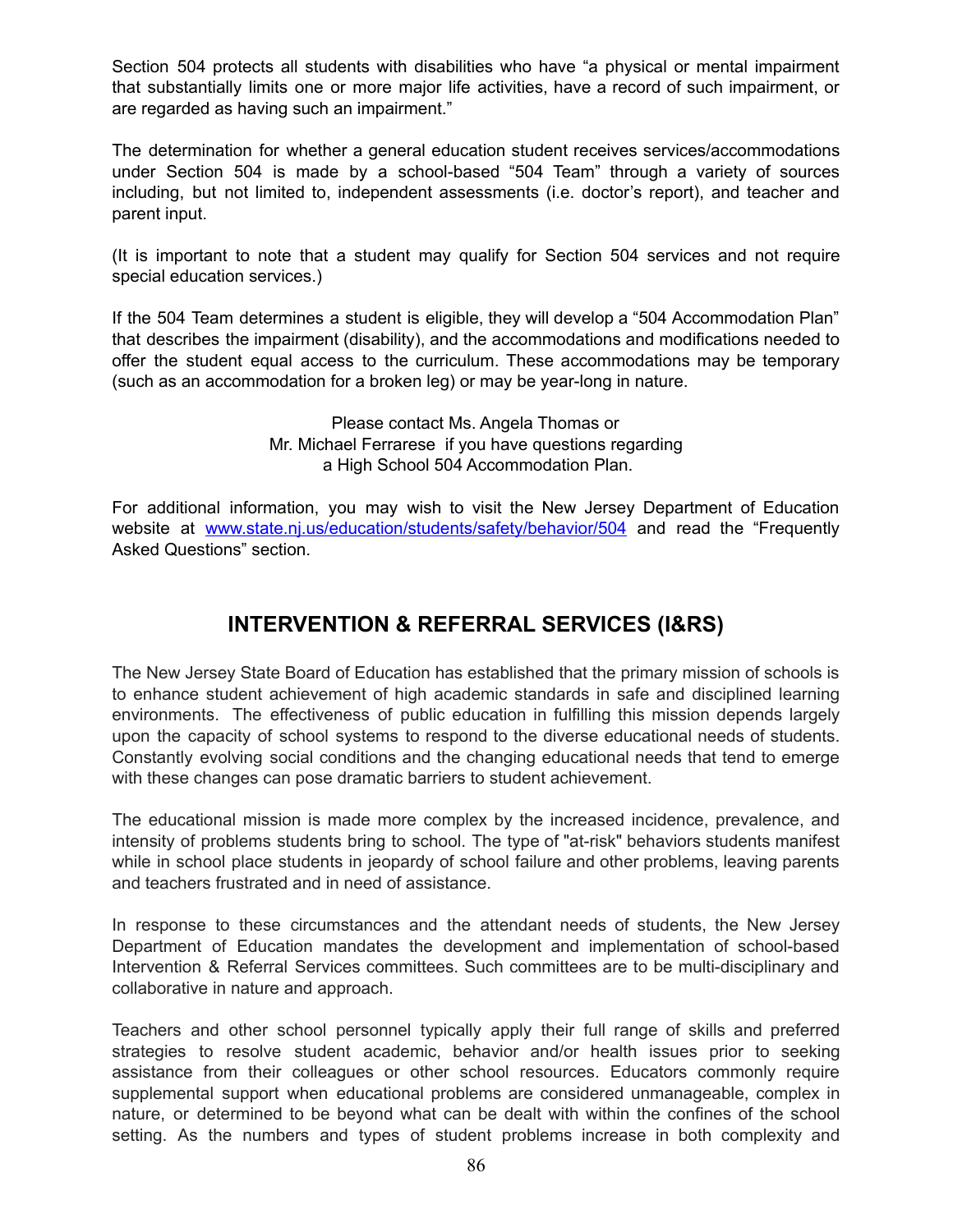intensity, schools are being challenged to establish effective mechanisms for addressing these problems to ensure students' academic success.

The team approach, designed to support school staff and parents who seek assistance for the resolution of diverse educational problems, is supported by research and literature as an effective system for organizing and providing intervention and referral services for general education students.

> Please contact one of our co-chairs of the I&RS Committee, Ms. Angela Thomas or Mr. Michael Ferrarese, for additional information at 732-946-1832.

#### **VOCATIONAL EDUCATION**

Courses below fulfill the graduation requirement for Tech Literacy, Career Education, and Life Skills or Vocational/Technical Education

#### *SHARED-TIME PROGRAMS*

The Monmouth County Vocational School District offers a variety of programs and courses to residents of Monmouth County. High school students may choose from a variety of courses in the shared-time program or apply for admission into one of the full time schools administered by the District. All programs are designed for youngsters who have an expressed interest in a particular area of study. Shared-time programs offer vocational and employment training in a specific field while the full time programs offer a full diploma program emphasizing a particular field of study.

Students must be entering the 11th grade to elect one of the vocational programs listed below, except Career Center, which is available to students in grades 9 and10. These two-year programs are taught at ten locations in Monmouth County. Vocational students take their academic courses at Holmdel High School during one-half of the school day and their vocational courses at an alternate location during the other half of the school day. Transportation is provided by the Holmdel School District.

| <i>Prerequisite:</i> Generally, students in Grades 12 and<br>11 are eligible; application and visit to school are | Length: Two $(2)$ Credits: 17.5-20,<br><b>Full-Years</b> | per year |
|-------------------------------------------------------------------------------------------------------------------|----------------------------------------------------------|----------|
| required                                                                                                          |                                                          |          |

Vocational Specialties include:

- Automotive
- Carpentry
- Cisco Networking
- Commercial Art
- Computer Information Technology
- Cosmetology
- Culinary Arts
- Dental Assistant
- Diesel Mechanics
- **•** Electricity
- Graphic Arts
- Health Occupations/Dietary Aide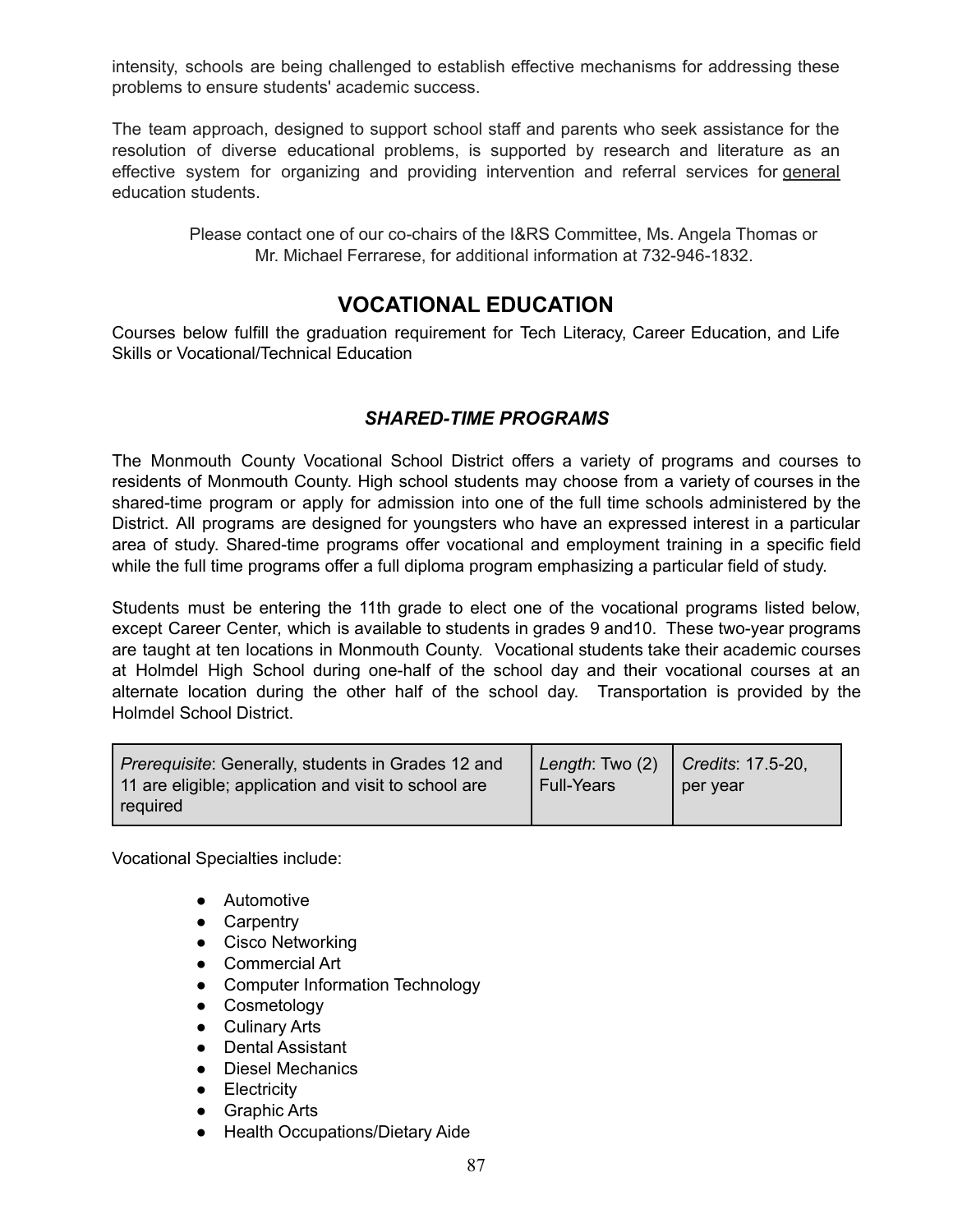- Marine & Engine Boat Repair
- Nursing Assistant
- Patient Care/Medical Assistant
- Residential & Commercial Plumbing

Credits awarded as follows:

|                             | <b>Vocational School</b> | <b>Career Center</b> |
|-----------------------------|--------------------------|----------------------|
| <b>Applied Science</b>      | 5 Credits                | 2.5 credits          |
| <b>Applied Math</b>         | 5 credits                | 2.5 credits          |
| <b>Vocational Specialty</b> | 10 credits               | 12.5 credits         |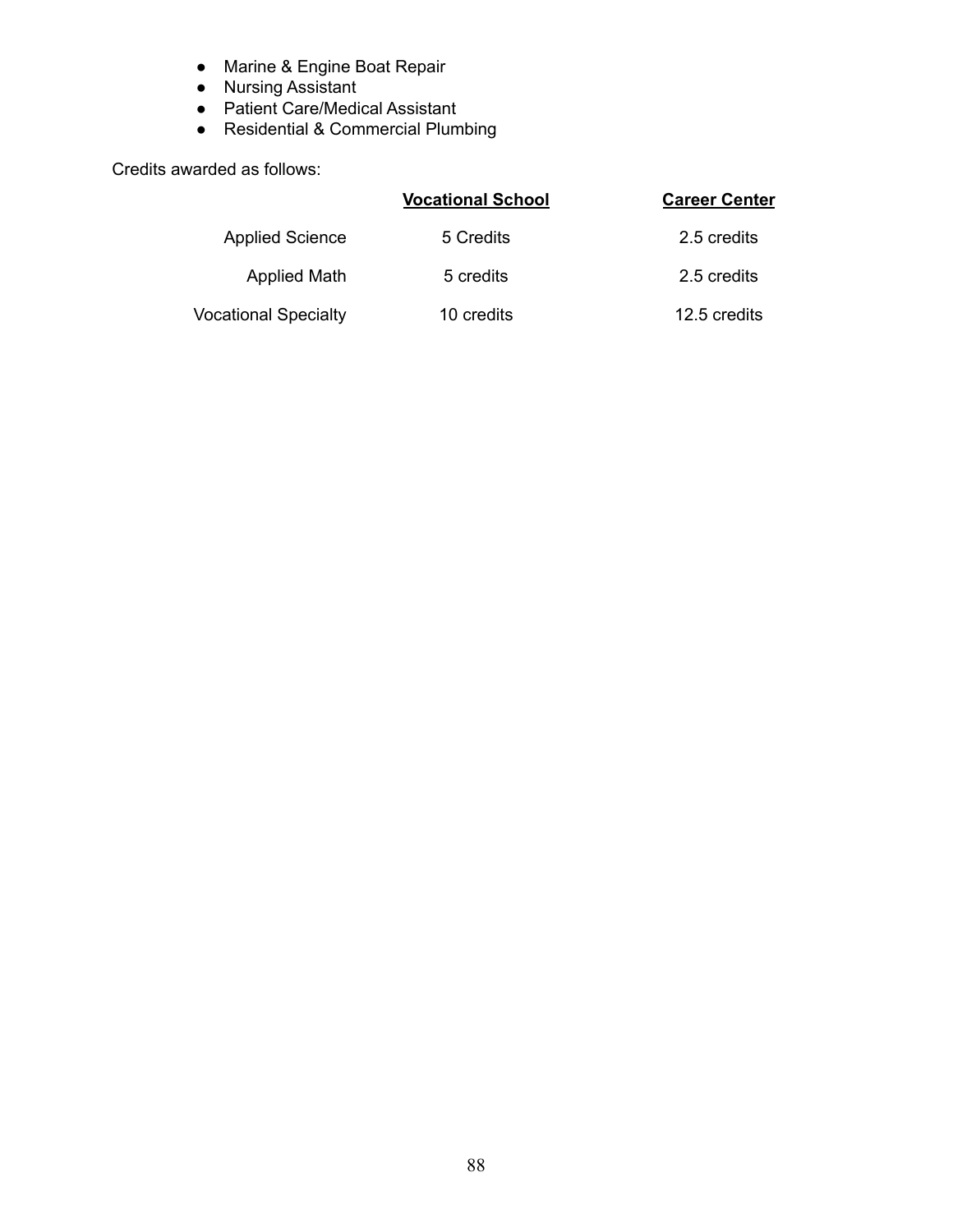# **TECH PREP PROGRAMS**

Tech Prep 2 + 2 is a concept in schools offering a combination of academic and vocational experience. The program provides the student with marketable skills for employment in competitive technological areas. Students not only learn the trade and technical skills in their chosen specialty, they also study mathematics and science as they relate to those areas. The science courses offered include: Chemistry, Physics, Anatomy & Physiology, Environmental Science, and Nutrition. Mathematics courses include Algebra II, Statistics, Advanced Technical Mathematics and Management Mathematics. The specific courses taken will depend on the program selected.

The Tech Prep 2 + 2 programs are administered by the Monmouth County Vocational School District in cooperation with Brookdale Community College. The four year sequential program is designed to begin in the junior year of high school, culminating with an Associate Degree. These courses offer the student a unique opportunity to gain college credit while still in high school. Students successfully completing the program will be guaranteed acceptance into the Associate Degree Program in their specialization at Brookdale Community College. Offerings in this program include:

- Advanced Networking
- Allied Health
- Auto Mechanics
- Cosmetology
- Electricity/Telecommunications
- Heating, Ventilation & Air Conditioning
- Law Enforcement
- Visual Communications

*Prerequisite*: Junior class standing and completed application to program

### **ARTS HIGH SCHOOL**

Special Offering

The Arts High School is a special release time program for gifted and talented teens. They are administered by the Arts & Education Center, which has been operating the program in Middlesex County for the past 34 years. A similar program for school districts in Monmouth County, NJ began in January 2004, and the Ocean County Arts High program began in January 2011. Students are selected for the program by audition. Those accepted into the program will receive classes in the literary, performing and visual arts taught by distinguished teaching artists. The classes are taught at an advanced level and provide a rigorous curriculum for developing artistic skills and creative expression in the art form of the student's choice.

Arts High School classes are held from January to May, on Monday afternoons from 1:30-4:30 pm for a fourteen-week term. Arts High School is open to students in 9th through 12th grade.

*Please note:* The parent is solely responsible for the tuition required to enroll in the Arts High School.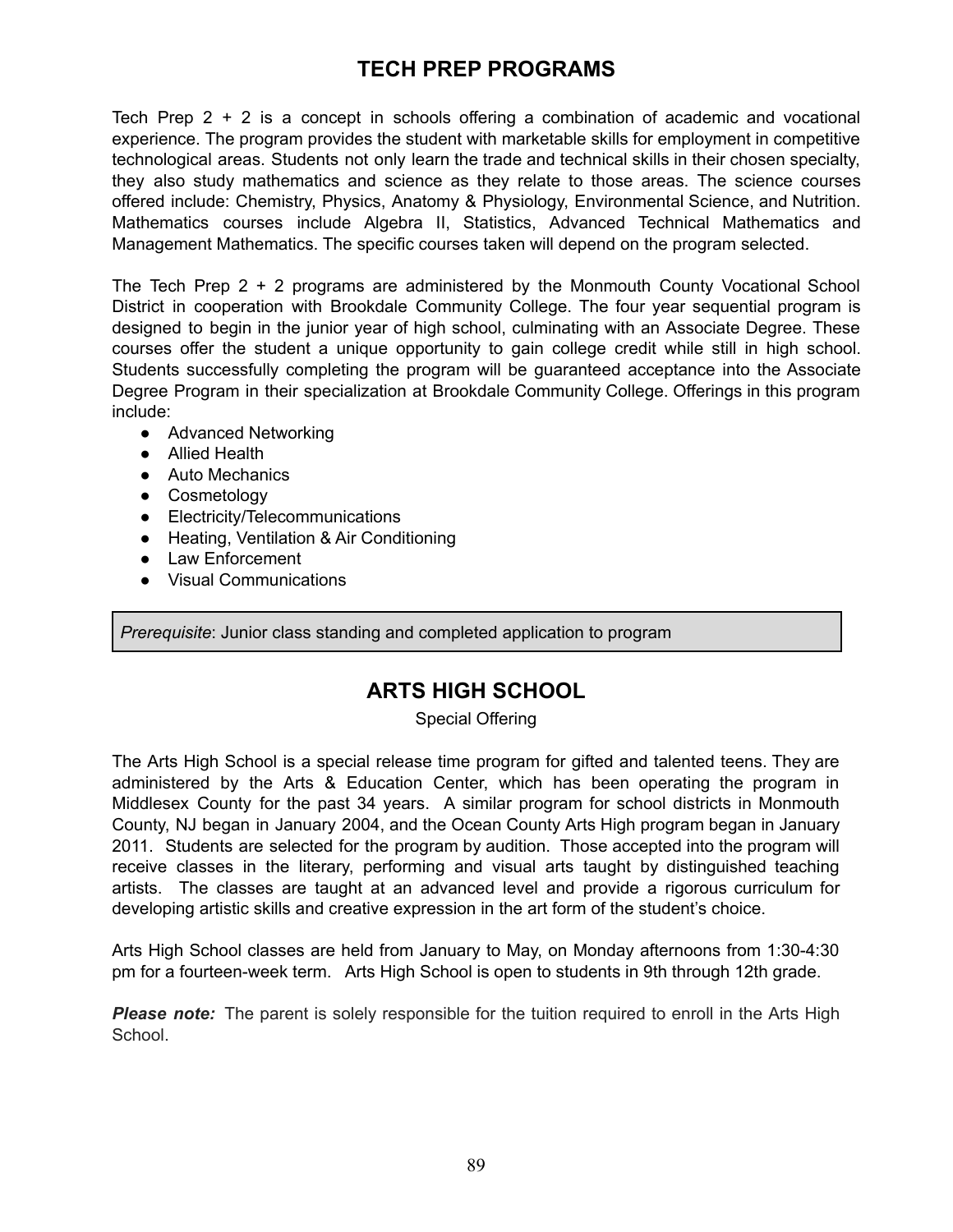# **DUAL ENROLLMENT PROGRAM**

Release time to earn 12-18 college credits:

- 1. Prerequisites:
	- Accumulation of 100 credits prior to senior year
	- A passing score on an appropriate proficiency assessment (NJSLA, PSAT, SAT).
- 2. Enroll in at least three consecutive courses at HHS first three periods or last three periods of the school day.
- 3. Enroll in a sequence of courses at HHS which when combined with college courses will fulfill our graduation requirement.
- 4. Secure prior written approval by counselor and department supervisor in order to have college courses appear on our transcript and receive HHS credit. (Each 3 or 4 credit course will count as 5 HHS credits and will not be included in the GPA.)
- 5. Register for a minimum of six college credits per semester in an accredited college. Adhere to admissions criteria for a specific college, i.e., the Brookdale placement tests, for appropriate placement in Brookdale Community College courses.
- 6. Parents are responsible for tuition, fees, books, and transportation.
- 7. Parents sign a contract which outlines conditions and responsibilities of parents, students and the school district.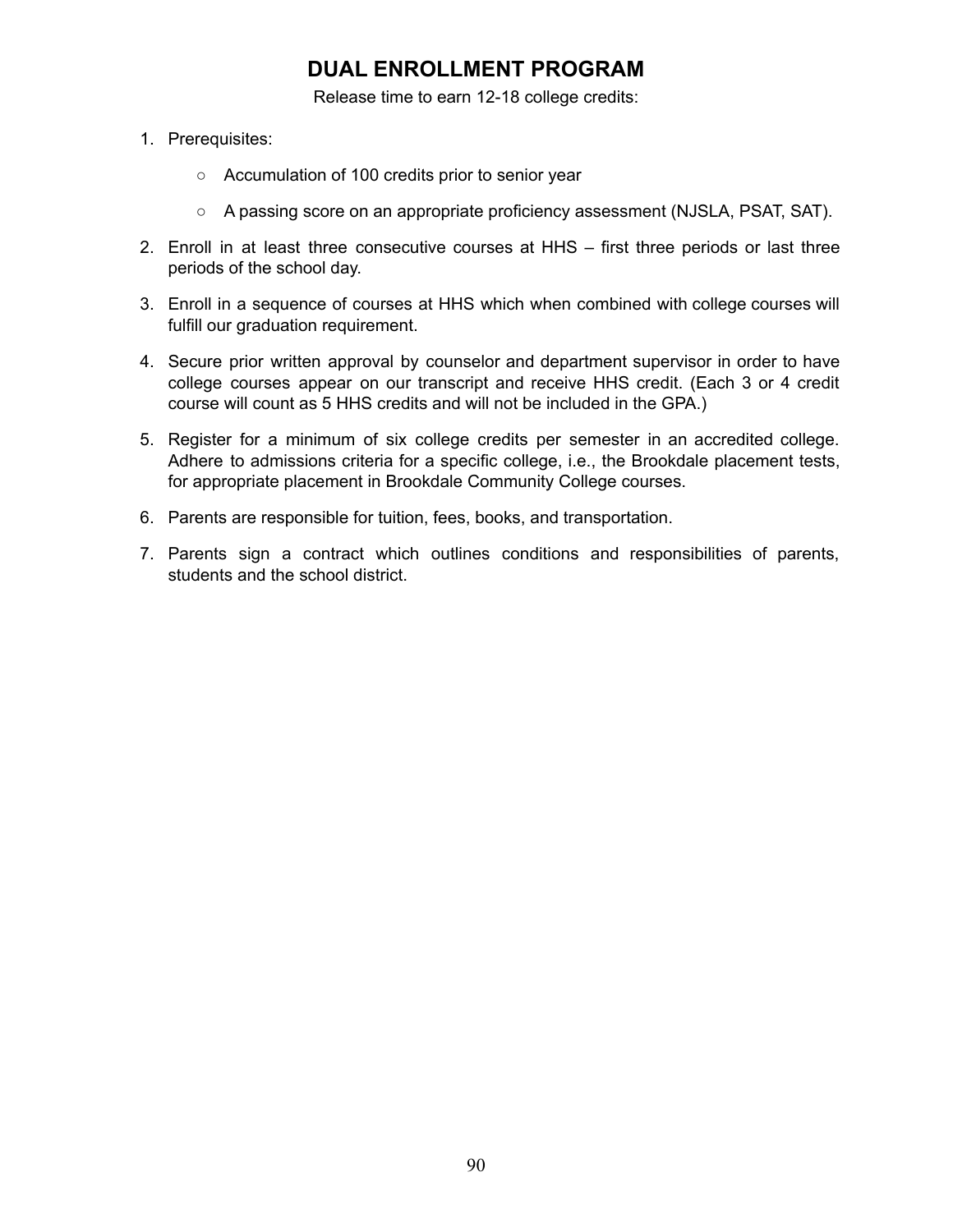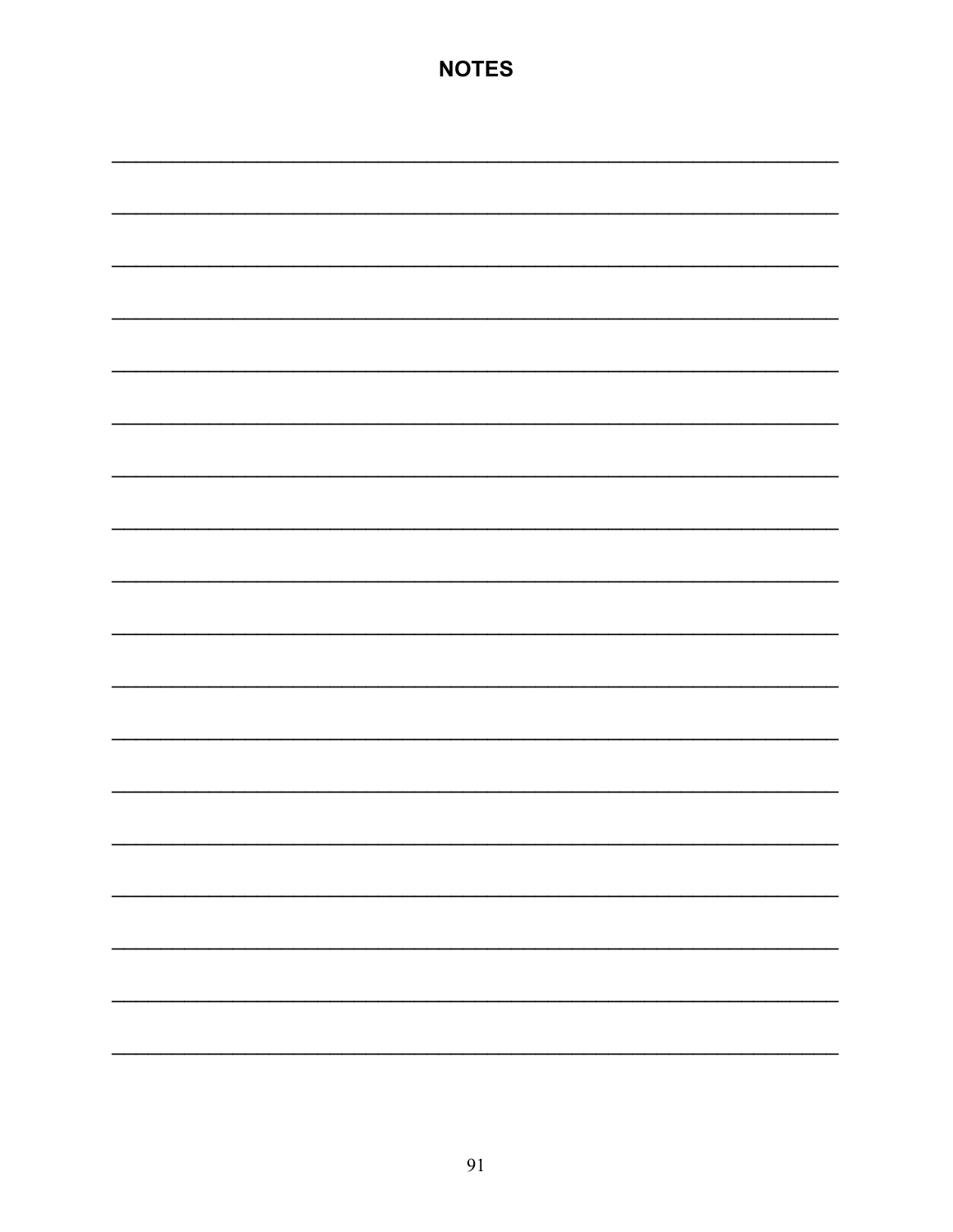